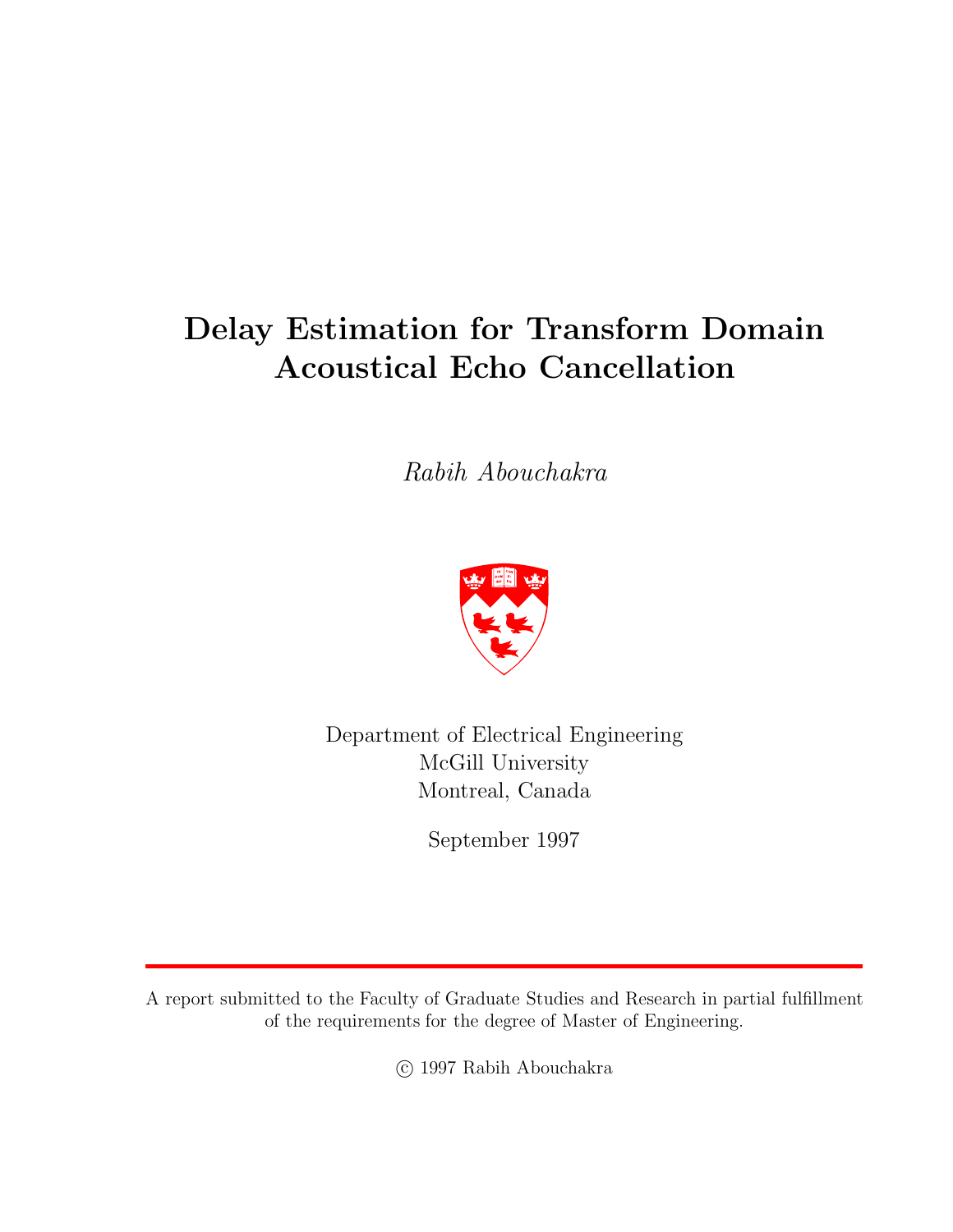### **Abstract**

Acoustic echo cancellation can be used to remove the annoying talker feedback in hands-free (teleconferencing) systems. The echo canceller identifies the response between the loudspeaker and the microphone, and produces an echo replica which is then subtracted from the signal. Adaptive filtering techniques are employed to determine the echo path response. The speech signal (or the reference signal) is used to train the algorithm. Fast convergence and good tracking capabilities can not be achieved by classical transform domain adaptive filtering algorithms when the reference signal has variable rank autocorrelation matrix. In this thesis, we examine the DCT-LMS algorithm and we emphasize on the role played by the Discrete Cosine Transform. This fixed transformation reduces the eigenvalue spread of the input autocorrelation matrix by partially decorrelating the inputs.

The autocorrelation matrix of speech signals is often rank-deficient. During the low rank phases, some of the transform-domain tap coefficients become irrelevant to the adaptation process and stop adapting. When the autocorrelation matrix gains full rank, there will be no longer any "frozen" weights. However, the weights that have been frozen are "far" from the optimal point; they require additional convergence time to track again the changes in the room impulse response. In this dissertation, we present a new method that uses the information contained in the other coefficients to move the frozen weights closer to the optimal point and, consequently, reduce the overall convergence time.

By modeling the changes in the impulse response that result from an alteration in the spacing between the microphone and the loudspeaker by a single delay, we were able to develop the "Spectrum Delay Update" method. It consists of replacing, during low-rank phase, each frozen coefficient by a delayed version of the previous full-rank solution. To estimate the corresponding delay, a novel DCT-domain delay estimation algorithm was derived.

Simulation results demonstrate the efficiency of SDU for acoustic echo cancellation, the gain in Echo Return Loss is substantial. The experimental performance analysis confirms the expected reduction in the Euclidean Distance between the filter weights and the actual room impulse response DCT. Furthermore, it shows that spectrally updating the filter weights reduces the MSE jump when the autocorrelation matrix gains full rank.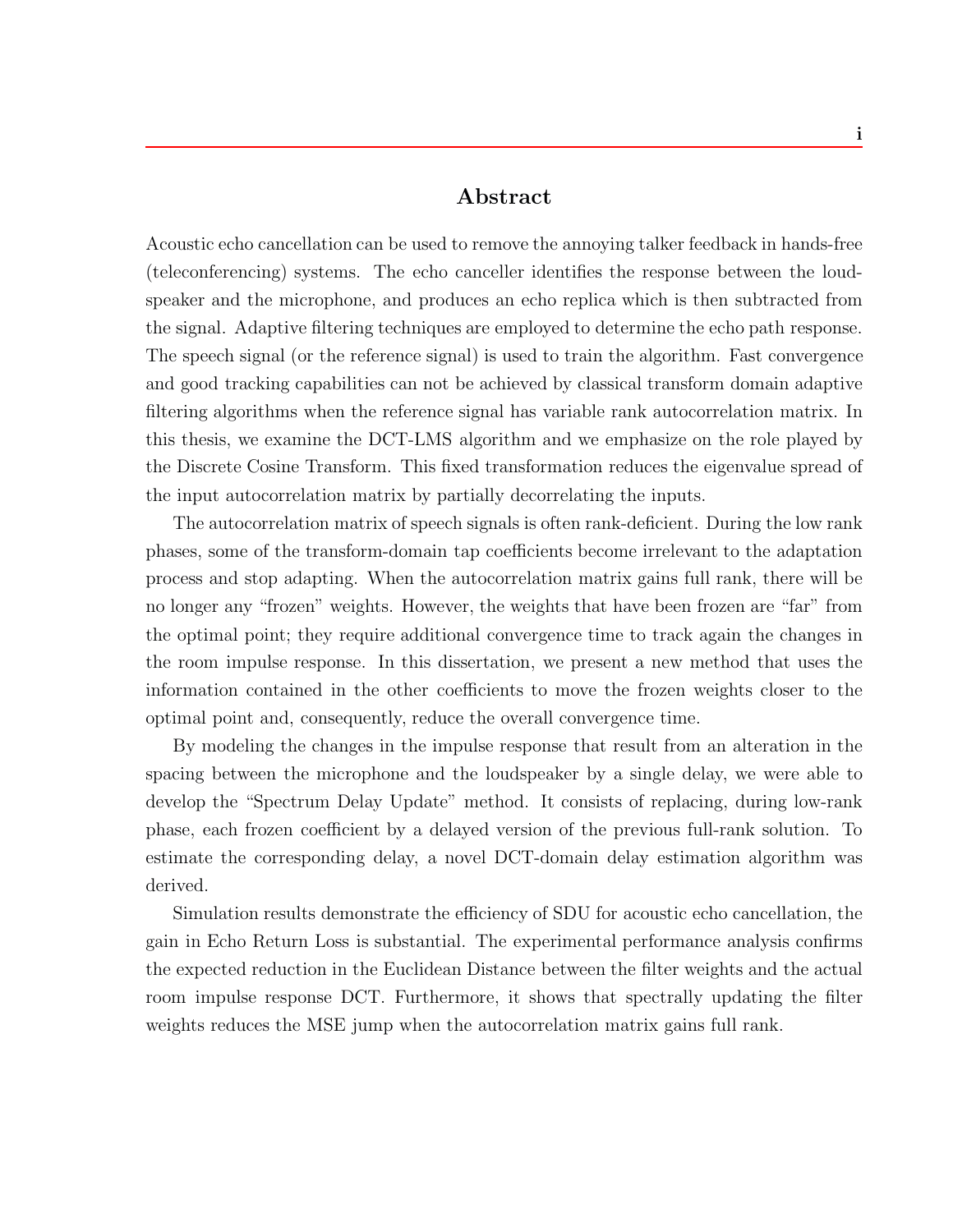### **Sommaire**

L'annulation des échos acoustiques est utilisée pour éliminer le retour non désirable du signal du locuteur dans les systèmes de communications à main-libre (téléconférence). L'annuleur d'écho identifie la réponse entre le haut-parleur et le microphone, et synthétise une copie de l'écho; cette dernière sera ultérieurement soustraite du signal. Des techniques adaptatives de filtrage sont employées pour déterminer la réponse de la trajectoire d'écho. Le signal de la parole (le signal de référence) est utilisé pour entrainer l'algorithme. Quand ce signal a une matrice d'autocorrelation `a rang variable, les algorithmes classiques de filtrage adaptatif opérant dans le domaine transformé sont incapables de réaliser une convergence rapide avec une bonne poursuite de l'évolution de la réponse impulsionnelle. Dans cette thèse, on examine l'algorithme DCT-LMS et on s'attarde sur le rôle joué par la transformée en cosinus discrète (DCT).

La matrice d'autocorrelation de la parole a souvent un rang défectueux. Pendant ces p´eriodes de rang faible, quelques coefficients du filtre deviennent non-pertinents au processus d'adaptation et arrˆetent de s'ajuster. Quand la matrice d'autocorrelation atteint le rang complet, aucun coefficient ne restera "figé". Mais en cessant de s'ajuster pour quelques instants les coefficients figés s'éloignent du point optimal; ils requièrent un temps de convergence additionel pour suivre de nouveau les changements dans la réponse impulsionnelle de la pièce. Dans ce mémoire, on présente une nouvelle méthode qui utilise l'information contenue dans les coefficients non-figés pour rapprocher les coefficients figés du point optimal, et par consequent, réduire le temps total de convergence.

En modélisant par un délai unique les changements dans la réponse impulsionnelle qui résultent d'une modification de la distance entre le microphone et le haut-parleur, on a pu développer la méthode dite "Spectrum Delay Update" (ou SDU). Cette méthode consiste à remplacer, pendant la période de rang faible, chaque coefficient figé par une version retardée de la précédente solution à rang complet. Pour estimer le delai correspondant, on a conçu un nouvel algorithme d'estimation du d´elai qui op`ere dans le domaine de la DCT.

Les résultats de simulation démontrent l'efficacité de la SDU dans l'annulation des échos acoustiques; l'amélioration en "Perte de Retour d'Echo" est substantielle. L'analyse expérimentale de la performance confirme la réduction attendue de la distance Euclidienne entre les coefficients du filtre et la DCT de la réponse impulsionnelle de la pièce. De plus, cette analyse montre que l'usage de la SDU réduit le saut de l'erreur carrée moyenne quand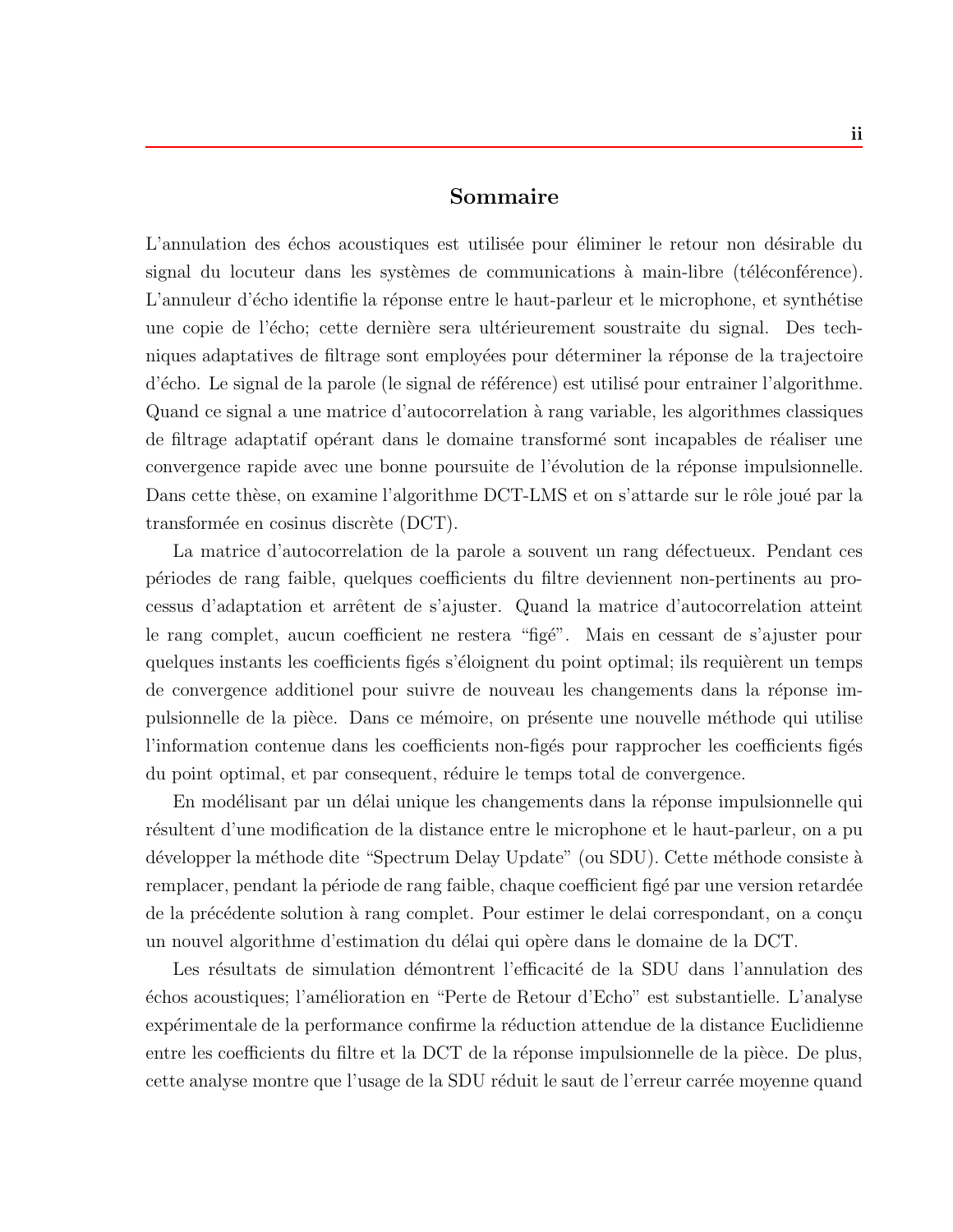la matrice d'autocorrelation change de rang.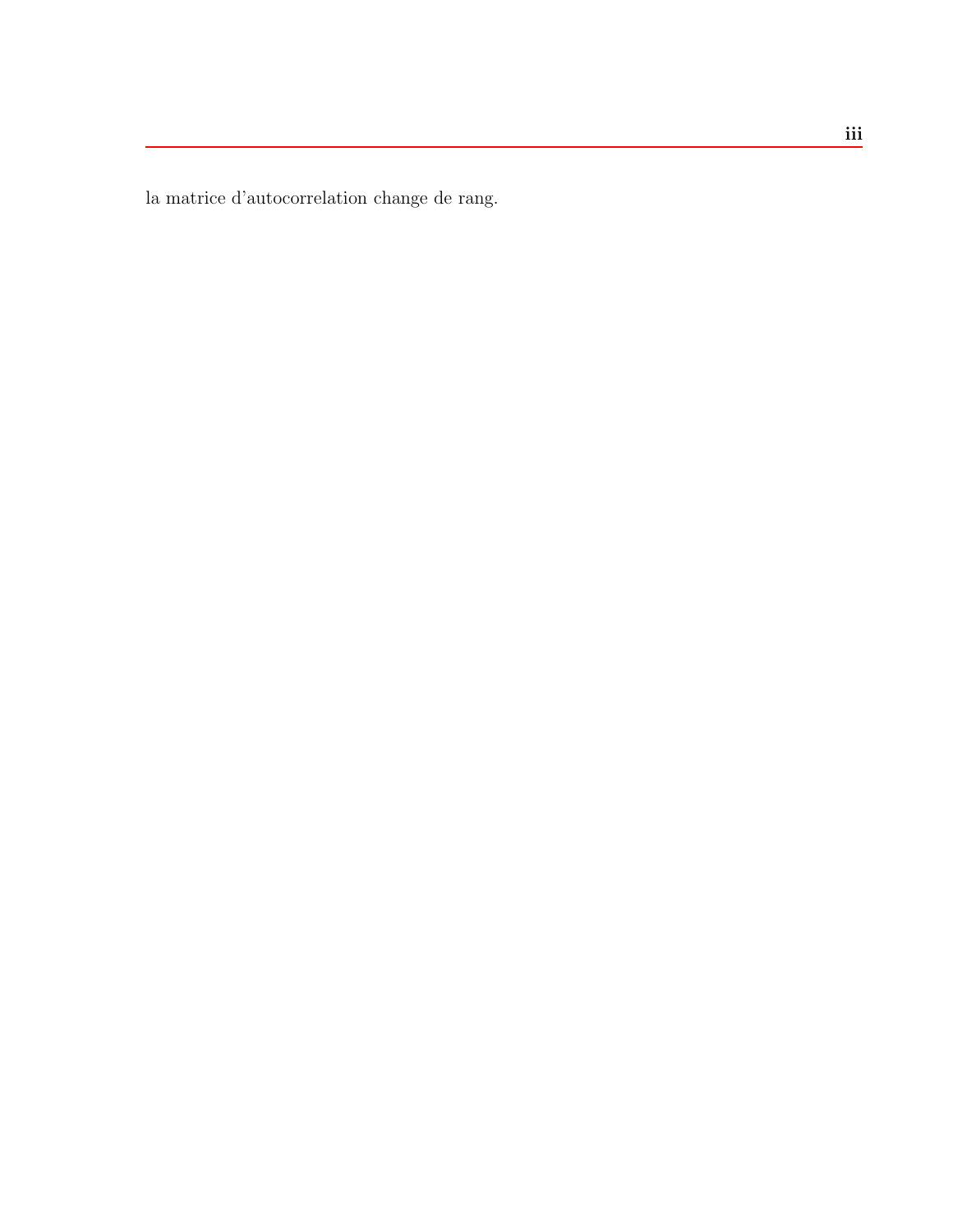### **Acknowledgments**

I wishto express my deepest gratitude to my supervisor, Prof. Peter Kabal, for his guidance throughout my graduate studies at McGill and for suggesting the research subject. His continuous support and his advises were invaluable to the preparation of the thesis.

I would like to thank the Telecommunication and Signal Processing Lab whose computer facilities provided great assistance to my research. The financial support provided by the National Science and Engineering Research Council (NSERC) was infinitely appreciated.

This thesis could not have been completed without the constant support and love of my parents and my brother. I would like finally to thank all my friends for their encouragements and companionship. Special thanks go to Rami Mehio for his enlightening suggestions.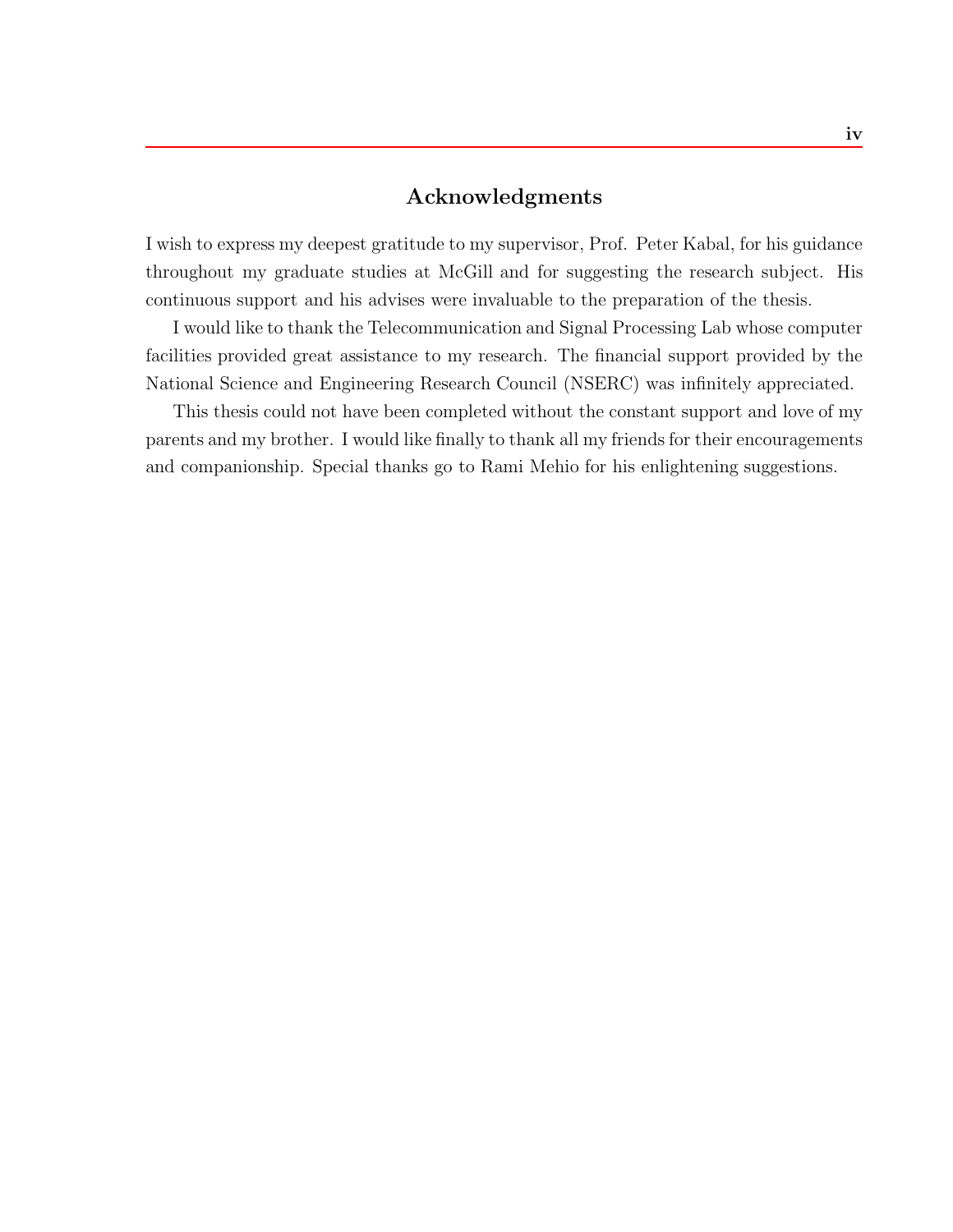# **Contents**

## **1 Introduction 1**

| $\overline{2}$ |     |       | <b>Acoustic Echo Cancellation</b>                                                    | $\overline{7}$ |
|----------------|-----|-------|--------------------------------------------------------------------------------------|----------------|
|                | 2.1 |       |                                                                                      | $\overline{7}$ |
|                |     | 2.1.1 |                                                                                      | $\overline{7}$ |
|                |     | 2.1.2 |                                                                                      | 10             |
|                | 2.2 |       |                                                                                      | 11             |
|                |     | 2.2.1 | The Loudspeaker-Microphone model                                                     | 11             |
|                |     | 2.2.2 | Configuration of an acoustic echo canceller $\dots \dots \dots \dots \dots$          | 12             |
|                | 2.3 |       |                                                                                      | 14             |
|                |     | 2.3.1 |                                                                                      | 17             |
|                |     | 2.3.2 |                                                                                      | 21             |
|                |     | 2.3.3 | Transform-Domain LMS Algorithms                                                      | 22             |
| 3              |     |       | <b>DCT-LMS</b> Algorithm                                                             | 25             |
|                | 3.1 |       |                                                                                      | 25             |
|                |     | 3.1.1 |                                                                                      | 25             |
|                |     | 3.1.2 | Relation to the DFT $\ldots \ldots \ldots \ldots \ldots \ldots \ldots \ldots \ldots$ | 28             |
|                |     | 3.1.3 |                                                                                      | 29             |
|                | 3.2 |       |                                                                                      | 30             |
|                |     |       |                                                                                      |                |
|                | 3.3 |       |                                                                                      | 33             |
|                |     | 3.3.1 |                                                                                      | 33             |
|                |     | 3.3.2 |                                                                                      | 34             |
|                | 3.4 |       |                                                                                      | 36             |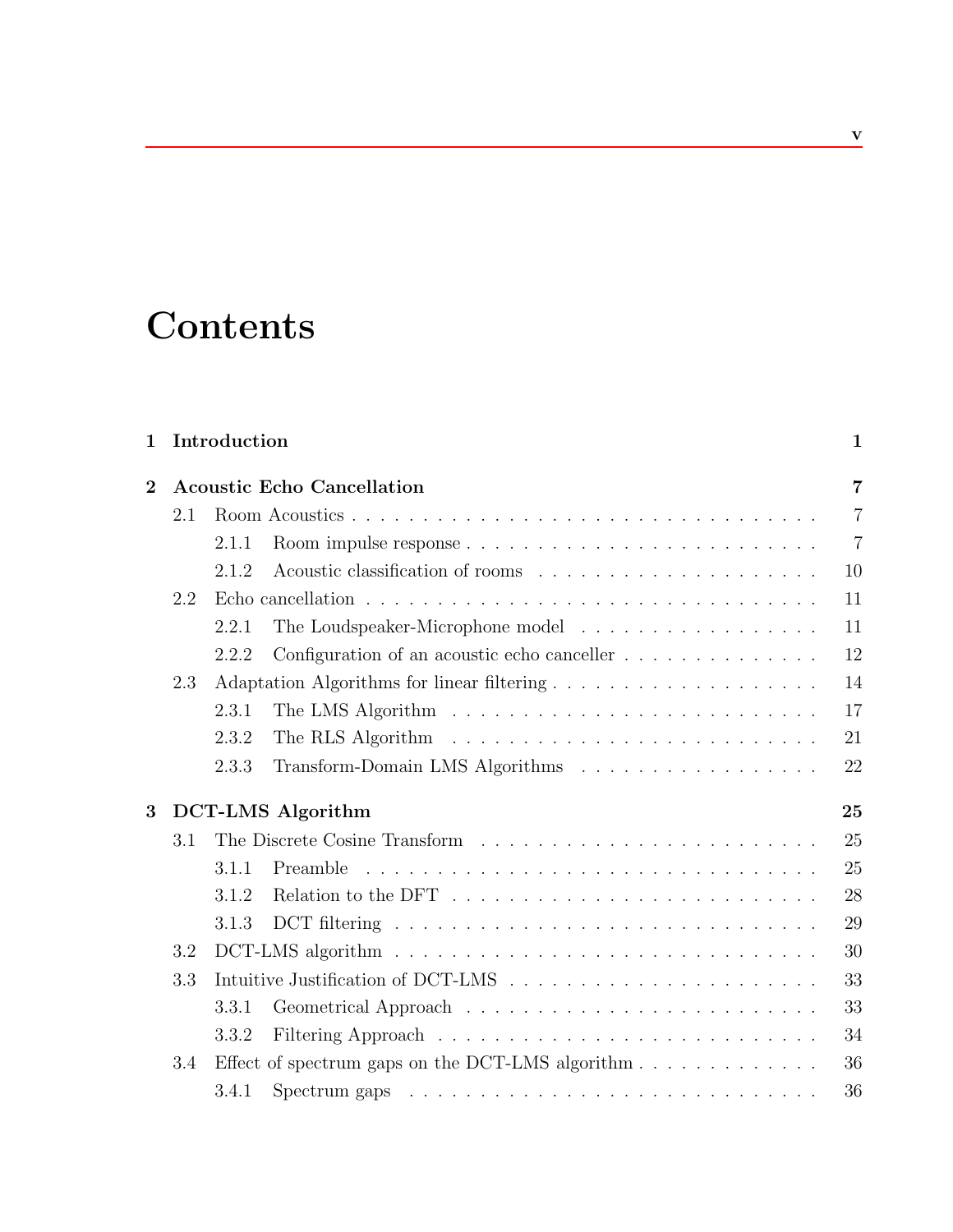| 6               |     | Conclusion |                                                                                                    | 80       |
|-----------------|-----|------------|----------------------------------------------------------------------------------------------------|----------|
|                 |     | 5.3.3      |                                                                                                    | 78       |
|                 |     | 5.3.2      |                                                                                                    | 75       |
|                 |     |            | 5.3.1 Performance vs. gap size $\ldots \ldots \ldots \ldots \ldots \ldots \ldots \ldots$           | 69       |
|                 | 5.3 |            |                                                                                                    | 69       |
|                 | 5.2 |            | Experimental set-up $\ldots \ldots \ldots \ldots \ldots \ldots \ldots \ldots \ldots \ldots \ldots$ | 67       |
|                 |     | 5.1.2      |                                                                                                    | 67       |
|                 |     | 5.1.1      | Implementing the DCT-LMS algorithm                                                                 | 64       |
| $5\overline{)}$ | 5.1 | Preamble   | <b>Performance Analysis</b>                                                                        | 64<br>64 |
|                 |     |            |                                                                                                    | 60       |
|                 |     | 4.4.2      |                                                                                                    |          |
|                 | 4.4 | 4.4.1      |                                                                                                    | 57<br>58 |
|                 |     | 4.3.3      | Combining various solutions to form a single delay estimate $\ldots$ .                             | 55       |
|                 |     | 4.3.2      | No solution case $\dots \dots \dots \dots \dots \dots \dots \dots \dots \dots \dots \dots$         | 55       |
|                 |     | 4.3.1      |                                                                                                    | 52       |
|                 | 4.3 |            |                                                                                                    | 52       |
|                 | 4.2 |            | Relation between the DST and the DCT $\ldots \ldots \ldots \ldots \ldots \ldots$                   | 51       |
|                 | 4.1 |            | Shift property of the DCT $\ldots \ldots \ldots \ldots \ldots \ldots \ldots \ldots \ldots$         | 49       |
| 4               |     |            | Delay estimation in the DCT domain                                                                 | 49       |
|                 |     | 3.5.3      |                                                                                                    | 43       |
|                 |     | 3.5.2      | Modeling the changes in the room impulse response by a delay $\ldots$ .                            | 42       |
|                 |     | 3.5.1      | Objective $\ldots \ldots \ldots \ldots \ldots \ldots \ldots \ldots \ldots \ldots \ldots$           | 41       |
|                 | 3.5 |            | Spectral Updating $\dots \dots \dots \dots \dots \dots \dots \dots \dots \dots \dots \dots$        | 41       |
|                 |     | 3.4.4      | Impact of spectral gaps on the convergence speed $\dots \dots \dots$                               | 40       |
|                 |     | 3.4.3      |                                                                                                    | 39       |
|                 |     | 3.4.2      | Effect of gaps on the error surface $\dots \dots \dots \dots \dots \dots \dots$                    | 38       |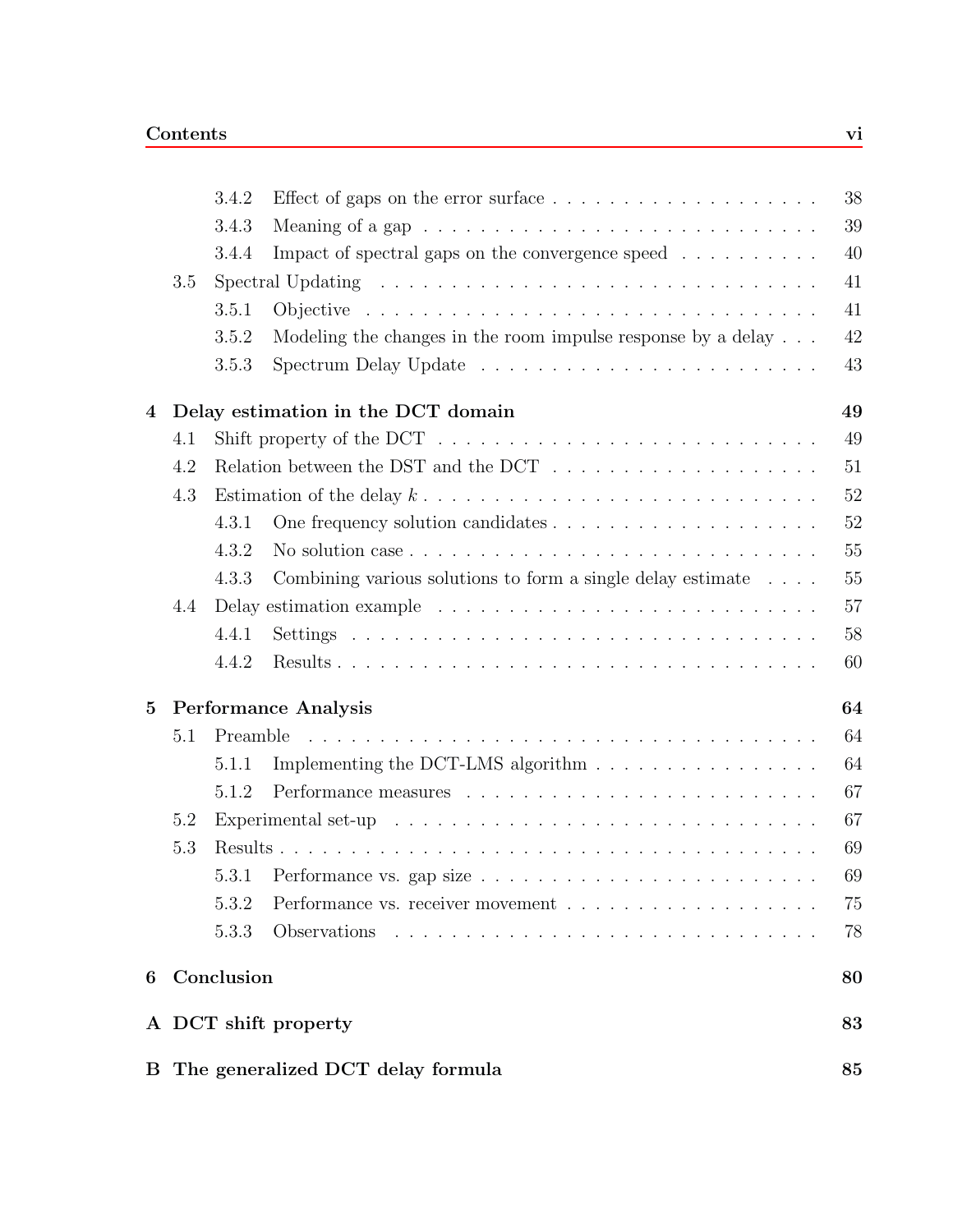### **Bibliography 87**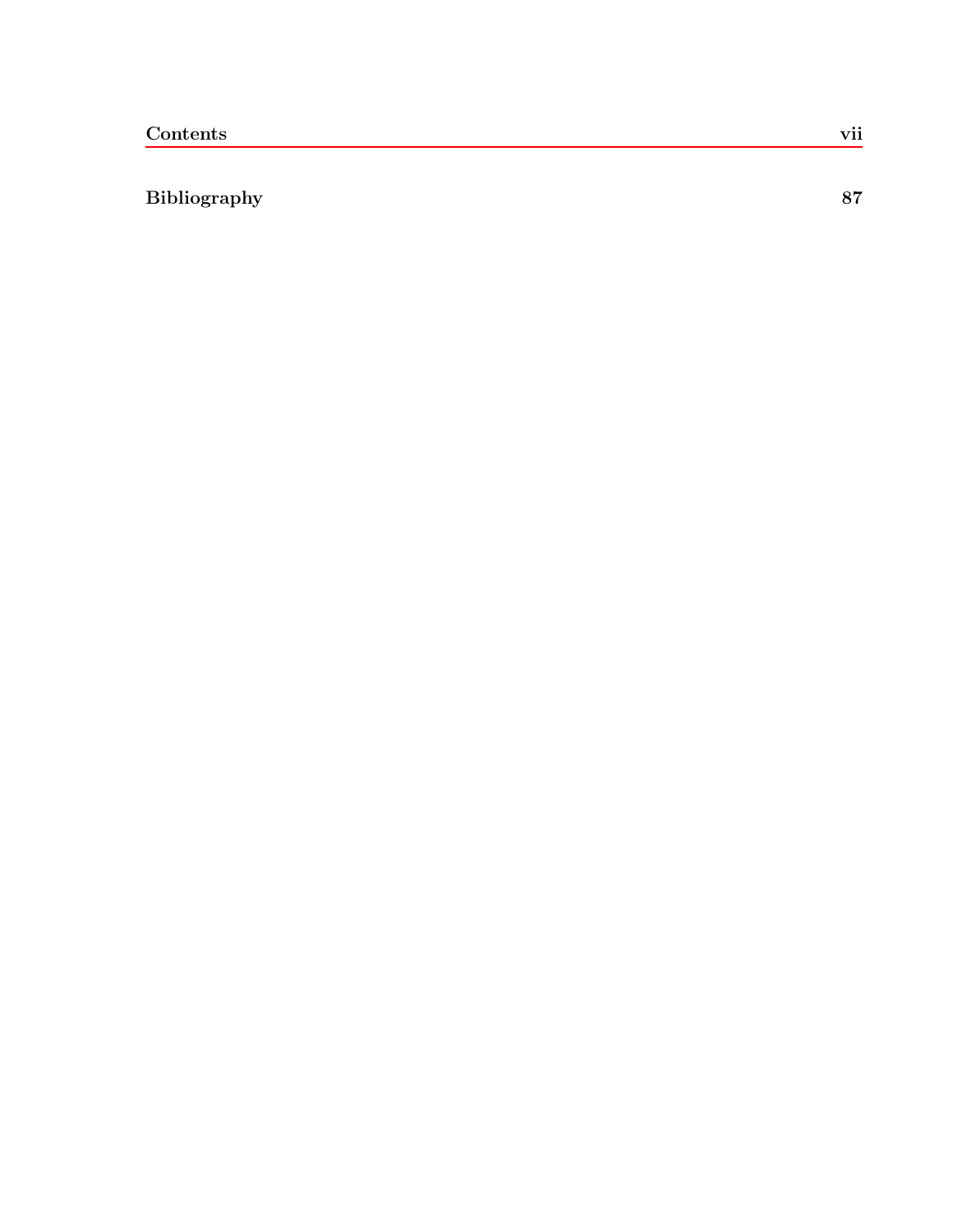# **List of Figures**

| 1.1  |                                                                                                          | $\overline{2}$ |
|------|----------------------------------------------------------------------------------------------------------|----------------|
| 1.2  | Block diagram of the transform-domain LMS algorithm.                                                     | 3              |
| 2.1  | A typical 1024 sample <i>s-room</i> impulse response                                                     | 9              |
| 2.2  |                                                                                                          | 11             |
| 2.3  | Acoustic coupling between the loudspeaker and the microphone $\dots \dots$                               | 12             |
| 2.4  | Configuration of an acoustic echo canceller $\dots \dots \dots \dots \dots \dots$                        | 13             |
| 2.5  | Linear Adaptive filter of length N with tap-delayed inputs $\ldots \ldots \ldots$                        | 14             |
| 2.6  | Error surface for a 2-weight adaptive filter $\ldots \ldots \ldots \ldots \ldots \ldots$                 | 16             |
| 2.7  | Signal-flow graph representation of the LMS algorithm $\hfill\ldots$ $\ldots$ $\ldots$ $\ldots$ $\ldots$ | 19             |
| 2.8  |                                                                                                          | 24             |
| 3.1  |                                                                                                          | 27             |
| 3.2  | An example of a symmetrically extended signal                                                            | 29             |
| 3.3  |                                                                                                          | 31             |
| 3.4  | MSE hyperellipsoid contour plots (2D slice)                                                              | 35             |
| 3.5  | The magnitude response of one of the DCT filters $\dots \dots \dots \dots$                               | 36             |
| 3.6  | Illustration of the concept of a spectrum gap $\dots \dots \dots \dots \dots \dots$                      | 37             |
| 3.7  | The 256-point DCT of a typical room impulse response $\ldots \ldots \ldots \ldots$                       | 39             |
| 3.8  | Example of the non uniqueness of the transform-domain error surface<br>$% \mathcal{N}$ . $.$             | 40             |
| 3.9  |                                                                                                          | 42             |
| 3.10 | Modeling the change in the room impulse response by a single delay                                       | 44             |
| 3.11 | Upsampled version of the delay model for the room impulse response $\phantom{1} \ldots$                  | 45             |
|      | 3.12 Illustration of the multiple delay phenomenon $\dots \dots \dots \dots \dots \dots$                 | 46             |
|      |                                                                                                          | 48             |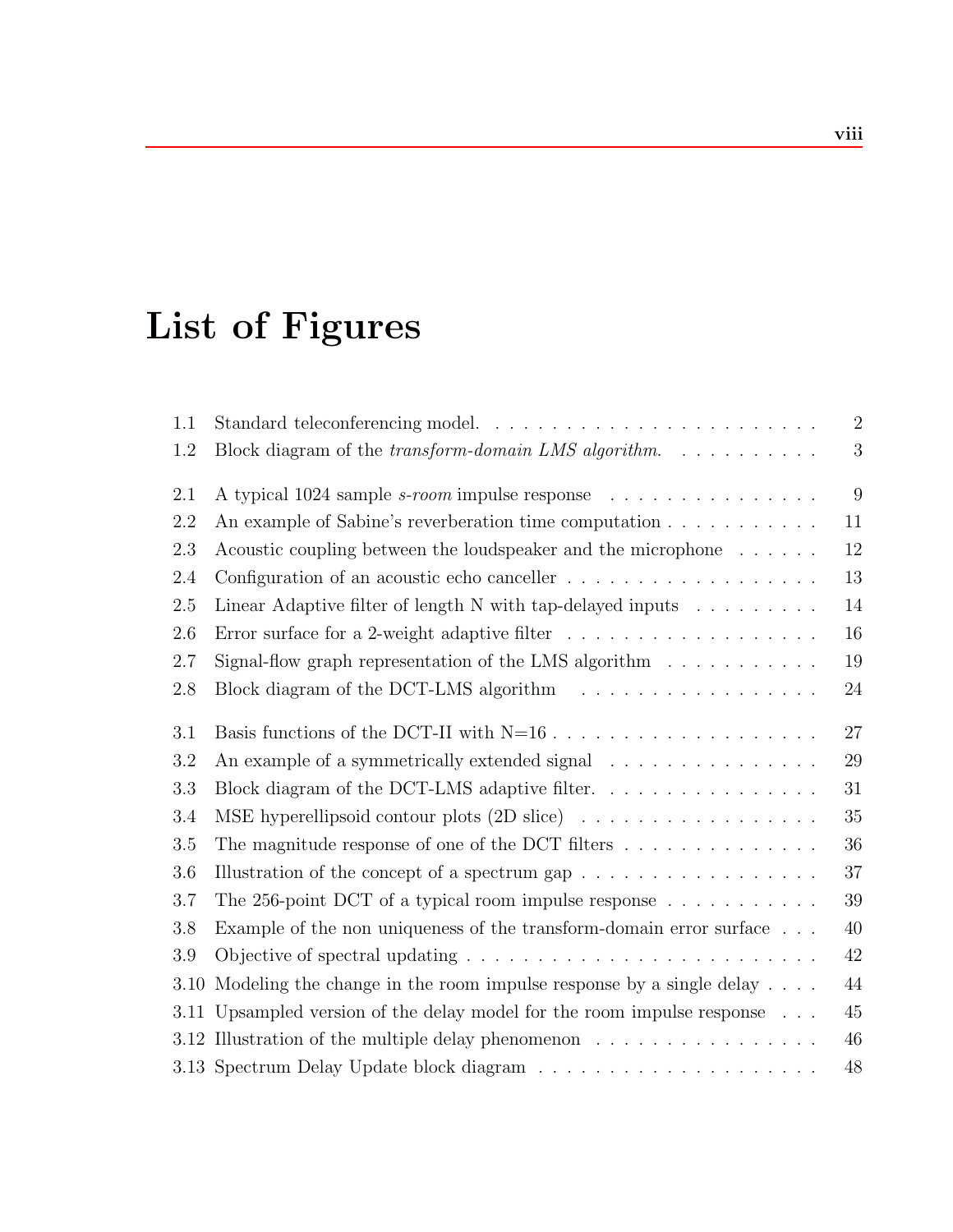| 4.1 | 53<br>Geometrical interpretation of the delay estimation                                           |
|-----|----------------------------------------------------------------------------------------------------|
| 4.2 | Obtaining an approximative delay estimate when there is no solution.<br>56<br>$\sim$ 100 $\sim$    |
| 4.3 | 57                                                                                                 |
| 4.4 | Receiver movement in the x-direction $\ldots \ldots \ldots \ldots \ldots \ldots \ldots$<br>58      |
| 4.5 | Waterfall display illustrating the effect of the displacement of the talker on                     |
|     | 59<br>the impulse response $\ldots \ldots \ldots \ldots \ldots \ldots \ldots \ldots \ldots \ldots$ |
| 4.6 | Normalized cross correlation between the original and the delayed signal. .<br>63                  |
| 5.1 | 65                                                                                                 |
| 5.2 | Testing the DCT-LMS algorithm $\ldots \ldots \ldots \ldots \ldots \ldots \ldots$<br>66             |
| 5.3 | 68<br>Magnitude response of the Chebyshev type II bandstop filter $\dots \dots$                    |
| 5.4 | Effect of Spectrum Delay Update on the filter coefficients<br>70                                   |
| 5.5 | Euclidean Distance between the filter weights and the room impulse response                        |
|     | 71                                                                                                 |
| 5.6 | 72                                                                                                 |
| 5.7 | Variations of EDMD with respect to the gap size in four different acoustic                         |
|     | 73                                                                                                 |
| 5.8 | Variations of <i>MSEMS</i> with respect to gap size in four different acoustic<br>74               |
| 5.9 | Variations of ERL gain with respect to the gap size in four different acoustic                     |
|     | 75                                                                                                 |
|     | 5.10 Variations of EDMD with respect to the receiver movement in three different                   |
|     | 76                                                                                                 |
|     | 5.11 Variations of MSEMS with respect to the receiver movement in three differ-                    |
|     | 77                                                                                                 |
|     | 5.12 Variations of ERLD with respect to the receiver movement in three different                   |
|     | 78                                                                                                 |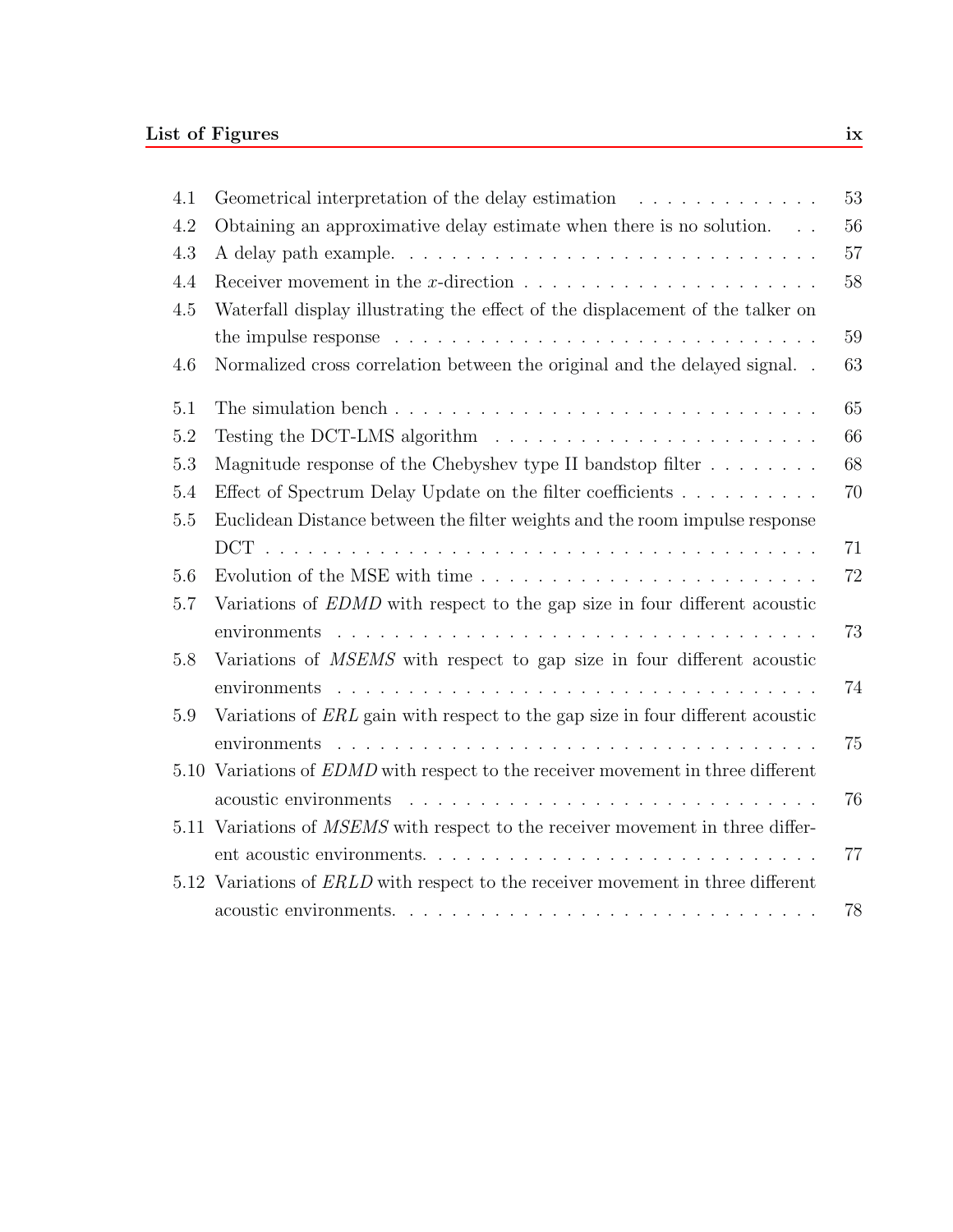# **List of Tables**

| 3.1 Different delays for various impulse response lobes 43         |  |
|--------------------------------------------------------------------|--|
| 4.1 Delay estimation results for the "Perfect" room example 61     |  |
| 4.2 Delay estimation results for the "Good" room example  61       |  |
| 4.3 Delay estimation results for the "Medium" room example 62      |  |
| 4.4 Delay estimation results for the "Bad" room example 62         |  |
| 4.5 Average differences between the actual and estimated delays 63 |  |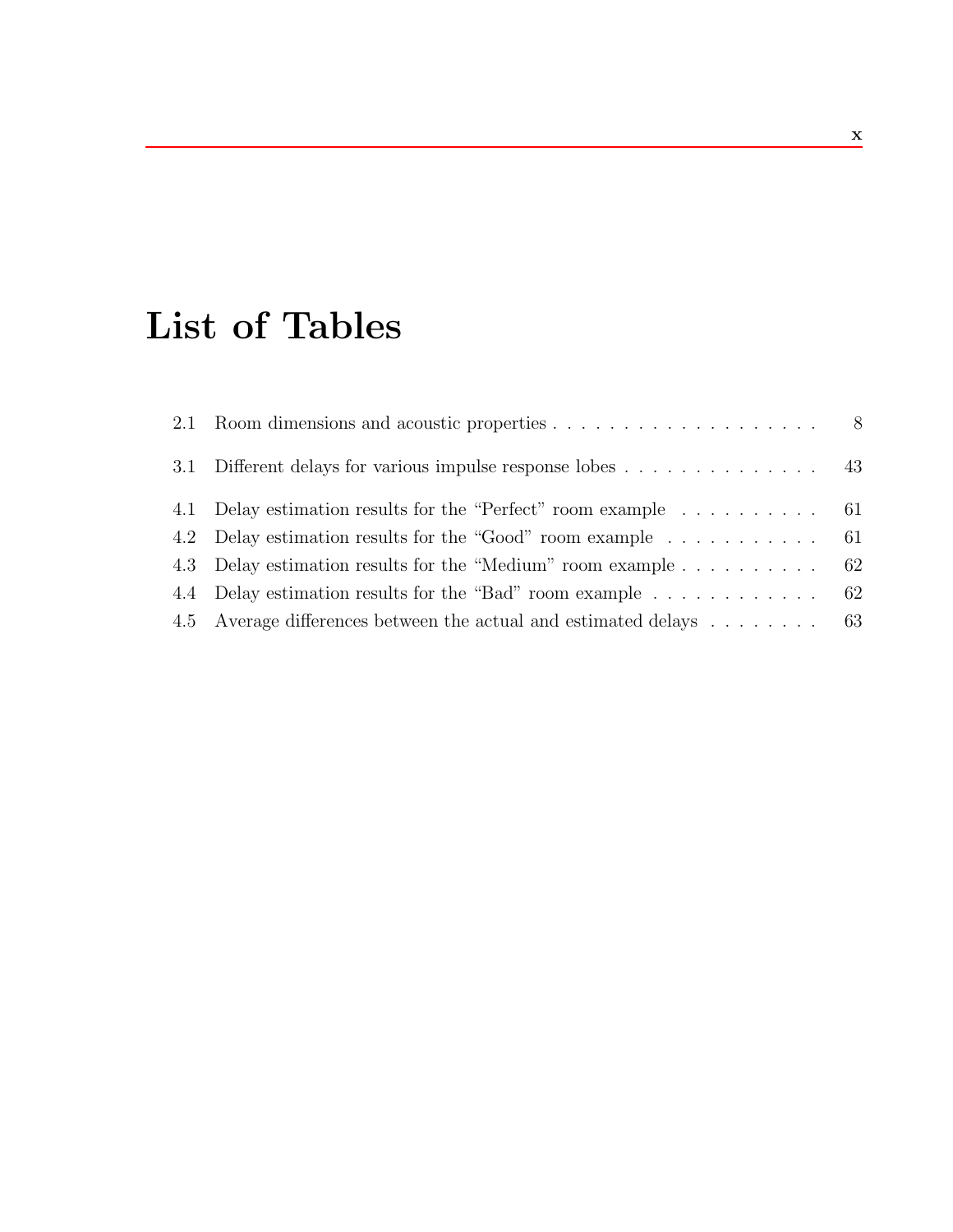# **Chapter 1**

# **Introduction**

In teleconferencing, two geographically separate groups of people meet in a "virtual" way. By doing so, they avoid the waste of time and the expenses associated with traveling. The word "teleconferencing" means different things to different people; it can range from a conference call with speaker phones to a full scale audio for video conferencing system with satellite feeds. Regardless of the type of teleconferencing, how the audio portion of the conference is handled will ultimately determine the success of the event.

Among many phenomena which affect the quality of the communication in teleconferencing, the "acoustic echo" is the most important one. Acoustic echo appears when the conference room is operating with open microphones and loudspeakers in full duplex mode (anything either party says is heard by the other, whether or not the other party is speaking). The decoupling of the handset from the head introduces the teleconference room as another component in the audio circuit and creates an acoustic path between the loudspeaker and the microphone as shown in Fig. 1.1. Therefore, the transmitted signal is picked up by the open microphone and retransmitted to the near-end room. The result is that a person will hear his own voice coming back to him from the far room with a delay, thus the undesired echo or the "acoustic echo". Echo feedback may also produce howling, which is a major annoyance for the users in both rooms.

One should distinguish this unwanted echo from the signal of the far-end talker and the room reflections of that talker's signal. These reflections convey an overview of the acoustic properties of the far-end room and make the transmitted signal sound "natural"; therefore they should not be suppressed. On the other hand, acoustic echo is not only annoying, but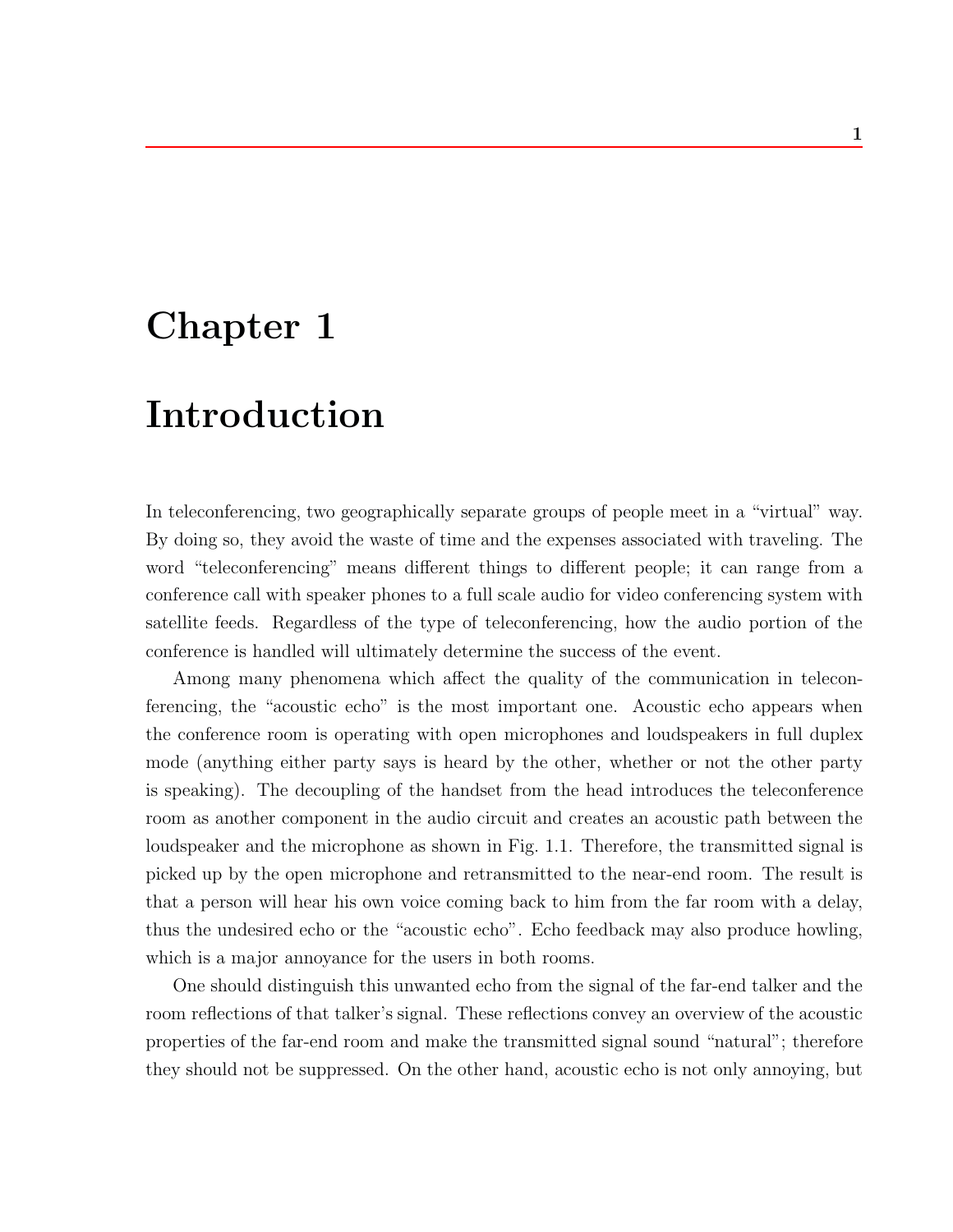

Fig. 1.1 Standard teleconferencing model.

can also be of such a level that makes it difficult to carry on a meaningful conversation. The alleviation of these deleterious effects is an active research area and will be the subject of this thesis.

The standard approach to eliminate the acoustical echo is to use an adaptive filter at the receiver where the echo is predominant. The so-called adaptive filters differ from fixed filters in that their impulse responses are adjusted as data flow through the filter. In this application, the adaptive filter is used to characterize the changing acoustical path between the speaker and the microphone, thus generating a synthesized replica of the acoustical echo. This replica is then subtracted from the microphone signal, leaving the transmitted speech undistorted.

The motions of people or objects during the conference cause fast and non-easily predictable variations of the echo path impulse response [1]. Consequently, acoustic echo cancellers must respond quickly to these variations. Numerous filter structures and *adaptation algorithms* (the algorithms used to adjust the parameters of the adaptive filter) have been proposed in the literature to perform this task. While a transversal Finite Impulse Response (or FIR) filter has been the classical structure, many alternative implementations have been proposed to overcome its limits. In [2], it was shown that a recursive structure (or an Infinite Impulse Response structure) reduces the number of filter taps required. Furthermore, some neural network structures have been suggested to surmount the inability of transversal filters to effectively cancel the nonlinearities which are generated in the loudspeaker during large signal peaks [3]. On the other hand, the transversal FIR structure is still appealing due to its ease of implementation and versatility[4].

The most widely used *adaptation algorithm* is the *least mean squares* or LMS algorithm.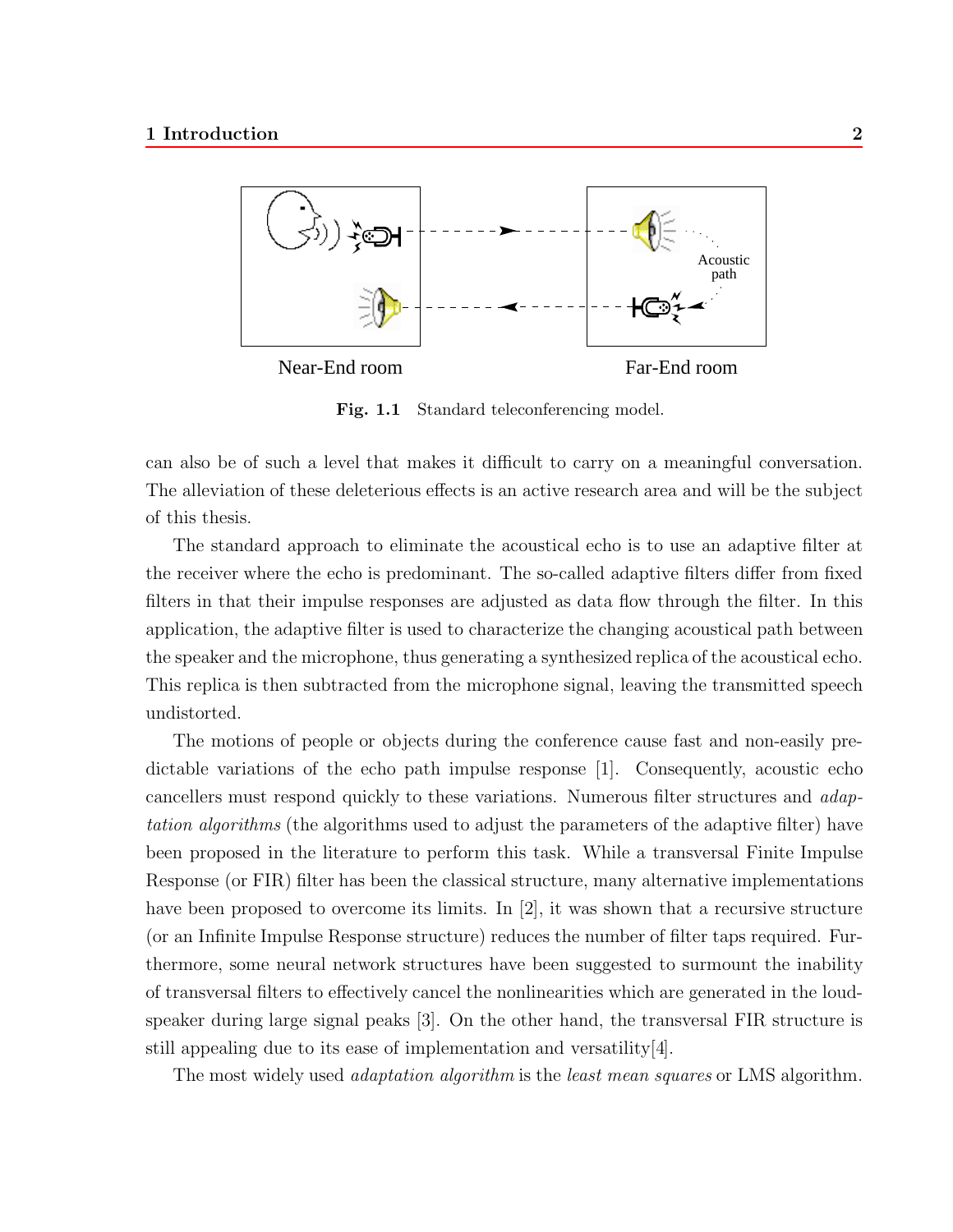The principle underlying LMS is extremely simple; it consists of defining an error function as the average square difference between the filter output and its target, and iteratively minimizing this error function over the filter coefficient space using a gradient based method. Its main disadvantage is its slow convergence under certain input conditions (input signals which have an autocorrelation matrix with high eigenvalue spread). Many modifications can be brought to the LMS to ameliorate its convergence properties. In [5], it was proposed to process the signal in subbands, i.e., divide the signal into smaller frequency bands and independently cancel echoes in each subband. Since narrower frequency bands have a smaller eigenvalue spread compared to the fullband case, the convergence speed can be increased. The aliasing that might result from the down sampling process can be avoided by the use of some special techniques [6]. A drawback of this structure is the delay introduced by the filter banks.

Another adaptation algorithm that has been suggested for acoustic echo cancellation [7] is the *recursive least squares* or RLS algorithm (see e.g.[8]). In RLS, the filter weights are made equal at each iteration to the best approximation of the Wiener solution that can be calculated based on all the data the system has seen so far. The preprocessing of the inputs by an estimate of the inverse input autocorrelation matrix, in the fashion of RLS, makes the adaptation algorithm computationally intensive and prone to numerical instabilities.

One solution that tries to combine the advantages of both LMS and RLS consists of preprocessing the inputs to the LMS filter with a fixed transformation that does not depend on the actual data and that decorrelate partially the inputs. This will reduce the eigenvalue spread of the autocorrelation matrix (and consequently improve the convergence speed of the filter) without increasing drastically the computational cost. In addition, the robustness and tracking capability of LMS will be preserved. These algorithms are called *transformdomain LMS algorithms*. A block diagram of these algorithms is shown in Fig 1.2.



**Fig. 1.2** Block diagram of the *transform-domain LMS algorithm*.

The performance of these algorithms clearly depends on the orthogonalizing capabilities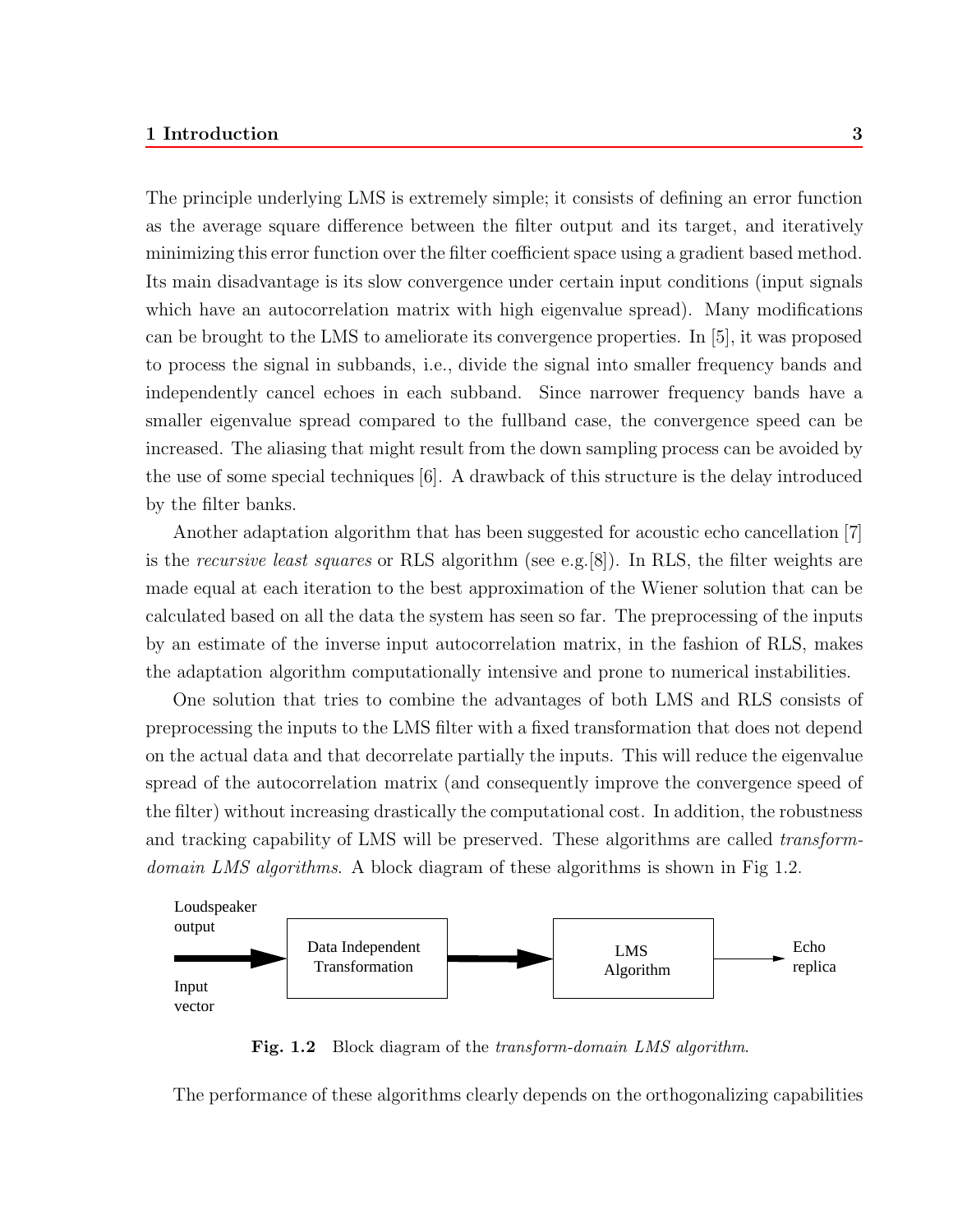of the data-independent transform used to preprocess the inputs. No general proof exists that demonstrates the superiority of one such transform over the others. A classic benchmark is the *Karhunen-L`oeve Transform* (KLT), which performs an exact decorrelation of the input data by projecting them onto the eigenvectors of their autocorrelation matrix [9]. However, KLT is impractical in real time applications because it is a data dependent transformation. Discrete Fourier Transform LMS (or DFT-LMS), which was first introduced by Narayan [10], has a strong appeal because of the familiar frequency domain interpretation of the transformed data. On the other hand, for a wide range of signals, the Discrete Cosine Transform (or DCT) offers a better approximation to KLT. Indeed, for a stationary zero-mean, first-order Markov process, the DCT is asymptotically equivalent to the KLT, with this asymptotic equivalence being demonstrated both as the sequence length increases and also as the correlation coefficient tends to one [11]. In addition, the DCT-LMS has the advantage of having real transformed coefficients. In this thesis, we will focus our analysis on the DCT-LMS algorithm.

Speech signals possess properties one has to account for in the adaptive filtering algorithms. The dynamic character of speech, including the variations in the rank of the autocorrelation matrix, slows down the convergence of the DCT-LMS algorithm. During low rank periods, some of the transform domain tap-coefficients stop adapting and effectively "freeze"; they are irrelevant to the adaptation process. These frozen taps can retain any value without affecting the Mean Square Error (MSE); on the other hand, the remaining taps track the evolution of the system and keep the MSE at a minimum.

It is important to note that in most cases rank deficiency is accompanied with the presence of spectrum gaps. When the autocorrelation matrix becomes nonsingular (or when the spectrum gap vanishes), all the filter weights become relevant and start adapting. However, the weights that have been frozen to values which are probably obsolete are "far" from the optimal point (the actual room impulse response DCT). Consequently, a large jump in the MSE is expected and additional convergence time is required for the frozen coefficients to track again.

The purpose of this thesis is to reduce this convergence time by moving the frozen weights closer to the optimal point, anticipating a change in the rank of the autocorrelation matrix. Updating the weights in that form make them better prepared to begin adapting when the gap vanishes. This process uses the information contained in the "correct" coefficients to produce an estimate of the room impulse response DCT inside the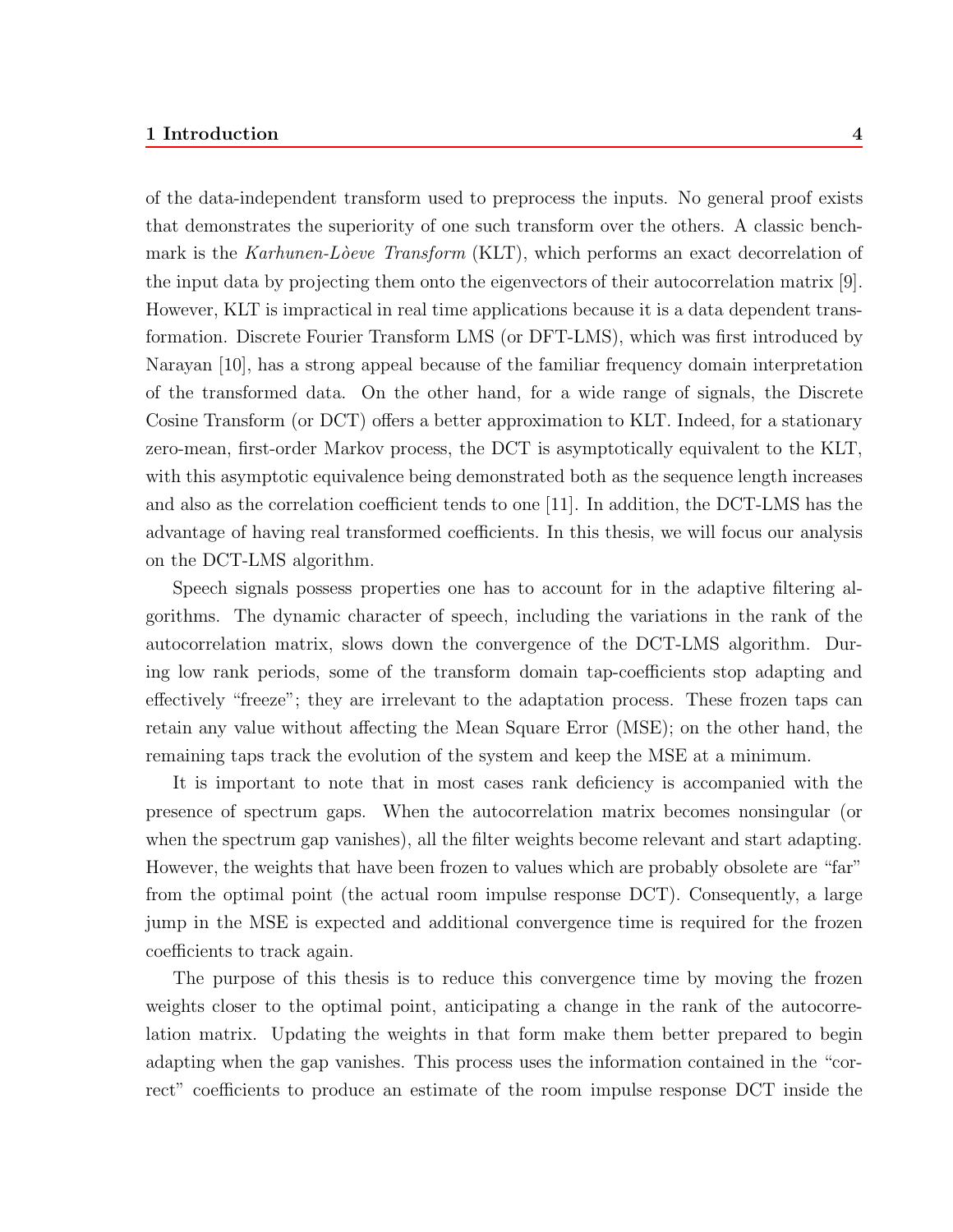gap. In [12], several Linear Predictive (LP) methods, applied to the DCT spectrum, were suggested. The estimates in the gap were obtained by linearly combining the tracking coefficients—with the parameters calculated by LP analysis.

The key contribution of this work is to model the changes in the echo path impulse response (which we will refer to throughout the thesis as the room impulse response) that result from a change in the spacing between the microphone and loudspeaker by a single delay. This model allows us to synthesize any missing parts of the room impulse response (or its DCT) by simply delaying the original (or before the movement) impulse response. Accordingly, any filter coefficient that has frozen during the low rank phase, can be updated and brought closer to the actual room impulse response DCT by the same mechanism, which is dubbed the "Spectrum Delay Update" method. Since the adaptive filter tracks the DCT of the response, the delay estimation is done in the DCT domain.

In addition to the reduction of the Euclidean Distance between the filter weights and the actual room impulse response DCT, we found that Spectrum Delay Update improves substantially the echo canceller Echo Return Loss and reduces the corresponding MSE.

### **Thesis Overview**

Chapter 2 provides the acoustic echo cancellation background. After a detailed introduction to room acoustics, the loudspeaker-microphone environment is presented along with the echo canceller structure. We follow with an overview of adaptive linear filters, emphasizing on the LMS algorithm and on the Transform-Domain LMS.

After presenting the relevant properties of the DCT in Chapter 3, we develop the DCT-LMS algorithm and justify intuitively its use. We then study the impact of variable rank autocorrelation matrix (of the reference signal) on the convergence speed. Also in Chapter 3, we propose the idea of weight updating to reduce the MSE jump. After describing how to model the changes in the room impulse response by a single delay, we present in detail the Spectrum Delay Update method.

Chapter 4 is devoted to create a delay estimation algorithm in the DCT domain. This algorithm will be based on the the general DCT shift property derived at the beginning of the chapter.

We define in Chapter 5 an experimental setup that will be used to evaluate the performance of Spectrum Delay Update. We also formulate several performance measures.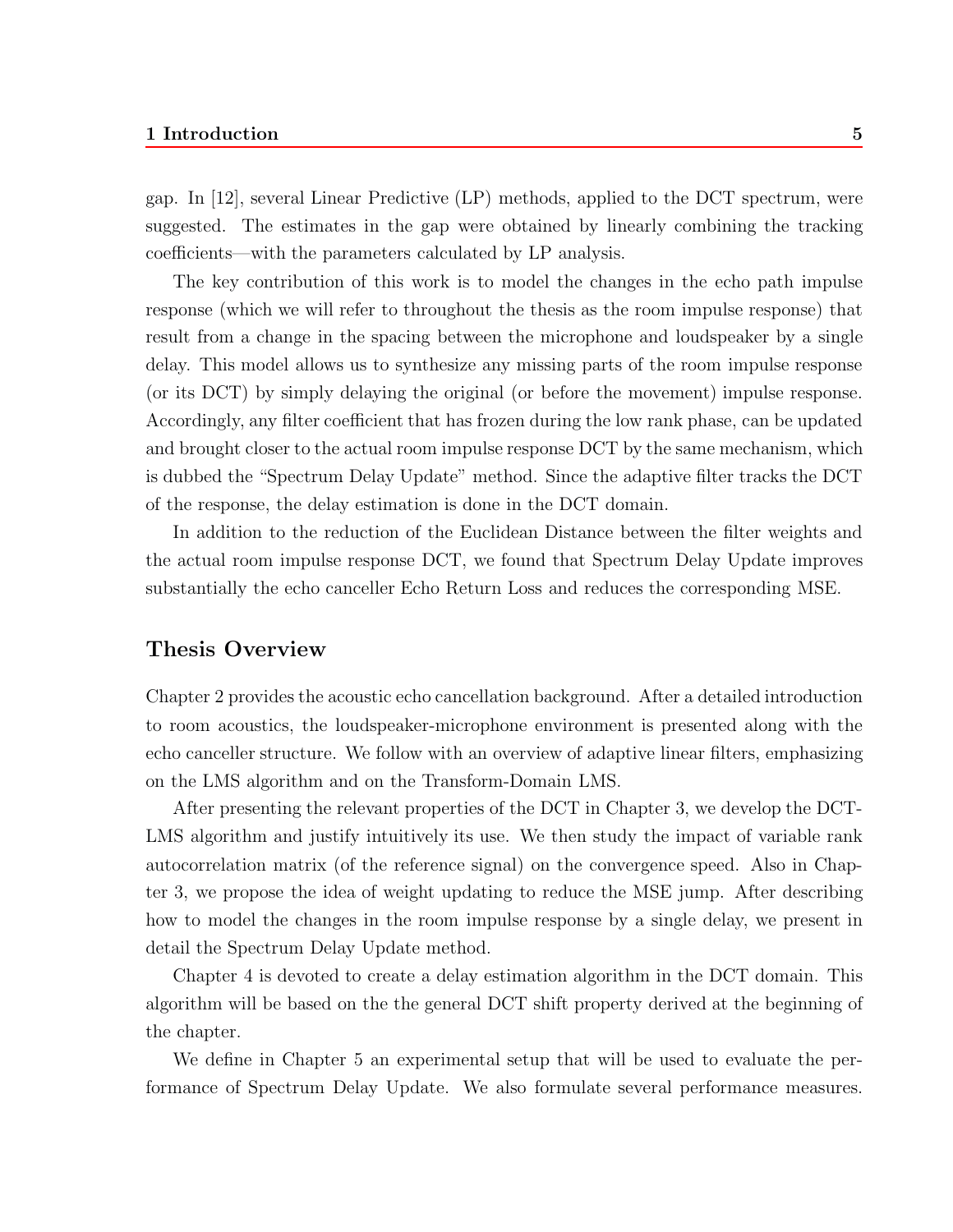Their evaluation for different gap sizes and receiver displacements indicate clearly a major enhancement in the performance.

We conclude in Chapter 6 by summarizing the thesis, adding some comments, and listing several points that would be of interest for further study.

The major contributions to knowledge of this work can be summarized as follows:

- Generalization of the DCT one sample shift property to a  $k$ -samples shift property.
- Development and implementation of a delay estimation algorithm in the DCT domain.
- Representation of the changes in the room impulse response by a single delay.
- Introduction of Spectrum Delay Update method in which the non tracking DCT-LMS filter coefficients are brought closer to the optimal point. This will reduce the jump in the MSE when the reference signal autocorrelation matrix gains full rank (after a low rank period), and a faster convergence is achieved.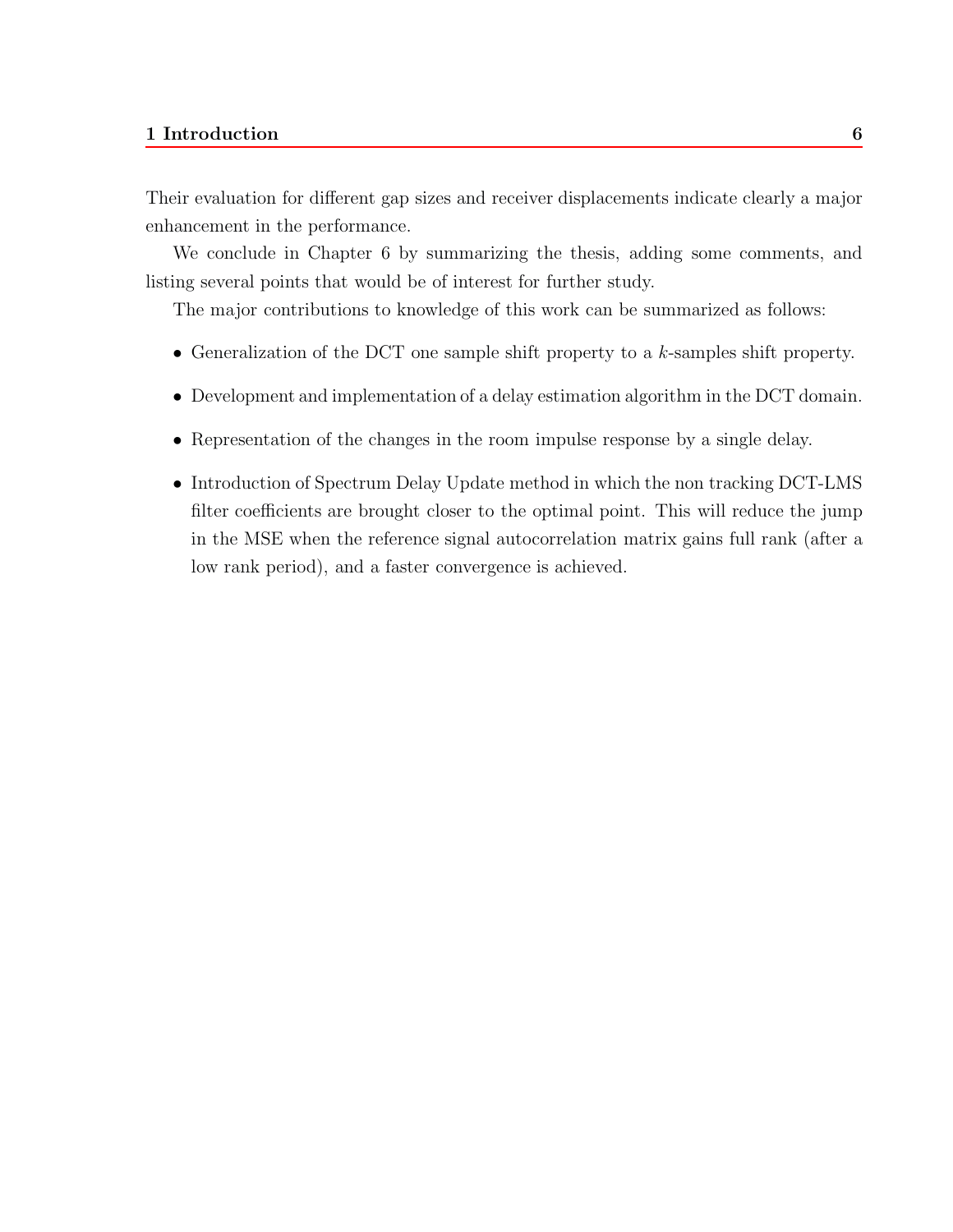# **Chapter 2**

# **Acoustic Echo Cancellation**

### **2.1 Room Acoustics**

The loss mechanisms which reduce the energy of sound waves when they are reflected from walls as well as during their free propagation in the air are of considerable importance to the acoustics of a room. They influence the strengths of the direct sound and of all reflected components and therefore all acoustical properties of the room.

#### **2.1.1 Room impulse response**

We shall regard the sound transmission between two points of a room as formally represented by the impulse response of the transmission path. Let  $\mathbf{x} = (a, b, c)$  denote the position vector of a fixed omnidirectional point source and  $\mathbf{x}' = (a', b', c')$  the position vector of an omnidirectional point receiver. According to the image model technique [13], the acoustic signal produced at position **x**' by an impulse excitation at position **x** at time  $t = 0$ is given by

$$
h(t) = \frac{1}{4\pi} \sum_{r} \frac{\beta_r}{|\mathbf{x}_r - \mathbf{x}'|} \delta(t - \frac{|\mathbf{x}_r - \mathbf{x}'|}{c})
$$
\n(2.1)

where r is the image index ( $r = 0$  usually corresponds to the source itself),  $\mathbf{x}_r$  is the position vector of the image indexed by  $r, \beta_r$  is the corresponding composite reflection coefficient,  $\delta(.)$  is the Dirac delta function, and c is the speed of sound in air. This impulse response is obtained by adding the responses produced at  $x'$  by multiple image sources located at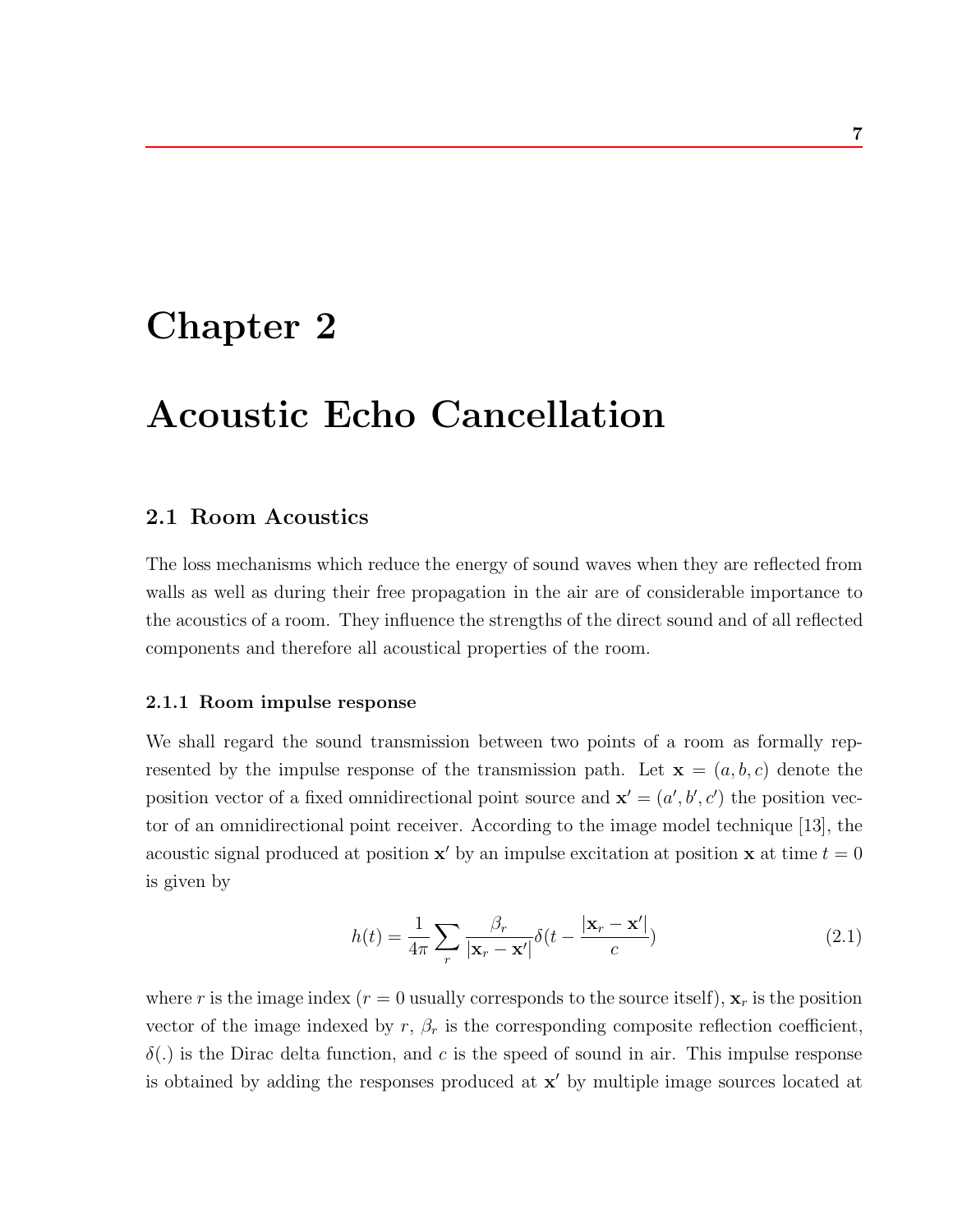positions  $\mathbf{x}_r$ : the term  $|\mathbf{x}_r - \mathbf{x}'|/c$  inside the delta function represents the propagation delay from the  $r^{th}$  image to the receiver, while the multiplicative factor  $1/|\mathbf{x}_r - \mathbf{x}'|$  represents the amplitude attenuation for spherical wavefront propagation (the impulse response will provide the signal amplitude and not the signal power). The factor  $\beta_r$  accounts for the attenuation produced by successive reflections on the planar boundaries.

It should be noted that in this approach the reflection coefficients are assumed to be frequency-independent. To reduce the amount of computation involved, it can be further assumed that the wall reflectivities are independent of the angle of incidence. It is then possible to pre-compute and store the composite reflection coefficients  $\beta_r$  prior to the application of the image model technique.

For a rectangular room, the image distribution forms a three-dimensional rectangular lattice and can be calculated easily. One such method is the well-known *s-room* algorithm[14]. This algorithm uses the fact that the enclosure is rectangular in order to create a mesh of "rooms", each containing an image of the source. When the source is excited, so is each image, thus creating spherical sound-pressure waves which simultaneously propagate away from eachimage point. A typical *s-room* impulse response (with the corresponding room dimensions and acoustic properties given in Table 2.1) is shown in Fig. 2.1. It should be kept in mind that the *s-room* algorithm is a crude model that does not take into account the presence of objects in the room. However, we can compensate for presence of furniture and other reflective materials in the room by changing the surroundings refection coefficients.

| Room Size (meters)       | Length=6, Width=4, Height=4                |
|--------------------------|--------------------------------------------|
| Reflection coefficients  | Walls: 0.4<br>Ceiling: $0.4$<br>Floor: 0.4 |
| Location of the source   | $(a = 2, b = 2, c = 2)$                    |
| Location of the receiver | $(a'=1,b'=1,c'=1)$                         |

**Table 2.1** Room dimensions and acoustic properties

To limit the computations, it is desirable to truncate the impulse response. For environments such as the interior of an automobile, the impulse response can be neglected after 30 ms [15], which corresponds to 240 coefficients at a sampling rate of 8 kHz. For larger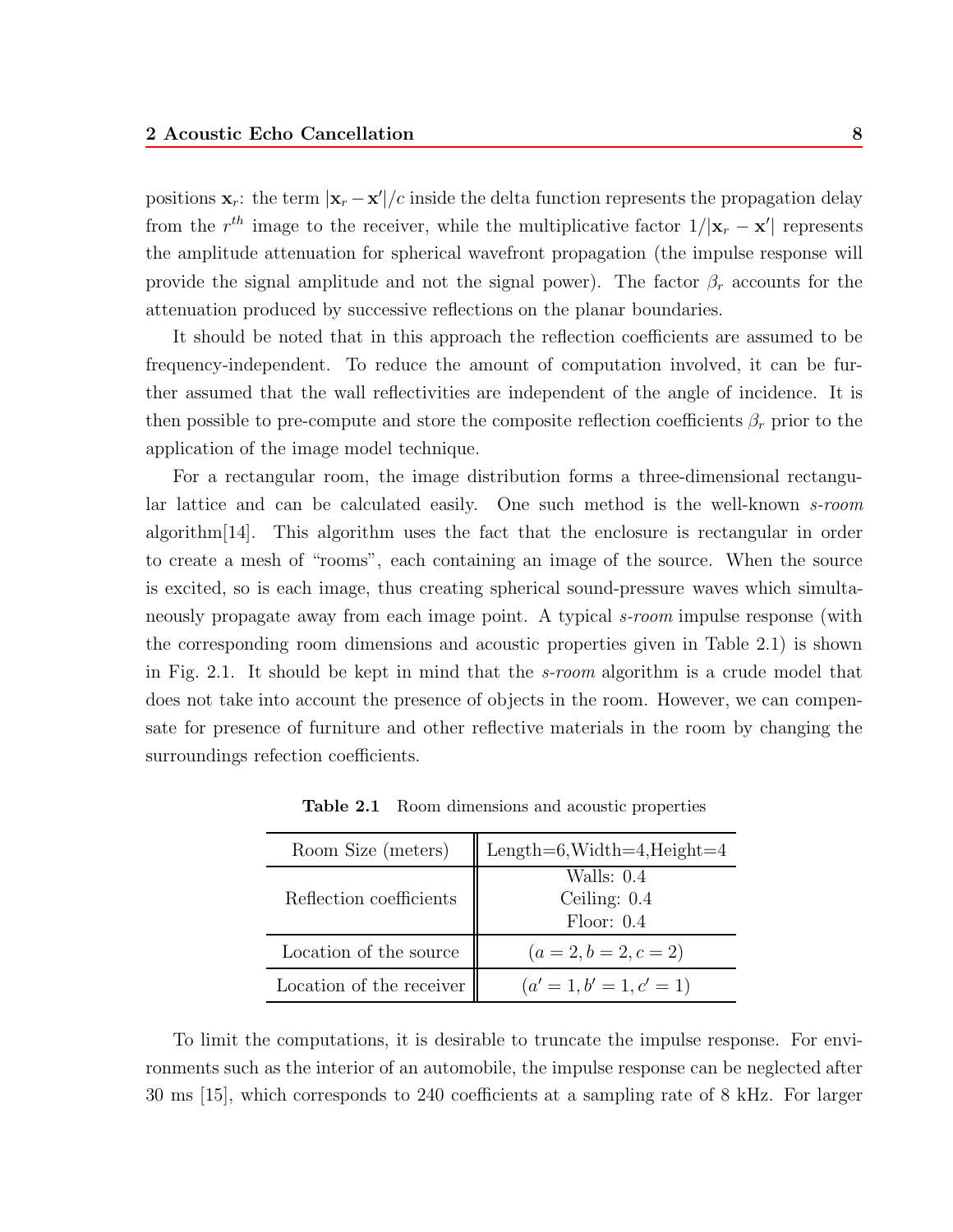

**Fig. 2.1** A typical 1024 sample (8000 Hz sampling rate) *s-room* impulse response, where the room dimensions and acoustic properties are described in Table 2.1

rooms, significant delays may occur at 100 ms, which correspond to 800 taps at the same sampling rate. If we want to truncate to a shorter length, some energy will be lost. In the above example, 0.26 % of the total energy is present after the 256th sample. However, the computation reduction achieved by using 256 samples impulse responses outweighs the truncation error incurred. In the remainder of the thesis, impulse responses truncated at the 256th sample will be used.

#### *Remark on reflections*

Under certain conditions a reflection can become a distinct "echo". In that case, it is heard consciously as a repetition of the original signal. This is frequently observed outdoors with sound reflections from the walls of houses and cliffs. In closed rooms such experiences are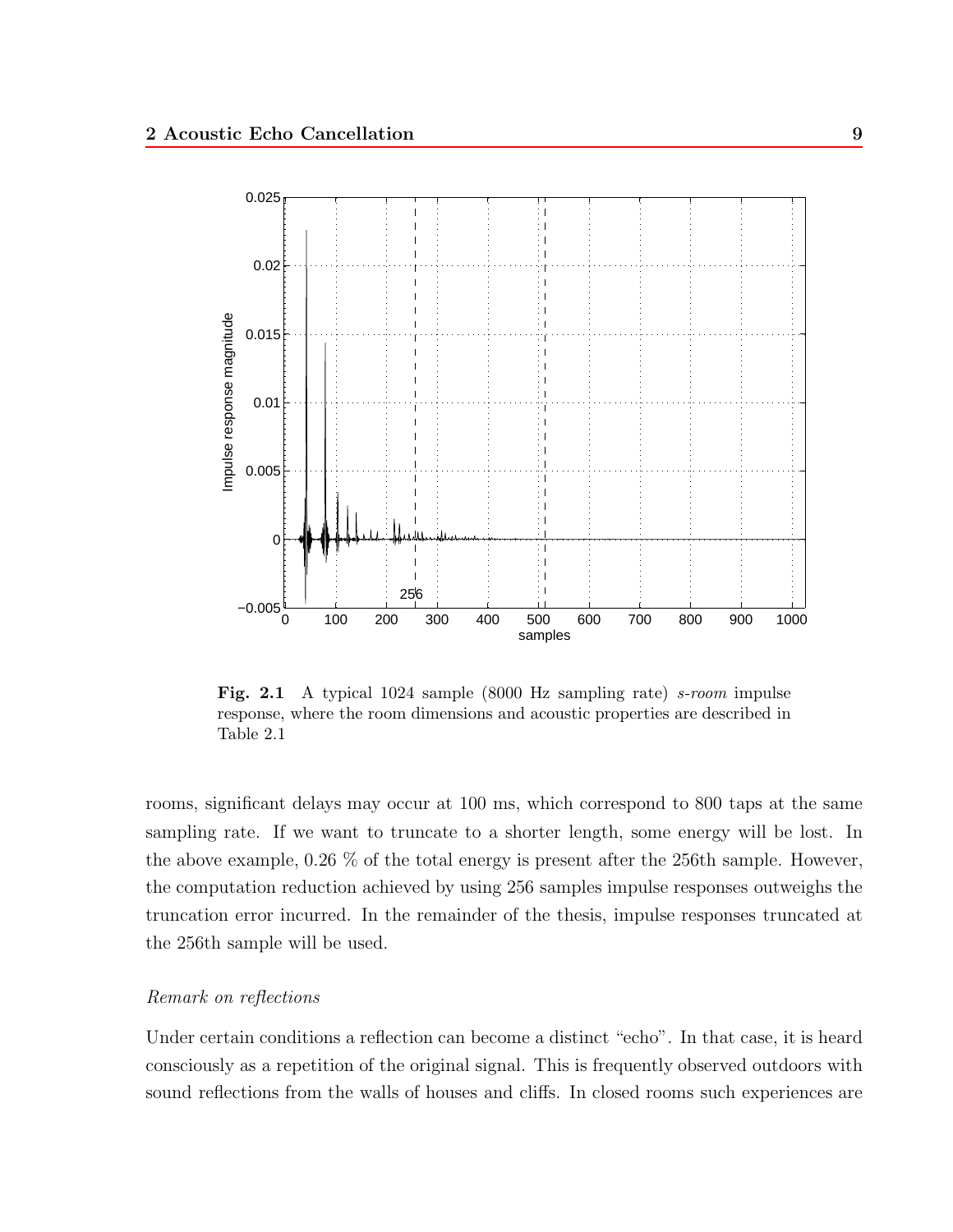less familiar, since the echoes are masked by the general reverberation of the room and the proximity of the reflective boundaries. Whether a reflection will become an echo or not depends on its delay with respect to the direct sound, on its relative strength, on the nature of the sound signal, and on the presence of other reflections which will eventually mask the reflection under consideration.

#### **2.1.2 Acoustic classification of rooms**

It is known that the acoustic quality of a room depends on aesthetic and psychophysiological criteria, but we will worry about more objective factors which may serve to establish the concept of a "good" room on firm grounds. The hope is to identify a single variable, or at least a finite number of them, which will allow one to characterize the acoustic quality of a room, and which provide unambiguous criteria for deciding what makes a "good" room.

Wallace Clement Sabine experimentally showed that an important criterion is the more and less persistence of a sound after the source is stopped, which he called reverberation. To measure this important effect he defined the reverberation time as the duration for the mean square pressure of a suitably chosen distribution of sound waves to diminish to one-millionth of its original intensity. Under certain statistical assumptions  $[16]$ , the Sabine reverberation time  $T$  for a room of volume  $V$  is defined as

$$
T = 6\ln(10)\frac{4V}{c\sum_{k}\alpha_{k}S_{k}}
$$
\n(2.2)

where c is the velocity of the sound in the air, and  $\alpha_k S_k$  is the equivalent absorption area for an absorber of true area  $S_k$  and absorption coefficient  $\alpha_k$ . The absorption coefficient  $\alpha$ is related to the reflection coefficient  $\gamma$  by:  $\alpha = 1 - \gamma$ . An example of Sabine's reverberation time computation is shown in Fig. 2.2.

Note that T does not depend on the observer's position in the room. Hence it is well suited to characterize the overall acoustic properties of a room, neglecting details which may vary from one place to another.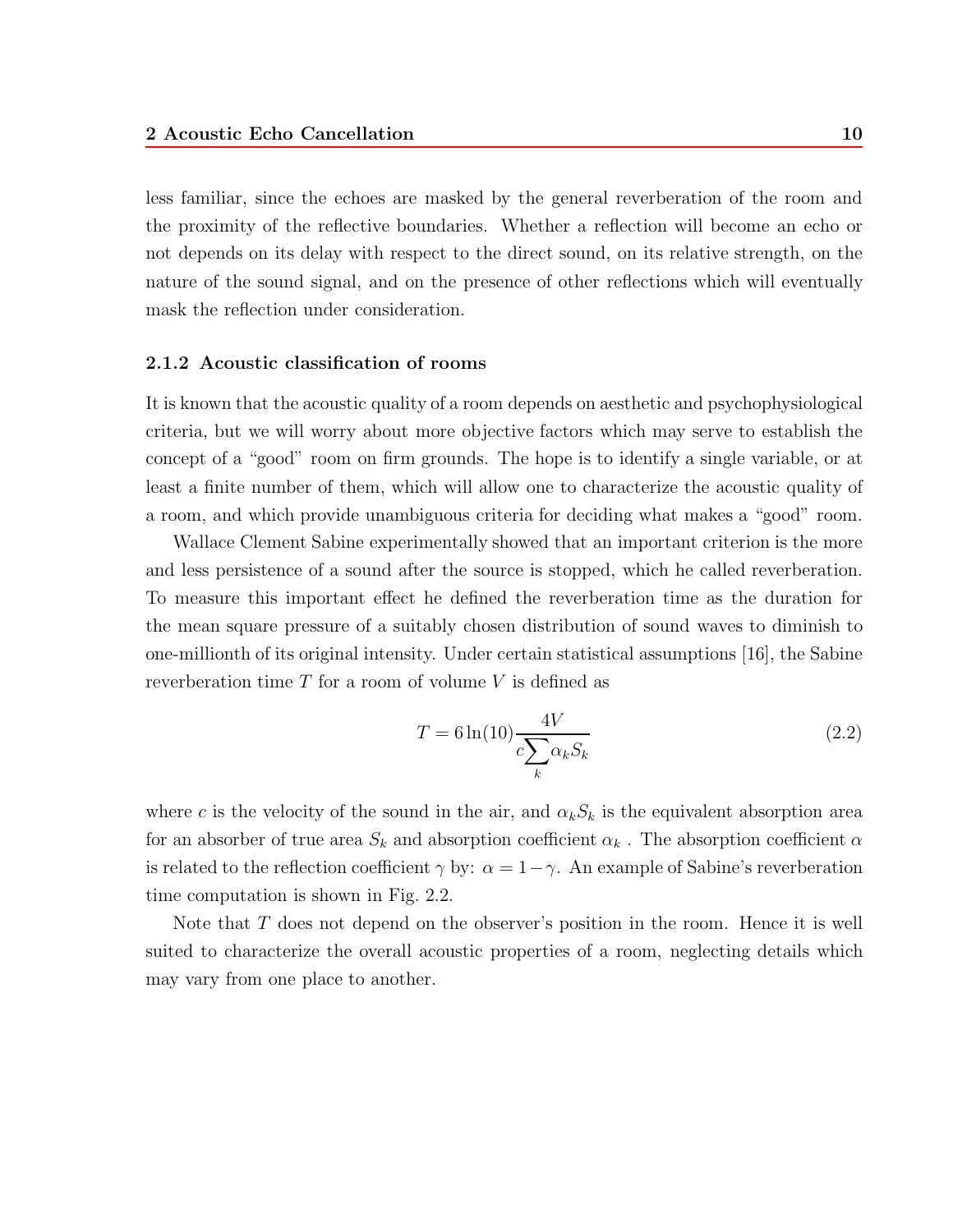| Surface                                  | dim. 1<br>(meters)                            |                  | dim. 2<br>(meters) | Area $m2$ | Absorption<br>coefficient | Absorption |
|------------------------------------------|-----------------------------------------------|------------------|--------------------|-----------|---------------------------|------------|
| Floor                                    | 12                                            | $\boldsymbol{x}$ | 12                 | 144       | 0.5                       | 72         |
| Wall A                                   | 3                                             | $\boldsymbol{x}$ | 12                 | 36        | 0.3                       | 10.8       |
| Wall B                                   | 3                                             | $\boldsymbol{x}$ | 12                 | 36        | 0.3                       | 10.8       |
| Wall C                                   | 3                                             | $\boldsymbol{x}$ | 12                 | 36        | 0.3                       | 10.8       |
| Wall D                                   | 3                                             | $\boldsymbol{x}$ | 12                 | 36        | 0.3                       | 10.8       |
| Ceiling                                  | 12                                            | $\boldsymbol{x}$ | 12                 | 144       | 0.3                       | 43.2       |
|                                          | $432 \text{ m}^3$<br><i>Room Volume</i> $(V)$ |                  |                    |           | <b>Total Absortion</b>    | 158.4      |
| Sabine Reverberation time $T$ is 0.443 s |                                               |                  |                    |           |                           |            |

**Fig. 2.2** An example of Sabine's reverberation time computation

### **2.2 Echo cancellation**

Echo is the phenomenon in which a delayed and distorted version of an original sound or signal is reflected back to the source. Echoes can be generated electrically, due to impedance mismatches at points along the transmission medium (telephone lines). Such echoes are called line echoes. When the telephone connection is between one or more handsfree telephones or between two conference rooms, a major source of echoes is the acoustic coupling between the loudspeaker and the microphone at each end. Such echoes have been called "acoustic echoes", and they will be the major topic of this thesis. Comparing typical impulse responses of these two kinds of echo paths, it becomes obvious that acoustic echo cancellation is a far more challenging task than the line echo cancellation: the duration of the impulse response of the acoustic echo path is usually several times longer. In addition, the acoustic echo path may change rapidly at any time e.g. due to a door opening or a person moving. Although we will be dealing with acoustically generated echoes, we will only consider cancellation of these echoes in the electrical portion of the circuit. We will not discuss the related, but much more difficult, problem of cancelling echoes acoustically.

#### **2.2.1 The Loudspeaker-Microphone model**

In hands-free communication, the decoupling of the handset from the head introduces the room as another element in the voice system. The result is multiple reflections of the near-end talker's signal transmitted back to the near-end room and conceived as delayed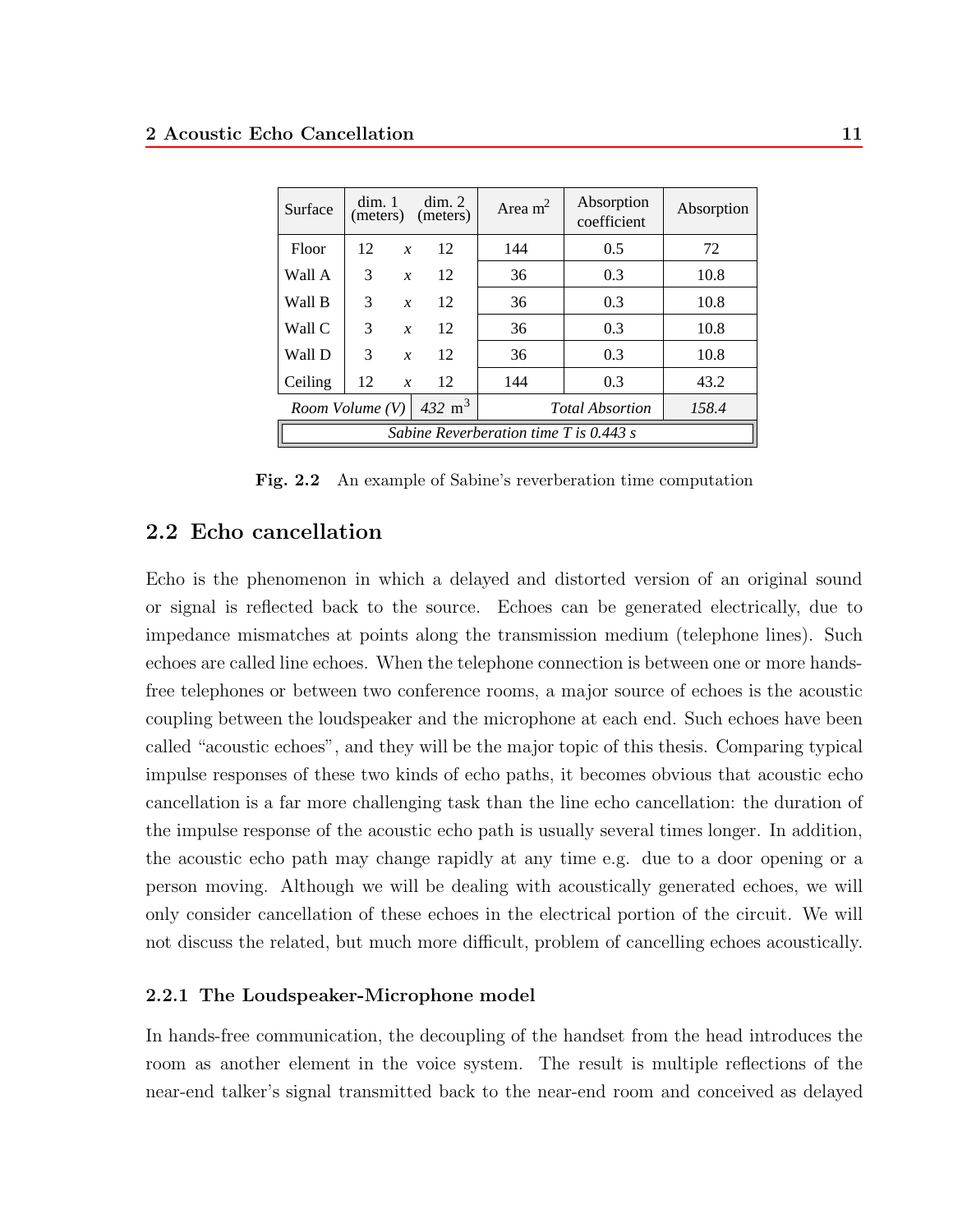replicas of the original speech. This acoustic feedback is shown in Fig. 2.3. The nature of the acoustic echo patterns can change rapidly due to variations in the environment, the system must therefore be treated as time varying. Thus, the echo path impulse response which we will refer to throughout the thesis as the room impulse response—  $h(n; k)$  should be characterized by two parameters: the time  $n$  and the delay  $k$ .



**Fig. 2.3** Acoustic coupling between the loudspeaker and the microphone. The loudspeaker output or "the reference signal" is  $x(n)$  and the far-end input speech is  $s(n)$ .

It is assumed in this thesis, that the system is varying slowly enough to allow for adequate tracking by the echo canceller.

#### **2.2.2 Configuration of an acoustic echo canceller**

The standard approach to eliminating the acoustical echo is to use a discrete time linear adaptive filter at the receiver where the echo is predominant. This filter is used to quantitatively characterize the acoustical link between the loudspeaker and the microphone, thus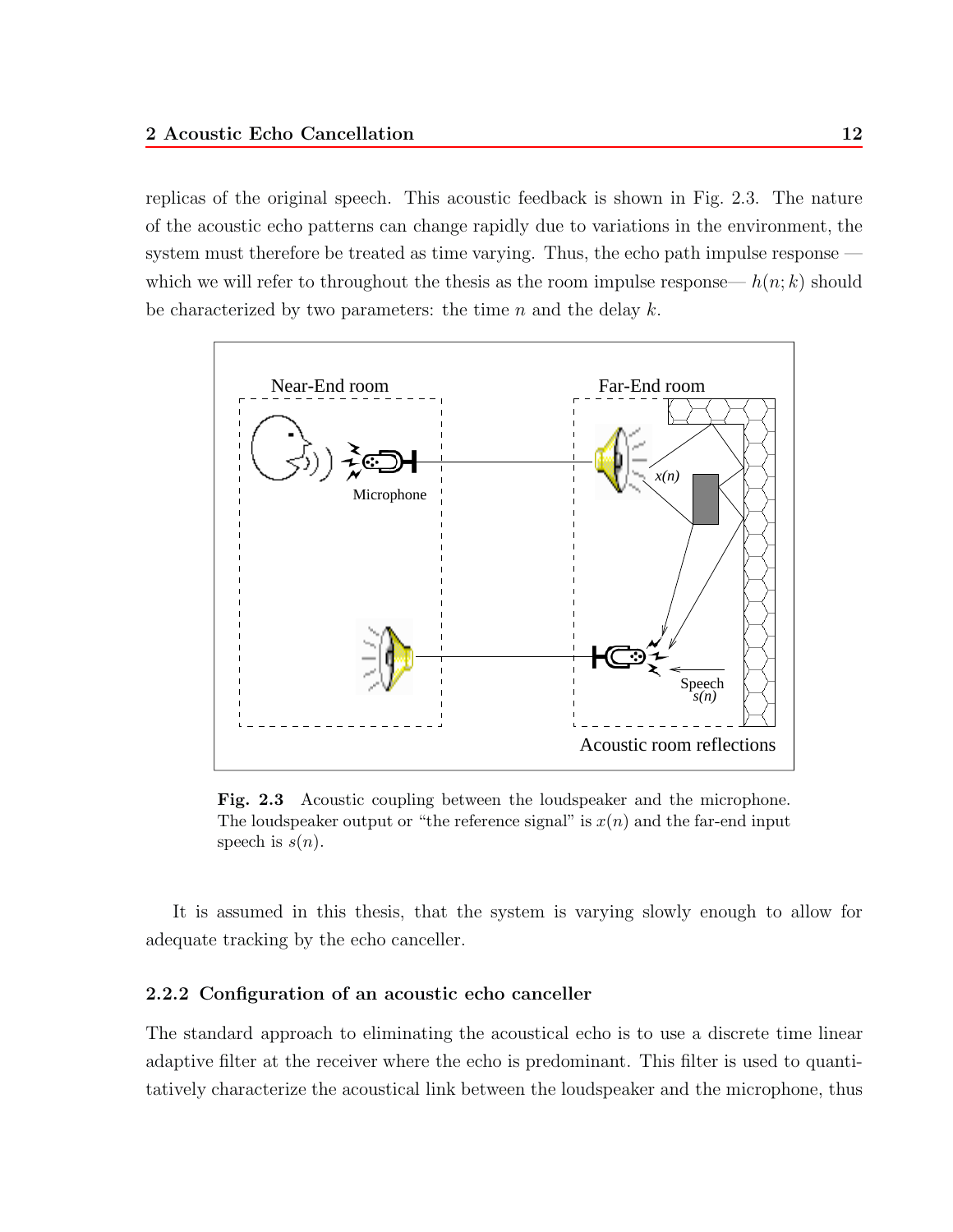generating an electronically synthesized replica of the acoustical echo. This replica is then subtracted [17] from the echo received by the microphone to decouple the loudspeaker and the microphone as shown in Fig. 2.4; the adaptive filter identifies the impulse response  $h(n; k)$  between the loudspeaker and the microphone. An echo replica  $y(n)$  is then subtracted from the real echo  $r(n)$  (which represent the convolution of  $x(n)$  with  $h(n; k)$ ) to give the residual echo  $e(n)$ .



**Fig. 2.4** Configuration of an acoustic echo canceller: the received signal and  $d(n)$  are available to the adaptive filter and are used to form an estimate of  $s(n).$ 

A linear transversal (tapped delay line) filter is the chosen realization for the echocancelling filter. Perhaps the number of filter parameters could be reduced by modeling the acoustic echo path as a recursive, infinite impulse response (IIR) filter. However, even though the impulse response may be long, the IIR filter still has few degrees of freedom. Which will limit the ability of the adaptive filter to represent all the variations in the impulse response. Therefore, adaptive transversal finite impulse response (FIR) filters as shown in Fig. 2.5 are still the filters of choice. The output of the transversal filter is given by

$$
y(n) = \sum_{i=0}^{N-1} w(n;i)x(n-i)
$$
 (2.3)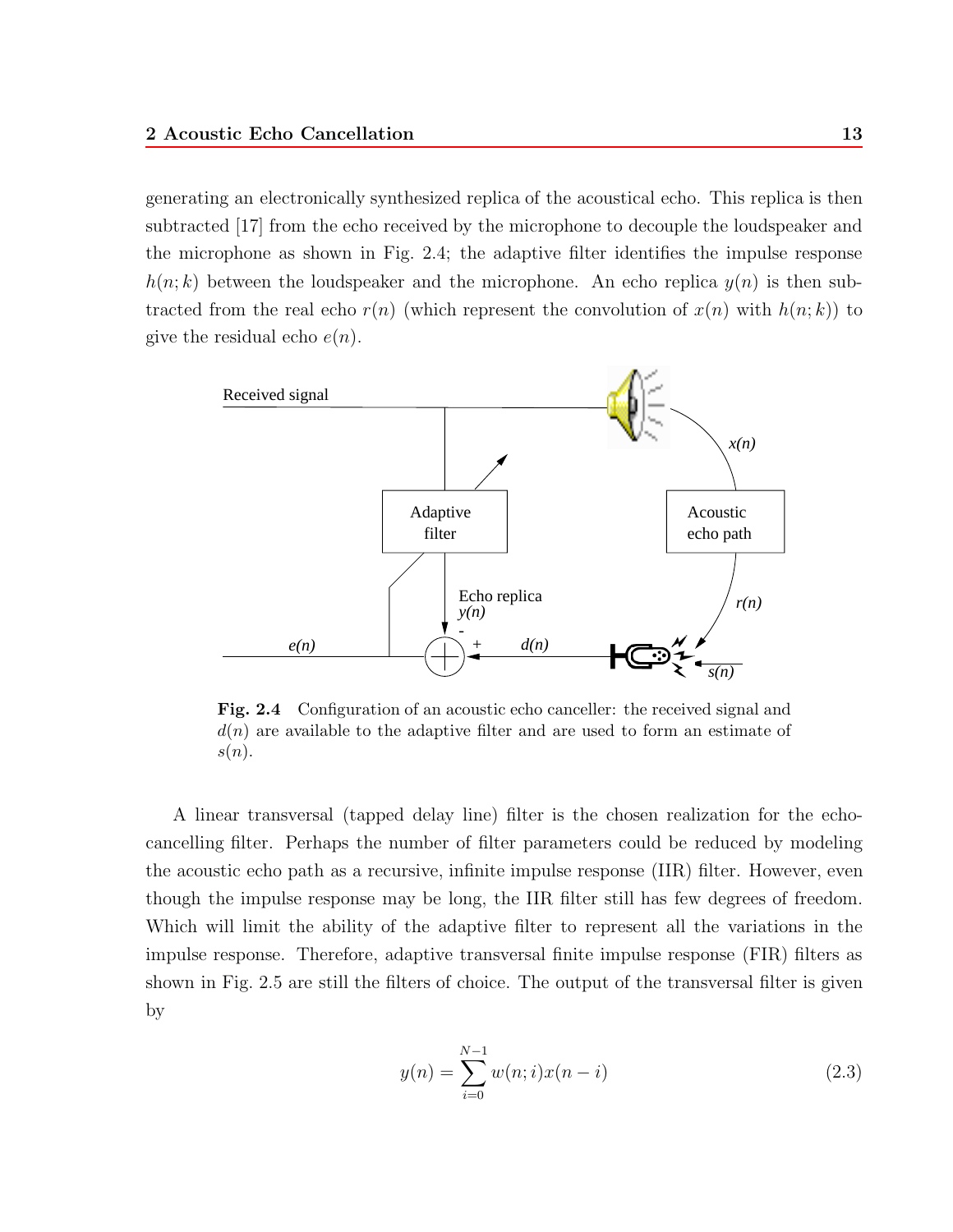

Fig. 2.5 Linear Adaptive filter of length N with tap-delayed inputs

If  $w(n; k) = h(n; k)$  for all k (i.e the filter taps are matched to the impulse response coefficients)  $y(n)$  will be equal to  $r(n)$  and consequently perfect cancellation will be achieved

$$
e(n) = s(n) + r(n) - y(n) = s(n)
$$
\n(2.4)

It is important to note that the uniqueness of the filter taps that yield perfect cancellation depends (as it will be shown later in the thesis) on the structure of  $x(n)$ .

### **2.3Adaptation Algorithms for linear filtering**

The task of the adaptation algorithm is to iteratively minimize some error criterion, where by error we mean a measure of how distant the actual outputs are from the desired outputs.

Let the weight vector be  $\mathbf{w}_n = [w(n;0) \ w(n;1) \dots \ w(n;N-1)]^T$  and let the input vector be  $\mathbf{x}_n = [x(n) \ x(n-1) \dots x(N-1)]^T$  where T denotes the vector transpose. The filter output signal  $y(n)$  can be then expressed as the dot product of the weight and the input vectors,  $y(n) = \mathbf{w}_n^T \mathbf{x}_n$ .

Typically, the error criterion  $\zeta$  is chosen to be the expectation of the square of the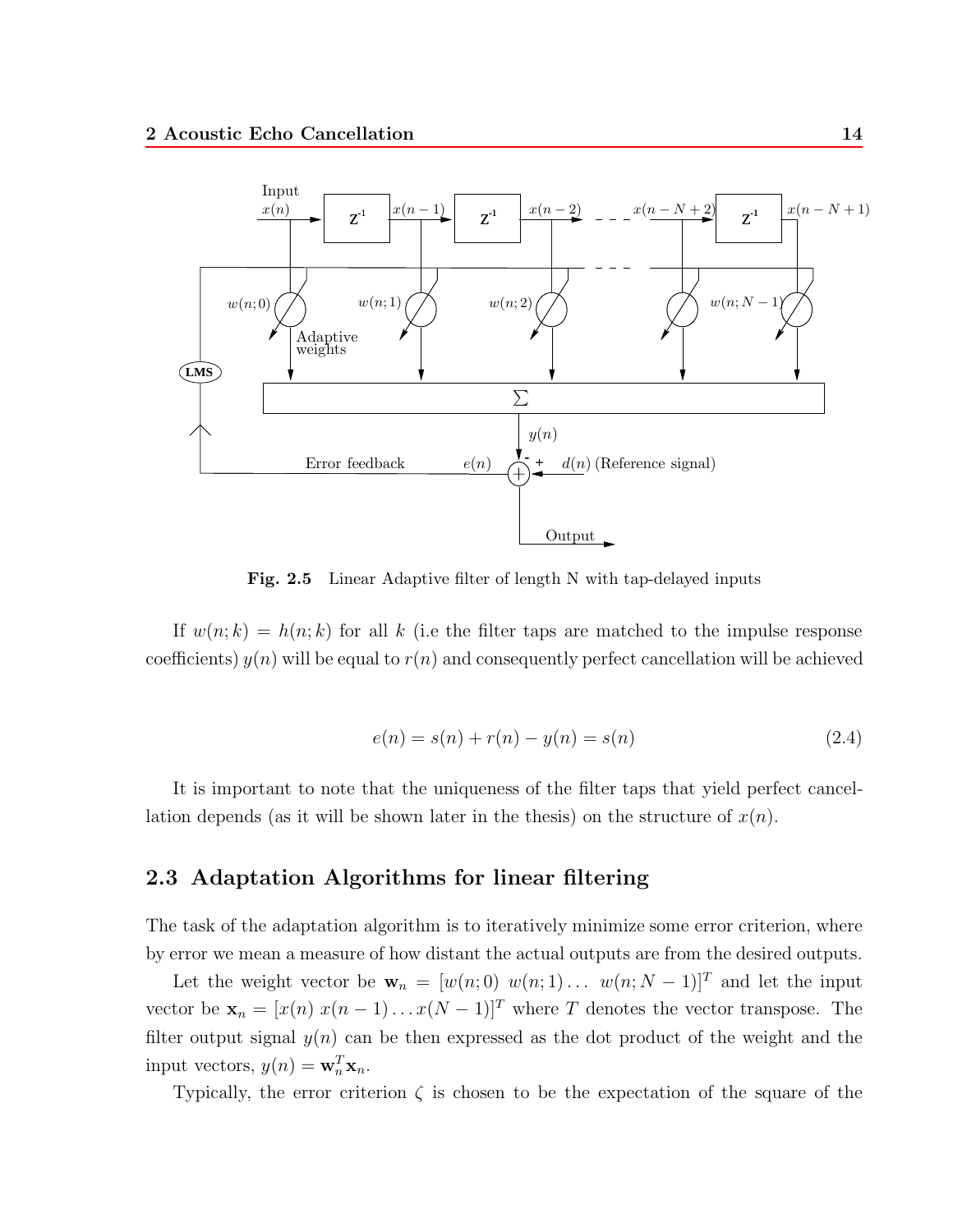difference  $e(n)$  between the reference signal and the filter output (which is called the Mean Square Error). The MSE can be expressed as

$$
\zeta(w) = E[e(n)^2] = E[(d(n) - y(n))^2]
$$
\n(2.5)

where the expectation  $E(.)$  is taken over the input space. Expanding, we obtain

$$
\zeta(w) = E[d(n)^2] + \mathbf{w}^T \mathbf{R} \mathbf{w} - 2\mathbf{w}^T \mathbf{p}
$$
\n(2.6)

where **R** is the autocorrelation matrix of the inputs  $\mathbf{R} \stackrel{def}{=} E[\mathbf{x}_n \mathbf{x}_n^T]^1$  and **p** is the crosscorrelation between the inputs and the reference signal  $\mathbf{p} \stackrel{def}{=} E[d(n)\mathbf{x}_n].$ 

The error  $\zeta(w)$  is a quadratic function of the weights and assumes the shape of a hyperparaboloid as illustrated in Fig. 2.6 for a 2-weight case. The sections of the error surface  $\zeta = constant$ , are hyperellipsoids (ellipses in the 2-D case). The orientation and the shape of these ellipsoids depend on the eigenvalues of the input autocorrelation matrix **R**. It is easy to show that the axes of the hyperellipsoids are aligned with the eigenvectors of **R** and that their lengths are inversely proportional to the square roots of the corresponding eigenvalues. In the 2-D case, if the two eigenvalues are very different the ellipses are thin and long, while, if the eigenvalues are equal the ellipses degenerate into circles.

The weight vector that minimizes the error  $\zeta(\mathbf{w})$  corresponds to the "bottom of the bowl". It is obtained mathematically by taking the derivative of  $\zeta(\mathbf{w})$  with respect to the weights, setting it to zero, and solving for **w**.

The solution  $\mathbf{w}_{opt}$ , which is a special case of the Wiener solution  $^2$ , is equal to

$$
\mathbf{w}_{opt} = \arg(\min_{\mathbf{w}} \zeta(\mathbf{w})) = \mathbf{R}^{-1} \mathbf{p}
$$
 (2.7)

The minimum achievable mean square error is obtained by replacing **w** with  $\mathbf{w}_{opt}$  in (2.6)

$$
\zeta_{min} = E[d(n)^2] - 2\mathbf{p}^T \mathbf{R}^{-1} \mathbf{p} = E[d(n)^2] - 2\mathbf{p}^T \mathbf{w}_{opt}
$$
\n(2.8)

This is the function that the adaptation algorithm has to minimize.

<sup>&</sup>lt;sup>1</sup>Since the inputs are tap-delayed, the matrix **R** is Toeplitz, i.e  $R(l, m) = R|l - m| \forall (l, m)$ 

<sup>2</sup>The filter that best maps, in a least squares sense, an input signal into a given desired output is in general of infinite length. Limiting the number of filter taps to N constraints  $\mathbf{w}_{opt}$  to be of finite length but it also increases the minimum achievable error.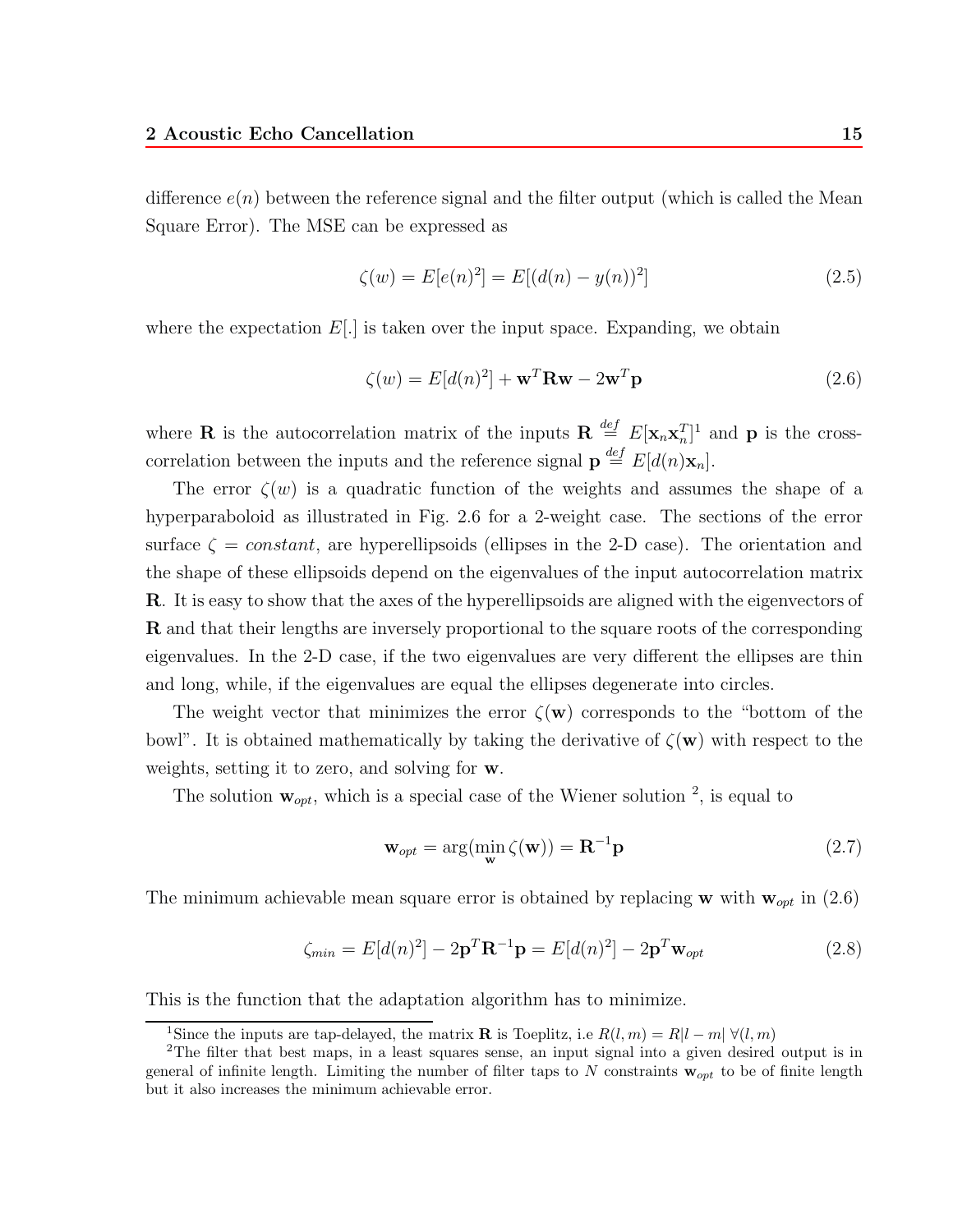

Fig. 2.6 Error surface for a 2-weight adaptive filter

Typically, adaptation algorithm works as follows. The filter weights are initially set to zero or random values. Then, at each iteration, the weights are adjusted so as to travel down the error surface and eventually reach its minimum  $w_{opt}$  or a vicinity of it. The speed at which this happens, the precision of the solution after convergence, the overall robustness of the algorithm, its simplicity, the number of calculations required per iteration, ... are all factors that must be taken into account when comparing different adaptation algorithms. In the following sections, we will successively discuss three families of algorithms: the least mean squares (LMS) algorithms, the recursive least squares (RLS) algorithms, and the transform domain LMS algorithms.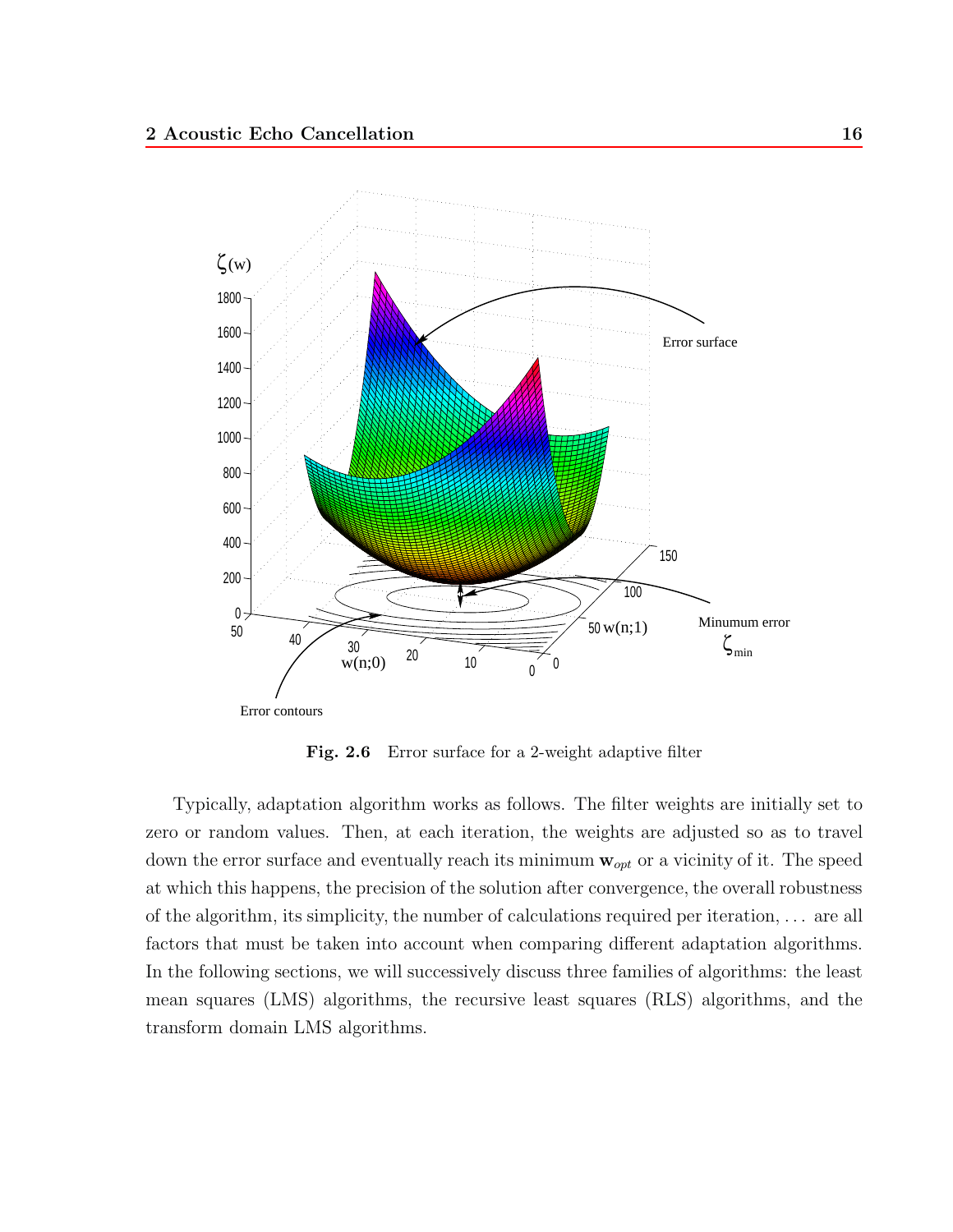#### **2.3.1 The LMS Algorithm**

In this section we summarize the main features of the most widely used adaptation algorithm named *the least-mean-squares (LMS) algorithm* by its originators, Widrow and Hoff (1960)[4], insisting only on the properties that will influence the remaining of this thesis. A significant feature of the LMS algorithm is its simplicity. Moreover, it does not require measurements of the pertinent correlation functions, nor does it require matrix inversion. Indeed, it is the simplicity of the LMS algorithm that has made it the standard against which other adaptive filtering algorithms are benchmarked.

#### **Derivation of the LMS Algorithm**

The LMS algorithm minimizes the error function  $\zeta$  using a stochastic steepest descent approach, that is, at each iteration the weights are updated proportionally to an estimate of the error gradient. Let  $\nabla_n$  denote the true error gradient at time n, and  $\hat{\nabla}_n$  its estimate. The true gradient of the MSE function is given by

$$
\nabla_n = \frac{d\zeta(\mathbf{w}_n)}{d\mathbf{w}_n} \tag{2.9}
$$

$$
=\frac{d E[(d(n) - \mathbf{w}_n^T \mathbf{x}_n)^2]}{d \mathbf{w}_n}
$$
\n(2.10)

The gradient estimate  $\hat{\nabla}_n$  is simply obtained by omitting the expectation in (2.10) hence the name "stochastic gradient":

$$
\hat{\nabla}_n = \frac{d\left(d(n) - \mathbf{w}_n^T \mathbf{x}_n\right)^2}{d\mathbf{w}_n} \tag{2.11}
$$

$$
= -2(d(n) - \mathbf{w}_n^T \mathbf{x}_n) \mathbf{x}_n \tag{2.12}
$$

$$
= -2e(n)\mathbf{x}_n \tag{2.13}
$$

Noting that  $e(n) = d(n) - \mathbf{w}_n^T \mathbf{x}_n$ . By adjusting the weights proportionally to the stochastic gradient instead of the true gradient, LMS follows on the error surface a zig-zag path whose average course is the exact steepest descent path. The whole motivation behind this stochastic approximation is to avoid the cost of computing an expectation over the whole input space at each iteration.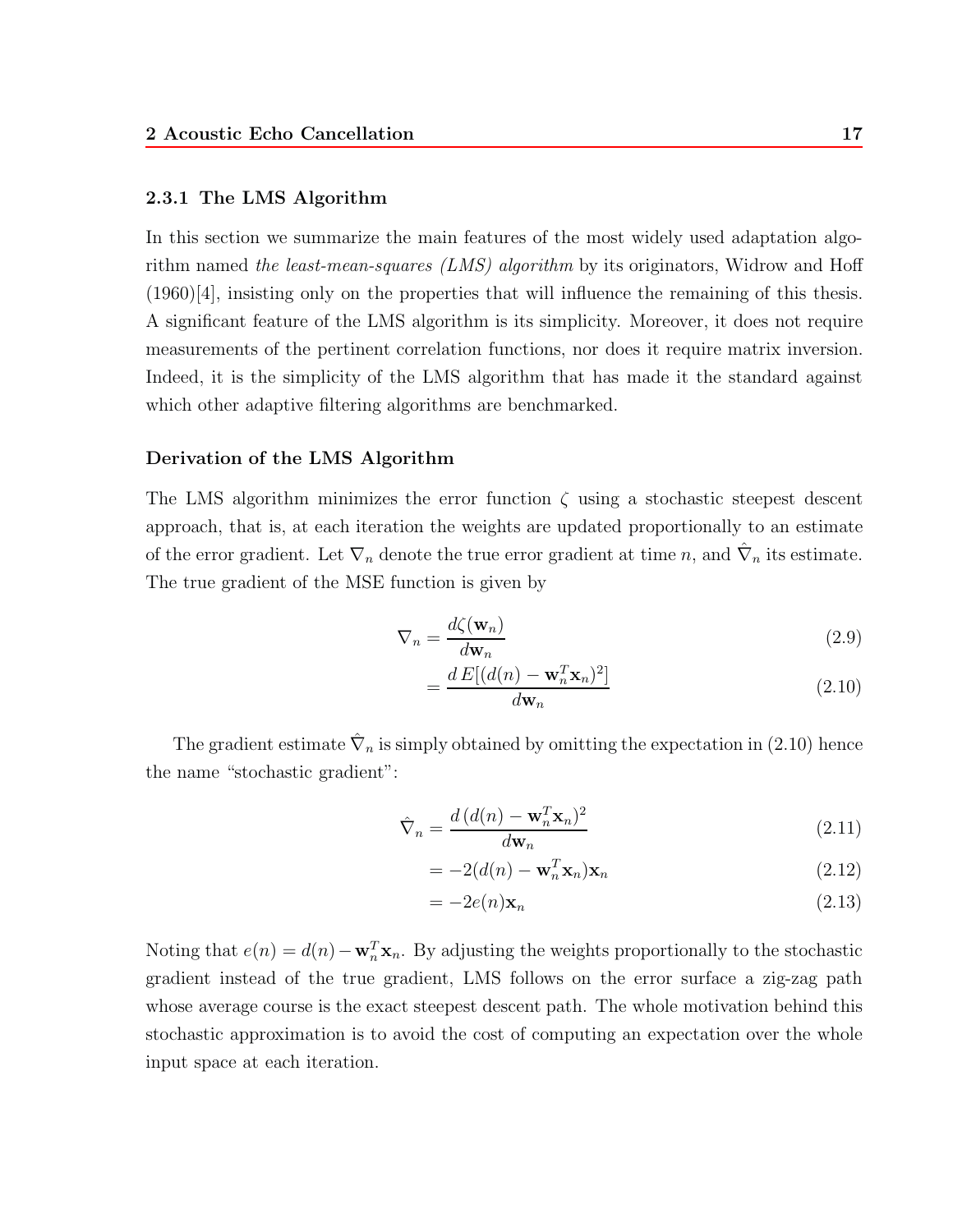The LMS weight update is thus given by the simple formula:

$$
\mathbf{w}_{n+1} = \mathbf{w}_n - \mu \hat{\nabla}_n \tag{2.14}
$$

$$
= \mathbf{w}_n + 2\mu e(n)\mathbf{x}_n \tag{2.15}
$$

where the learning rate  $\mu$  is a constant that governs the speed of convergence of the algorithm; large  $\mu$ 's allow fast convergence, but also lower the precision of the weight vector after convergence has been reached. Moreover, large  $\mu$ 's can create instability problems. Choosing the right value for  $\mu$  is an important consideration.

In the case of complex signals, the analogous complex LMS algorithm [8] is given by:

$$
\mathbf{w}_{n+1} = \mathbf{w}_n + 2\mu e(n)\mathbf{x}_n^* \tag{2.16}
$$

$$
e(n) = d(n) - \mathbf{w}_n^T \mathbf{x}_n
$$
\n(2.17)

where "∗" denotes complex conjugation.

Fig. 2.7 shows a signal-flow graph representation of the LMS algorithm in the form of a feedback model. This graph clearly illustrates the simplicity of the LMS algorithm: it requires  $2N + 1$  complex multiplications and  $2N$  complex additions per iteration yielding  $O(N)$  computational cost. In the remainder of the thesis, we will consider only real signals, and the"∗"will be dropped.

#### **Properties of the LMS Algorithm**

The exact analysis of the LMS is quite complicated. Most of the published proofs about the convergence of LMS are based on the average behavior of the algorithm rather than its stochastic behavior. In the following, we consider convergence of the mean tap weights which leads to a simple condition on  $\mu$ . Other convergence criteria such as convergence of the variance of the tap weights error require further simplifying assumptions and a more complex analysis [8].

Widrow based his preliminary analysis on the exact steepest descent algorithm [4]:

$$
\mathbf{w}_{n+1} = \mathbf{w}_n - \mu \nabla_n \tag{2.18}
$$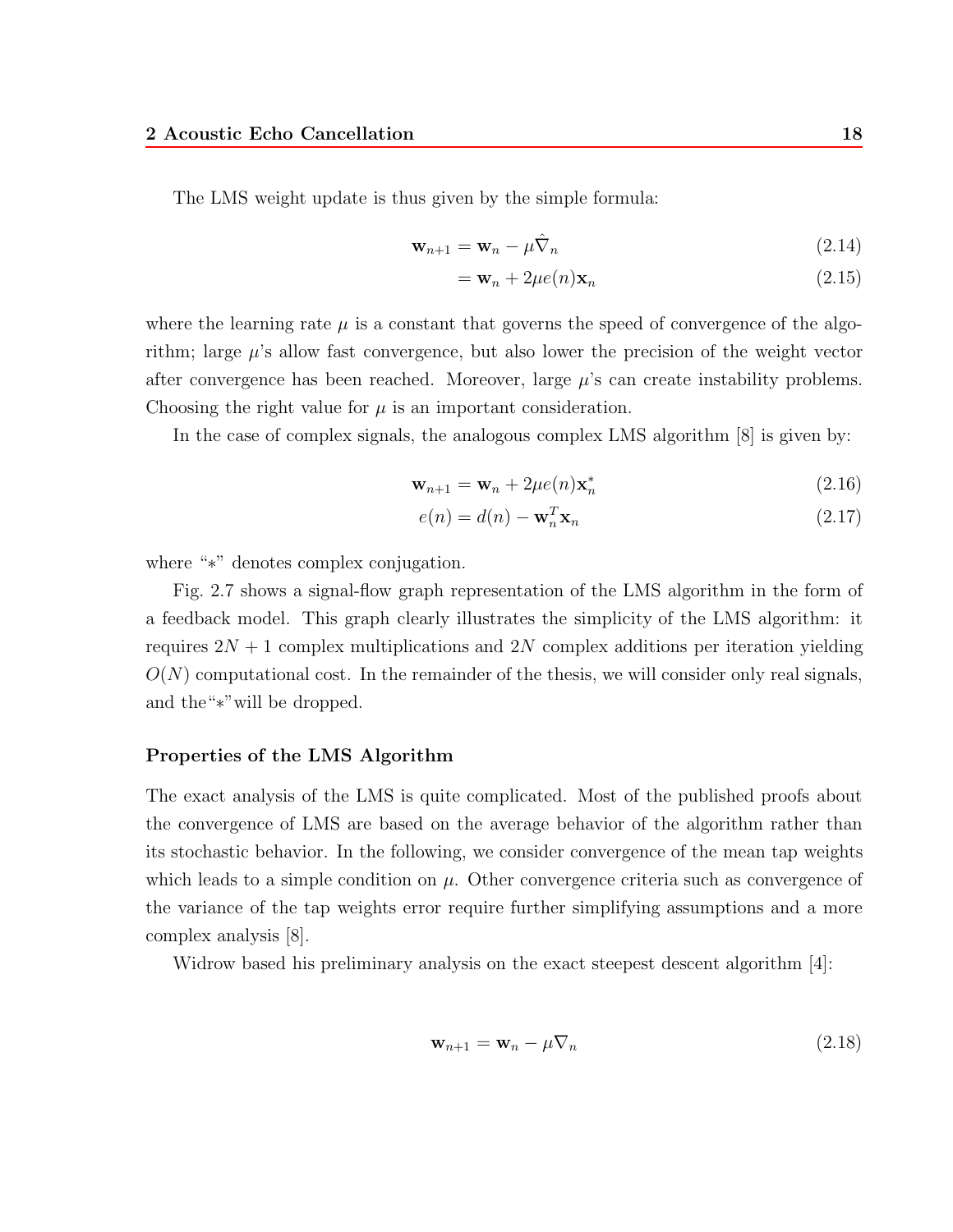

Fig. 2.7 Signal-flow graph representation of the LMS algorithm [8].

The exact error gradient at time  $n$  can be expressed as

$$
\nabla_n = \frac{d\zeta(\mathbf{w}_n)}{d\mathbf{w}_n} \tag{2.19}
$$

$$
=2\mathbf{R}\mathbf{w}_n-2\mathbf{p}\tag{2.20}
$$

$$
=2\mathbf{R}(\mathbf{w}_n-\mathbf{w}_{opt})
$$
\n(2.21)

Let  $\mathbf{v}_n$  be the translated weight vector

$$
\mathbf{v}_n \stackrel{def}{=} \mathbf{w}_n - \mathbf{w}_{opt} \tag{2.22}
$$

$$
\mathbf{v}_{n+1} = (\mathbf{I} - 2\mu \mathbf{R}) \mathbf{v}_n \tag{2.23}
$$

where **I** is the identity matrix. The next step consists in performing a rotation of the translated weights.

$$
\mathbf{v}_n^{\dagger} \stackrel{def}{=} \mathbf{Q}^T \mathbf{v}_n \tag{2.24}
$$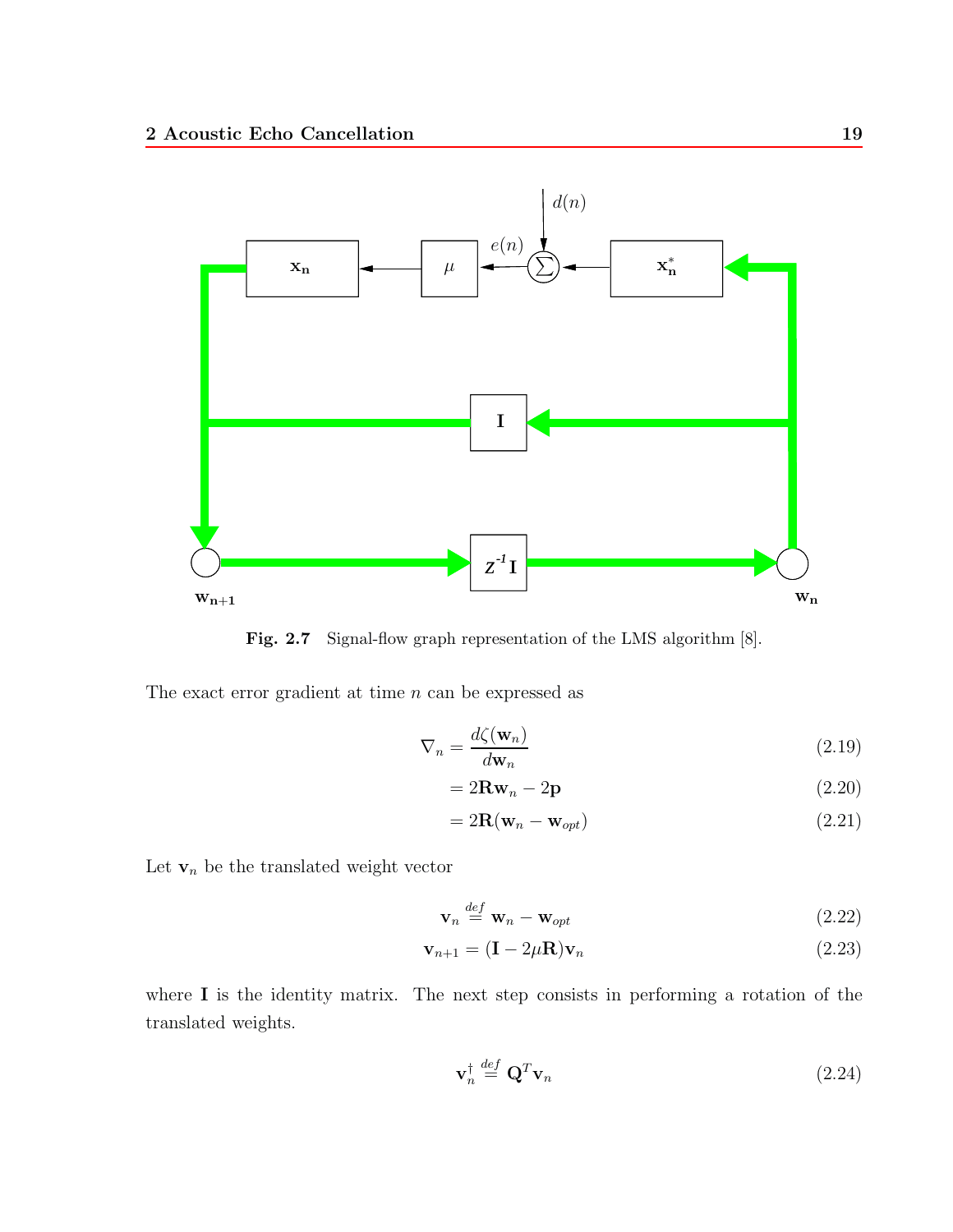where the unitary matrix **Q** contains the eigenvectors of **R**, that is  $\mathbf{R} = \mathbf{Q}\Lambda\mathbf{Q}^T$ , where  $\Lambda$ is a diagonal matrix containing the eigenvalues of **R**

$$
\Lambda = \begin{bmatrix} \lambda_0 & 0 & \dots & 0 \\ 0 & \lambda_1 & \dots & 0 \\ \vdots & \vdots & \ddots & \vdots \\ 0 & 0 & 0 & \lambda_{N-1} \end{bmatrix}
$$
 (2.25)

(2.23) can then be rewritten as

$$
\mathbf{v}_{n+1}^{\dagger} = (\mathbf{I} - 2\mu \Lambda) \mathbf{v}_n^{\dagger}
$$
 (2.26)

This last formula can be iterated from time 0 to time  $n$  to give

$$
\mathbf{v}_n^\dagger = (\mathbf{I} - 2\mu \Lambda)^n \mathbf{v}_0^\dagger \tag{2.27}
$$

where  $\mathbf{v}_0^{\mathsf{T}}$  is the initial value of the transformed weight vector. Also the error at time n can be expressed in the transform weight space [4]:

$$
\zeta_n = \zeta_{\min} + \sum_{i=0}^{N} v_{0i}^{\dagger 2} \lambda_i (1 - 2\mu \lambda_i)^{2n}
$$
\n(2.28)

The implications of this equation are extremely important. The error decreases as a sum of a geometrical series (or exponentials if the adaptation is interpreted as a continuous process). Eachexponential corresponds to one weight and evolves independently of the others (this is due to the decorrelation of the weights resulting from their transformation by the matrix **Q**). The time constants of the exponentials are given by

$$
\tau_i = \frac{1}{4\mu\lambda_i} \tag{2.29}
$$

where  $\lambda_i$  is the eigenvalue associated to the  $i^{th}$  weight. Small eigenvalues (low energy modes) correspond to long time constants and slow down the overall convergence of the adaptive filter (it should be kept in mind however, that the contribution of the small eigenvalues to the total error is small). High eigenvalues, on the other hand, can cause the modulus of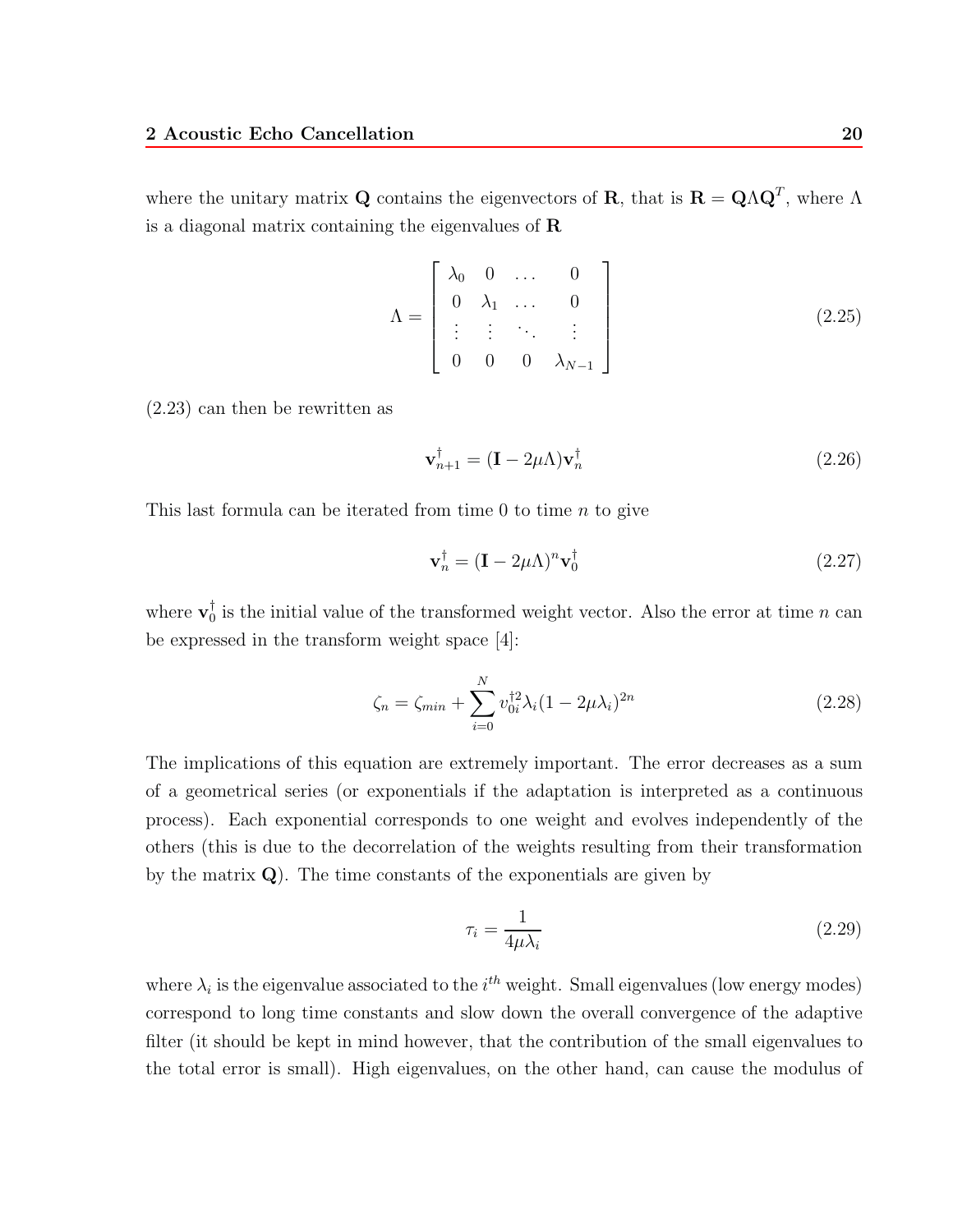$(1 - 2\mu\lambda_i)$  to be larger than one, thereby causing the algorithm to diverge. In [4], it was shown that convergence of the weight vector mean is guaranteed for

$$
0 < \mu < \frac{2}{\lambda_{max}} \tag{2.30}
$$

where  $\lambda_{max}$  is the largest eigenvalue of **R**. A more detailed discussion of the convergence properties can be found in [8]. The divergence can be avoided by reducing the learning rate, but decreasing  $\mu$  will have direct consequence of slowing down even further those modes that are already slow because they correspond to small eigenvalues. Input signals with high eigenvalue spread will therefore always result in poor convergence performance. Since speech signals often have near-singular autocorrelation matrices [18], one can therefore expect the LMS algorithm to converge slowly in speech-related applications.

Clearly the problem faced by LMS when its input eigenvalues are very spread apart is due to the fact that it has a single learning rate that must accommodate all the weights. The importance of the problem would be scaled down if we could associate to each decorrelated weight  $v^{\dagger}(i)$  a specific learning rate  $\mu_i$  such that the product  $\mu_i \lambda_i$  is more or less constant over i. However this reasoning is valid only in a weight space that has been previously orthogonalized. Otherwise, each weight would be associated to a combination of modes in the error function instead of just one mode.

#### **2.3.2 The RLS Algorithm**

The Recursive Least Squares (RLS) algorithm implements recursively an exact least squares solution [8]. As shown before, the Wiener solution for an adaptive filter of finite length is given by  $\mathbf{w}_{opt} = \mathbf{R}^{-1} \mathbf{p}$  where **R** is the autocorrelation matrix of the inputs and **p** is the cross-correlation between inputs and the reference signal. At each time frame, RLS estimates recursively **R**−<sup>1</sup> and **p** based on all past data and computes the weight vector as  $\mathbf{w}_n \stackrel{def}{=} \mathbf{R}_n^{-1} \mathbf{p}_n$ , which is thus the best to-date approximation to the Wiener solution.

The weight update formula can be written [8] as

$$
\mathbf{w}_n = \mathbf{w}_{n-1} + \mu_n \mathbf{R}_{n-1}^{-1} \alpha_n \mathbf{x}_n \tag{2.31}
$$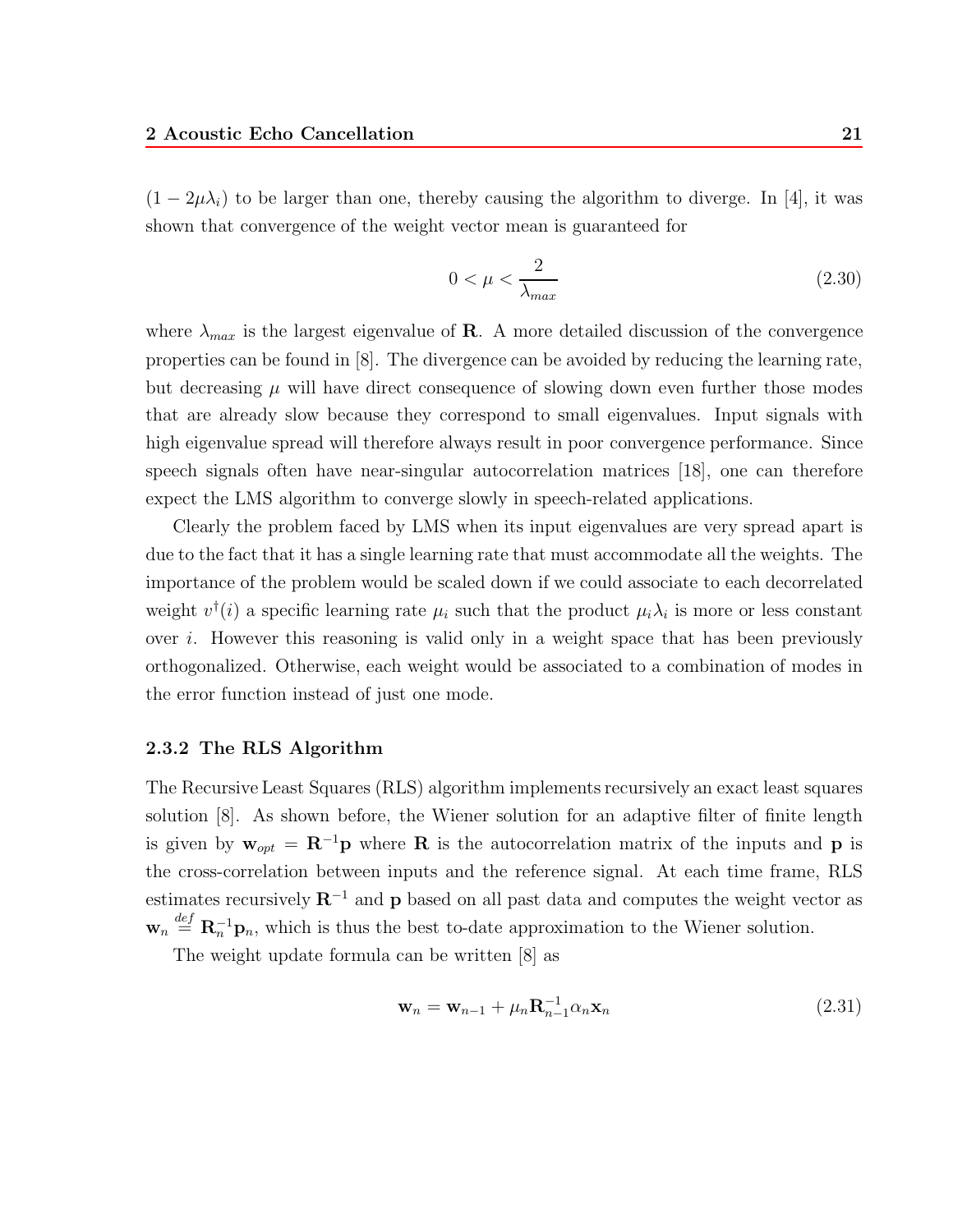where

$$
\alpha_n = d(n) - \mathbf{w}_{n-1}^T \mathbf{x}_n \tag{2.32}
$$

$$
\mu_n = \frac{\beta^{-1}}{1 + \beta^{-1} \mathbf{x}_n^T \mathbf{R}_{n-1}^{-1} \mathbf{x}_n}
$$
(2.33)

 $\beta$  is a *constant* slightly smaller than one.

This formulation places in evidence the decorrelation operation performed by RLS on the input data: the stochastic gradient  $\alpha_n \mathbf{x}_n$  is pre-multiplied by an estimate of the inverse autocorrelation matrix, which has the effect of decorrelating the inputs of the adaptive filter. This reduces the sensitivity of the algorithm to its input eigenvalue spread. The pre-multiplication by  $\mathbb{R}^{-1}$  can unfortunately hurt the stability of the filter if the matrix **R** is ill-conditioned; a situation that arises each time the filter contains more weights than necessary.

Compared to LMS, RLS has the advantage of fast convergence rate and low sensitivity to the input eigenvalue spread. But on the other hand, it is computationally intensive  $(O(N^2))$ and prone to numerical instabilities. One solution, which we will further discuss in this thesis, consists of preprocessing the inputs to the LMS filter with a fixed transformation that does not depend on the actual input data. The decorrelation will only be approximative, but the computational cost will remain  $O(N)$  and the robustness of LMS will be preserved. These algorithms are generally called transform-domain LMS or frequency-domain-LMS algorithms.

#### **2.3.3 Transform-Domain LMS Algorithms**

The structure of this family of algorithms consists of two stages [19, 10]:

- 1. The input vector  $x_n$  is transformed into a corresponding vector of uncorrelated variables.
- 2. The transformed vector is used as the input to an LMS algorithm.

The first objective may be realized by using the *Karhunen-Loeve Transform* (KLT). Specifically, given an input vector  $x_n$  of zero mean, drawn from a wide-sense stationary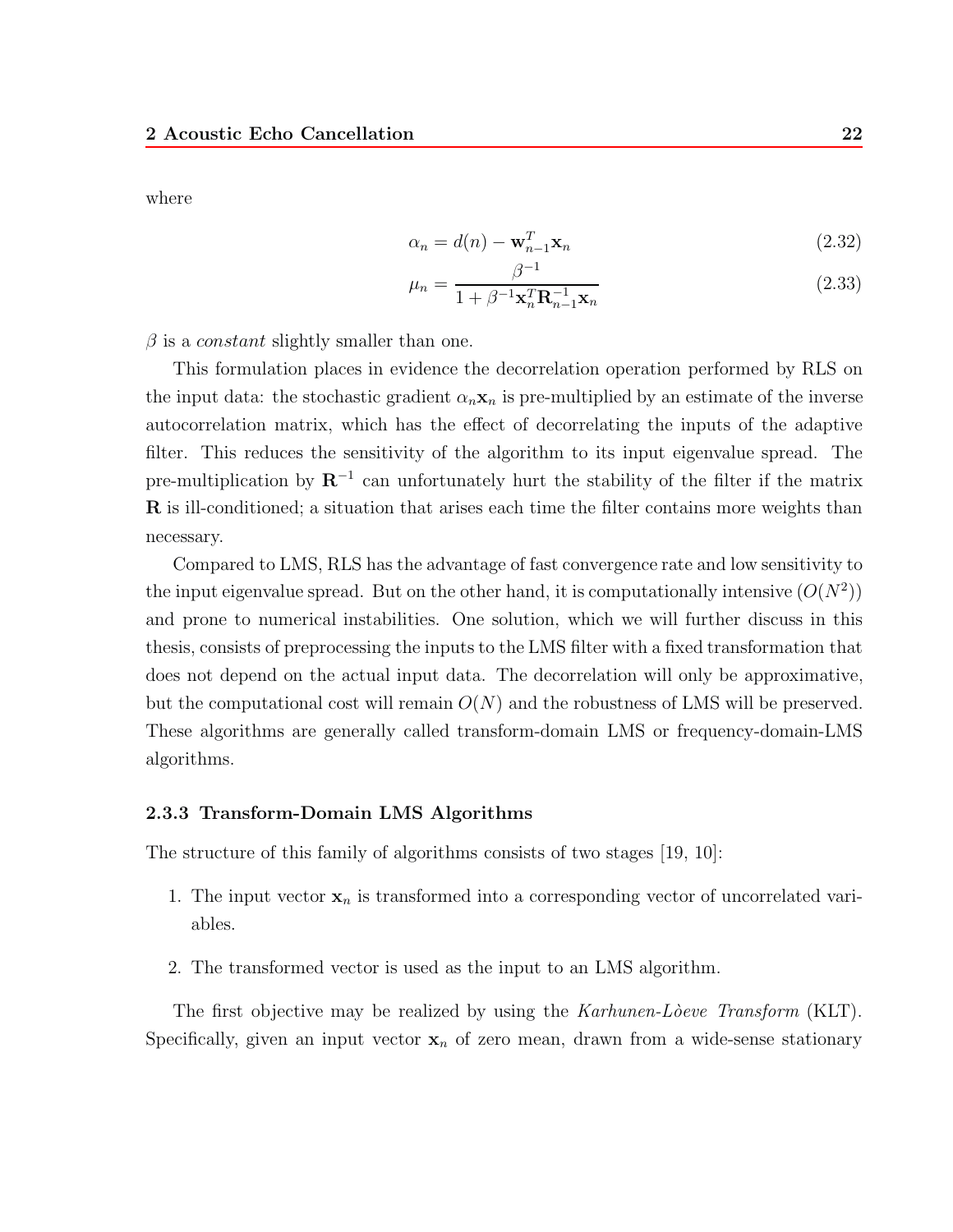environment, the KLT is defined by (for real-valued data)

$$
r_{ni} = q_i^T \mathbf{x}_n \quad i = 0, 1, \dots, N - 1 \tag{2.34}
$$

where  $q_i$  is the eigenvector associated with the  $i^{th}$  eigenvalue  $\lambda_i$  belonging to the autocorrelation matrix  $\bf{R}$  of the input vector. The individual outputs of the KLT are zero-mean uncorrelated variables:

$$
E[r_{ni}r_{nj}] = \begin{cases} \lambda_i, & j = i \\ 0, & j \neq i \end{cases}
$$
 (2.35)

Thus the autocorrelation matrix of the vector produced by the KLT will be the diagonal matrix  $\Lambda$  given by  $(2.25)$ :

$$
E[(\mathbf{Q}^T \mathbf{x}_n)(\mathbf{Q}^T \mathbf{x}_n)^T] = \Lambda
$$
\n(2.36)

Multiplying both sides by  $\Lambda^{-1}$  [20], we obtain:

$$
E[(\Lambda^{-\frac{1}{2}}\mathbf{Q}^T\mathbf{r}_n)(\Lambda^{-\frac{1}{2}}\mathbf{Q}^T\mathbf{x}_n)^T] = \mathbf{I}
$$
\n(2.37)

Hence, using  $\Lambda^{-\frac{1}{2}} \mathbf{Q}^T \mathbf{x}_n$  instead of  $\mathbf{x}_n$  gives a new correlation matrix **I** whose eigenvalues are unity; which means that there is no eigenvalue spread. In addition, it should be noted that the vectors  $\Lambda^{-\frac{1}{2}} \mathbf{Q}^T \mathbf{x}_n$  and  $x_n$  span the same space. Consequently, the same optimal solution that was achievabale with the original basis, is attainable with the new orthogonal basis.

The second step consists in feeding the transformed vector to an LMS algorithm. The combination of the two stages yields a rapidly converging LMS algorithm[10]:

$$
\mathbf{w}_{n+1} = \mathbf{w}_n + 2\mu e(n)\Lambda^{-1}\mathbf{Q}^T\mathbf{x}_n
$$
\n(2.38)

$$
e(n) = d(n) - \mathbf{w}_n^T \mathbf{Q}^T \mathbf{x}_n
$$
\n(2.39)

The KLT is a signal-dependent transformation, the implementation of which requires the estimation of the input autocorrelation matrix and the diagonalization of this matrix. These heavy computations make KLT impractical for real time applications. Fortunately, there exists a variety of fixed, unitary transforms that approximate the KLT for different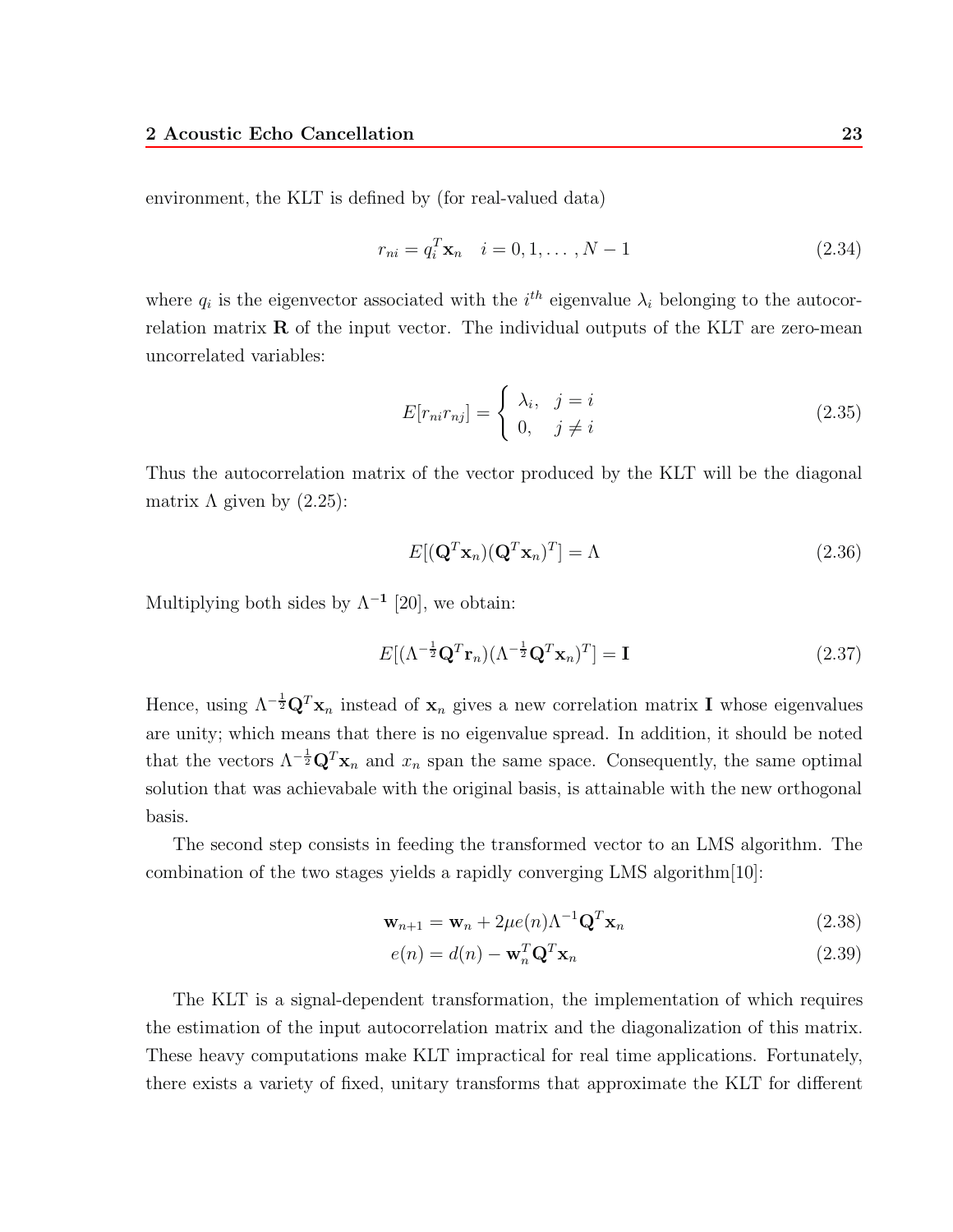types of signals.

While no general proof exists that assesses the superiority of one transform over the others, there are some results that show which transform performs better on which class of inputs. For sinusoidal signals, the Discrete Fourier Transform asymptotically approaches an eigendecomposition as  $N \to \infty$  [21]. But most importantly, for first order Markov signals (which are deemed to be sufficiently general in signal processing) the Discrete Cosine Transform (which will be discussed in the next chapter) provides a predetermined set of basis vectors that forms a good approximation to the KLT. The asymptotic equivalence is presented in [11].

Other fixed, data-independent transformations have been considered in the literature to replace the KLT: the Discrete Hartley Transform (DHT) [22], the Walsh-Hadamard transform [23] etc.

In the rest of the thesis, we will focus on the structure in which the DCT is used as a preprocessing transformation and we will refer to this algorithm as DCT-LMS. Fig. 2.8 shows a block diagram of this filter. It consists of two stages, with stage I providing the implementation of a *sliding* DCT algorithm and stages II implementing a normalized version of the LMS algorithm.



**Fig. 2.8** Block diagram of the DCT-LMS algorithm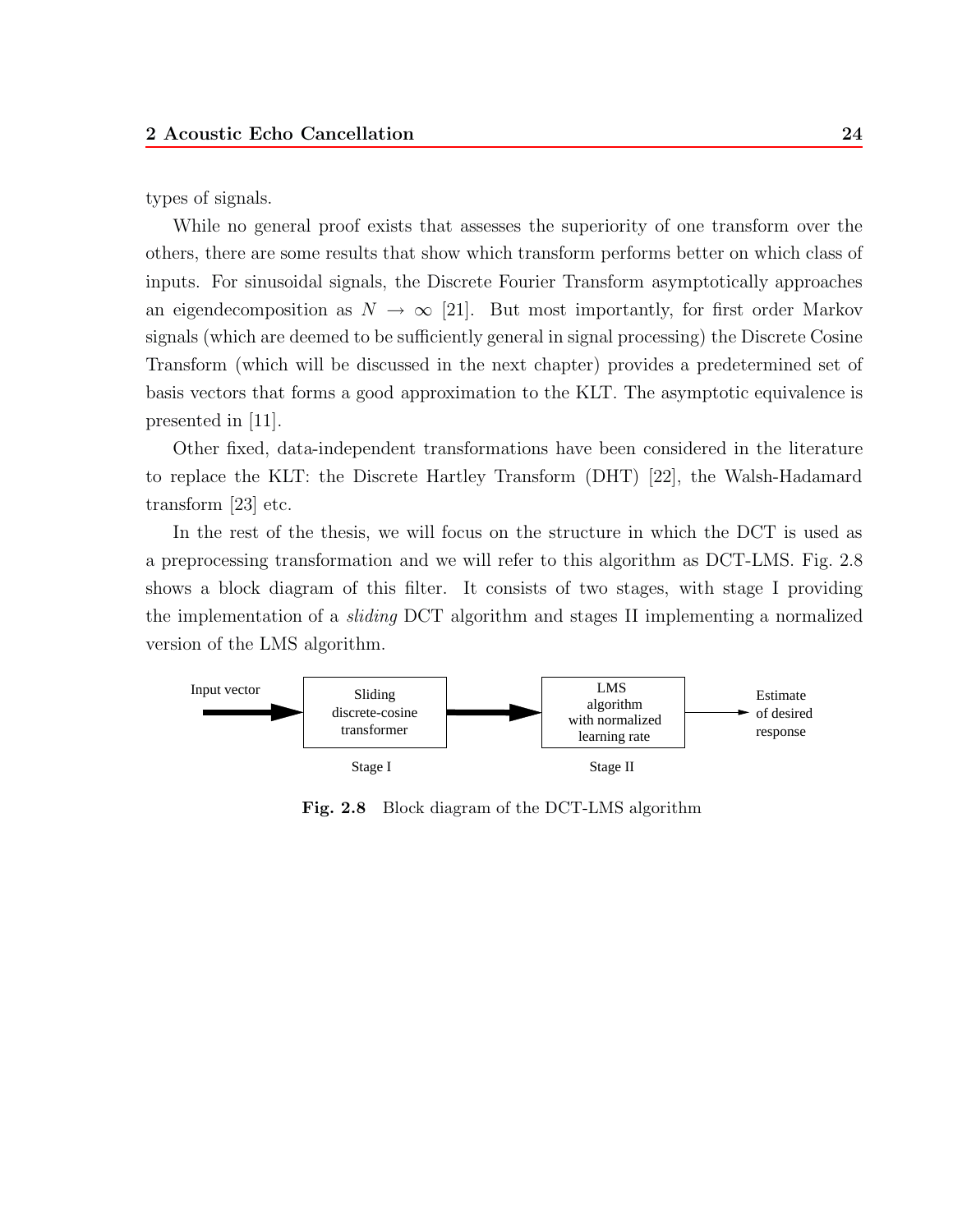# **Chapter 3**

# **DCT-LMS Algorithm**

### **3.1 The Discrete Cosine Transform**

Since its introduction in 1974 by Ahmed *et al.* [24], the discrete cosine transform (DCT) has become a significant tool in many areas of digital signal processing. The original motivation for defining the DCT was that its basis set provides a good approximation to the eigenvectors of the class of Toeplitz matrices that constitutes the autocorrelation matrix of a first order Markov process (with the result that it had a better performance than the Discrete Fourier Transform or DFT). Besides being real, the attractiveness of the DCT was further accentuated by the introduction of fast algorithms.

#### **3.1.1 Preamble**

The DCT may be defined in several different ways. We shall now present the definitions for the four discrete cosine transforms as classified by Wang [25]:

In defining the DCT, only the kernel matrix (which will operate on the input vector) will be given. The notation [.] denotes a matrix, the order of which is represented by a subscript inside the pair of square brackets, while the version number is represented by a superscript. With these annotations, the four versions of the DCT matrices are: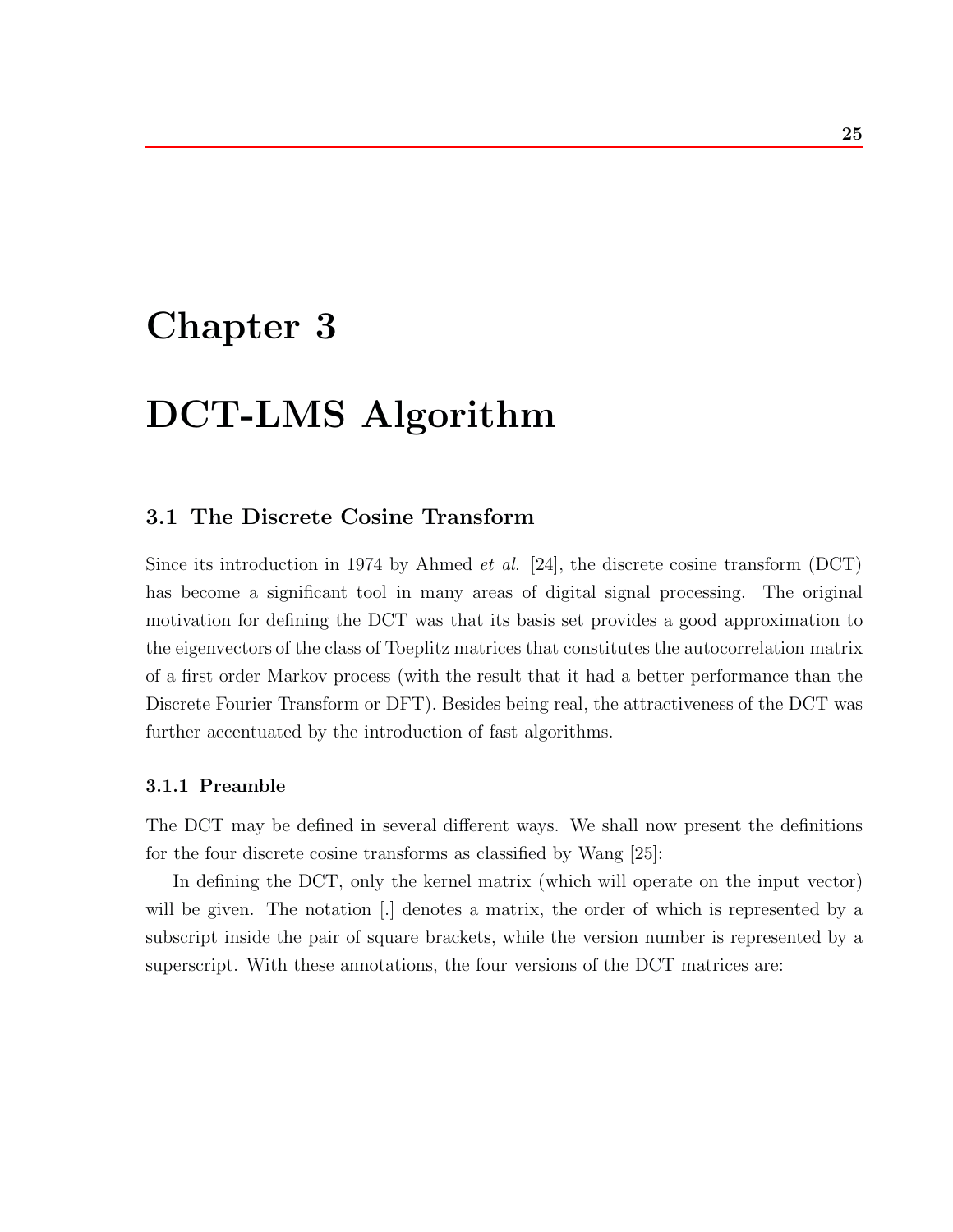$$
[C_{N+1}^I] = \sqrt{\frac{2}{N}} [k_m k_n \cos(\frac{m n \pi}{N})] \qquad m, n = 0, 1, ..., N
$$
 (3.1)

$$
[C_N^{II}] = \sqrt{\frac{2}{N}} [k_m \cos(\frac{m(n + \frac{1}{2})\pi}{N})] \qquad m, n = 0, 1, \dots, N - 1
$$
 (3.2)

$$
[C_N^{III}] = \sqrt{\frac{2}{N}} [k_n \cos(\frac{n(m + \frac{1}{2})\pi}{N})] \qquad m, n = 0, 1, ..., N - 1
$$
 (3.3)

$$
[C_N^{IV}] = \sqrt{\frac{2}{N}} [\cos(\frac{(n+\frac{1}{2})(m+\frac{1}{2})\pi}{N})] \quad m, n = 0, 1, \dots, N-1
$$
 (3.4)

where

$$
k_j = \begin{cases} 1 & \text{if } j \neq 0 \text{ and } j \neq N, \\ \frac{1}{\sqrt{2}} & \text{if } j = 0 \text{ and } j = N. \end{cases}
$$
 (3.5)

The DCT-II is the discrete cosine transform first reported by Ahmed *et al.* [24]. This version of the DCT is the one that will be used in the remainder of the thesis due to its superior decorrelating capabilities [11]. It will be referred to as the DCT. DCT-III is obviously the transpose of DCT-II, and DCT-IV is the shifted version of DCT-I.

The basis functions of the DCT-II with  $N = 16$  are shown in Fig. 3.1. These basis functions are related to the zeroes of the Chebyshev polynomials [26]; where the  $m<sup>th</sup>$ orthonormalized one is given by

$$
T_m(u) = \sqrt{\frac{2}{N}} k_m \cos[m \cos^{-1}(u)]
$$
\n(3.6)

The unitarity of the transform matrices (the rows are orthogonal to one another and have Euclidean norm one) is assured since they are the similarity transform matrices in a diagonalization problem [24]:

$$
[C_N^{II}]^{-1} = [C_N^{II}]^T
$$
\n(3.7)

From this point on  $[C_N^H]$  will be referred to as **C**.

Based on  $(3.2)$  and  $(3.7)$  the forward and inverse DCTs for a signal  $x(n)$  can be defined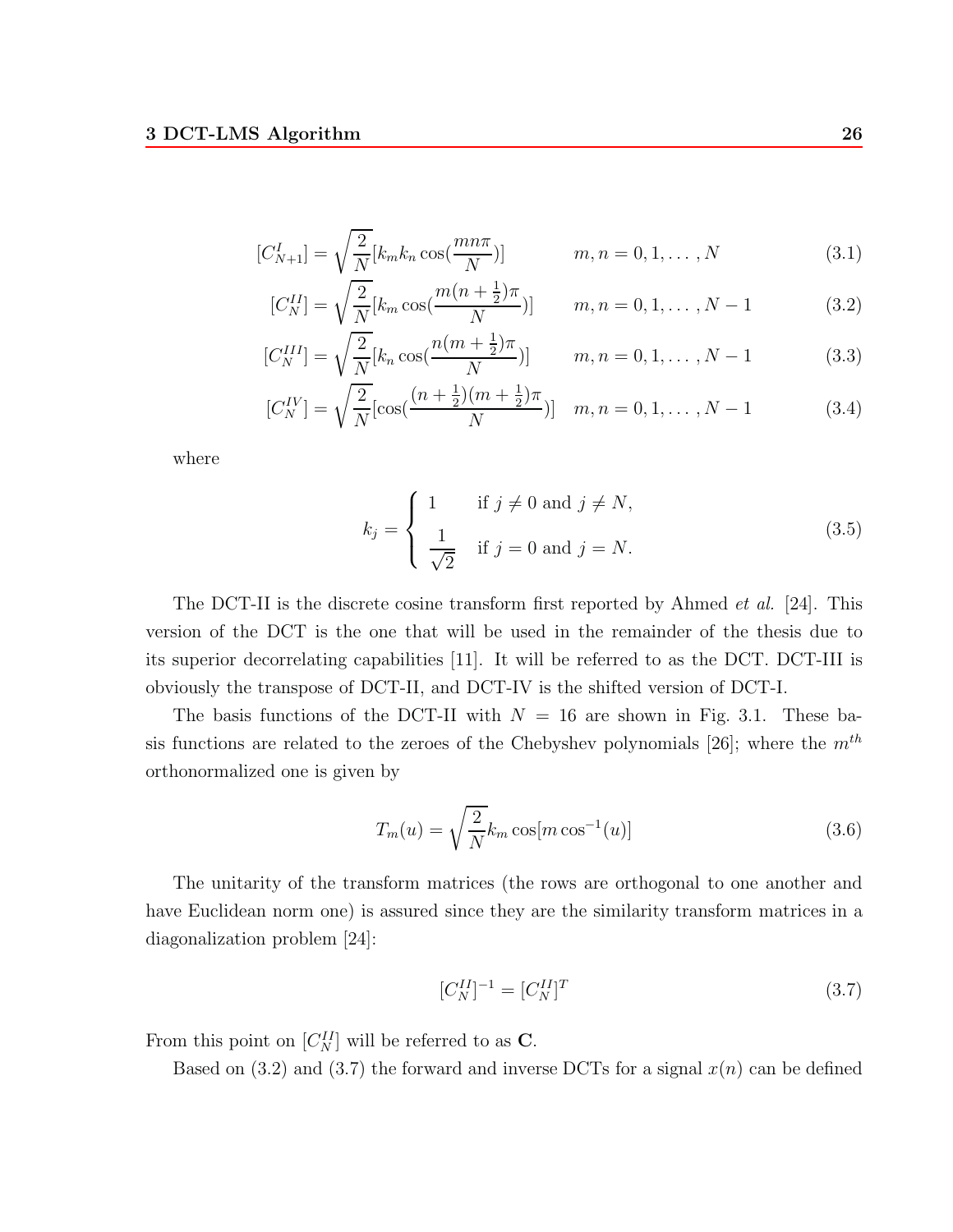

Fig. 3.1 Basis functions of the DCT-II with N=16. There are 16 basis vectors, indexed from 0 to 15 as shown on the y-axis, each of dimensionality 16. The dashed line is the reference (or the zero value) for each plot.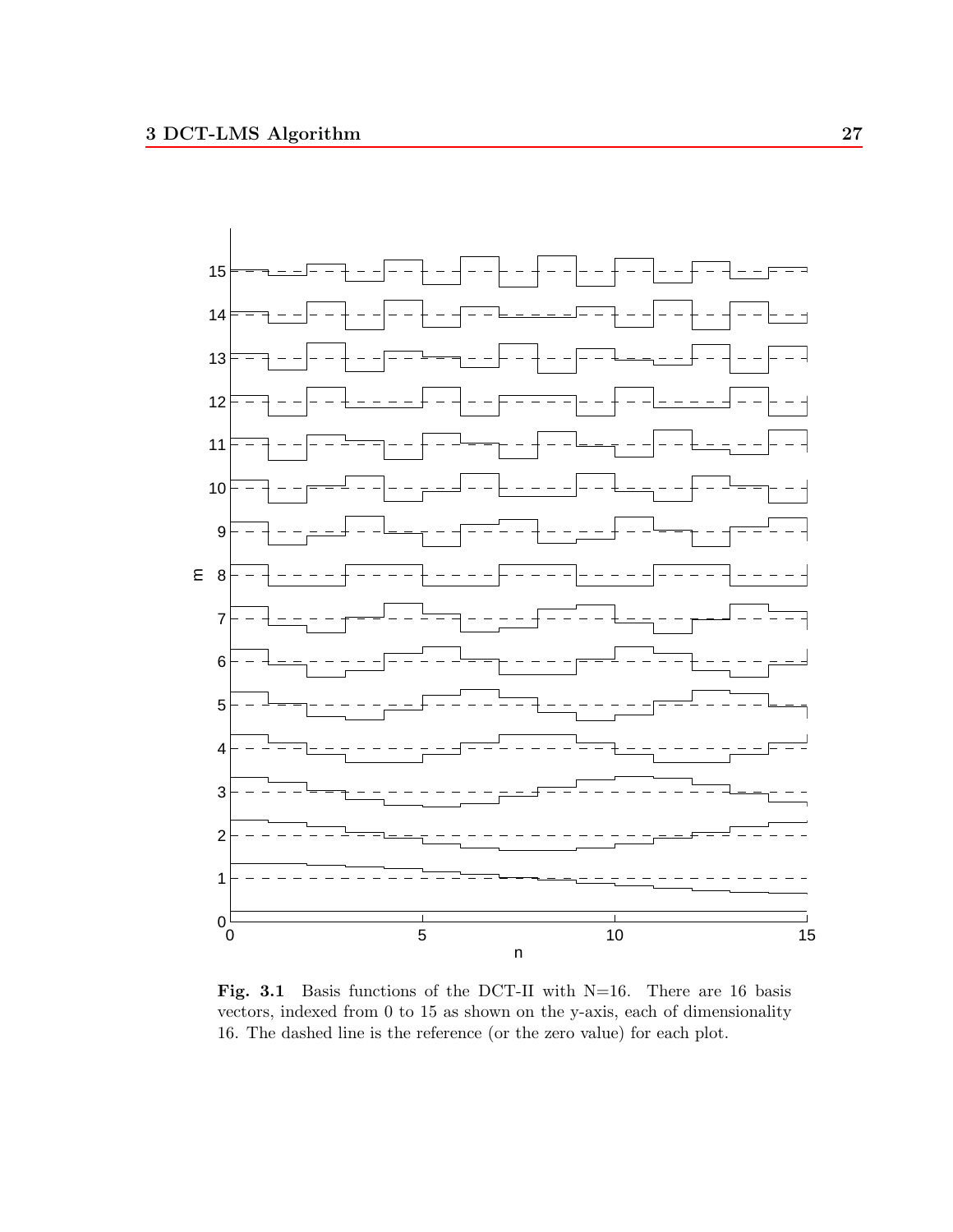as follows:

Forward:

$$
X_{DCT,N}(m) = \sqrt{\frac{2}{N}} k_m \sum_{n=0}^{N-1} x(n) \cos\left[\frac{(2n+1)m\pi}{2N}\right] \quad m = 0, \dots, N-1 \tag{3.8}
$$

Inverse:

$$
x(n) = \sqrt{\frac{2}{N}} \sum_{m=0}^{N-1} k_m X_{DCT,N}(m) \cos\left[\frac{(2n+1)m\pi}{2N}\right] \quad n = 0, \dots, N-1 \tag{3.9}
$$

where  $k_m$  is given by (3.5). To simplify the notation, the subscript N in  $X_{DCT,N}$  will be dropped whenever there is no ambiguity.

#### **3.1.2 Relation to the DFT**

It was shown in [27] that the DCT is related to the DFT of an extended sequence of length 2*N*. Let  $y(n)$  be defined as

$$
y(n) = \begin{cases} x(n) & n = 0, 1, ..., N - 1 \\ x(2N - 1 - n) & n = N, N + 1, ..., 2N - 1 \end{cases}
$$
(3.10)

Note that  $y(n)$  is obtained by extending  $x(n)$  symmetrically with respect to index  $N + 1/2$ as shown in Fig. 3.2.

The 2N point DFT of  $y(n)$  is defined as:

$$
Y_{DFT}(m) = \sqrt{\frac{1}{2N}} \sum_{n=0}^{2N-1} y(n) \exp \frac{-j2\pi mn}{2N}
$$
 (3.11)

$$
= \exp \frac{j\pi m}{2N} \sqrt{\frac{2}{N}} \sum_{n=0}^{N-1} x(n) \cos[\frac{(2n+1)m\pi}{2N}]
$$
\n(3.12)

Thus the DCT of  $x(n)$  can be obtained from  $Y_{DFT}$  according to the relation

$$
X_{DCT}(m) = k_m \exp \frac{-j\pi m}{2N} Y_{DFT}(m) \quad m = 0, 1, ..., N - 1
$$
 (3.13)

Another way of expressing a N point DCT in terms of a 2N point DFT can be obtained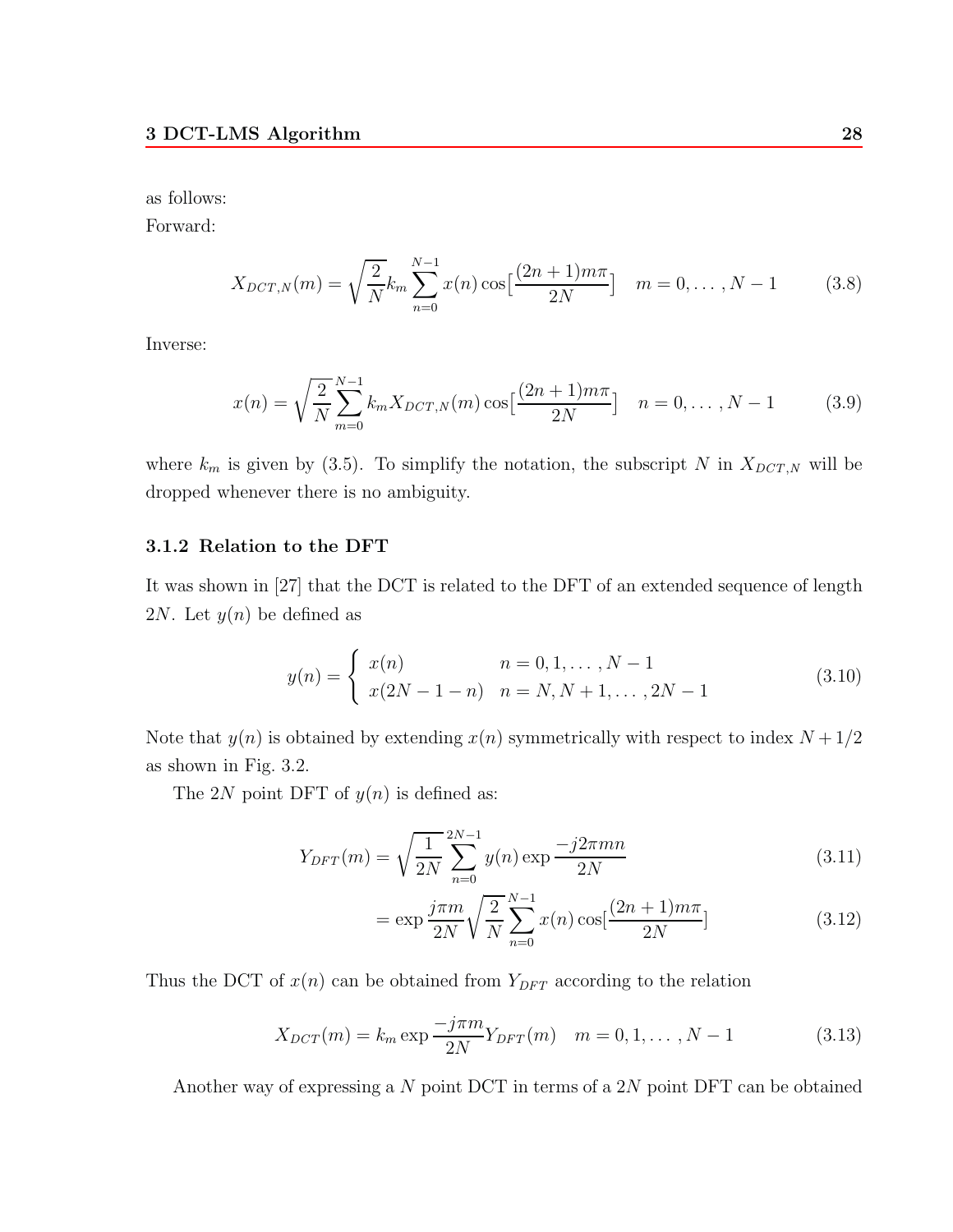

**Fig. 3.2** (a) the original signal  $x(n)$  of length 4, (b) the symmetrically extended signal  $y(n)$  used in the DCT.

by considering the spectral interpretation of the DCT [9]. Given a 2N point sequence  $u(n)$ such that  $u(n) = x(n)$  for  $0 \le n \le N-1$  and 0 elsewhere. Denoting  $|U(m)|$  and  $\theta_m$  as the magnitude and phase of the 2N point DFT of  $u(n)$ , it was shown in [27] that

$$
X_{DCT}(m) = k_m |U(m)| \cos(\theta_m - \frac{\pi m}{2N}) \quad m = 0, 1, ..., N - 1
$$
 (3.14)

Thus, the DCT has a spectral envelope which is identical to that of the DFT and a modulating term which imposes a rapidly changing spectral component.

# **3.1.3 DCT filtering**

In many cases, it is more convenient to perform the filtering by multiplication in the spectral domain. In this section, we present the convolution property for the DCT.

It was shown in [11] that the product of the DCT of two sequences is the DCT of the convolution of these two sequences and a third function that will be defined below. In addition, the convolutions are circular convolutions of the symmetrically extended sequences.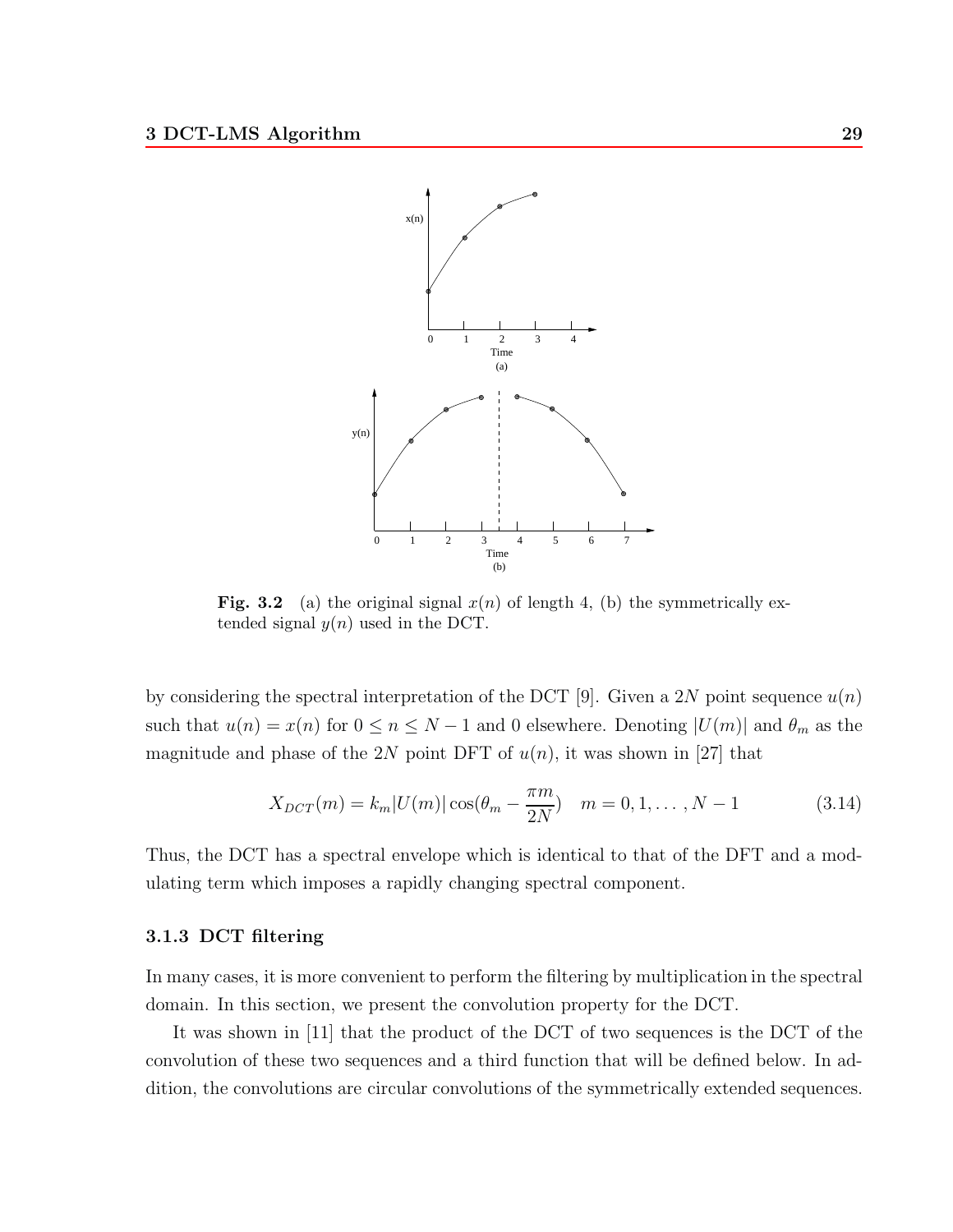Consider two sequences  $f(n)$  and  $g(n)$ ,  $n = 0, 1, \ldots, N-1$ . Construct the 2N symmetrically extended sequences, as explained in (3.10),  $\hat{f}(n)$  and  $\hat{g}(n)$ . Let  $F_{DCT}(k)$  and  $G_{DCT}(k)$  denote the DCT of the two original sequences. The DCT convolution theorem can be stated as follows [11]:

$$
DCT[\hat{h}(n) * \hat{f}(n) * \hat{g}(n)] = F_{DCT}(m)G_{DCT}(m)
$$
\n(3.15)

For  $m = 0, 1, \ldots, N - 1$ . Where  $*$  denotes circular convolution and  $h(n)$  is defined as

$$
\hat{h}(n) = \frac{2}{\sqrt{2N}} \left\{ \left( \frac{1}{2\sqrt{2}} - 1 \right) + \exp\left[ \frac{j(2n-1)(N-1)\pi}{4N} \right] \frac{\sin\left[ \frac{(2n-1)\pi}{4} \right]}{\sin\left[ \frac{(2n-1)\pi}{4N} \right]} \right\}
$$
(3.16)

Since the DCT posses the circular convolution-multiplication property, it is advantageous to carry out the filtering process in the discrete cosine transform domain rather than in the Fourier domain, which would require further forward and inverse transformations [28].

# **3.2 DCT-LMS algorithm**

In this section, we describe the DCT-LMS algorithm and show how to model it in order to simplify its analysis. As shown in Fig 2.8, this algorithm consists of two stages: the first stage (the sliding DCT) acts as a preprocessor that performs the "pseudo-orthogonalization" of the input vector. For that purpose the DCT uses a sliding window, with the computation being performed for each new input sample. This, in turn, enables the LMS algorithm —the second stage— to operate at the incoming data rate as in its conventional form. A general block diagram of the DCT-LMS algorithm is given in Fig. 3.3.

The vector  $\mathbf{x}_n$  (consisting of delayed samples of the input signal  $x(n)$ ) is first transformed into another vector  $z_n$ :

$$
\mathbf{z}_n = \mathbf{C} \mathbf{x}_n \tag{3.17}
$$

$$
\mathbf{z}_n = [z(n;0) \ z(n;1) \ \dots \ z(n;N-1)]^T \tag{3.18}
$$

Referring to Fig. 3.3,  $w_n$  represents the transform domain weight vector, and  $d(n)$  the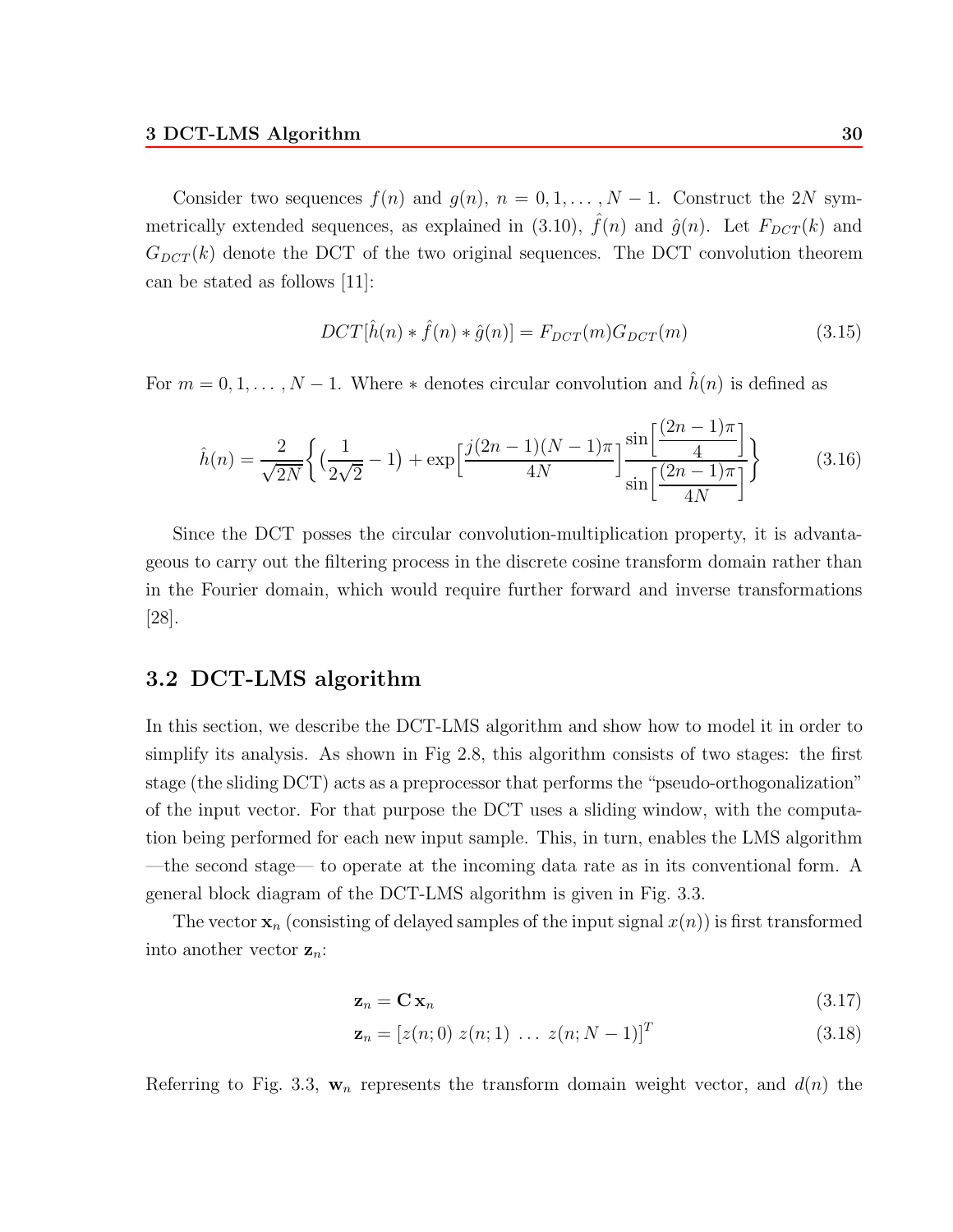

Fig. 3.3 Block diagram of the DCT-LMS adaptive filter.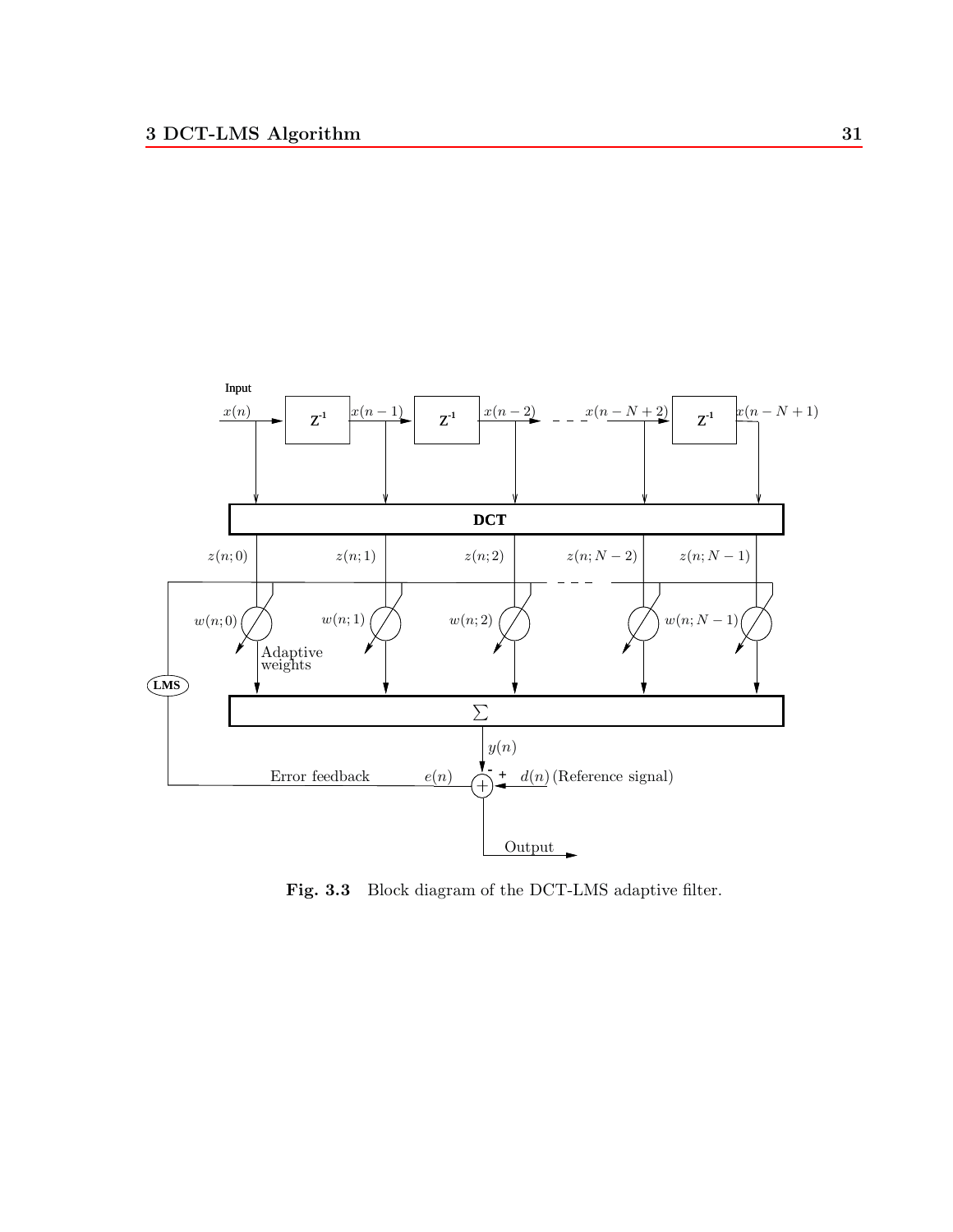reference signal. The error signal  $e(n)$  is

$$
e(n) = d(n) - \mathbf{w}_n^T \mathbf{z}_n \tag{3.19}
$$

The weight update equation is

$$
w(n+1;i) = w(n;i) + 2\mu_i e(n)z(n;i) \quad i = 0, 1, ..., N-1
$$
\n(3.20)

where

$$
\mu_i = \frac{\mu}{E(z(n;i)^2)} \quad i = 0, 1, \dots, N-1 \tag{3.21}
$$

is the adaptive step size for the  $i^{th}$  DCT component and  $\mu$  is a positive constant that governs the rate of convergence.

To highlight the similarity of the above algorithm to the KLT based LMS, described in (2.38), the weight update equation can be rewritten in a vector form as follows:

$$
\mathbf{w}_{n+1} = \mathbf{w}_n + 2\mu e(n) (\Lambda^a)^{-1} \mathbf{C} \mathbf{x}_n \tag{3.22}
$$

where  $\Lambda^a$  is an approximation to  $\Lambda$ , the diagonal matrix containing the eigenvalues of **R** and defined in (2.25).

$$
(\mathbf{C}\mathbf{x}_n)(\mathbf{C}\mathbf{x}_n)^T = \Lambda^a \tag{3.23}
$$

 $\simeq \Lambda$  (3.24)

The adaptive filter will track the DCT of the room impulse response

$$
\mathbf{h}_n = [h(n;0) \; h(n;1) \; \dots \; h(n;N-1)]^T. \tag{3.25}
$$

If the filter taps match exactly the DCT coefficients of the room impulse response, i.e. if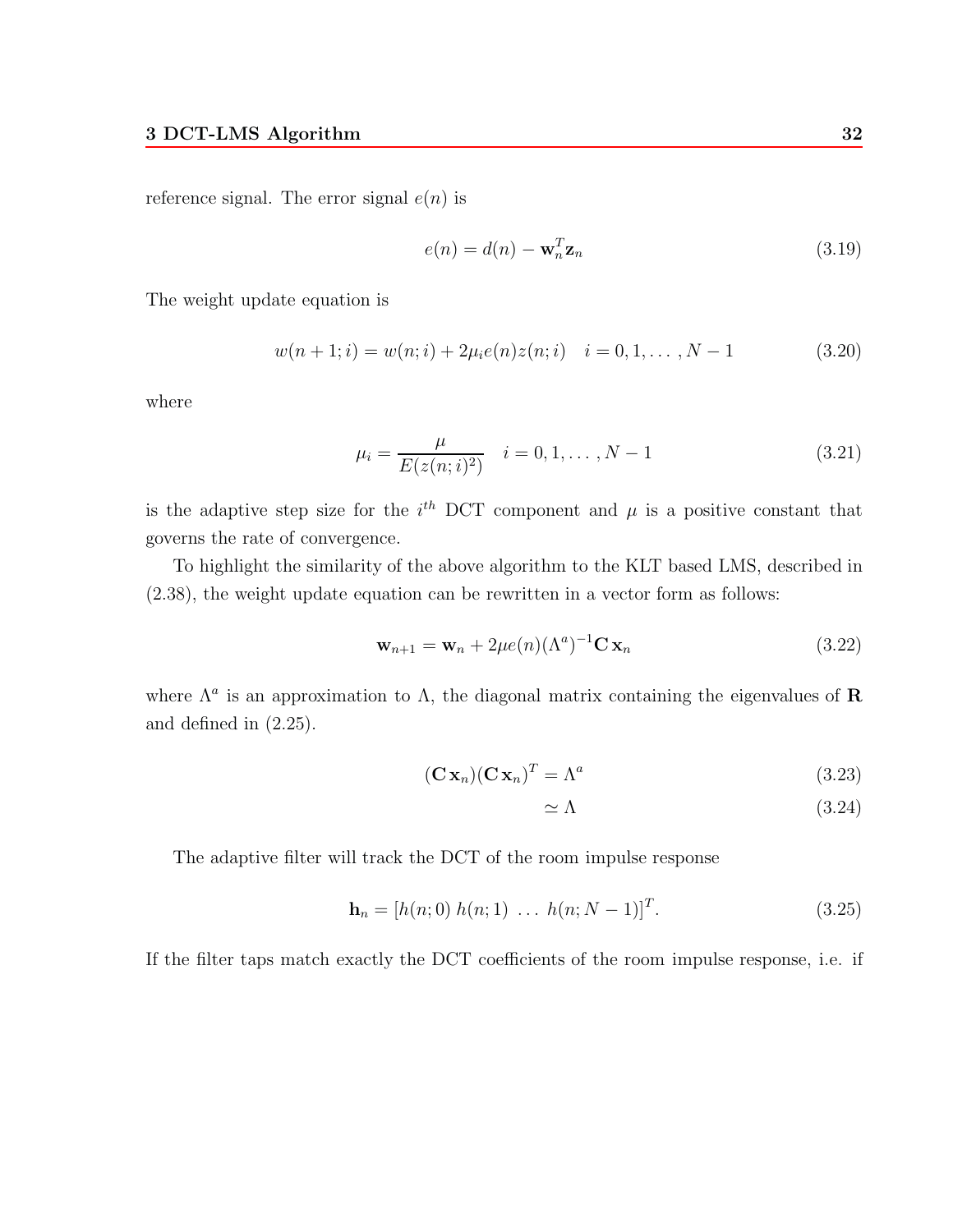$\mathbf{w}_n = \mathbf{C} \, \mathbf{h}_n$ , perfect cancellation will follow

$$
e(n) = d(n) - \mathbf{w}_n^T \mathbf{C} \mathbf{x}_n
$$
\n(3.26)

$$
= s(n) + \mathbf{h}_n^T \mathbf{x}_n - (\mathbf{C} \mathbf{h}_n)^T \mathbf{C} \mathbf{x}_n
$$
\n(3.27)

$$
=s(n) + \mathbf{h}_n^T (\mathbf{I} - \mathbf{C}^T \mathbf{C}) \mathbf{x}_n \tag{3.28}
$$

$$
=s(n)\tag{3.29}
$$

The reverse implication is not generally true. In the case where some coefficients of  $C x_n$  are zero (forming a "gap" in the transform spectrum of the reference signal), the corresponding components of  $w_n$  will not affect the error  $e(n)$ , and can thus be arbitrary while still achieving perfect cancellation.

Furthermore, the presence of nulls in the DCT spectrum also affects the weights update. It can be seen from (3.20) that if  $z(n; i)=0$   $n_0 \le n \le n_f$  for a given i and if  $\mu$  is bounded,  $w(n; i)$  will "freeze" to the original value  $w(n_o, i)$  and retain this value until the gap vanishes  $(n = n<sub>f</sub>)$ . This point will be treated in greater detail in section 3.4.

# **3.3 Intuitive Justification of DCT-LMS**

### **3.3.1 Geometrical Approach**

The first geometrical interpretation of the DCT-LMS algorithm was given in [29]. The DCT matrix **C** is unitary, and unitary transformations perform only rotations and symmetries, they do not modify the shape of the object they transform.

The MSE of an LMS filter is a quadratic function of its weight vector (see section 2.3). For a constant MSE, the function of the weights is a hyperellipsoid in the N−dimensional weight space. The DCT of the input rotates this hyperellipsoid and brings it into approximate alignment with the coordinate axes. The slight imperfection in alignment is due to the leakage in the DCT (as demonstrated in the next section). This is shown in Fig. 3.4 where the 2-D slice of a higher-dimensional ellipsoid is illustrated.

Fig. 3.4(a) shows the original MSE ellipsoid, Fig. 3.4(b) shows the same ellipsoid after transforming the input by a DCT (this will correspond to DCT-LMS MSE). The shape of the ellipsoid, and equivalently the eigenvalues of the autocorrelation matrix, are unchanged. The amplitude normalization, on the other hand, forces the MSE to cross all the coordinate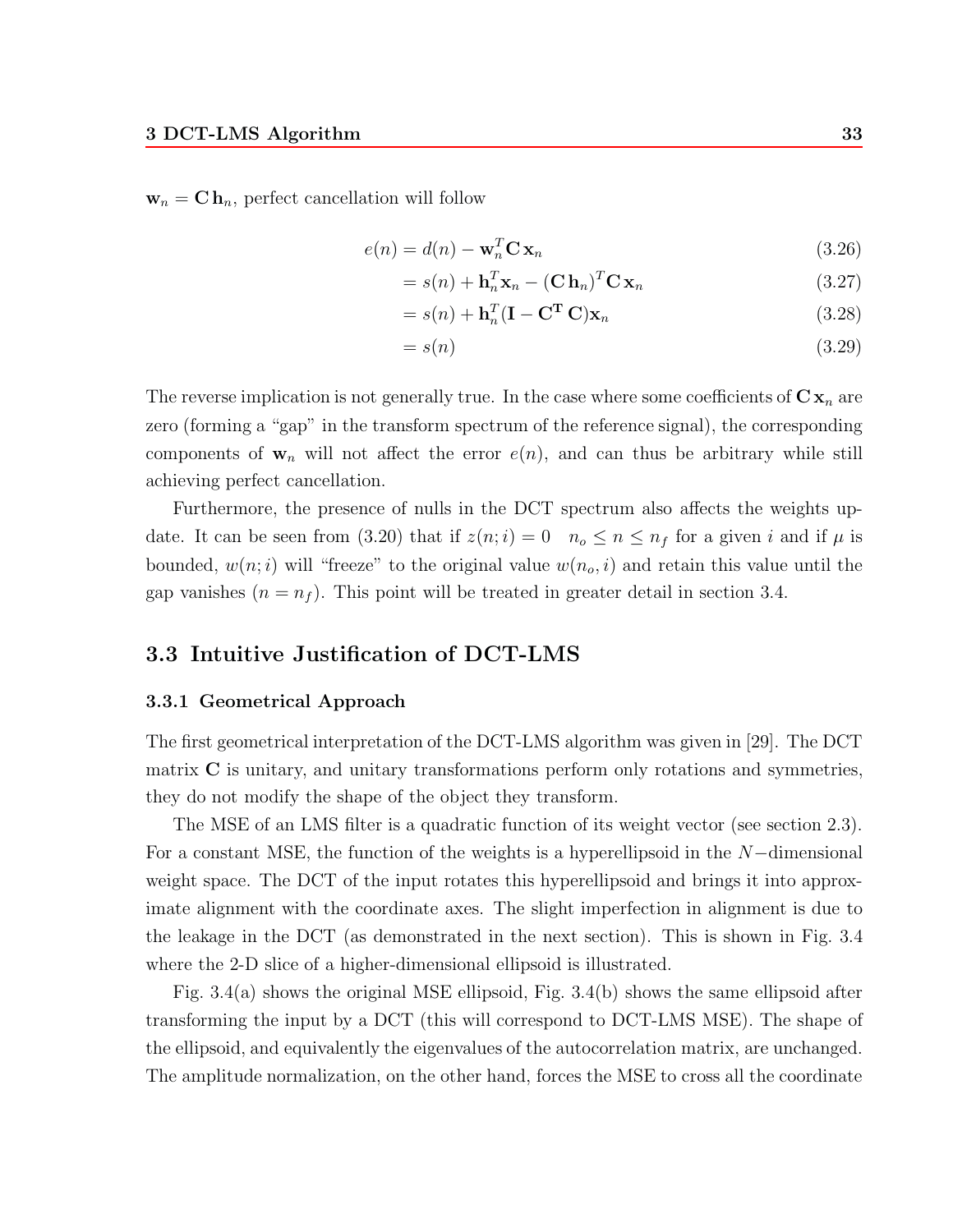axes at the same distance from the center. Since this transformation is not unitary, it does modify the eigenvalues of the autocorrelation matrix. Indeed, the new ellipsoid is more round and the eigenvalues are less spread apart. The combination of the two steps (DCT with amplitude normalization) approximates asymptotically the optimal eigendecomposition which reshapes the entire error surface so that MSE contours have a round shape, as shown in Fig. 3.4(c), and so that the eigenvalue spread becomes unity  $[8]$ .

#### *Remark*

In the 2D case, the eigenvectors making up the KLT are the same as the DCT basis vectors. Consequently, for this particular case, the DCT is optimal (if normalized properly) and this is illustrated in Fig. 3.4(b) where no misalignment is noticed.

### **3.3.2 Filtering Approach**

The DCT essentially decomposes the input signal into frequency-like bins. Although the DCT does not separate frequencies the way DFT does, it is a powerful signal decorrelator. After identifying the bins, the energy is redistributed almost equally between all the bins and this is done to make all the modes equally fast during adaptation. The N-point DCT can be viewed as N linear transformations from the N-dimensional input vector  $x_n$  to the N outputs  $z(n; 0), \ldots, z(n; N-1)$ . Each transformation is characterized by an impulse response  $g_m(n) = \sqrt{\frac{2}{N}} k_m \cos(\frac{m(n + \frac{1}{2})\pi}{N})$  $\frac{1}{N}$ ). The corresponding transfer function is given by [30]:

$$
G_m(\omega) = \sum_{n=0}^{N-1} g_m(n) \exp(j\omega n)
$$
\n(3.30)

$$
= \sqrt{\frac{2}{N}} k_m \cos(\frac{m\pi}{2N}) \frac{(1 - \exp(-jw))(1 - (-1)^m \exp(-jw))}{1 - 2\cos(\frac{m\pi}{N}) \exp(-jw) - \exp(-2jw)}
$$
(3.31)

Fig. 3.5 shows the magnitude response of one of the 64 transfer functions  $(N = 64)$ . These transfer functions represent a bank of bandpass filters whose central frequencies span the interval  $[0, \pi]$  [10]. The sinusoidal nature of the basis of the DCT explains the presence of two symmetrical peaks. Moreover, the sidelobes are the source of the leakage in the DCT bins, yielding some correlations between the outputs.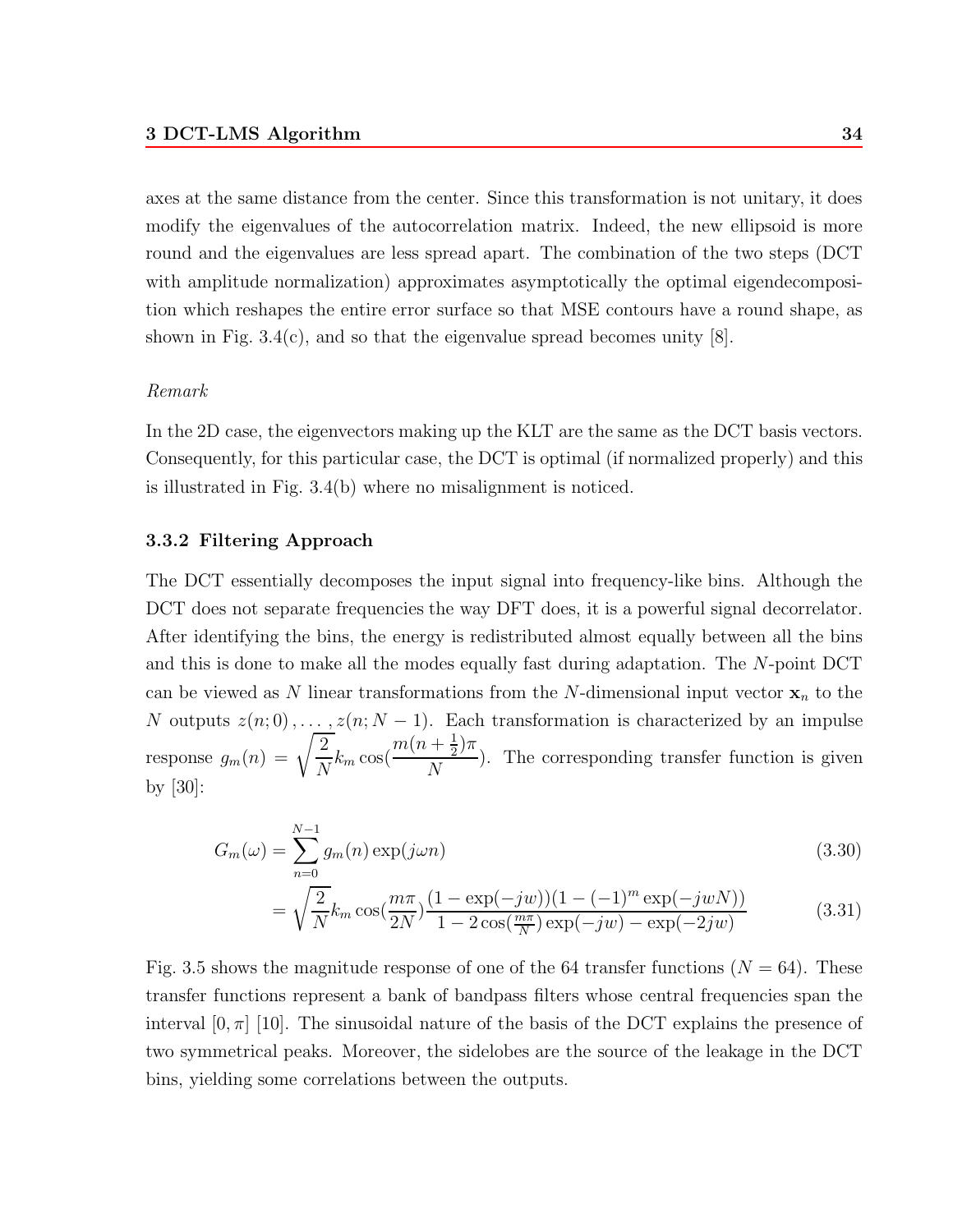

**Fig. 3.4** A 2D slice of the MSE hyperellipsoid (of dimension 3) (a) before transformation (b) after DCT (c) after KLT.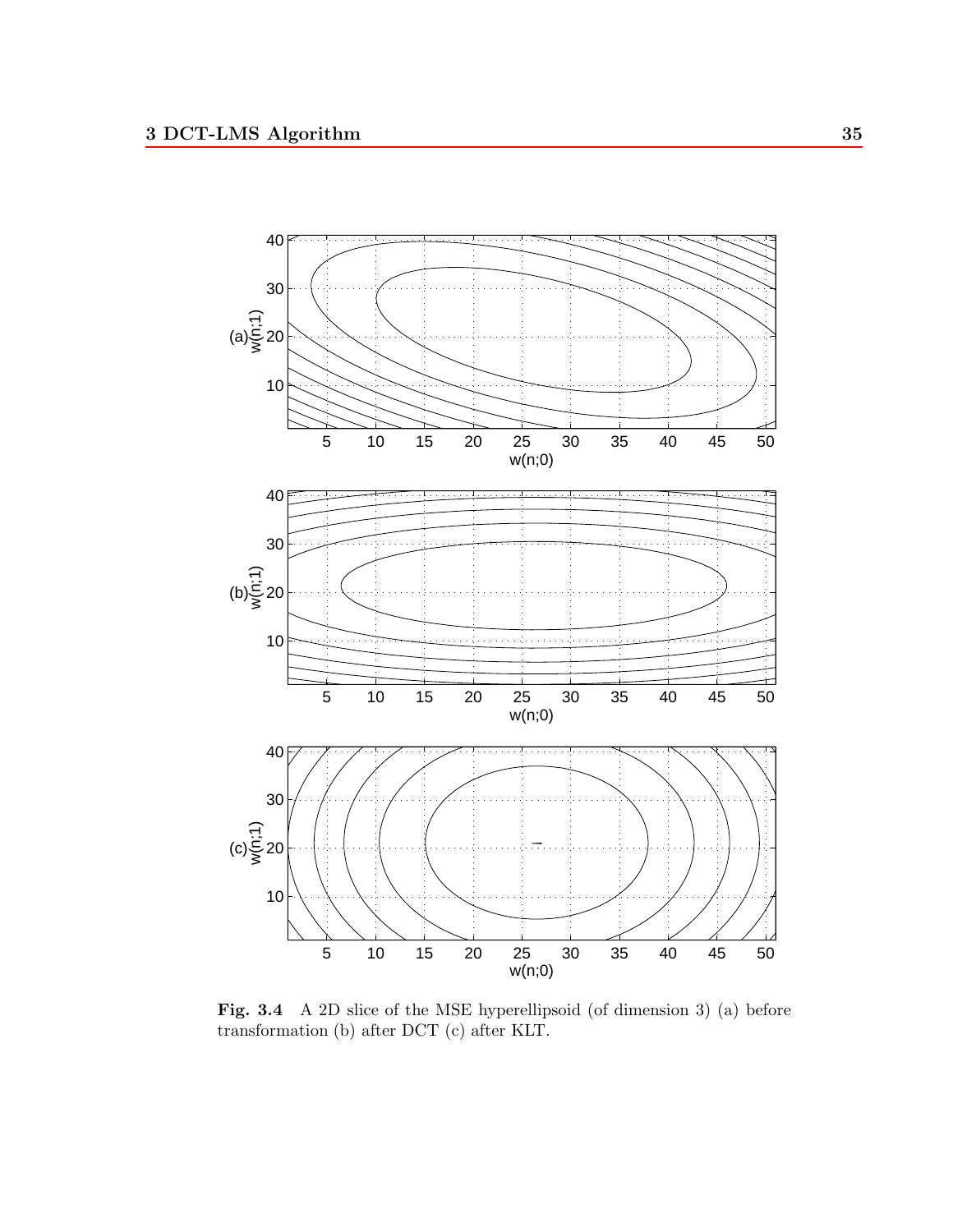

**Fig. 3.5** Magnitude of the 20th bin transfer function for a 64-point DCT:  $|G_{20}(\omega)|^2$ .

# **3.4 Effect of spectrum gaps on the DCT-LMS algorithm**

#### **3.4.1 Spectrum gaps**

If the DCT of the reference signal is null between the frequencies  $m<sub>o</sub>$  and  $m<sub>f</sub>$  we will say that the spectrum of the reference signal contains a gap of size  $M (M = m_o - m_f)$  starting at  $m_o$ . If a gap is present between time  $n_o$  and  $n_f$ , the transform vector  $\mathbf{z}_n$  will be of the form

$$
\mathbf{z}_n = [z(n;0) \dots z(n,m_o-1) 0 \dots 0 z(n;m_f+1) \dots z(n;N-1)]^T
$$
 (3.32)

for  $n_o \le n \le n_f$ . An illustration of this observation is given in Fig. 3.6.

One observes that if  $z_n$  is given by  $(3.32)$ , the weight update equation  $(3.20)$  will become

$$
w(n+1; m) = w(n; m) \quad \text{for} \quad m_o \le m \le m_f \quad \text{and} \quad n_o \le n \le n_f \tag{3.33}
$$

In other words, the filter weights at positions  $m<sub>o</sub>$  through  $m<sub>f</sub>$  will freeze and stop adapting;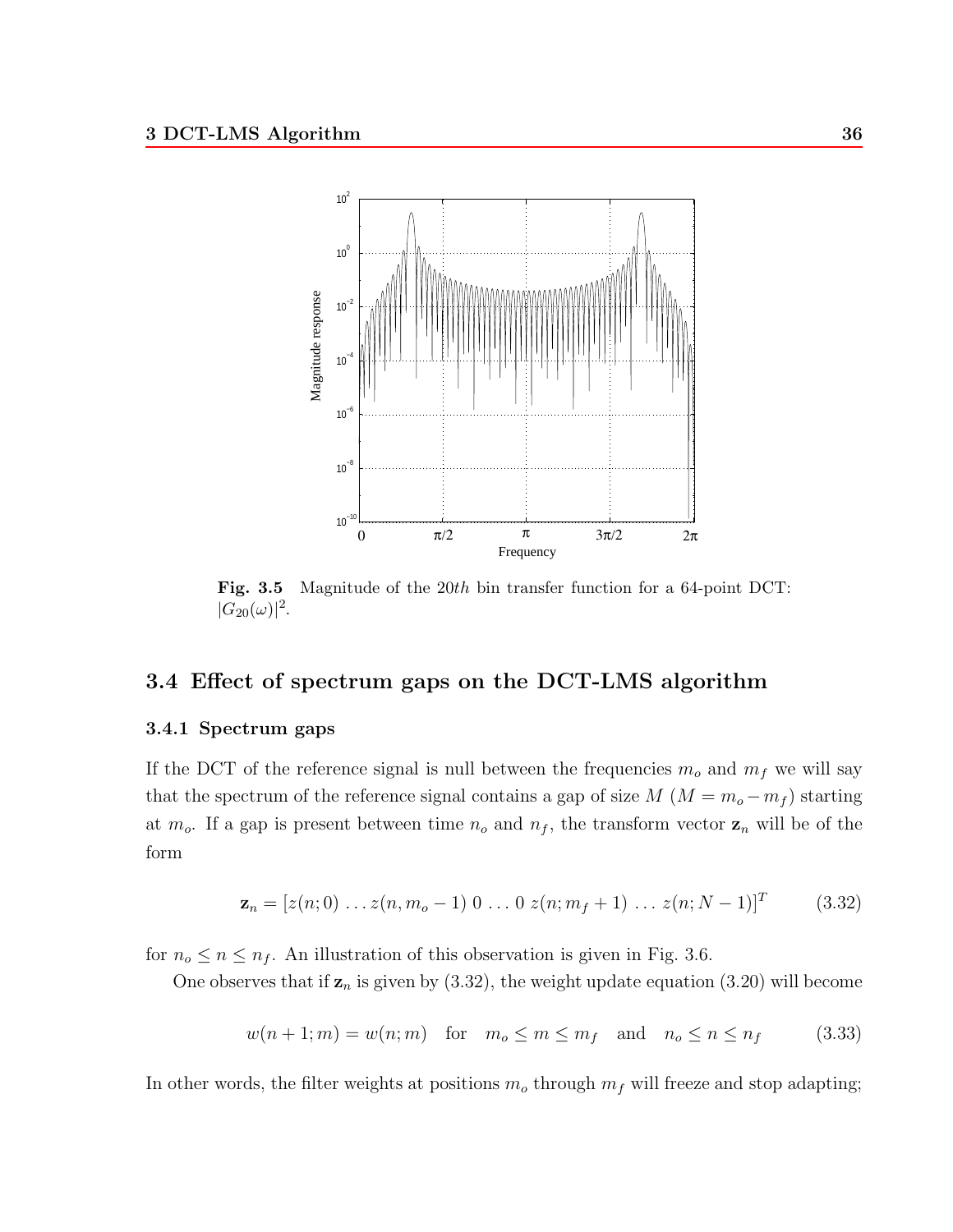

Fig. 3.6 Illustration of the concept of a spectrum gap. In (a) a 64-point frame of the reference signal  $\mathbf{x}_n$  is shown. The 64-point DCT of  $\mathbf{x}_n$  ( $\mathbf{z}_n$ ) is displayed in (b). Note the presence of a gap of size 8 starting at index 40 in the spectrum of the reference signal.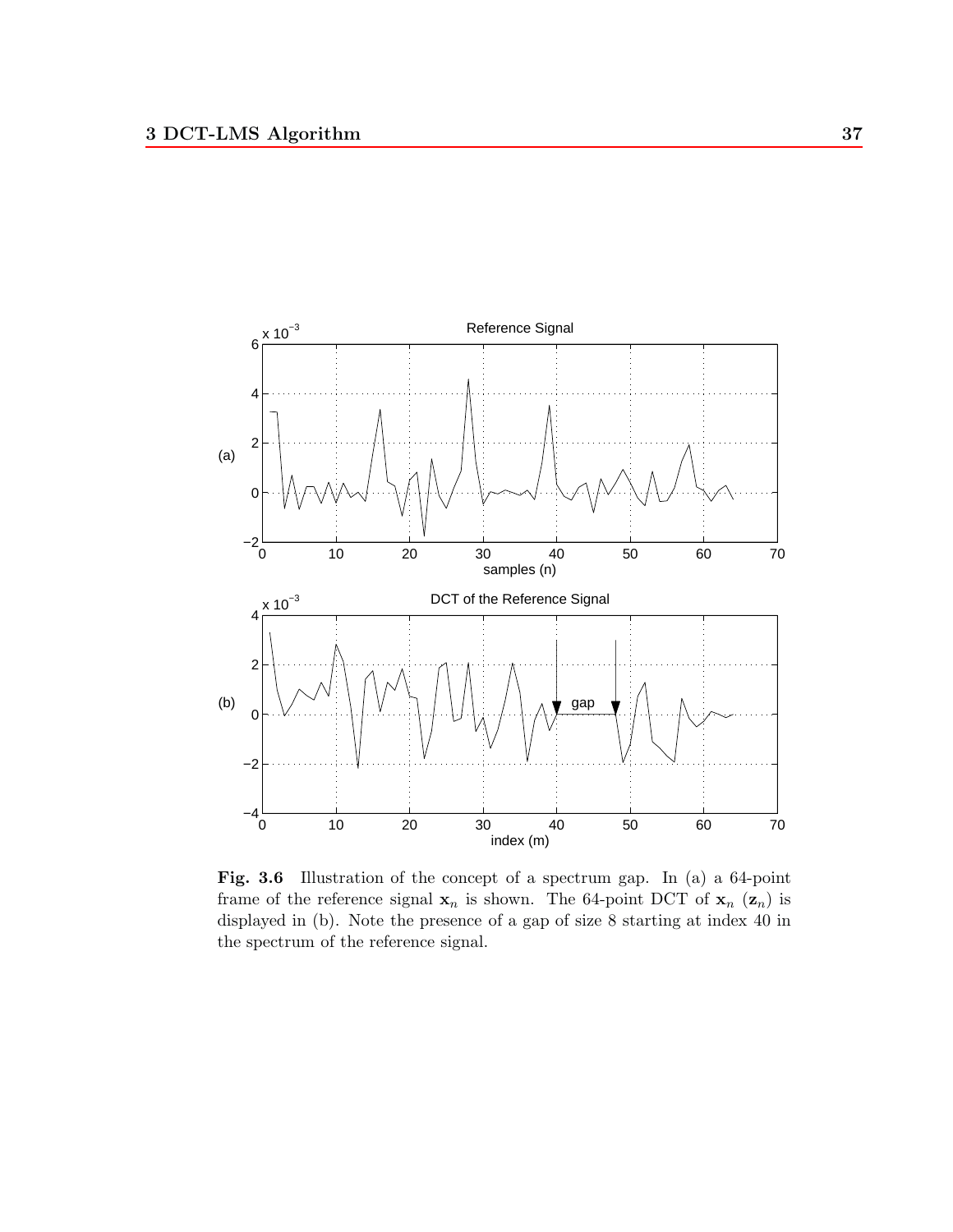they will retain the original tap value  $w(n_o; m)$ . On the other hand,  $w(n; m)$  continues to be updated correctly for  $m \in [0, m_o - 1] \cup [m_f + 1, N - 1]$ .

In summary:

$$
w(n; m) \longrightarrow H(n; m) \quad m \in [0, m_o - 1] \quad \text{and} \quad n_o \le n \le n_f \tag{3.34}
$$

$$
w(n; m) \longrightarrow w(n_o; m) \quad m \in [m_o, m_f] \quad \text{and} \quad n_o \le n \le n_f \tag{3.35}
$$

$$
w(n; m) \longrightarrow H(n; m) \quad m \in [m_f + 1, N - 1] \quad \text{and} \quad n_o \le n \le n_f \tag{3.36}
$$

where  $H$  is the DCT of the room impulse response, i.e.,

$$
\mathbf{H}_n = \mathbf{C} \mathbf{h}_n = \mathbf{C} \begin{bmatrix} h(n;0) \\ h(n;1) \\ \dots \\ h(n;N-1) \end{bmatrix} = \begin{bmatrix} H(n;0) \\ H(n;1) \\ \dots \\ H(n;N-1) \end{bmatrix}
$$
(3.37)

The DCT of a typical room impulse response (defined in Table 2.1) is illustrated in Fig. 3.7.

#### **3.4.2 Effect of gaps on the error surface**

As shown previously, the presence of a spectrum gap between  $m<sub>o</sub>$  and  $m<sub>f</sub>$  allows the corresponding filter weights  $\{w(n; m) \mid m \in [m_o, m_f]\}$  to take arbitrary values and still achieve perfect cancellation. In terms of the error surface, this means that the minimum of the MSE is not unique, it is actually independent of the coordinates corresponding to the frozen coefficients. Therefore, the minimum of the MSE will be of dimensionality  $M$ . An example of the MSE ( $\zeta$ ) when  $N=2$  and  $M=1$  is shown in Fig. 3.8.

We see from this plot that the error is invariant with respect to one of the weight axis, the y axis. This means that there is an infinity of optimal solutions to the problem, all lying in the "valley" of the error function. In a typical adaptation run, the weight vector —initially set to some random value— will follow the path of steepest descent and settle at the nearest location in the valley.

The above phenomenon happens whenever the size of the LMS filter is overdetermined. Furthermore, the minimum of the corresponding time-domain LMS MSE is also of dimensionality  $M$  since the transform is unitary; the DCT only rotates the minimum so that it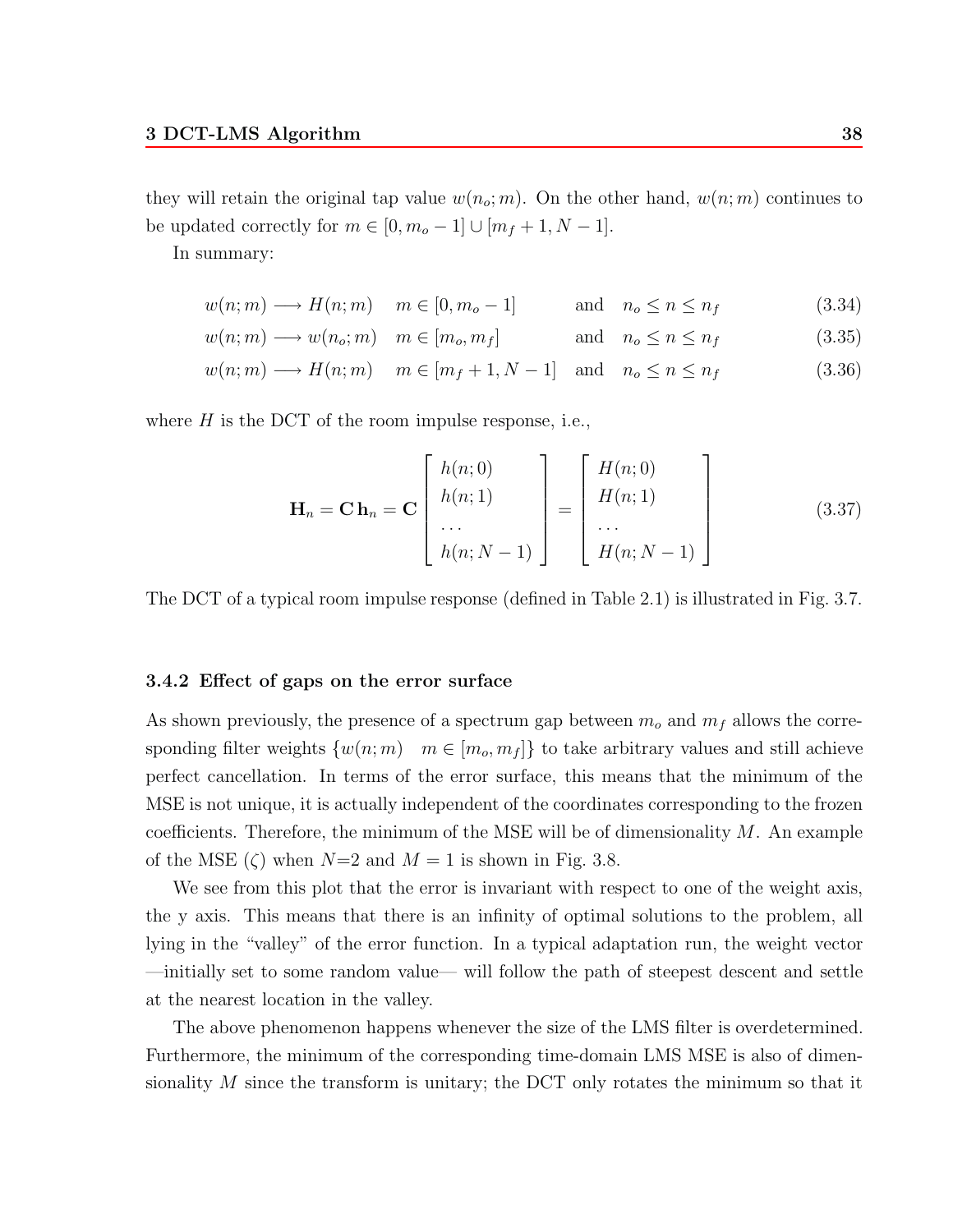

Fig. 3.7 The 256-point DCT of a typical room impulse response. The corresponding room characteristics are given in Table 2.1.

lies parallel to the irrelevant axes.

# **3.4.3 Meaning of a gap**

To motivate later analysis, it is important to know what types of signals have gaps on their DCT spectra. Recalling that,

$$
\mathbf{z}_n \mathbf{z}_n^T = (\mathbf{C} \mathbf{x}_n)(\mathbf{C} \mathbf{x}_n)^T = \Lambda^a \simeq \Lambda \tag{3.38}
$$

one sees that nulls in  $z_n$  correspond to zeros along the diagonal of  $\Lambda^a$  which approximates the eigenvalues of **R**. In [31] a signal whose autocorrelation matrix **R** has zero eigenvalues (or does not have full rank) is dubbed *rank deficient*. In most cases (certainly the practical ones) rank deficiency of the reference signal autocorrelation matrix is accompanied with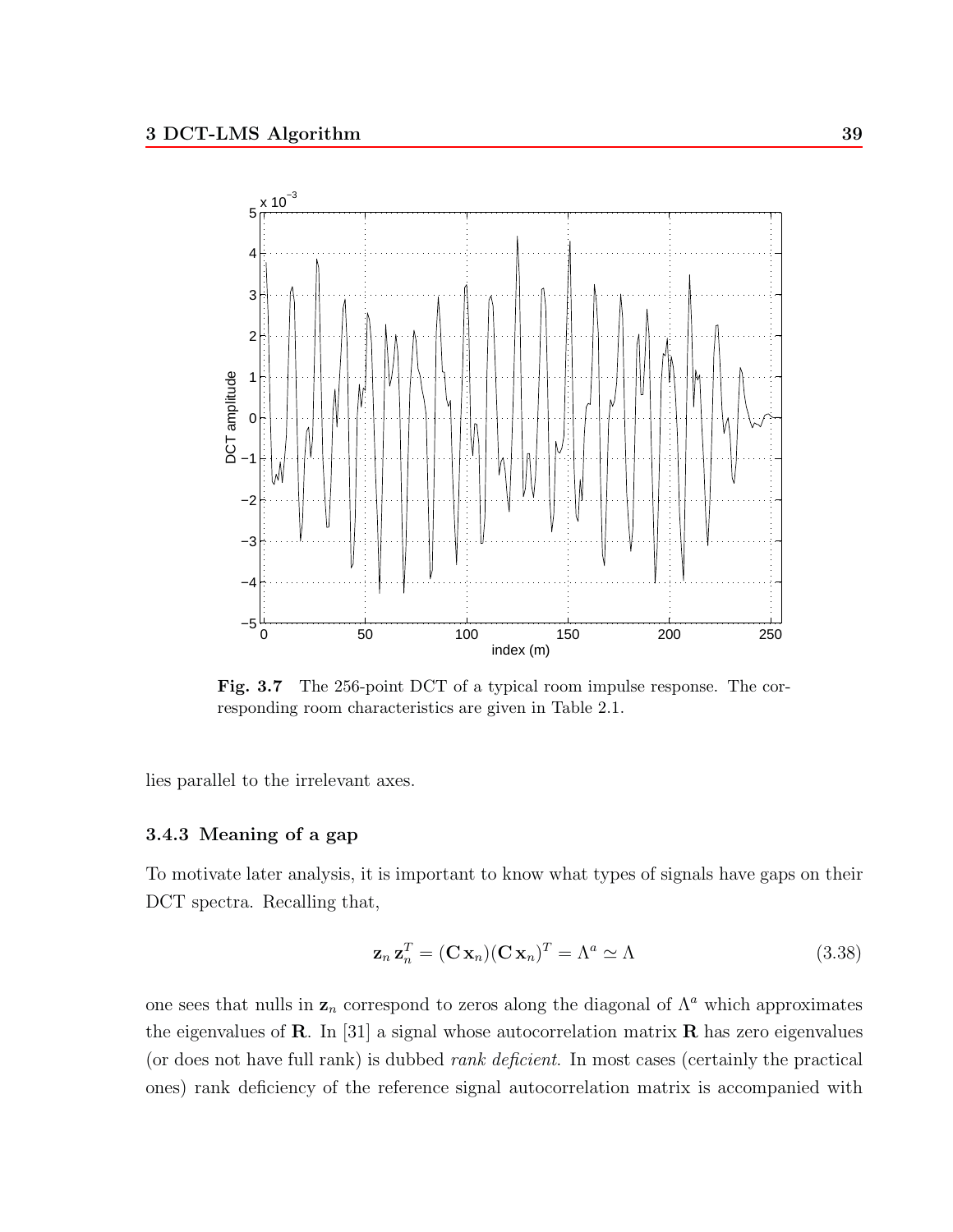

**Fig. 3.8** Non Uniqueness of the transform-domain error surface: In this example the number of tap coefficients  $N$  is 2 and the dimensionality of the error surface  $M$  is 1. It is clear that the y coordinate (which represents one filter tap) does not affect the MSE, this weight can take any value.

the presence of spectrum gaps.

Recalling (3.14), it was shown that the DCT has a spectral envelope which is identical to that of the DFT of an extended sequence. Consequently, gaps in the DCT spectrum correspond to some zero-energy regions of an equivalent frequency spectrum.

### **3.4.4 Impact of spectral gaps on the convergence speed**

# **For**  $n_o \leq n \leq n_f$

There exists a gap of size M between  $m_o$  and  $m_f$ , consequently  $\{w(n; m) \mid m_o \le m \le m_f\}$ will freeze to the original value  $w(n_o; m)$  and stop adapting. On the other hand, the remaining  $N - M$  weights are successfully tracking the DCT of the room impulse response.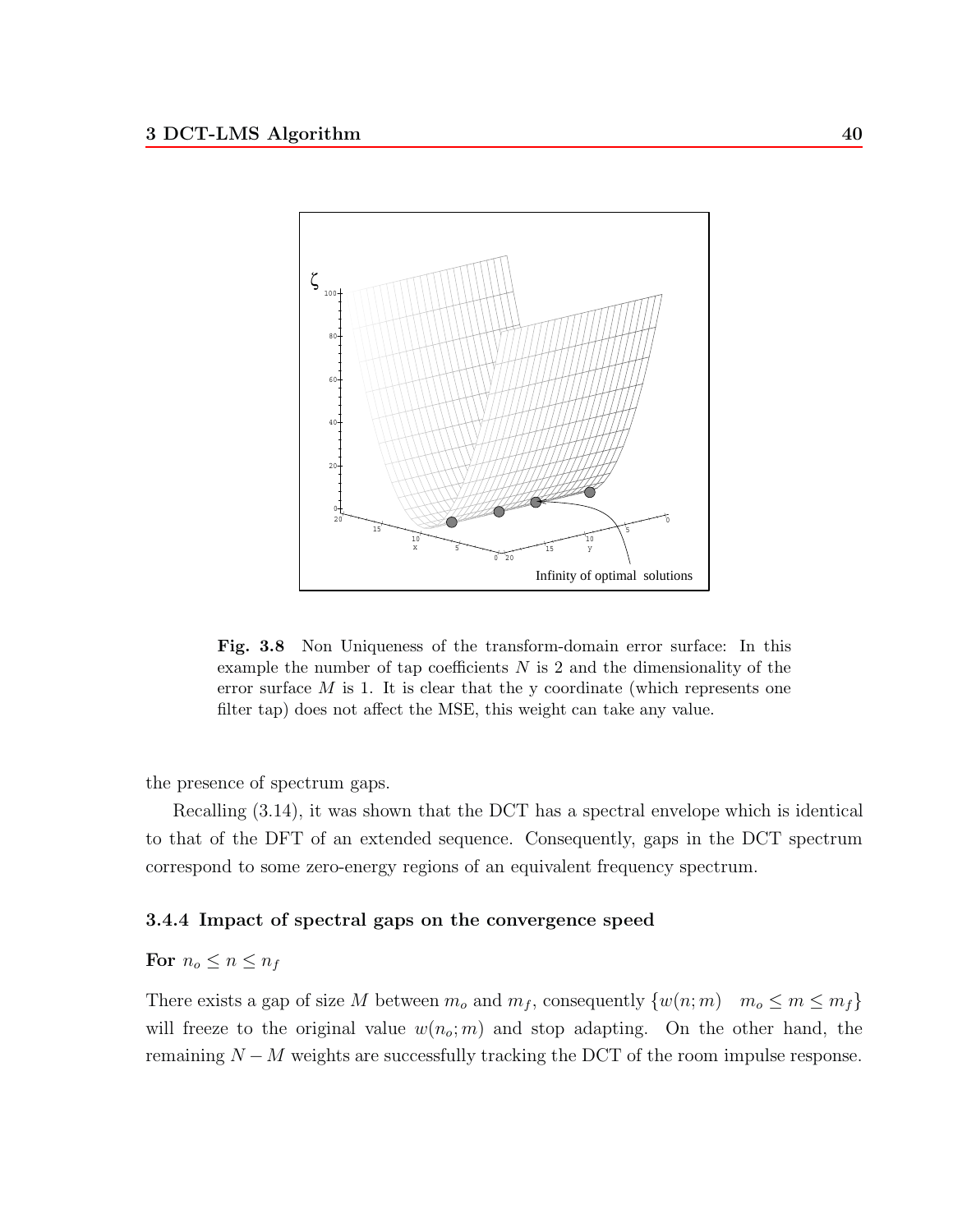Thus

$$
w(n; m) \longrightarrow \begin{cases} H(n; m) & m \in [0, m_o - 1] \\ w(n_o; m) & m \in [m_o, m_f] \\ H(n; m) & m \in [m_f - 1, N - 1] \end{cases}
$$
(3.39)

Furthermore, the reference signal autocorrelation matrix has low rank and the minimum of the error surface is of dimensionality M.

**For**  $n \geq n_f$ 

The reference signal autocorrelation matrix gains full rank and the minimum of transform domain MSE surface collapses to a single point. The gap vanishes and all the filter weights are adapting and converging to  $\mathbf{H}_n$ .

$$
w(n; m) \longrightarrow H(n; m) \quad \forall \, m \tag{3.40}
$$

Since M components of  $w_n$  have been frozen to values which are probably obsolete knowing that the room impulse response is constantly changing— the distance between  $w_n$  and  $H_n$  may be large (many distance measures will be defined later). Noting that the speed of convergence is inversely proportional to the distance, additional convergence time is required for the frozen coefficients to converge from  $w(n_o; m)$ .

The purpose of the rest of the thesis is to reduce this convergence time by moving the frozen weights toward the optimal point  $H_n$  anticipating a change in the dimensionality of the error surface. In other words, make the weights better prepared to begin adapting once the gap vanishes. This becomes even more important when the room impulse response is changing rapidly, and a large jump in the MSE is expected at the end of a gap.

# **3.5 Spectral Updating**

# **3.5.1 Objective**

The aim is to estimate the changes in the room impulse response (more precisely the DCT of the room impulse response) during the low rank periods by monitoring the variation of the "tracking" coefficients. Latterly, the frozen weights will be updated to follow the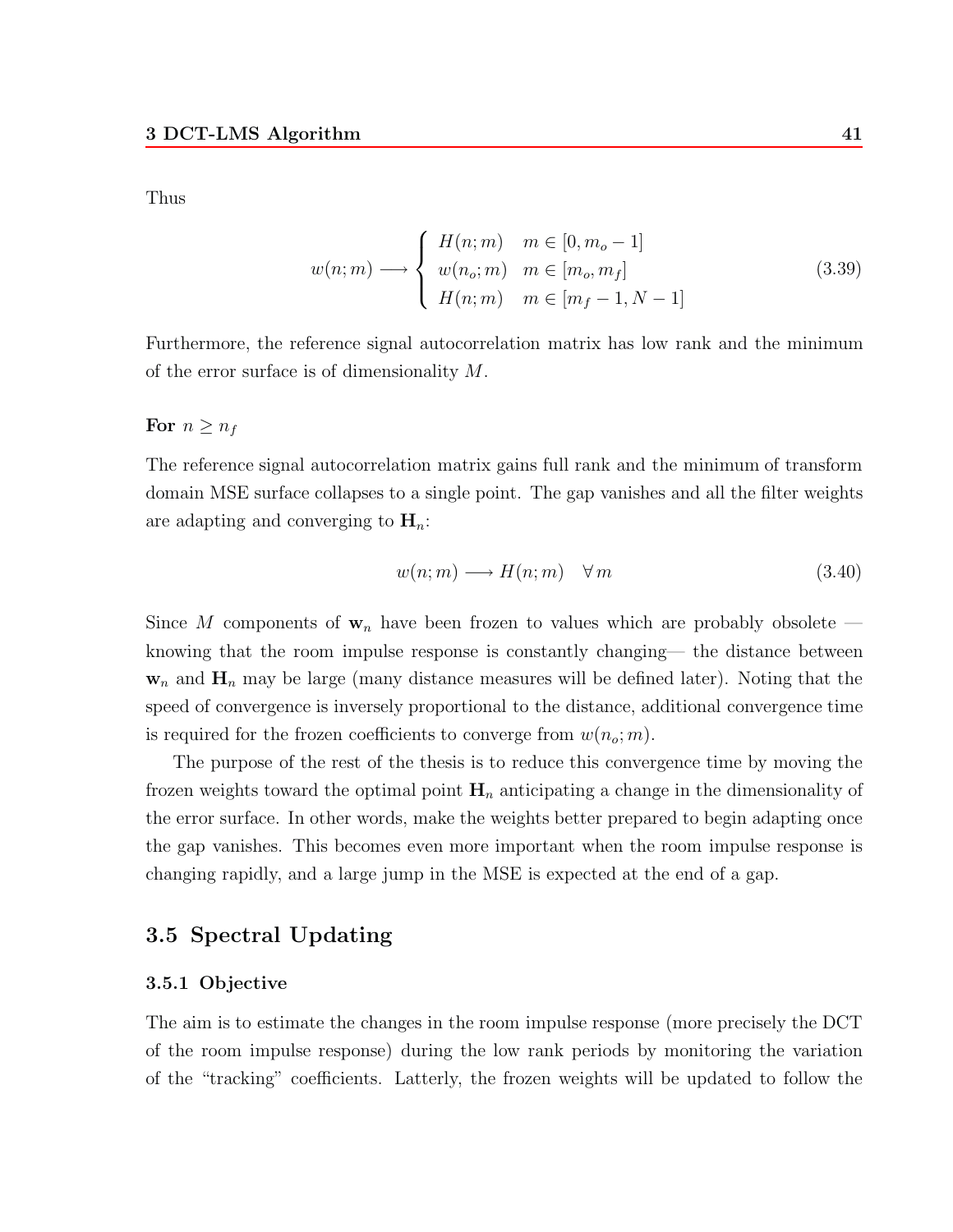changes in the room impulse response. Since DCT-LMS is the algorithm used, all the processing should be done in the DCT domain, hence the term "Spectral Updating".

Accordingly, the updated weight vector will have the following form:

$$
SU[w(n; m)] = \begin{cases} w(n; m) & m \in [0, m_o - 1] \\ w_{su}(n; m) & m \in [m_o, m_f] \\ w(n; m) & m \in [m_f - 1, N - 1] \end{cases}
$$
(3.41)

Where  $SU$  is a particular Spectral Updating method. The DCT-LMS algorithm directly uses  $SU[w(n; m)]$  as the new set of tap coefficients. The complete process is described in Fig. 3.9.



**Fig. 3.9** During low rank phase, the frozen coefficients are updated to track the variation of the room impulse response. The change in the room impulse response is estimated by monitoring the adapting weights fluctuations.

#### **3.5.2 Modeling the changes in the room impulse response by a delay**

The room impulse response changes with the movement of the source (loudspeaker) or the receiver (microphone) and with the variation of the reflective materials. In teleconferencing, the movement of the talker (to whom the microphone is attached) is the major variable that will alter the room response. Our goal is to quantify the changes in the room impulse response, and come up with a set of parameters based on which the "modified" impulse response can be deduced, given the original response.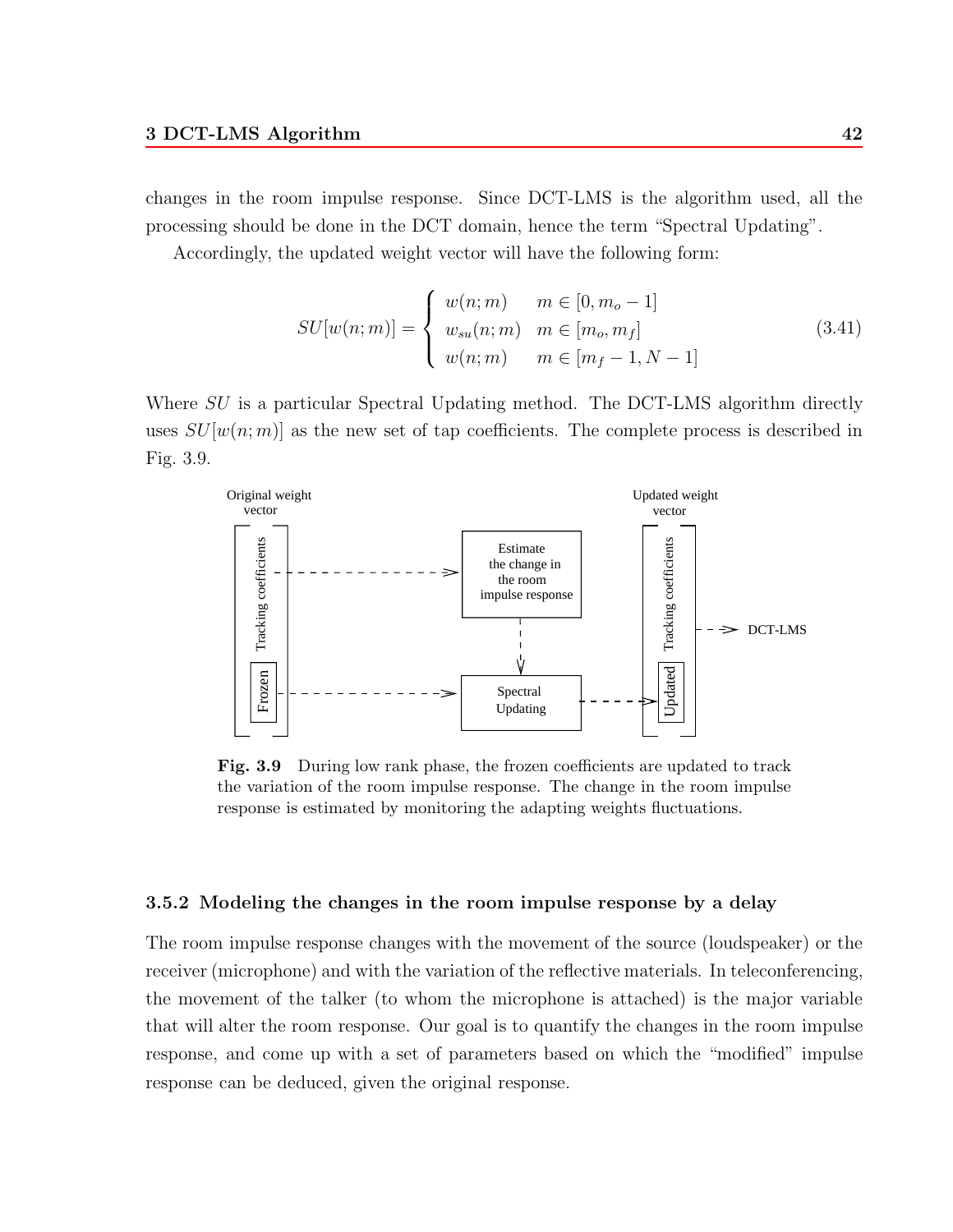A radial movement of the source or the receiver with respect to the other, will delay the room impulse response (the term delay can mean either a time advance or a time lag: positive delay values represent time advance and negative delay values reflect a time lag). Therefore, a simple model will try to represent all the changes in the room impulse response as a time shift. Fig. 3.10 illustrates how we were able to model the effects of the movement of a far-end talker (from position  $(1, 1, 1)$  to position  $(1.05, 1, 1)$  in the room described in Table 2.1), by a single delay in the room impulse response. Fig. 3.11 illustrates more clearly the similarity of the delayed response to the actual room impulse response. In the remainder of the thesis, we will refer to the movement of the far-end room talker who has the microphone attached to him as the "receiver movement".

A major setback to this model is that multiple images (originating from different walls) will arrive with different delays. In the example given above, the actual delays for all the images (or lobes) are given in Table 3.1. This phenomenon will limit the accuracy of modeling the whole change in the impulse response by a single delay. Fig. 3.12 illustrates the discrepancy between the delayed room impulse response and the actual one due to this fact.

Having the dominant role in the convolution, the main lobe of the impulse response (corresponding to the direct path) will be the major element in estimating the delay.

|        | Room impulse response Lobe Change in the delay (samples) |
|--------|----------------------------------------------------------|
| Main   | $+1.04$                                                  |
| Second | $+0.80$                                                  |
| Third  | $+0.67$                                                  |
| Fourth | $-1.13$                                                  |
| Fifth  | $+0.40$                                                  |

**Table 3.1** Change in the delay for various impulse response lobes when the talker moves from position  $(1, 1, 1)$  to position  $(1.05, 1, 1)$ 

# **3.5.3 Spectrum Delay Update**

Assume at first, that the reference signal autocorrelation matrix has full rank for  $n \leq n_o$ . Subsequently, a gap appears in  $z_n$  between  $n_o$  and  $n_f$  and vanishes afterward for  $n \geq n_f$ .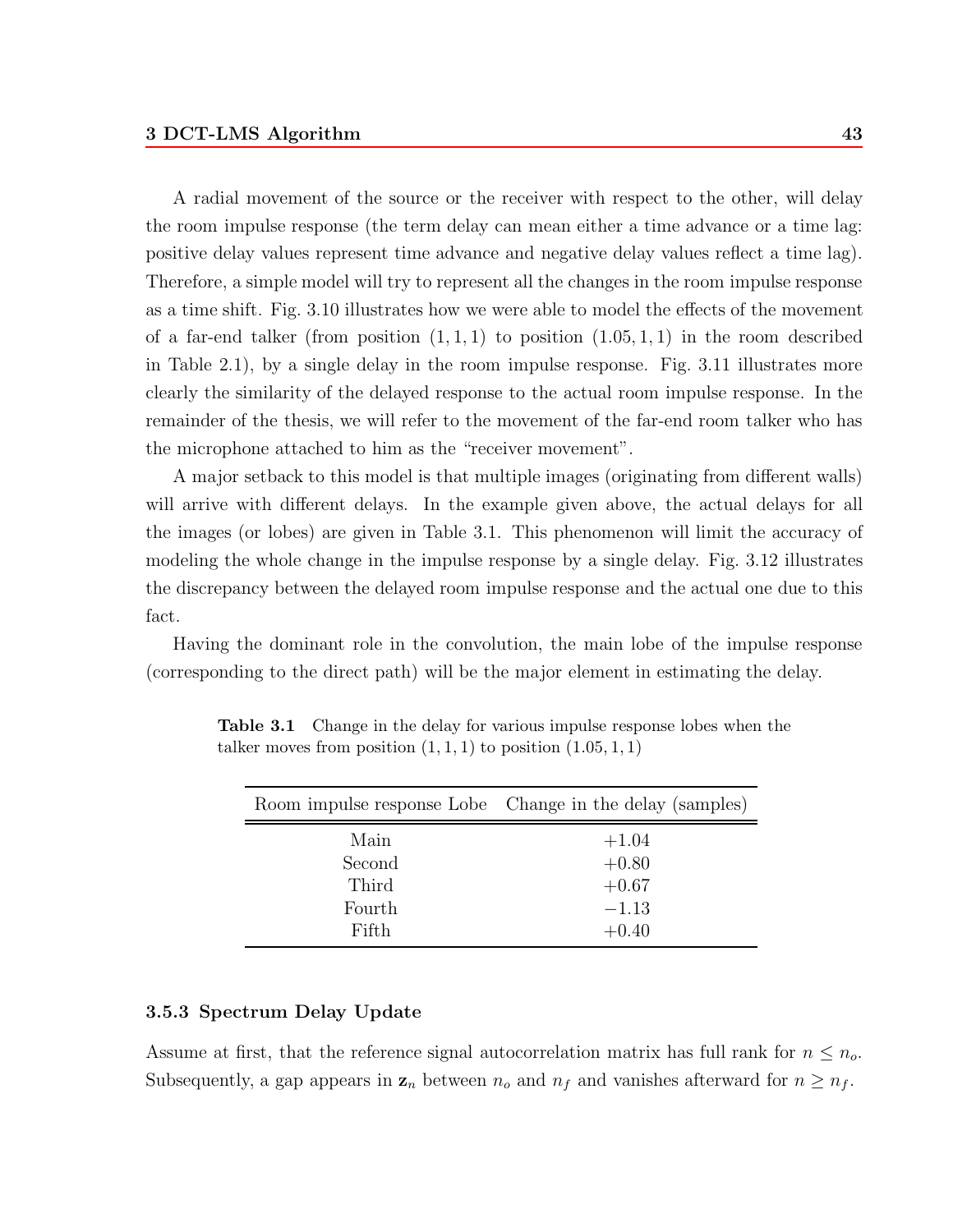

**Fig. 3.10** Change in the room impulse response due to movement of the talker from position  $(1, 1, 1)$  to position  $(1.05, 1, 1)$ . The room dimensions and characteristics are described in Table 2.1. The change in the original room impulse response (a) is modeled by a one sample delay, and the resulting delayed response is shown in (c). This will be used to approximate the actual impulse response given in (b).

.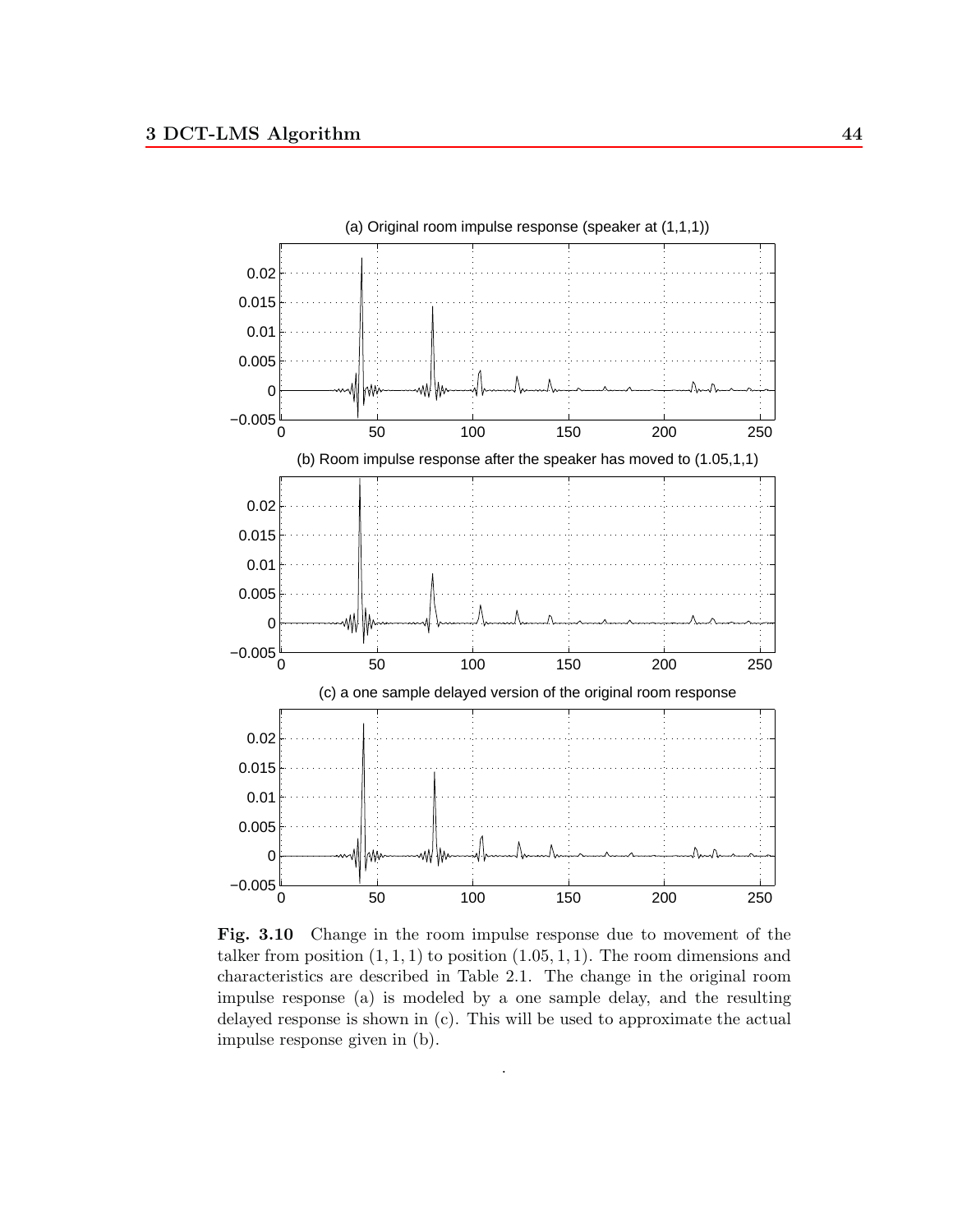

**Fig. 3.11** Same as Fig. 3.10 with all the impulse responses upsampled by 30 and only displaying the first lobe of each impulse response. The correlation between the delayed response and the actual response is very high.

.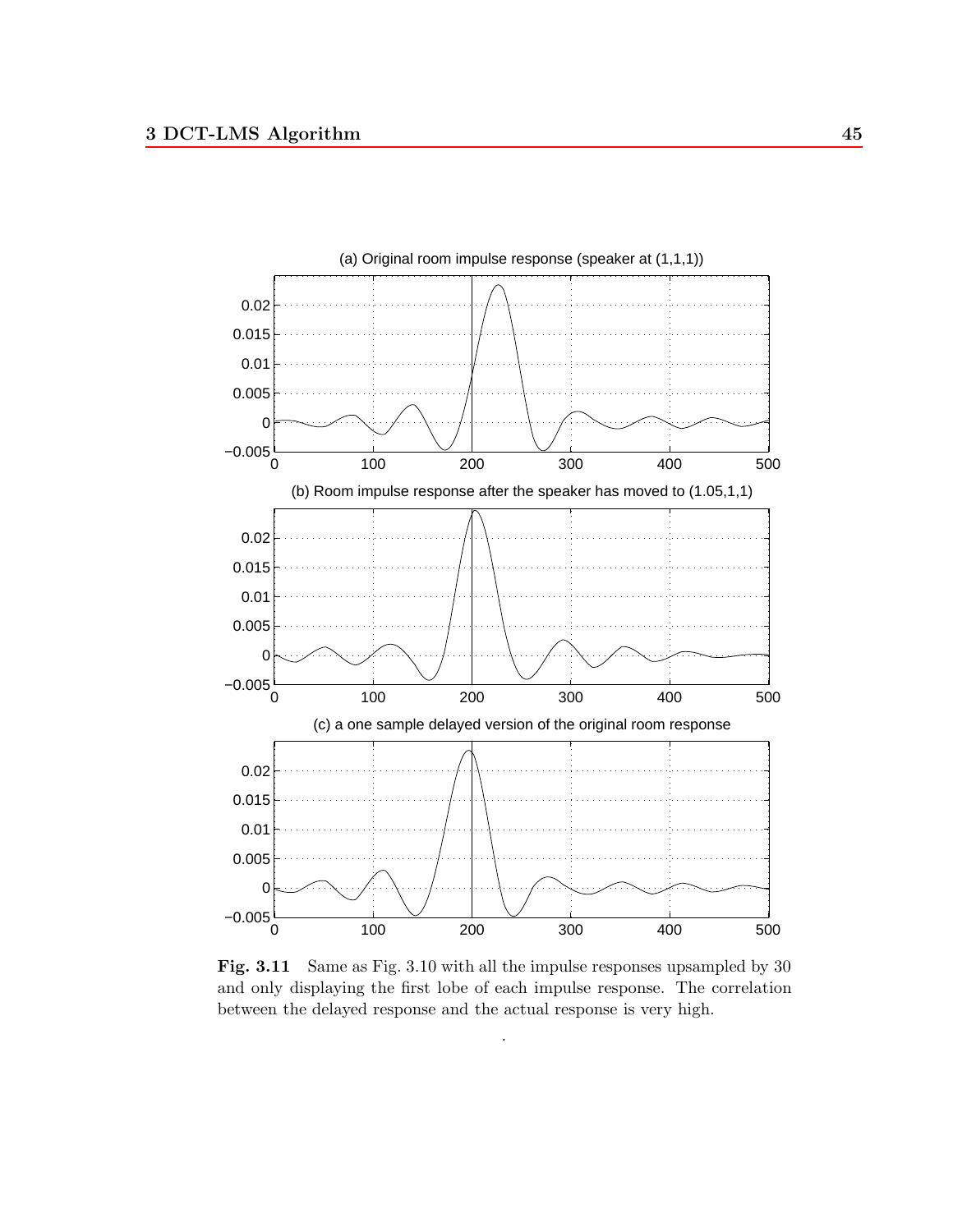

Fig. 3.12 Illustration of the multiple delay phenomenon: the fourth impulse response lobe, which is the image coming from the wall the talker is moving away from, will arrive with a longer delay and will lag the original one as shown in (b). In this case the delayed impulse response shown in (c) will be incorrect.

.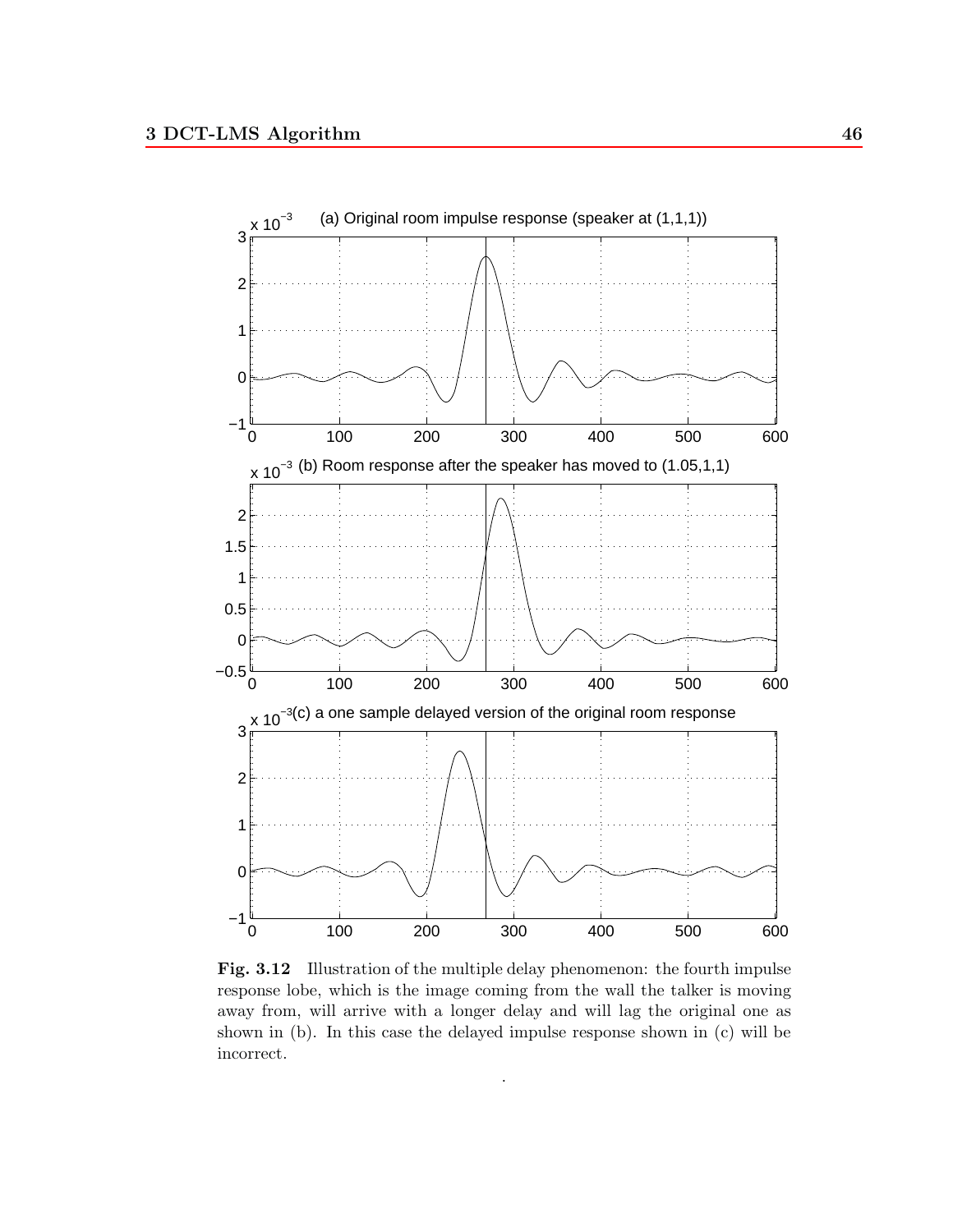The delay based spectral updating algorithm—which we will refer to as the "Spectrum Delay Update" or SDU algorithm—models the change in the room impulse response as a pure delay, and modifies accordingly all the frozen coefficients to track the delayed version of the original room response. It can be summarized by the following steps:

- 1. Store  $w(n_o 1; m)$ . This vector will serve as a reference for the delay estimation (delay with respect to it). It will be treated as the original room impulse response.
- 2. Estimate the delay between  $w(n; m)$  and  $w(n_o 1; m)$  using only the tracking coefficients  $(m \notin [m_o, m_f])$  for  $n_o \le n \le n_f$ . The DCT delay estimation algorithm is the topic of the next chapter.
- 3. Use the delay estimate to modify the frozen weights. Knowing the original weight vector  $\mathbf{w}_{n_0-1}$  and the delay  $\delta(n)$ , the updated weights  $w_{su}(n;m)$   $m \in [m_o, m_f]$  can be calculated.

The block diagram for the Spectrum Delay Update is given in Fig. 3.13.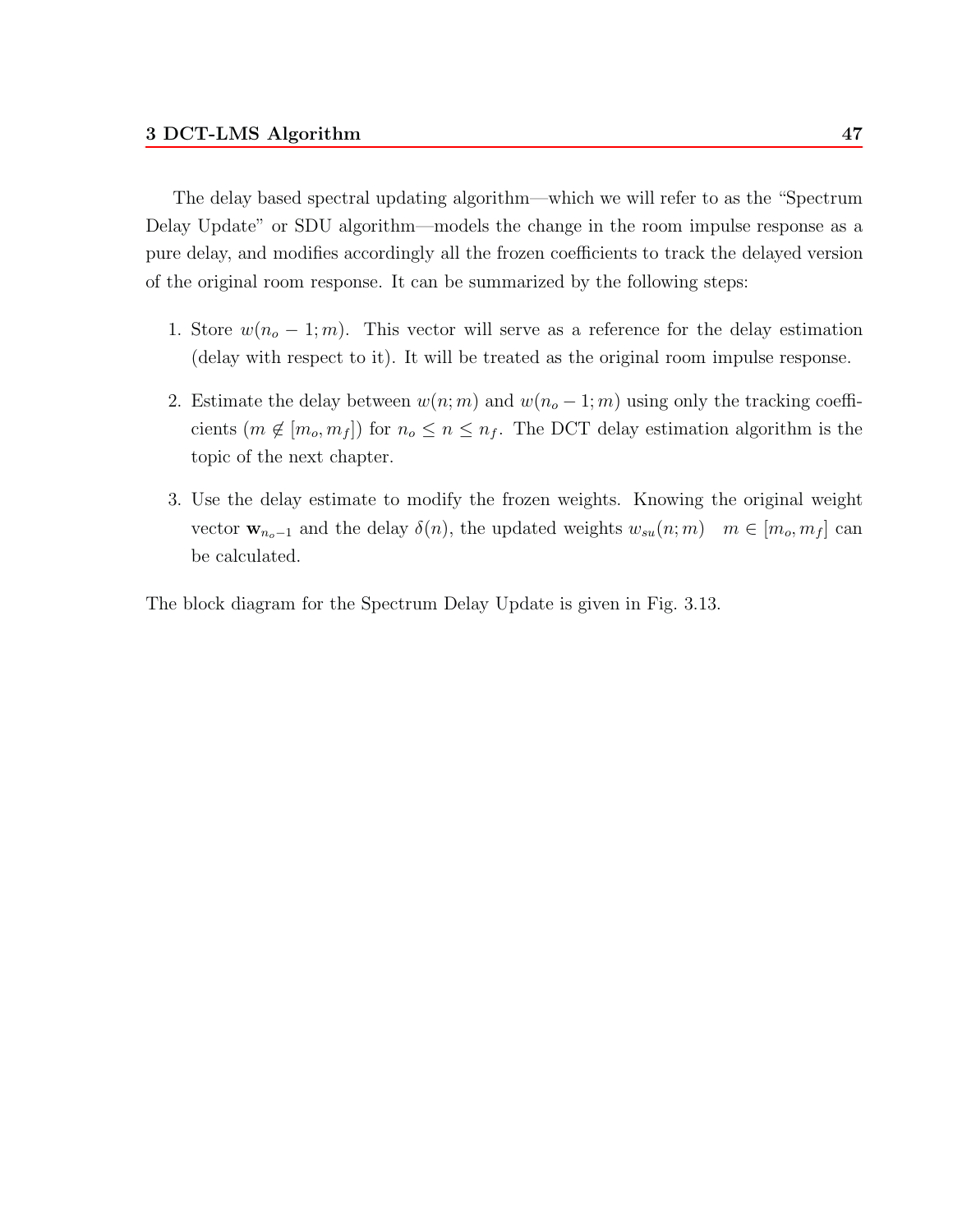

**Fig. 3.13** Spectrum Delay Update: the original weight vector  $\mathbf{w}_{n_o-1}$  and the delay estimate (obtained from the tracking coefficients) are used to update the frozen coefficients.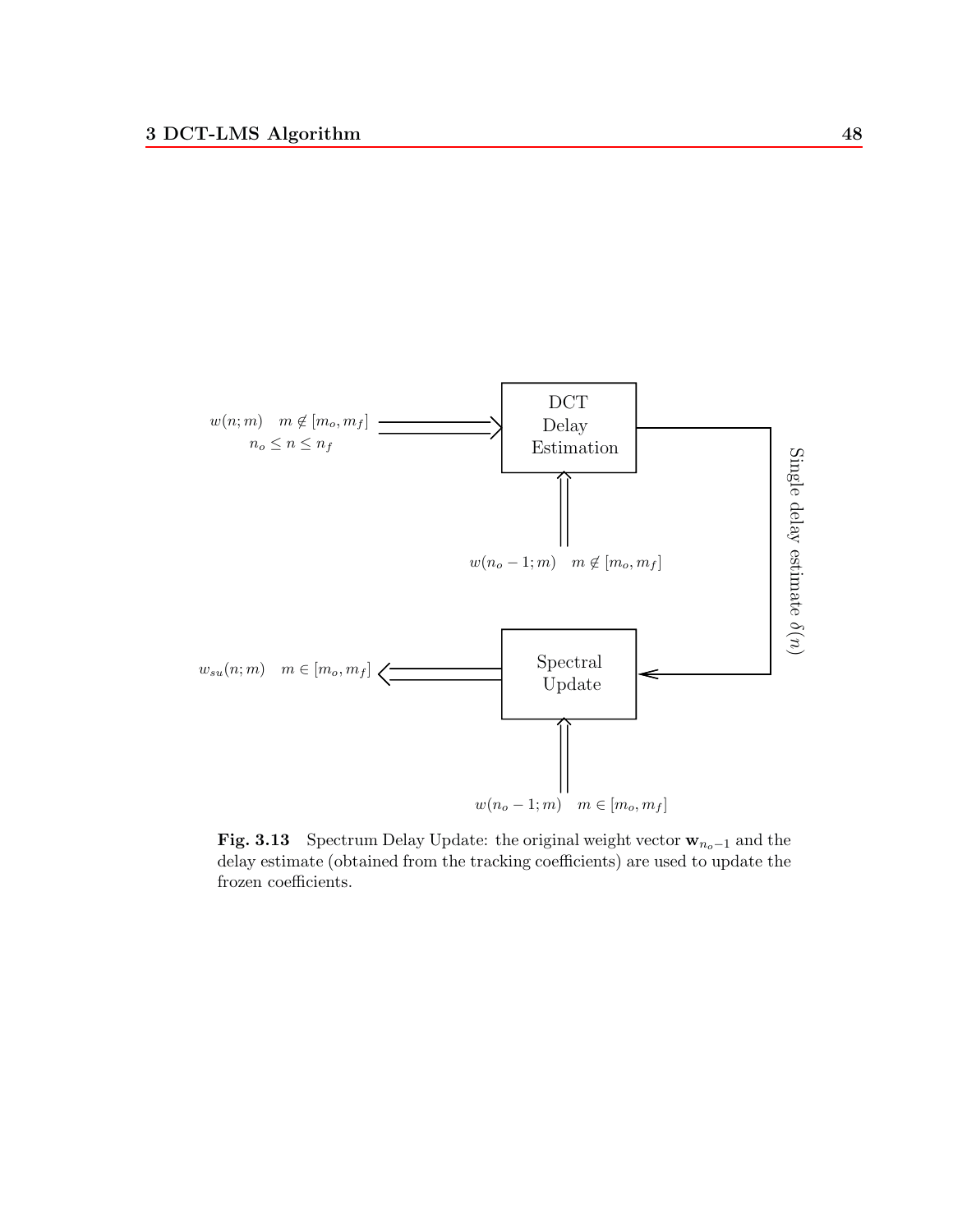# **Chapter 4**

# **Delay estimation in the DCT domain**

# **4.1 Shift property of the DCT**

Given an original data vector **x** =  $[x(0) x(1) ... x(N-1)]^T$ , the one sample *left*-shifted vector  $\mathbf{x}^+$  will be  $[x(1) \ x(2) \ \ldots \ x(N)]^T$ , where  $x(N)$  is the new sample pushed into the vector.

The first objective is to express the DCT of the one sample shifted vector,  $X_{DCT}^+$ , in terms of the DCT of the original vector,  $X_{DCT}$ . Before presenting the shift property of the DCT, we recall the definition of the DCT

$$
X_{DCT}(m) = \sqrt{\frac{2}{N}} k_m \sum_{n=0}^{N-1} x(n) \cos\left[\frac{(2n+1)m\pi}{2N}\right] \quad m = 0, ..., N-1
$$

$$
k_m = \begin{cases} 1 & \text{if } m \neq 0 \text{ and } m \neq N, \\ \frac{1}{\sqrt{2}} & \text{if } m = 0 \text{ and } m = N. \end{cases}
$$
(4.1)

and we introduce the N-point Discrete Sine Transform  $X_{DST}$  (more precisely the DST-II as labeled by [25]) of the vector **x**

$$
X_{DST}(m) = \sqrt{\frac{2}{N}} k_{m+1} \sum_{n=0}^{N-1} x(n) \sin\left[\frac{(2n+1)(m+1)\pi}{2N}\right] \quad m = 0, \dots, N-1 \tag{4.2}
$$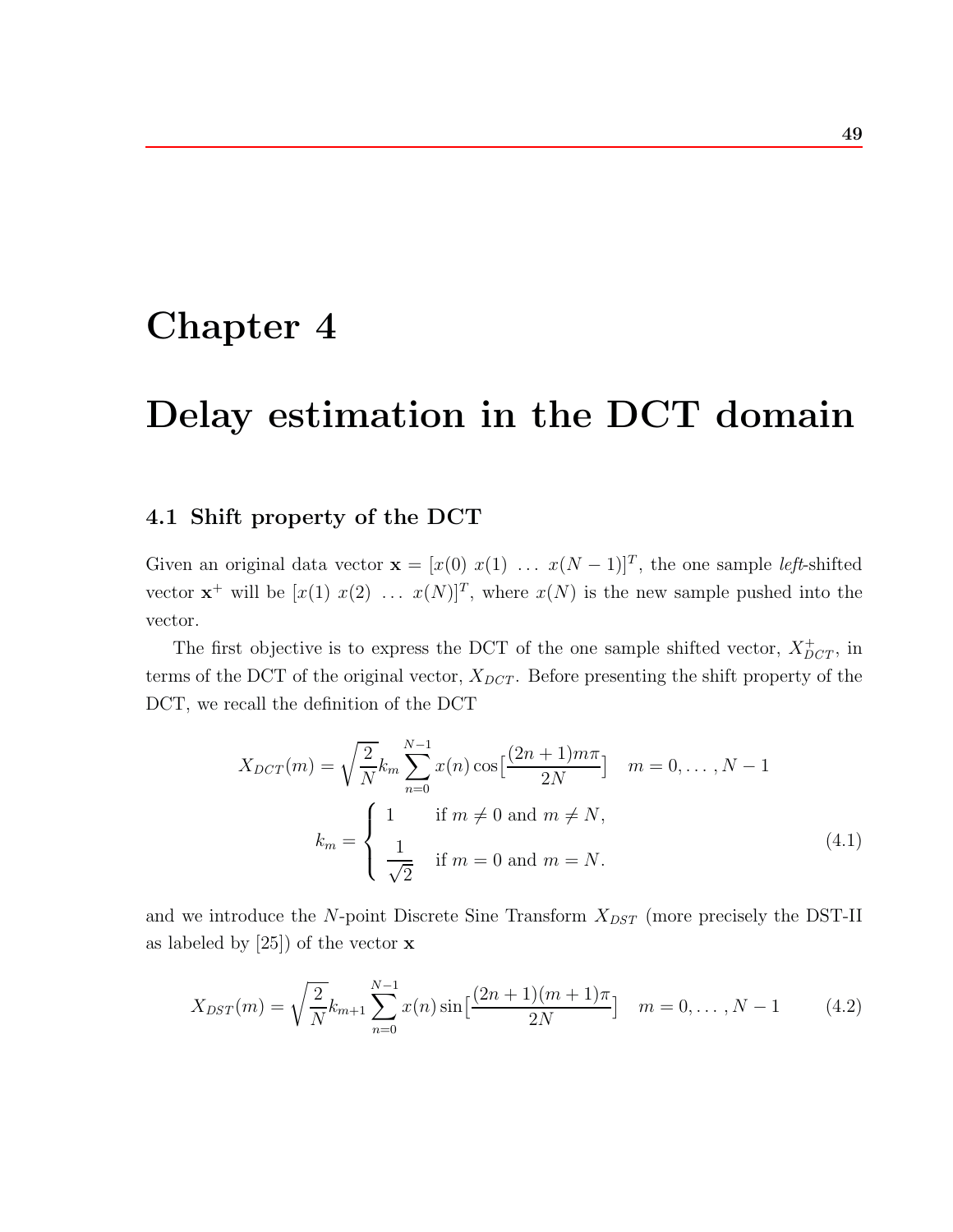where  $k_{m+1}$  is defined in (4.1). Then the shift property of the DCT will be given by [32]

$$
X_{DCT}^{+}(m) = \cos(\frac{m\pi}{N})X_{DCT}(m) + \sin(\frac{m\pi}{N})X_{DST}(m) + \sqrt{\frac{2}{N}}k_m \cos(\frac{m\pi}{2N})\{(-1)^m x(N) - x(0)\} m = 0, 1, ..., N - 1
$$
\n(4.3)

The proof of this property —not shown in  $[25]$ — is presented in Appendix A. The equivalent DST shift property is [32]

$$
X_{DST}^{+}(m) = \cos(\frac{m\pi}{N})X_{DST}(m) - \sin(\frac{m\pi}{N})X_{DCT}(m) + \sqrt{\frac{2}{N}}k_m \sin(\frac{m\pi}{2N})\{x(0) - (-1)^m x(N)\} m = 0, 1, ..., N - 1
$$
\n(4.4)

Note that if  $x(0) = x(N) = 0$ , the shift property of the DCT and DST can be simplified:

$$
X_{DCT}^+(m) = \cos\left(\frac{m\pi}{N}\right)X_{DCT}(m) + \sin\left(\frac{m\pi}{N}\right)X_{DST}(m)
$$

$$
X_{DST}^+(m) = \cos\left(\frac{m\pi}{N}\right)X_{DST}(m) - \sin\left(\frac{m\pi}{N}\right)X_{DCT}(m)
$$

$$
m = 0, 1, \dots, N - 1
$$
\n(4.5)

The next objective is to derive a more general shift formula, where the shift is not restricted to be one sample only (this case is not discussed in the literature).

Consider the k-samples left shifted vector  $\mathbf{x}^{k+}$ 

$$
\mathbf{x}^{k+} = [x(k) \ x(k+1) \ \dots \ x(N+k-1)]^T \tag{4.6}
$$

We wish to derive the relation between its DCT  $X_{DCT}^{k+}$  and the transforms of the original vector. We will only consider the case where the k pushed samples  $(x(N) \dots x(N + k - 1))$ and the first k samples  $(x(0)...x(k))$  are zero. This condition is not restrictive when  $x(n)$ represents a room impulse response, where the leading samples are always zero (since the speed of sound is finite). On the other hand, this condition will greatly simplify the general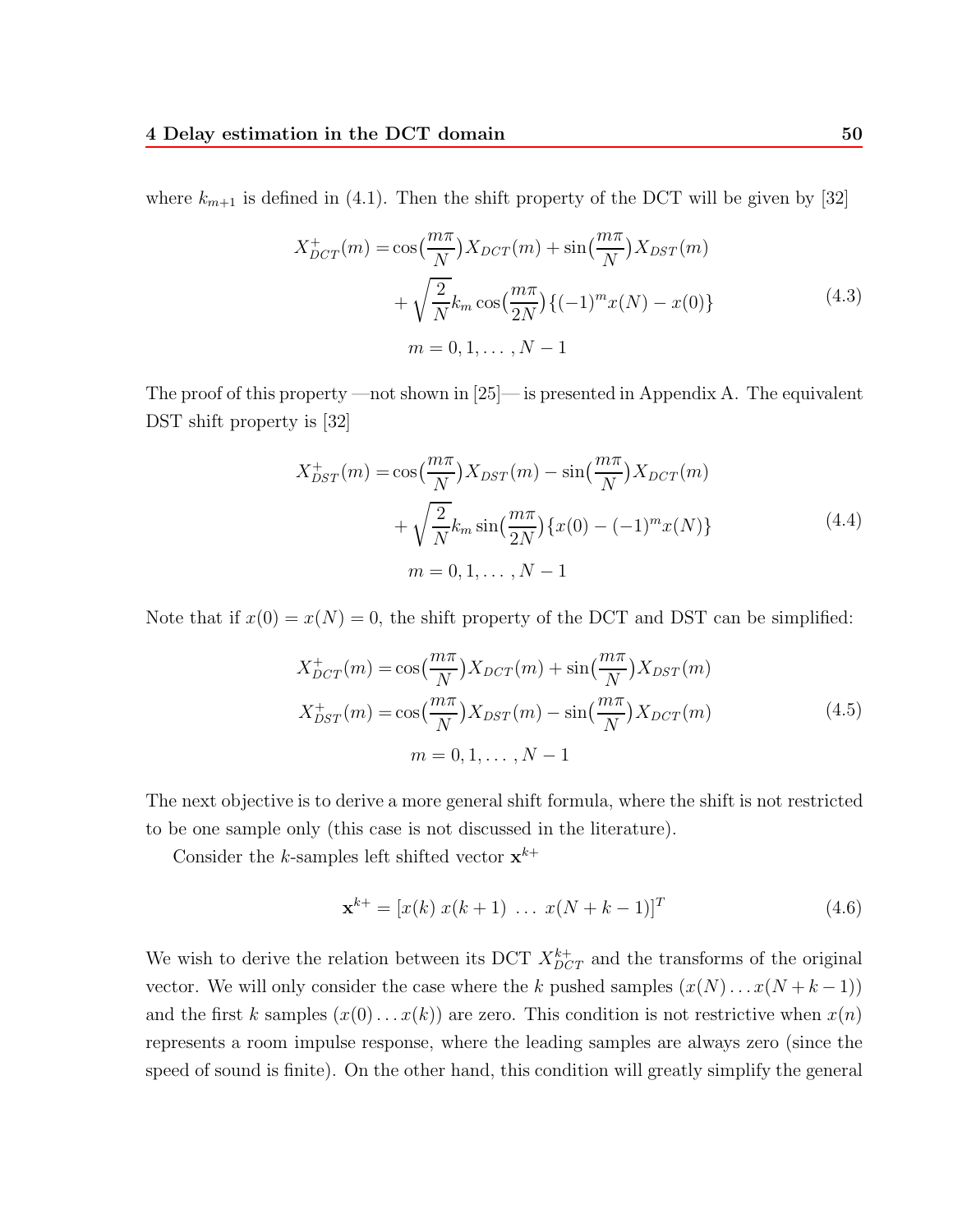shift formula. With the above assumption, the general shift property of the DCT and DST is given by

$$
X_{DCT}^{k+}(m) = \cos(\frac{m\pi k}{N})X_{DCT}(m) + \sin(\frac{m\pi k}{N})X_{DST}(m)
$$
  

$$
X_{DST}^{k+}(m) = \cos(\frac{m\pi k}{N})X_{DST}(m) - \sin(\frac{m\pi k}{N})X_{DCT}(m)
$$
  

$$
m = 0, 1, ..., N - 1
$$
 (4.7)

The proof of (4.7) is done by mathematical induction and is given in Appendix B.

It is desirable to obtain the same properties for a *right* shift. Thus, for signals with no energy in the last k samples  $(x(N - k) = ... = x(N - 1) = 0)$  and shifting in zero values, the k samples right shift property is the same as  $(4.7)$  with  $-k$  replacing k.

To complete the analysis, the reciprocal shift property should be derived. From (4.7) it is clear that

$$
X_{DCT}(m) = \cos\left(\frac{m\pi k}{N}\right) X_{DCT}^{k+}(m) - \sin\left(\frac{m\pi k}{N}\right) X_{DST}^{k+}(m)
$$

$$
X_{DST}(m) = \sin\left(\frac{m\pi k}{N}\right) X_{DCT}^{k+}(m) + \cos\left(\frac{m\pi k}{N}\right) X_{DST}^{k+}(m)
$$
(4.8)
$$
m = 0, 1, ..., N - 1
$$

# **4.2 Relation between the DST and the DCT**

The DST and the DCT of a sequence are interrelated, we will give in this section a method of composing the DST from the DCT. The procedure for obtaining the sine transform of a sequence  $x(n)$  is composed of three steps [33]

- 1. Invert the signs of all odd numbered data to form a new sequence  $\overline{x}(n)$  defined as  $\overline{x}(n)=(-1)^{n}x(n)$   $n = 0, 1, \ldots, N-1$
- 2. Compute the DCT of  $\overline{x}(n)$
- 3. Reverse the sequence order of the data produced by step 2 to obtain the DST of the sequence  $x(n)$ .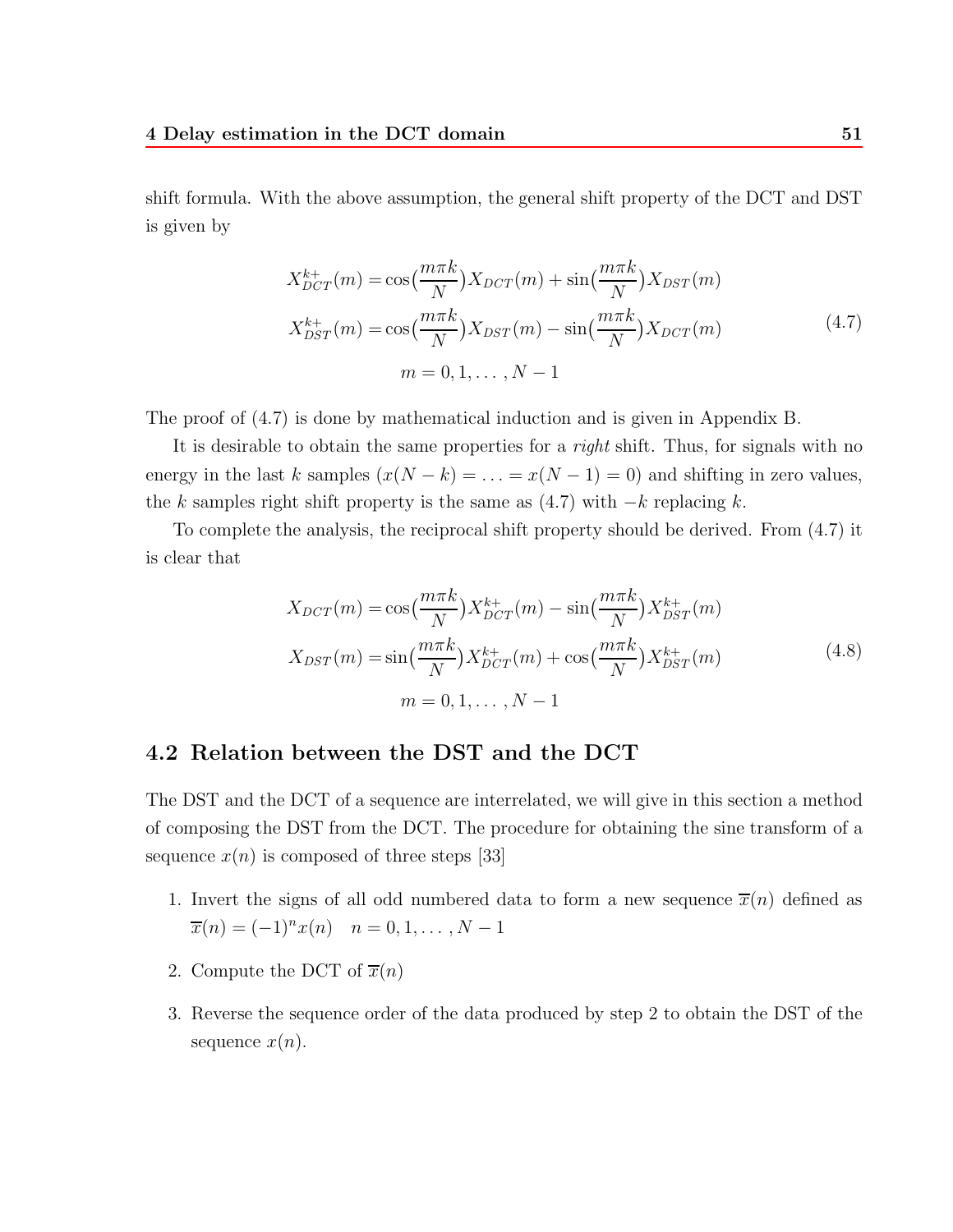This procedure may be represented in the form of matrix multiplication. Letting  $\mathbf{S}_N$ and  $\mathbf{C}_N$  be the DST and DCT matrices of order N respectively, then

$$
\mathbf{S}_N = \overline{\mathbf{I}}_N \mathbf{C}_N \mathbf{D}_N \tag{4.9}
$$

where  $\overline{\mathbf{I}}_N$  is the opposite diagonal identity matrix,  $\mathbf{D}_N$  is the odd sign-changing matrix defined as

$$
\mathbf{D}_N = \begin{bmatrix} 1 & & & & 0 \\ & -1 & & & & \\ & & 1 & & & \\ & & & \ddots & & \\ 0 & & & & 1 & \\ & & & & & -1 \end{bmatrix}
$$
 (4.10)

# **4.3Estimation of the delay** k

Given the shifted vector DCT and the original vector DCT and DST, we want to estimate from (4.7) by how much the shifted vector is delayed or advanced with respect to the original one. Since the DCT and the DST are interrelated, it is enough to provide the DCT, and the corresponding DST will be calculated locally using the above algorithm.

### **4.3.1 One frequency solution candidates**

We start by considering one fixed frequency  $m = m<sub>o</sub>$ , and try to solve for k from this single equation

$$
X_{DCT}^{k+}(m_o) = \cos(\frac{m_o \pi k}{N}) X_{DCT}(m_o) - \sin(\frac{m_o \pi k}{N}) X_{DST}(m_o)
$$
 (4.11)

Letting  $\alpha = \frac{\pi m_o}{N}$ ,  $a = X_{DCT}^{k+}(m_o)$ ,  $b = X_{DCT}(m_o)$  and  $c = X_{DST}(m_o)$ , (4.11) becomes

$$
a = b\cos(\alpha k) + c\sin(\alpha k) \tag{4.12}
$$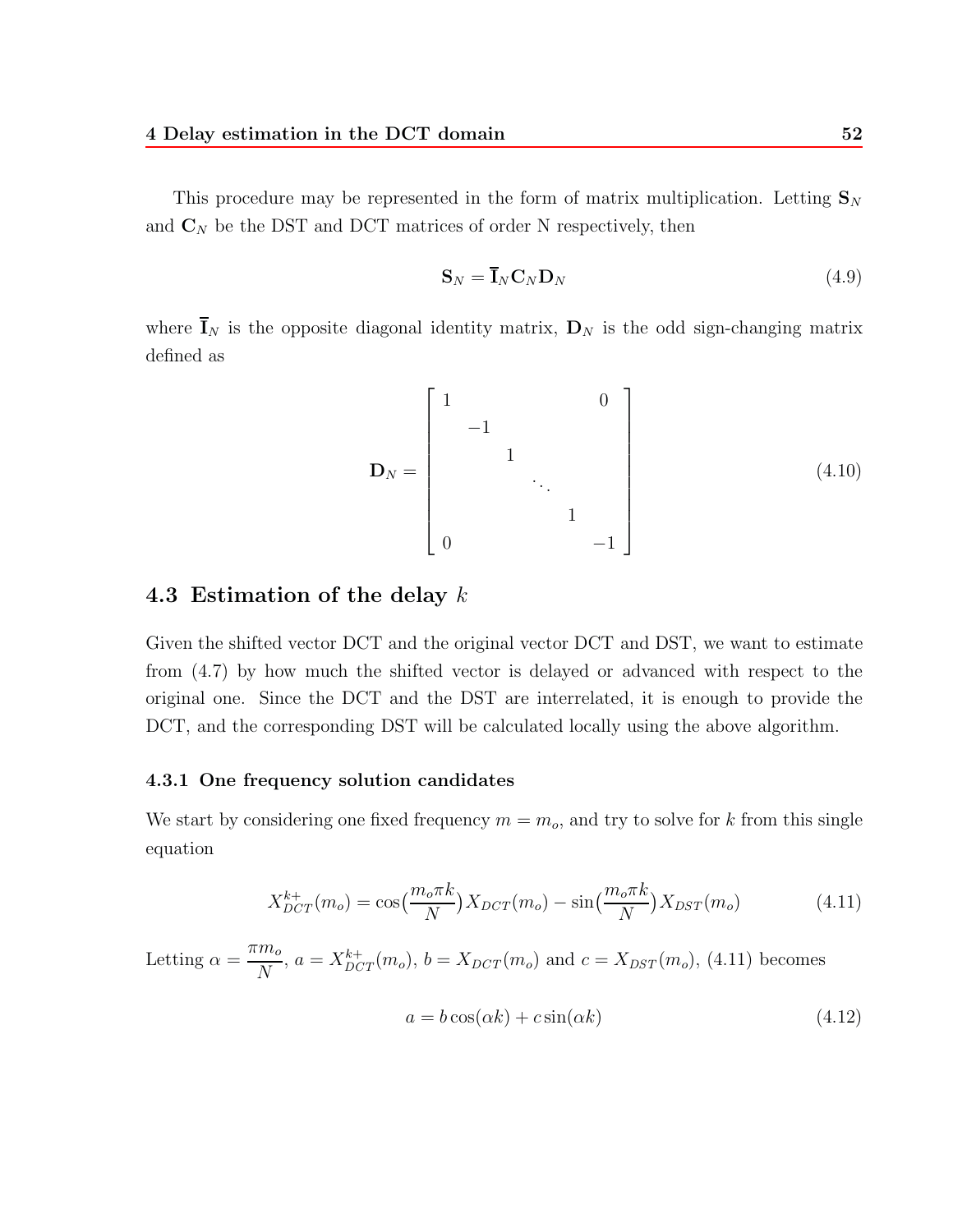Using the change of variable  $x = \cos(\alpha k)$  and  $y = \sin(\alpha k)$ , we will have to solve

$$
\begin{cases}\na = bx + cy \\
x^2 + y^2 = 1\n\end{cases}
$$
\n(4.13)

Geometrically, this correspond to solving for the intersection of a line with the unit circle as shown in Fig.4.1.



**Fig. 4.1** Geometrical interpretation of the delay estimation

For  $c \neq 0$ , the above system of equations is equivalent to

$$
(c2 + b2)x2 + (-2ab)x + (a2 - c2) = 0
$$
 (4.14)

The discriminant of this second order equation is given by

$$
\Delta^{2} = 4a^{2}b^{2} - 4(c^{2} + b^{2})(a^{2} - c^{2})
$$
  
=  $4c^{2}(b^{2} + c^{2} - a^{2})$  (4.15)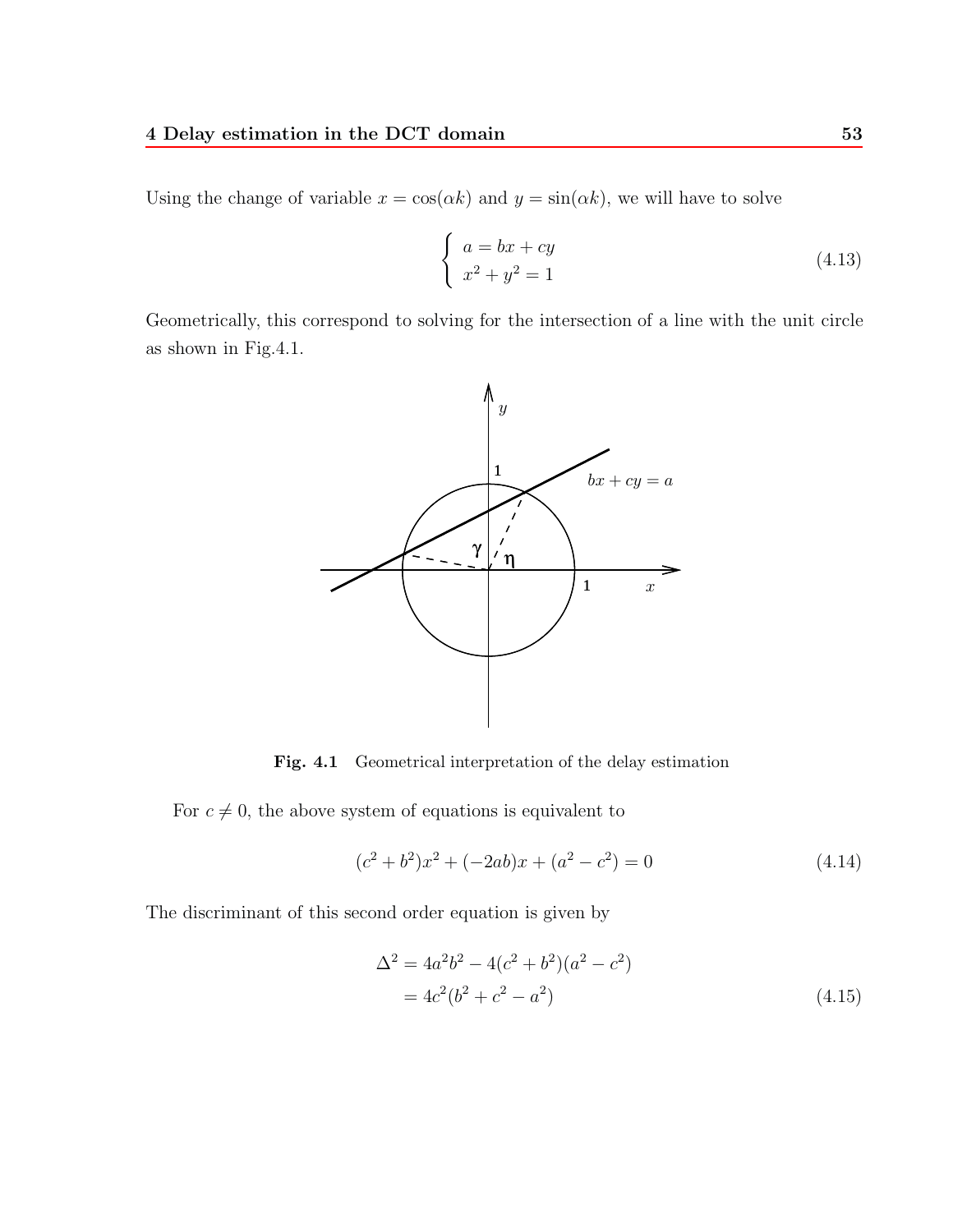Thus, if  $a^2 < b^2 + c^2$ , the two solutions will be given by

$$
x = \frac{ab \pm c\sqrt{b^2 + c^2 - a^2}}{c^2 + b^2}
$$
\n(4.16)

and the corresponding y will be  $y = \frac{a - bx}{c}$ .

Since the objective is to solve for  $k$ , the next step would be to take the arccosine of x. For each x,  $\cos^{-1}(x)$  gives two principle angles (between 0 and  $2\pi$ ), but taking into consideration the sign of y, only one angle will be retained. (An alternative solution is to use the arctan2 function). Thus, two uniquely defined principle angles  $\eta$  and  $\gamma$  (modulo  $(2\pi)$  will form the solution of the above problem (as shown in Fig. 4.1). If  $c = 0$ , on the other hand, x becomes  $\frac{a}{b}$  $\frac{\alpha}{b}$  which will yield two symmetrical angles  $\eta$  and  $\gamma = -\eta$  (the line is parallel to the  $y$ -axis).

Consequently, the possible values for the delay  $k$  will be

$$
\frac{\eta}{\alpha}, \frac{\gamma}{\alpha}, \frac{\eta + 2\pi}{\alpha}, \frac{\gamma + 2\pi}{\alpha}, \frac{\eta + 4\pi}{\alpha}, \frac{\gamma + 4\pi}{\alpha}, \dots
$$
\n(4.17)

or (replacing  $\alpha$  by its value)

$$
\frac{\eta N}{\pi m_o}, \frac{\gamma N}{\pi m_o}, \frac{\eta N}{\pi m_o} + \frac{2N}{m_o}, \frac{\gamma N}{\pi m_o} + \frac{2N}{m_o}, \frac{\eta N}{\pi m_o} + \frac{4N}{m_o}, \frac{\eta N}{\pi m_o} + \frac{4N}{m_o}, \frac{\gamma N}{\pi m_o} + \frac{4N}{m_o}, \dots
$$
 (4.18)

In fact,  $k$  is only modulo  $N$  the above sequence, because of the wrap around. Therefore, not all the above values are distinct. The next objective is to identify and enumerate the distinct solutions.

In the two sequences

$$
k_n^a = \frac{\eta N}{\pi m_o} + \frac{2nN}{m_o}
$$
  
\n
$$
k_n^a = \frac{\gamma N}{\pi m_o} + \frac{2nN}{m_o}
$$
  
\n
$$
n = 0, 1, 2, \dots
$$
\n(4.19)

the solutions start repeating when  $\frac{2nN}{N}$  $m<sub>o</sub>$ becomes a multiple of N. The smallest  $n$  (or  $n_s$ ) satisfying the above condition determines the number of distinct solutions.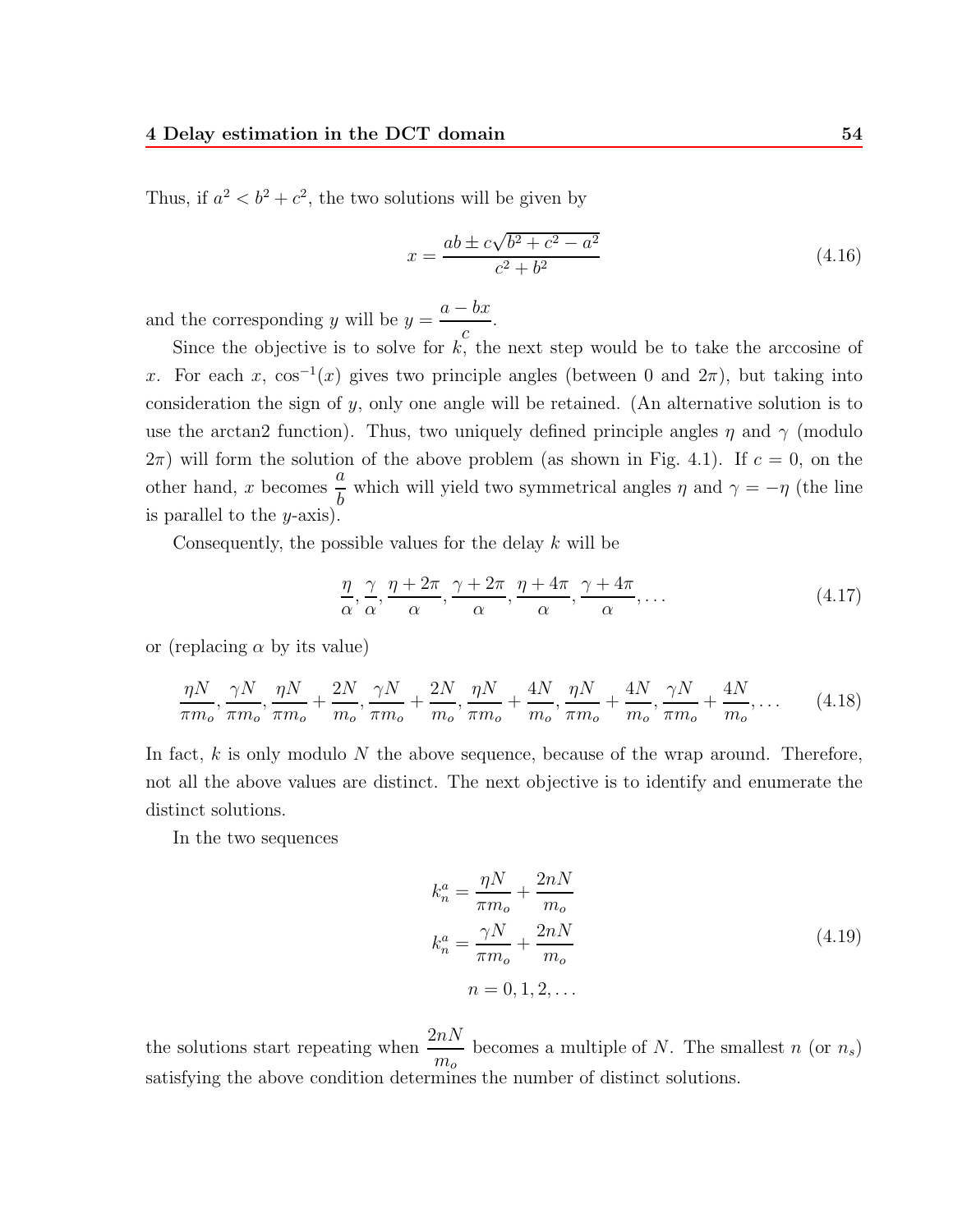If  $m_o$  is even,  $n_s$  will be  $\frac{m_o}{2}$ , yielding  $\frac{m_o}{2}$  distinct solutions per sequence. The overall solution (sequences  $a$  and  $b$  combined) might have some overlap between the two sequences, thus, we can only give the maximum number of possible distinct solutions which is  $2\frac{m_o}{\Omega}$  $\frac{1}{2}$  =  $2m<sub>o</sub>$ . Similarly, if  $m<sub>o</sub>$  is odd,  $n<sub>s</sub>$  will be  $m<sub>o</sub>$  and the maximum number of possible distinct solutions will be again  $2m<sub>o</sub>$ .

### **Principle angle solution**

If we want to obtain the delay k from the principle angles (which will greatly simplify the estimation procedure), k should be such that  $k < 2N/m_o$ . In other words, if we know the maximum possible delay  $k_{max}$ , choosing  $m_o$  such that  $m_o < 2N/k_{max}$  will guarantee that k is obtained from the principle angles. It is important to note that for  $k_{max} \ll N$ , it is always possible to solve for k using only the principle angles (assuming there is energy at the first frequencies).

#### **4.3.2 No solution case**

If the line does not intersect with the circle, i.e if  $a^2 > b^2 + c^2$  in (4.14), the two vectors are not exact delayed versions of each others.

In this case, the closest point to the line on the unit circle (point  $z$  in Fig. 4.2) should be found, the corresponding angle  $\eta$  will provide an approximative delay estimate. The procedure to find z is as follow:

- 1. Obtain the equation of the line orthogonal to  $bx + cy = a$  passing through the origin: its leading vector is  $(b, c)$ , thus, its equation would be  $-cx + by = 0$ .
- 2. Find the intersection of this line with the unit circle (two possible points).
- 3. The point that is closest to the line  $bx + cy = a$  will be z.

#### **4.3.3 Combining various solutions to form a single delay estimate**

In practice, only frequencies between some  $m_{min}$  and  $m_{max}$  are used in the estimation process. Our task is to obtain the best delay estimate based on the knowledge of all candidate solutions in the available frequency range.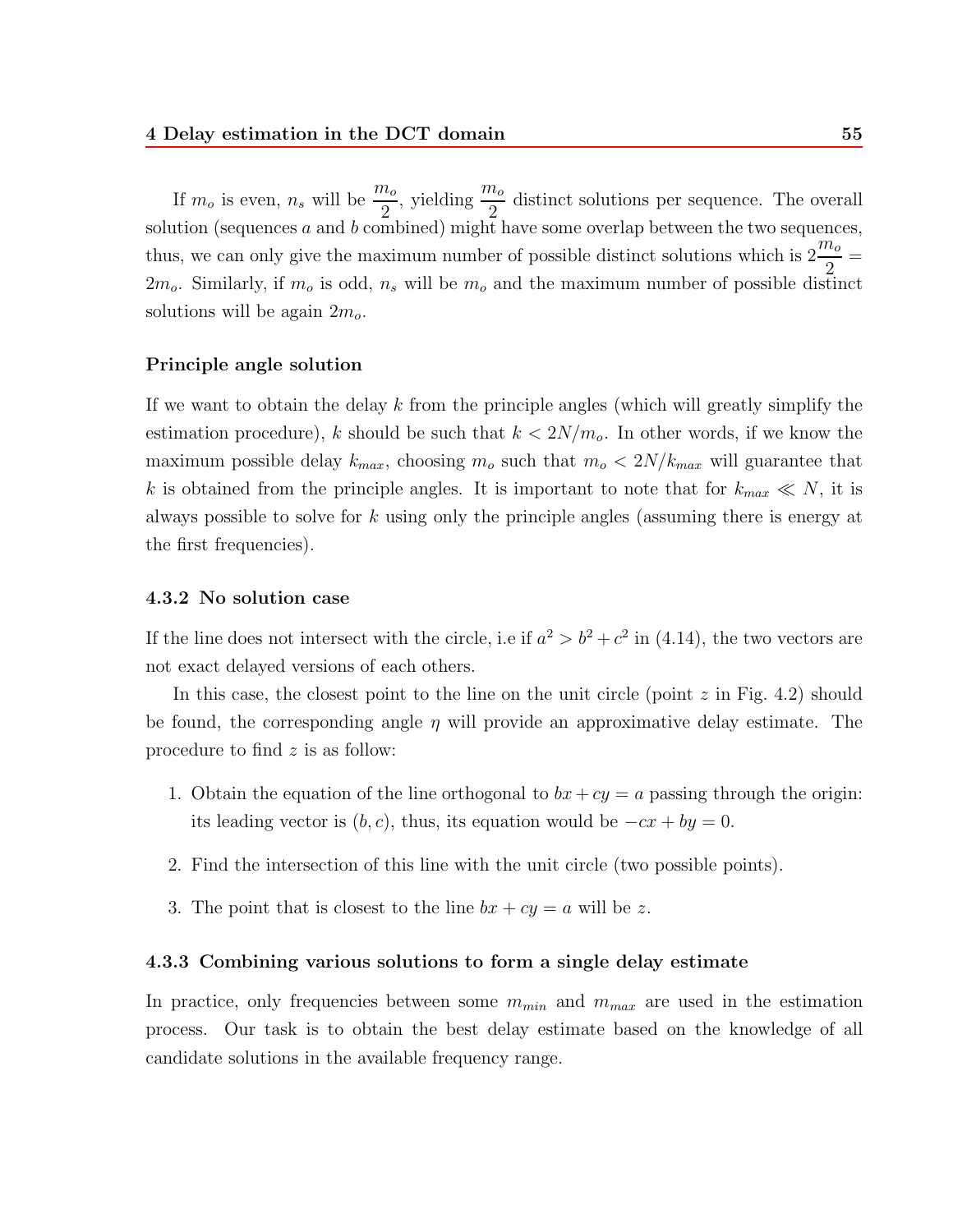

Fig. 4.2 Obtaining an approximative delay estimate when there is no solution.

Assuming that the shift is frequency-independent, the actual delay should appear as one of the solution candidates at each frequency. Therefore, our objective is to find the path through the solution candidates with the minimum variance. This path will identify the actual delay.

Correspondingly, the algorithm for obtaining a single delay estimate could be summarized as follow:

- Step 1 From each solution candidate at  $m_{min}$ , initiate a path (line).
- Step 2 Connect the closest points (in terms of the Euclidean Distance), at consecutive frequencies.
- Step 3 Associate with each path a metric defined as the sum of the deviations (square of the distance between the point and the line).
- Step 4 Compare all the metrics and save the path with the smallest metric (called the *survivor* path).
- Step 5 Deduce the delay from the *survivor* path.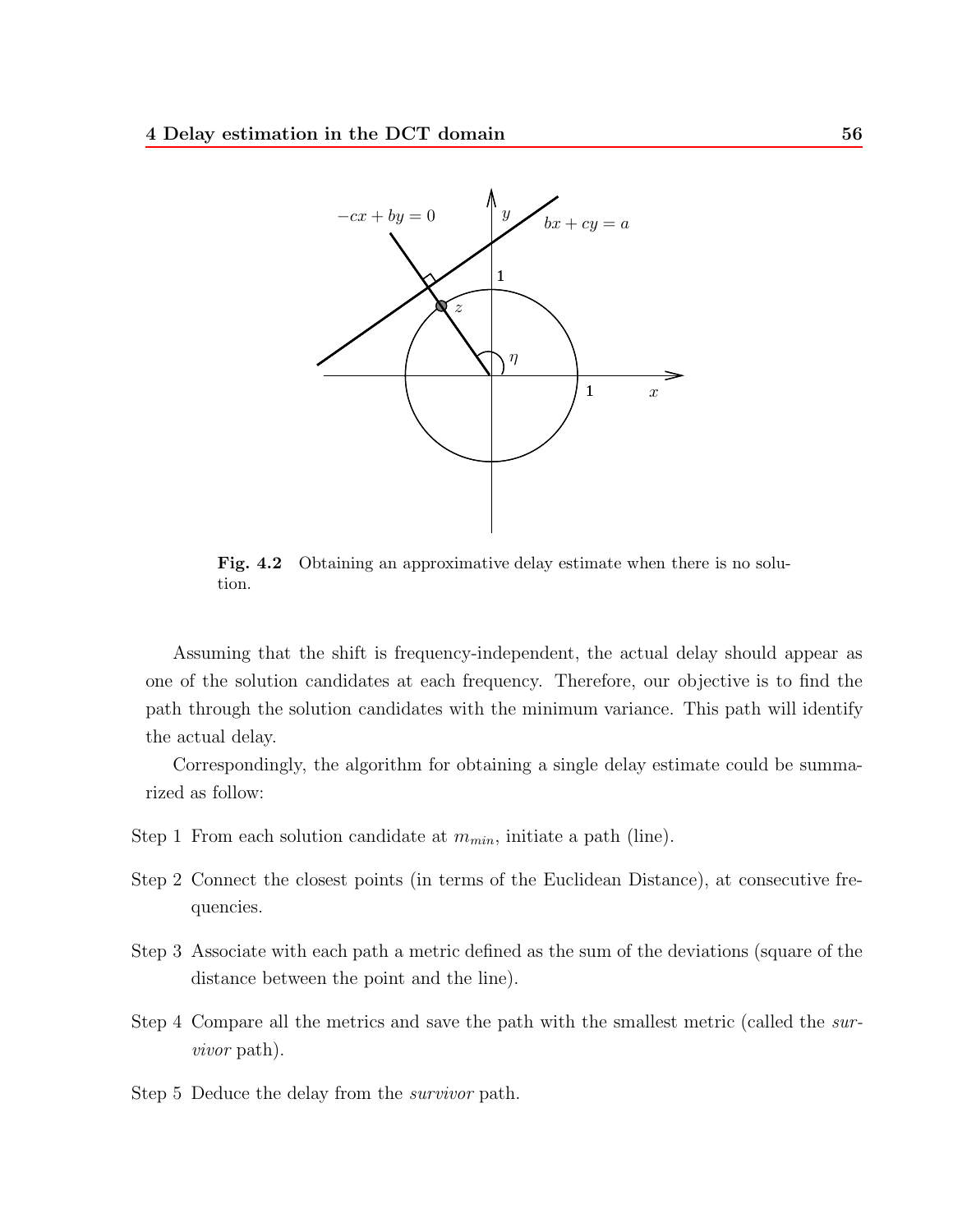

A simple illustration of the above algorithm is shown in Fig. 4.3.

**Fig. 4.3** Example of how to obtain the best delay path. The vectors used in the estimation process are of dimensionality  $N = 16$  (which corresponds also to the maximum possible delay). With  $m_{min} = 1$  and  $m_{max} = 15$ , the *survivor* path (the solid line) yield a delay estimate of 2 samples.

In determining the *survivor* path, it was proved experimentally that disregarding some outliers (with a threshold to be determined) improves the accuracy of the delay estimation process.

# **4.4 Delay estimation example**

We want to apply the delay estimation algorithm developed in the previous section to model a specific receiver movement (in various room environment) as a delay in the impulse response.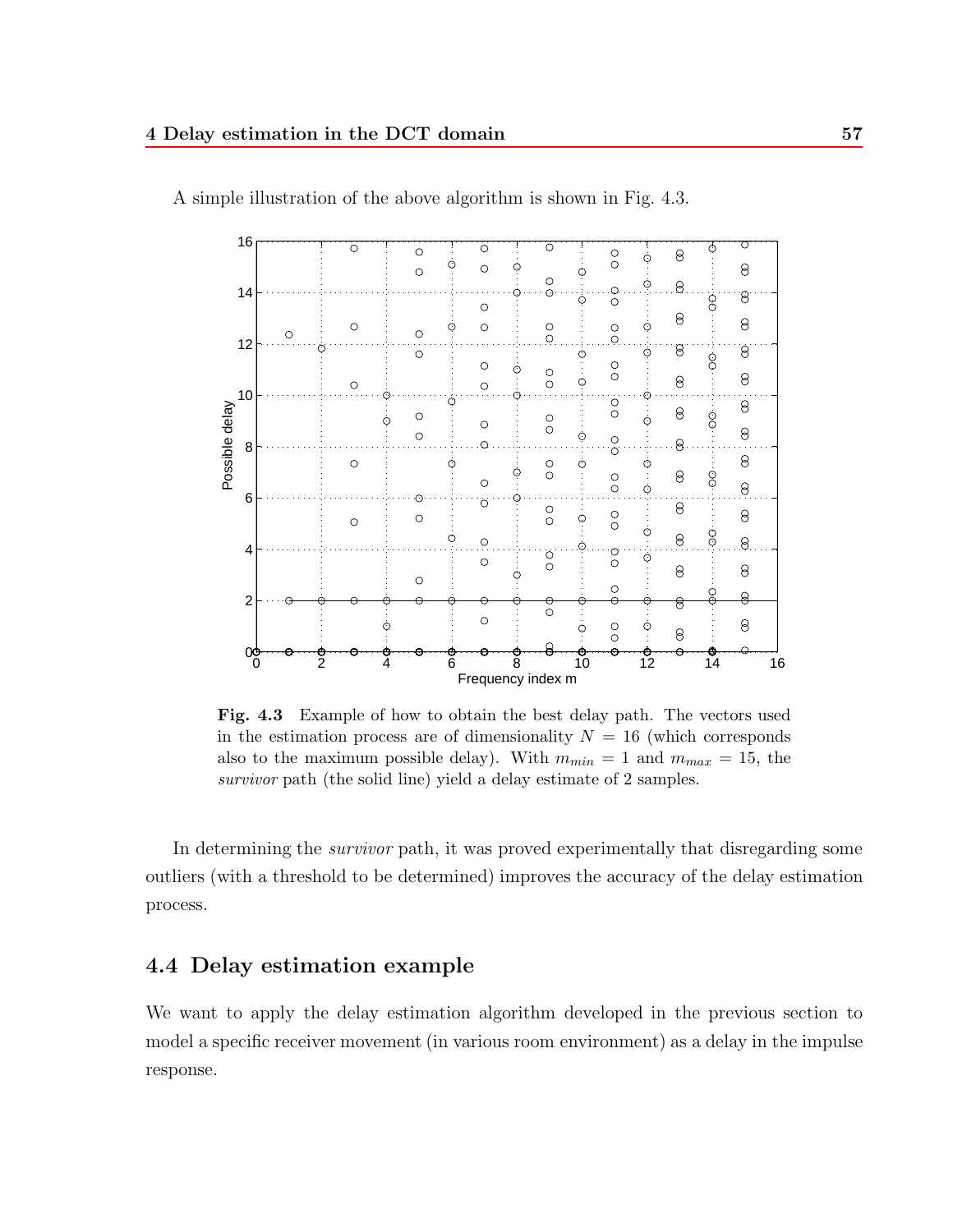#### **4.4.1 Settings**

In a room of dimensions  $5 \times 4 \times 3$  m, let the receiver be located at position  $(1,1,1)$  and the source at position  $(3, 2, 1)$ . The receiver is moving in the x-direction with an unknown speed as shown in Fig. 4.4.



Fig. 4.4 Top view of the receiver movement

The time lag with which an excitation arrives at the receiver depend on the sourcereceiver distance  $d$  and the speed of sound  $c$ . Therefore, the difference in the arrival times or equivalently the relative delay between the impulse responses, when the receiver is moving as shown in Fig. 4.4, will depend on  $d_1-d_2$ . More precisely, the actual delay (which we will try to estimate) for an x-direction movement of  $\Delta x$  with a sampling frequency  $f_s$ will be

$$
\frac{(d_1 - d_2)f_s}{c} \tag{4.20}
$$

samples. Where  $d_1 = \sqrt{5}$  and  $d_2 = \sqrt{(3 - 1 - \Delta x)^2 + 1}$ .

Fig. 4.5 shows the evolution of the impulse response when  $\Delta x$  increases from 0 to 0.1 meter, with  $f_s = 8000Hz$ .

Before proceeding, it is important to obtain some limits on the displacement of a person. The fastest walking speed recorded in the Olympics was  $3.8 \text{ m/s}$ , it would be fair to claim that a talker in teleconferencing would have a slower motion. Assuming that the DCT coefficients are updated each 256 samples or 32 ms (which corresponds to the zero overlap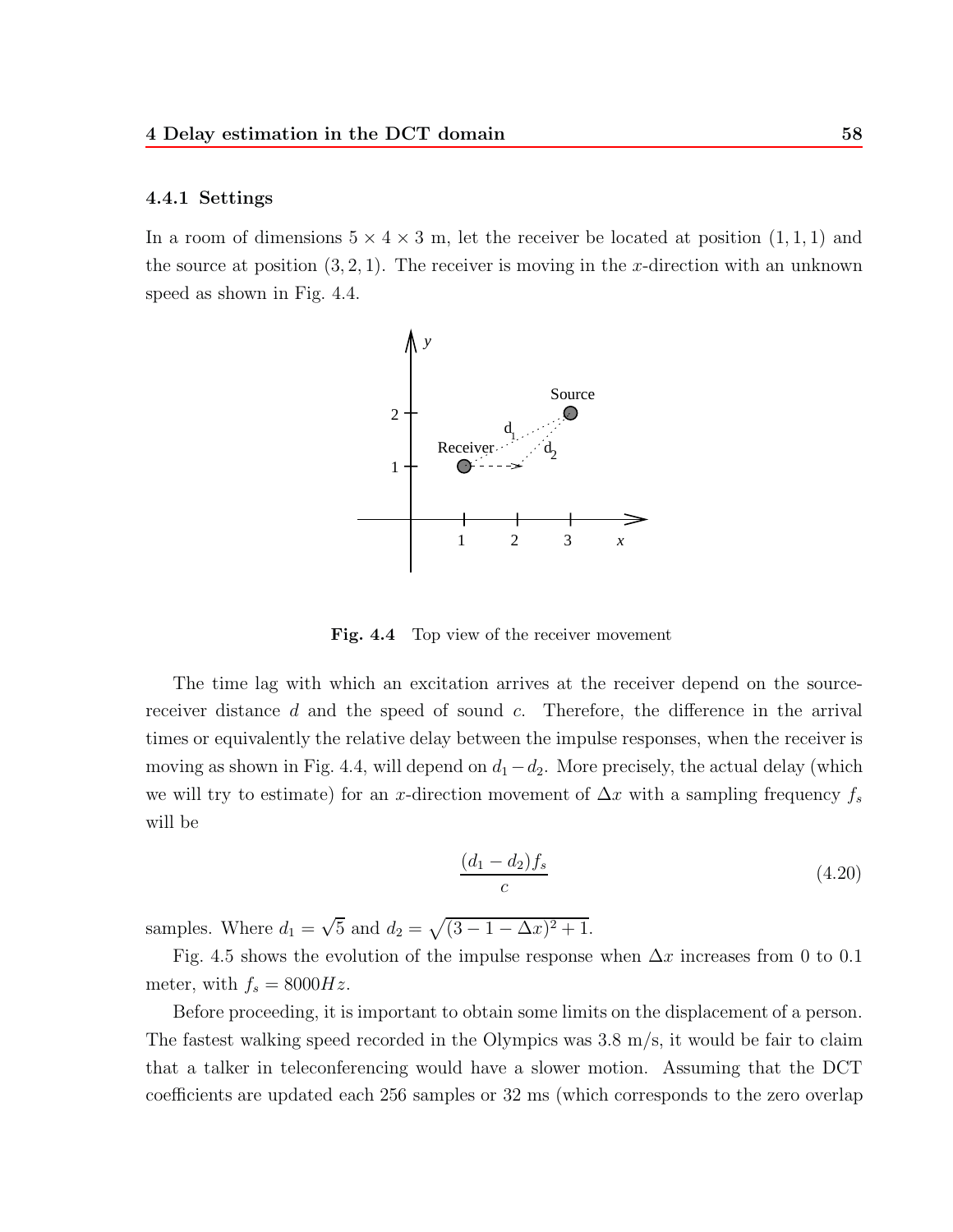

**Fig. 4.5** Waterfall display illustrating the effect of the displacement of the talker on the room impulse response. The original impulse response (receiver located at position  $(1,1,1)$  is the first plot (toward the time axis). The second plot shows the impulse response when  $\Delta x = 0.05$  m and the last one displays the impulse response when  $\Delta x = 0.1$  m. It is clear that as  $\Delta x$  increases the relative delay increases.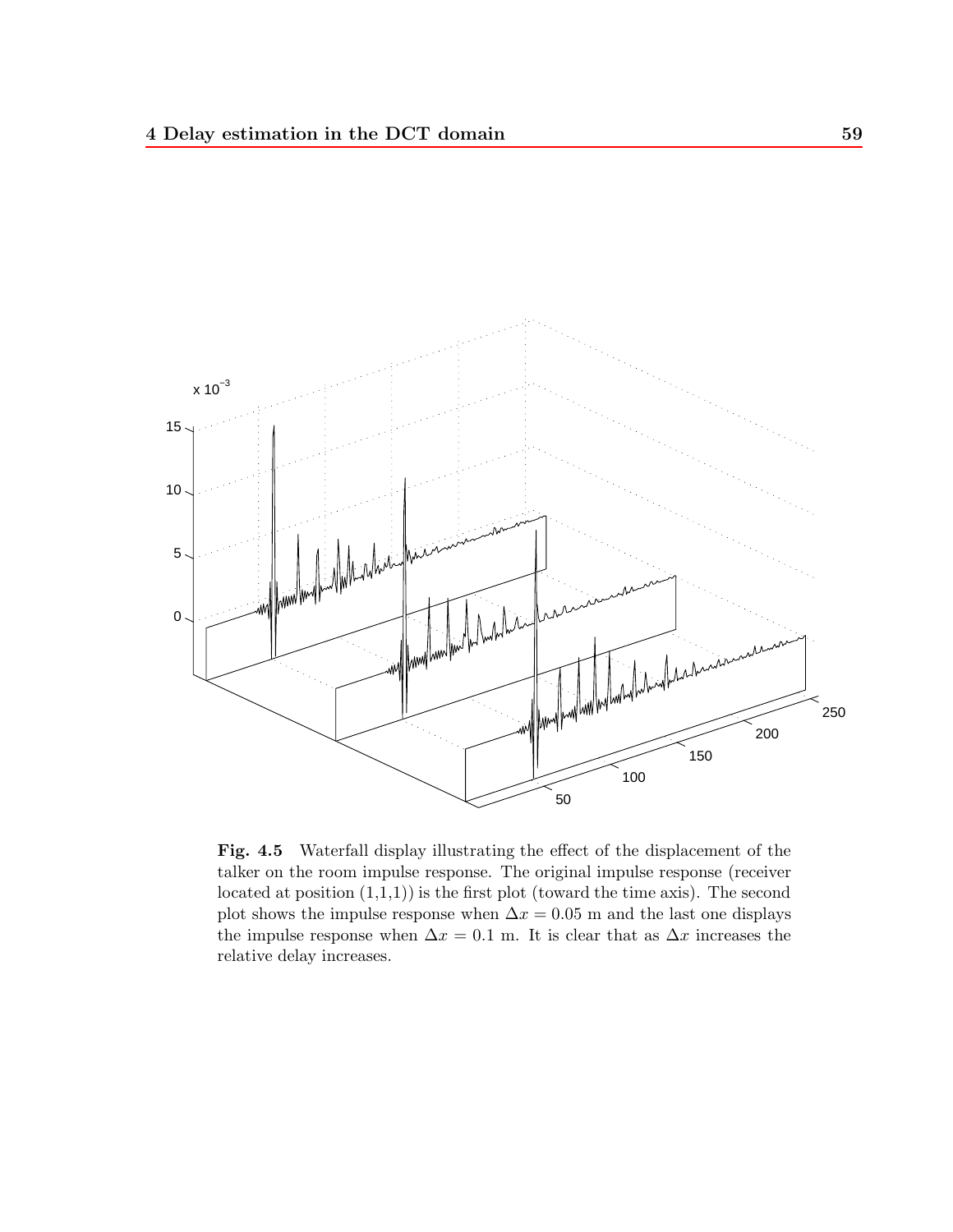case), the maximum displacement of the talker will be 0.12 m. If we update the DCT coefficients more frequently (approaching the continuous update considered before), the consecutive DCT spectra will have some overlap and the maximum displacement of the talker will be less than 0.12 m, but the computation load will be bigger.

For this example,  $m_{min}$  and  $m_{max}$  are chosen to be 36 and 210 respectively, and the outliers threshold is taken to be 0.85. For each talker movement, two delay estimates are computed depending on whether we approximate the "no solution" cases or not.

## **4.4.2 Results**

Four different acoustic environments, characterized by Sabine reverberation time  $T_s$ , are considered to test the delay estimation algorithm (with the room impulse responses generated by the *s-room* algorithm described in Chapter 2 at a sampling frequency of 8000 Hz):

- "Perfect" room environment: all reflection coefficients are zero and  $T_s = 0.103$  s. The resulting estimated delays are given in Table 4.1.
- "Good" room environment: walls reflection coefficients are 0.2 and those of the floor and ceiling are 0.1, yielding a reverberation time of 0.123 s. The results are shown in Table 4.2.
- "Medium" room environment: all reflection coefficients are set to 0.4,  $T_s$  is consequently 0.173 s. Table 4.3 gives the estimated delays.
- "Bad" room environment: walls reflection coefficients are 0.8 and those of the floor and ceiling are 0.4 resulting in a reverberation time of 0.280 s. The corresponding estimated delays are shown in Table. 4.4.

For each acoustic environment, the average difference between the estimated delay and the actual delay value is computed. The results are given in Table 4.5, they clearly demonstrate that the delay estimation algorithm is performing well. In the worst case ("bad" room), the estimates and the actual delays differ by only 0.14 sample on average.

## *Remark*

There exist simple time-domain delay estimation algorithms which yield accurate results. However, in the DCT-LMS algorithm, the time waveform are not available, as the filter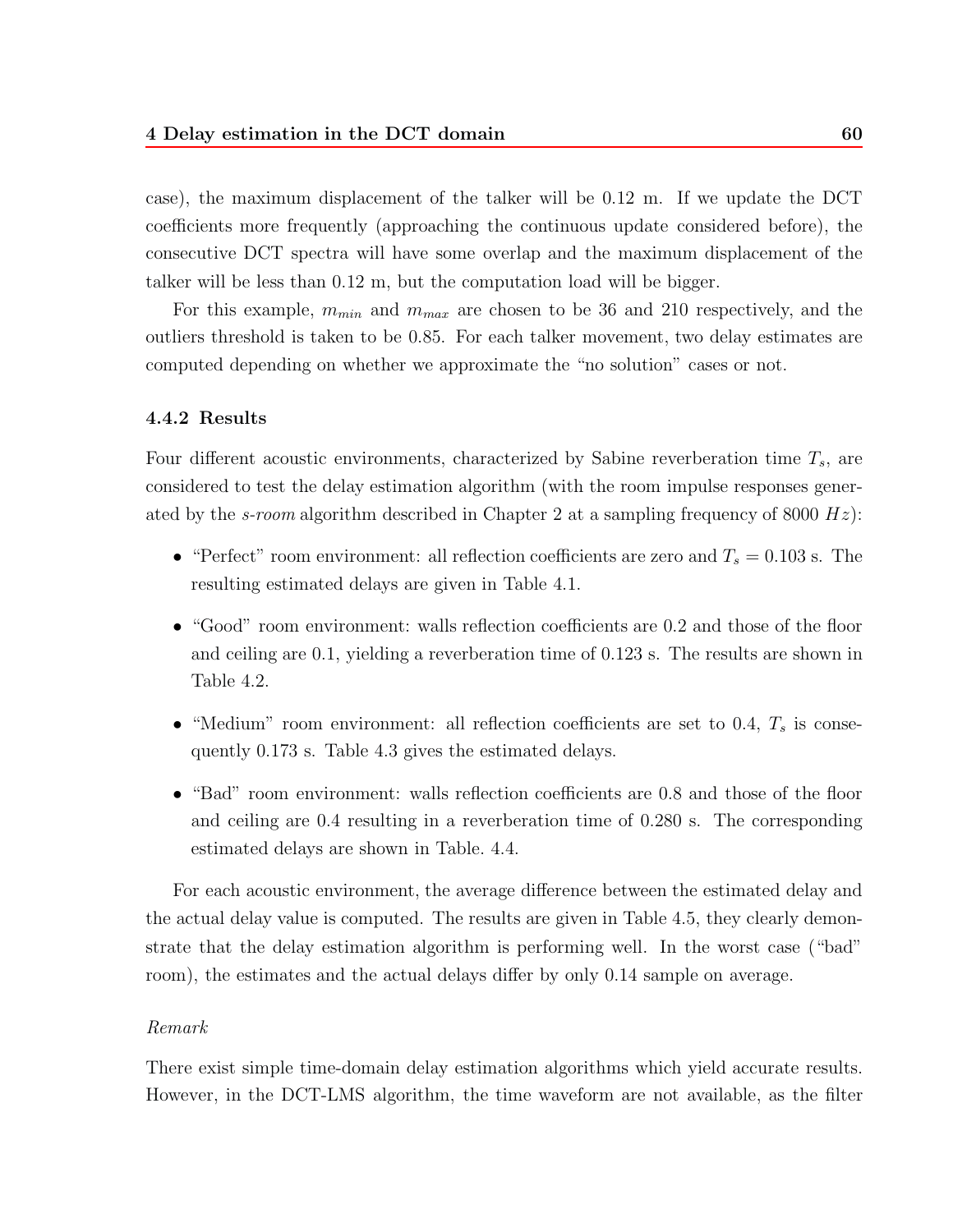| Movement<br>$(x\text{-direction})$                                                  | Actual                                       | Estimated delay                              | Estimated delay<br>delay (Approx. for $\Delta < 0$ ) (Ignoring $\Delta < 0$ cases) |
|-------------------------------------------------------------------------------------|----------------------------------------------|----------------------------------------------|------------------------------------------------------------------------------------|
| $0.05$ m<br>$0.06$ m<br>$0.075 \; \mathrm{m}$<br>$0.09$ m<br>0.10<br>m<br>0.12<br>m | 1.05<br>1.26<br>1.58<br>1.88<br>2.09<br>2.51 | 1.05<br>1.26<br>1.58<br>1.89<br>2.10<br>2.51 | 1.05<br>1.26<br>1.57<br>1.87<br>2.08<br>2.50                                       |

**Table 4.1** Delay estimation results for the "Perfect" room example. All reflection coefficients are zero and  $T_s = 0.103 \; \mathrm{s}.$ 

**Table 4.2** Delay estimation results for the "Good" room example. Walls reflection coefficients are 0.2 and those of the floor and ceiling are 0.1,  $T_s = 0.123$  s.

| Movement Actual                                                                     |                                              | Estimated delay                              | Estimated delay<br>( <i>x</i> -direction) delay (Approx. for $\Delta < 0$ ) (Ignoring $\Delta < 0$ cases) |
|-------------------------------------------------------------------------------------|----------------------------------------------|----------------------------------------------|-----------------------------------------------------------------------------------------------------------|
| $0.05$ m<br>$0.06$ m<br>$0.075 \; \mathrm{m}$<br>$0.09$ m<br>0.10<br>m<br>0.12<br>m | 1.05<br>1.26<br>1.58<br>1.88<br>2.09<br>2.51 | 1.05<br>1.30<br>1.60<br>1.91<br>2.11<br>2.50 | 1.05<br>1.31<br>1.59<br>2.24<br>2.18<br>2.50                                                              |

weights track the DCT of the room impulse response. Therefore, if time-domain delay estimation algorithms were to be used, the original and delayed filter tap vectors would have to be transformed to the time domain (by an inverse DCT) prior to the estimation process. This will slow down the convergence of the adaptive filter and defeat the purpose of the introduction of Spectrum Delay Update.

The maximum correlation method is one of the most effective-time domain delay estimation algorithms: to obtain the relative delay between an original signal and a delayed version of it, the original signal is delayed progressively (with one sample increment) and then multiplied by the second signal. The resulting cross-correlation is then normalized by dividing by the square root of the product of the energy of the two signals. The maxi-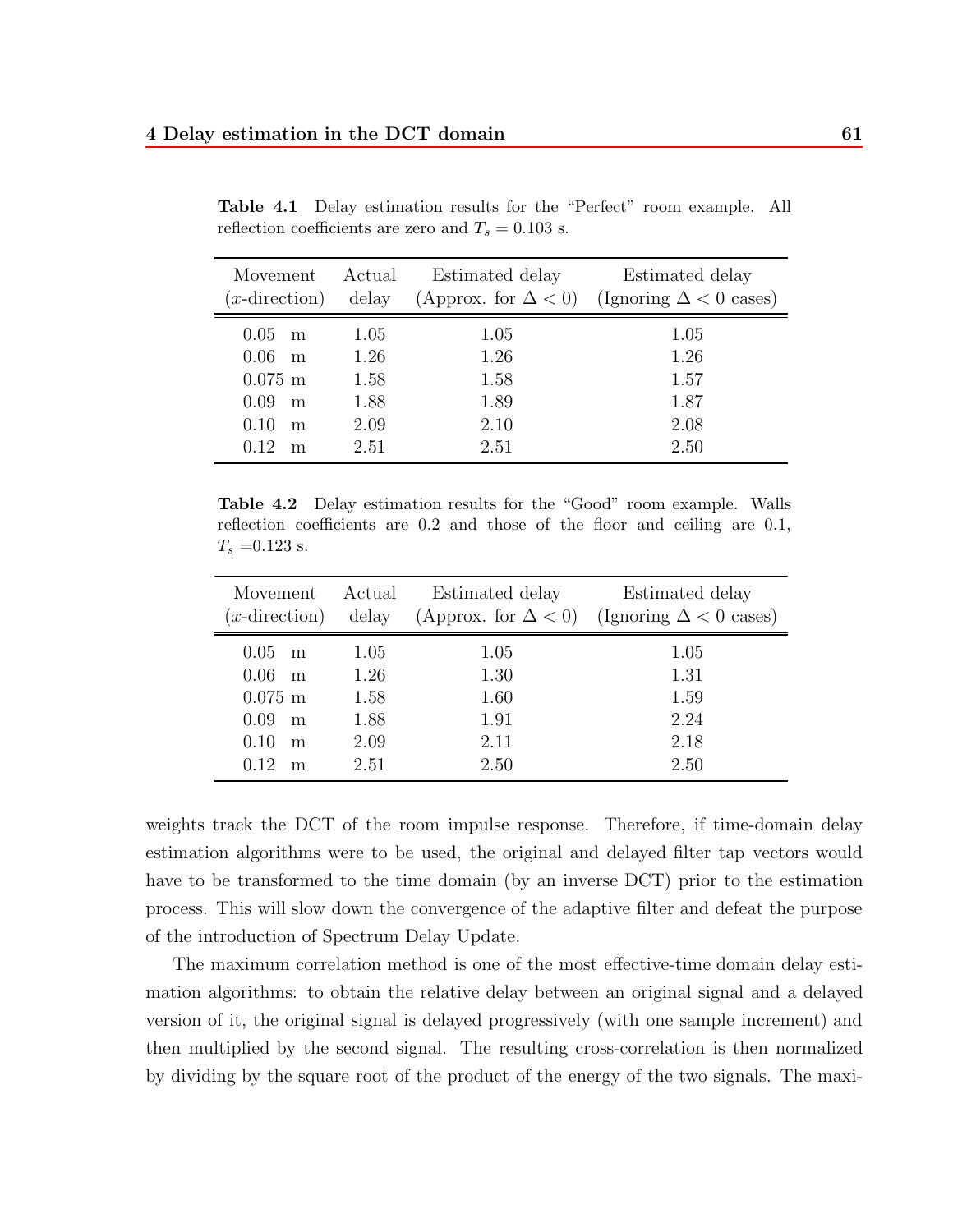| Movement Actual<br>$(x\text{-direction})$                   |                                      | Estimated delay                      | Estimated delay<br>delay (Approx. for $\Delta < 0$ ) (Ignoring $\Delta < 0$ cases) |
|-------------------------------------------------------------|--------------------------------------|--------------------------------------|------------------------------------------------------------------------------------|
| $0.05$ m<br>$0.06$ m<br>$0.075$ m<br>0.09<br>m<br>0.10<br>m | 1.05<br>1.26<br>1.58<br>1.88<br>2.09 | 1.12<br>1.25<br>1.62<br>1.88<br>2.08 | 1.14<br>1.29<br>1.68<br>1.85<br>2.12                                               |
| 0.12<br>m                                                   | 2.51                                 | 2.45                                 | 2.56                                                                               |

**Table 4.3** Delay estimation results for the "Medium" room example. All reflection coefficients are set to 0.4,  $T_s$ =0.173 s.

**Table 4.4** Delay estimation results for the "Bad" room example. Walls reflection coefficients are 0.8 and those of the floor and ceiling are 0.4,  $T_s = 0.280$  s.

| Movement<br>$(x\text{-direction})$                                  | Actual<br>delay                      | Estimated delay<br>(Approximating $\Delta < 0$ cases) (Ignoring $\Delta < 0$ cases) | Estimated delay                      |
|---------------------------------------------------------------------|--------------------------------------|-------------------------------------------------------------------------------------|--------------------------------------|
| $0.05$ m<br>$0.06$ m<br>$0.075 \;{\rm m}$<br>0.09<br>m<br>0.10<br>m | 1.05<br>1.26<br>1.58<br>1.88<br>2.09 | 1.33<br>1.25<br>1.66<br>1.94<br>2.09                                                | 1.40<br>1.37<br>1.78<br>3.15<br>2.42 |
| 0.12<br>m                                                           | 2.51                                 | 2.95                                                                                | 2.55                                 |

mum of the normalized cross-correlation yields the relative delay between the two signals as shown in Fig. 4.6.

To obtain a more precise delay estimate—to the fraction of a sample— both signals should be upsampled. In the above example, the delays estimated with this method (upsampling the weights 20 times) are on average 0.01 sample different from the actual delays in all acoustic environments.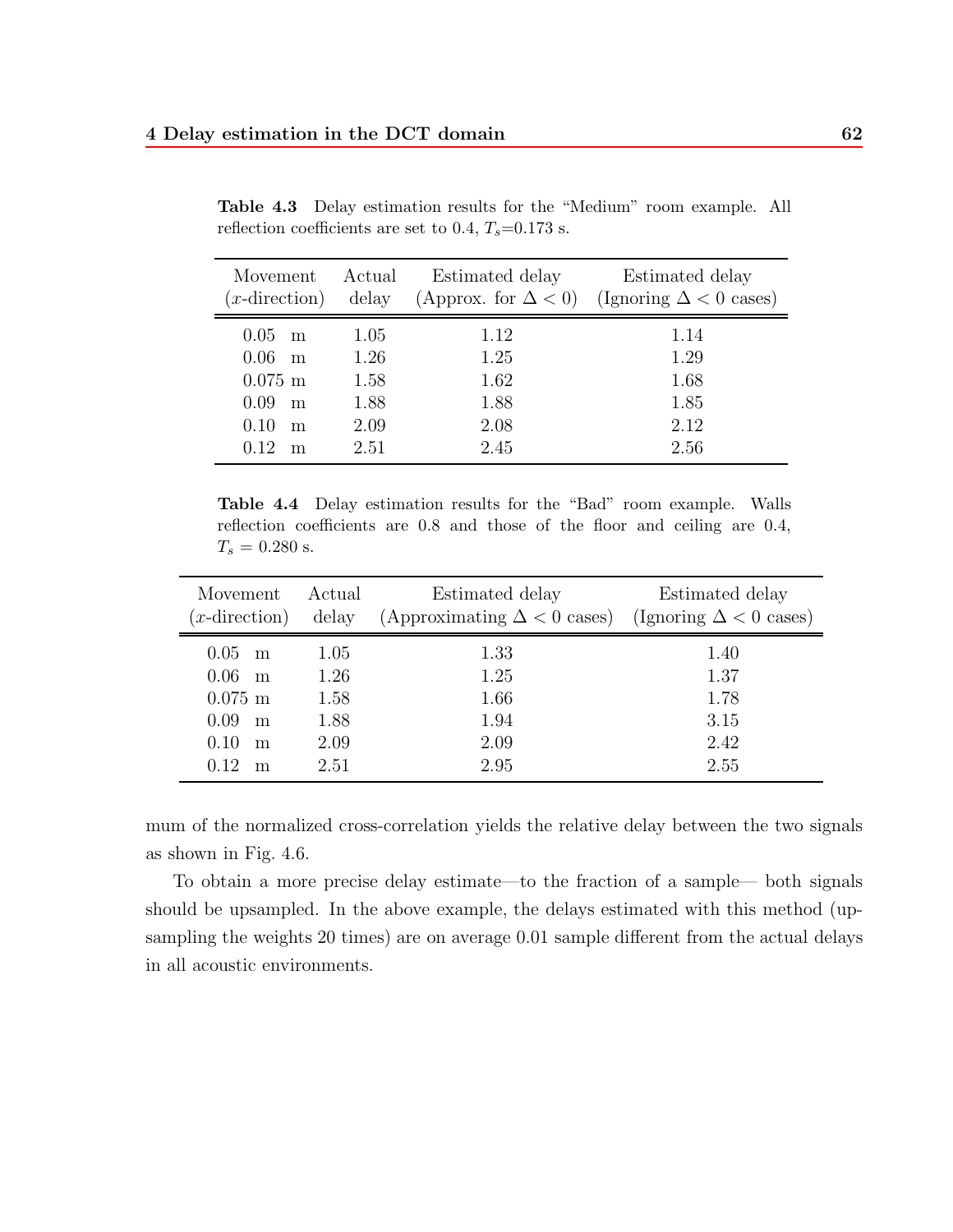| Room environment Average difference |               |
|-------------------------------------|---------------|
| Perfect                             | $0.01$ sample |
| Good                                | $0.02$ sample |
| Medium                              | $0.03$ sample |
| Bad                                 | $0.14$ sample |

**Table 4.5** Average differences between the actual and estimated delays (Approximating  $\Delta < 0$  cases)



**Fig. 4.6** Normalized cross correlation between the original and the delayed signals. The delay is the index for which the the cross correlation is maximum, in this case it is estimated to be 2 samples.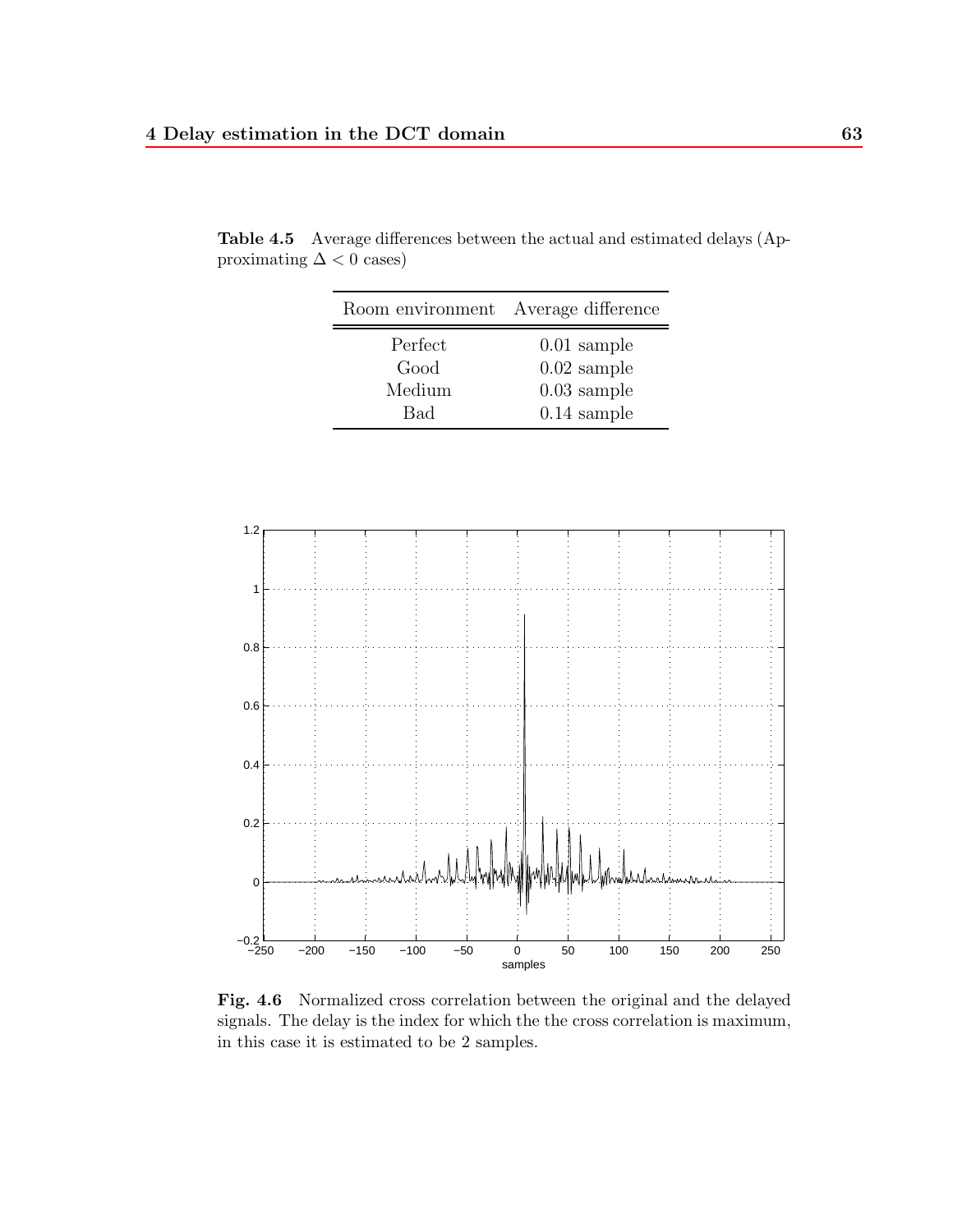## **Chapter 5**

# **Performance Analysis**

## **5.1 Preamble**

## **5.1.1 Implementing the DCT-LMS algorithm**

The DCT-LMS adaptive filter, the dashed box of Fig. 5.1, is implemented in Matlab. The inputs to this filter are the reference signal  $d(n)$  and the loudspeaker output  $x(n)$ . In addition, a constant step size and an initial weight vector should be provided to start the adaptation process. The algorithm returns a "clean" (or echo cancelled) signal that will be transmitted back through the telephone network and a matrix that keeps track of the progression of the tap coefficients.

In continuing operation, the filter weights track the DCT of the room impulse response. To test the implementation, the sentence "Cats and Dogs each hates the other" is taken as the loudspeaker output; the resulting filter weights and "clean" signal are shown in Fig. 5.2. Since the far-end talker signal is taken to be zero, the "clean" signal should be as close as possible to zero. Comparing Fig. 5.2 (a) and Fig. 5.2 (b), we note that the amplitude scale of  $e(n)$  is two order of magnitude less than the amplitude scale of  $x(n)$  and we observe that  $e(n)$  is converging to zero. Furthermore, it is clear from the comparison of Fig. 5.2 (c) and Fig. 3.7 that the final values of the filter weights approximate very closely the DCT of the room impulse response.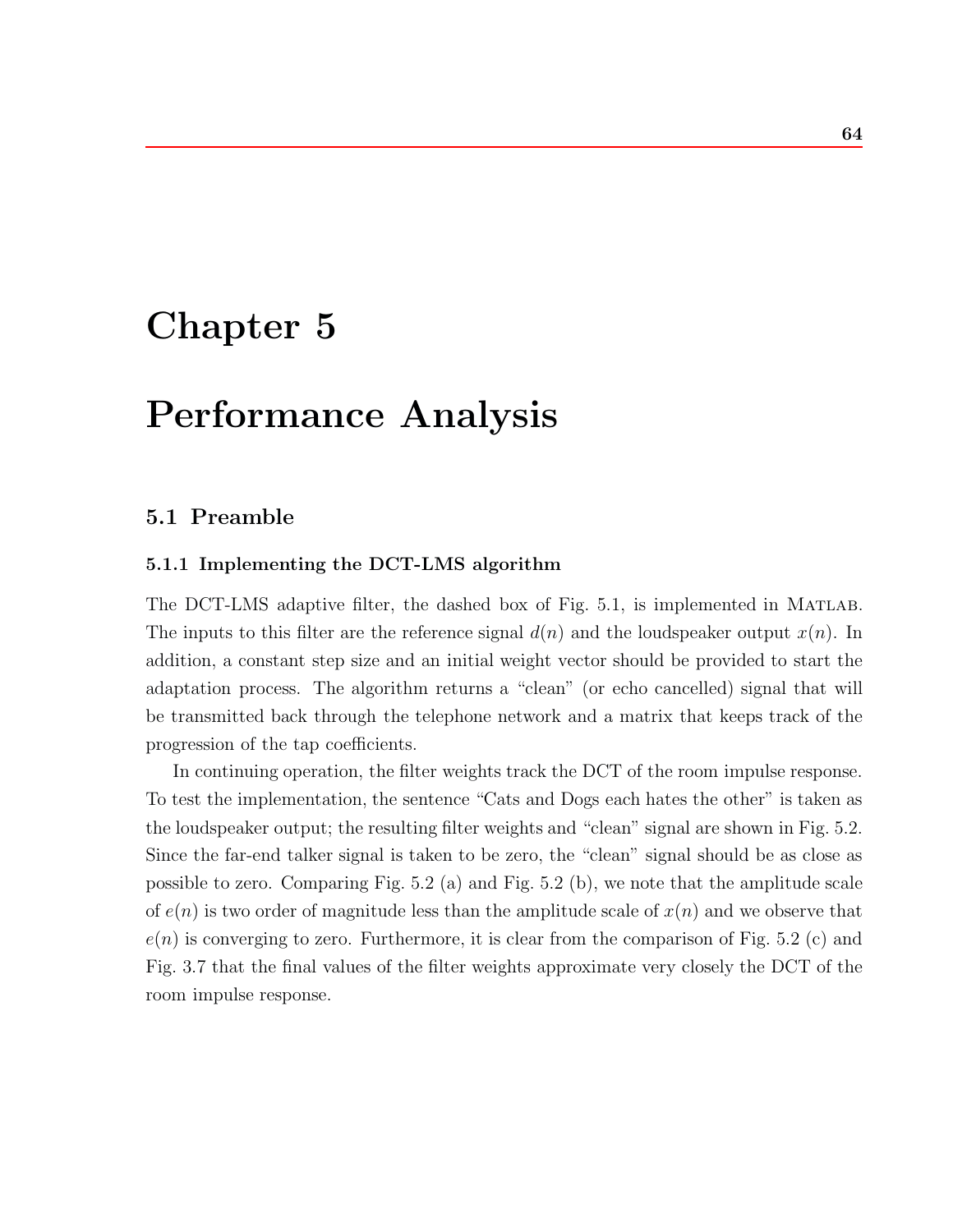

Fig. 5.1 The simulation bench used to evaluate the performance of the DCT-LMS echo canceller with Spectrum Delay Update.  $s(n)$  is taken to be zero to reduce the computation and to simplify with Spectrum Delay Update.  $s(n)$  is taken to be zero to reduce the computation and to simplify **Fig. 5.1** The simulation bench used to evaluate the performance of the DCT-LMS echo canceller the comparison of the clean signal (or error)  $e(n)$  with the ideal case  $(e(n) = 0)$ . the comparison of the clean signal (or error)  $e(n)$  with the ideal case  $(e(n) = 0)$ .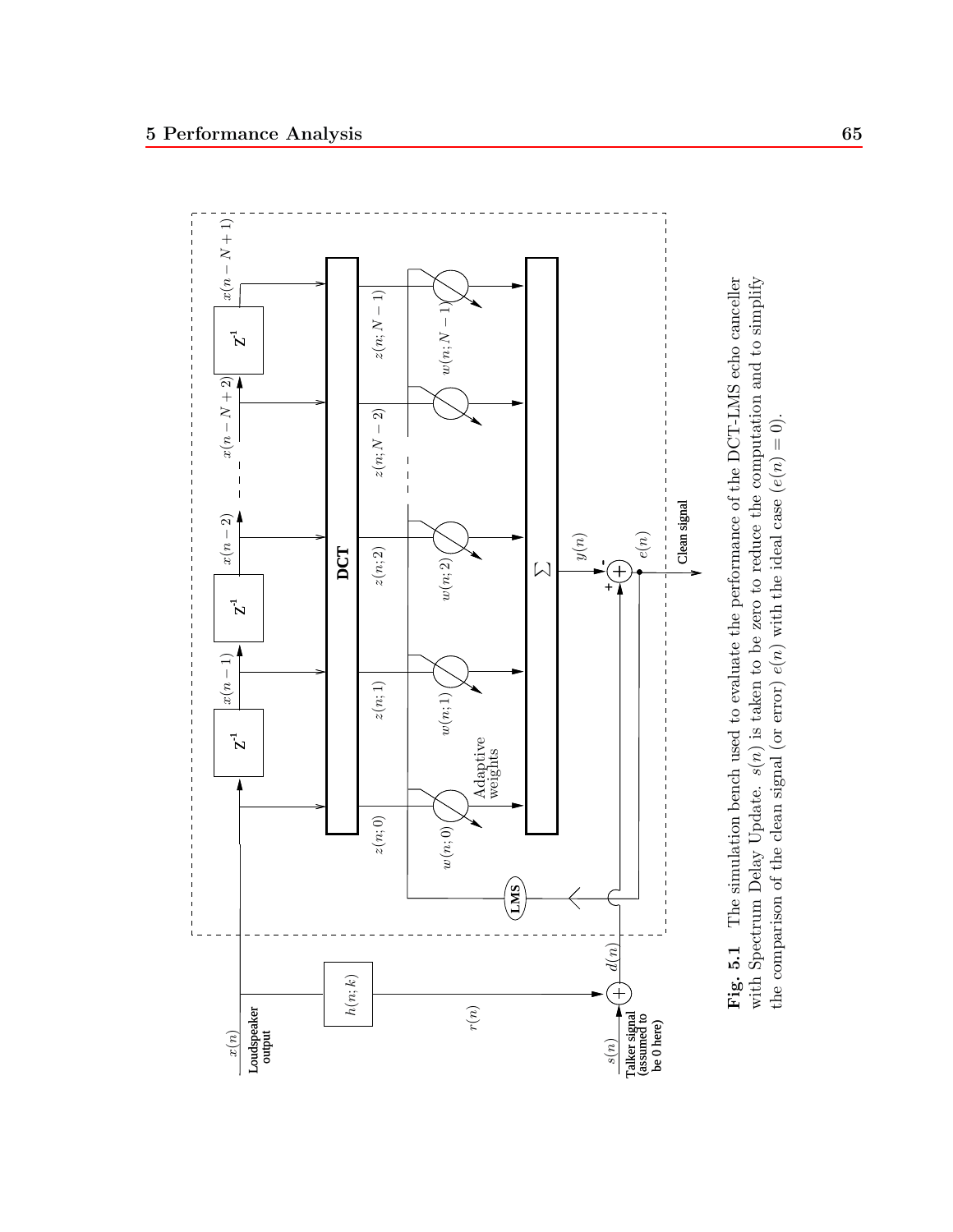

**Fig. 5.2** An echo cancellation example:  $x(n)$  shown in (a) is the speech sentence "Cats and Dogs each hates the other" and  $s(n)$  is set to zero to simplify the calculations. The step size  $\mu$  is chosen to be 0.0001 and the initial filter weights are set to zero. The resulting "clean" signal is shown in (b) and the final values of the filter weights are displayed in (c). The room used in this experiment is given by Table 2.1. **Note** the scale of the vertical axis in the three plots.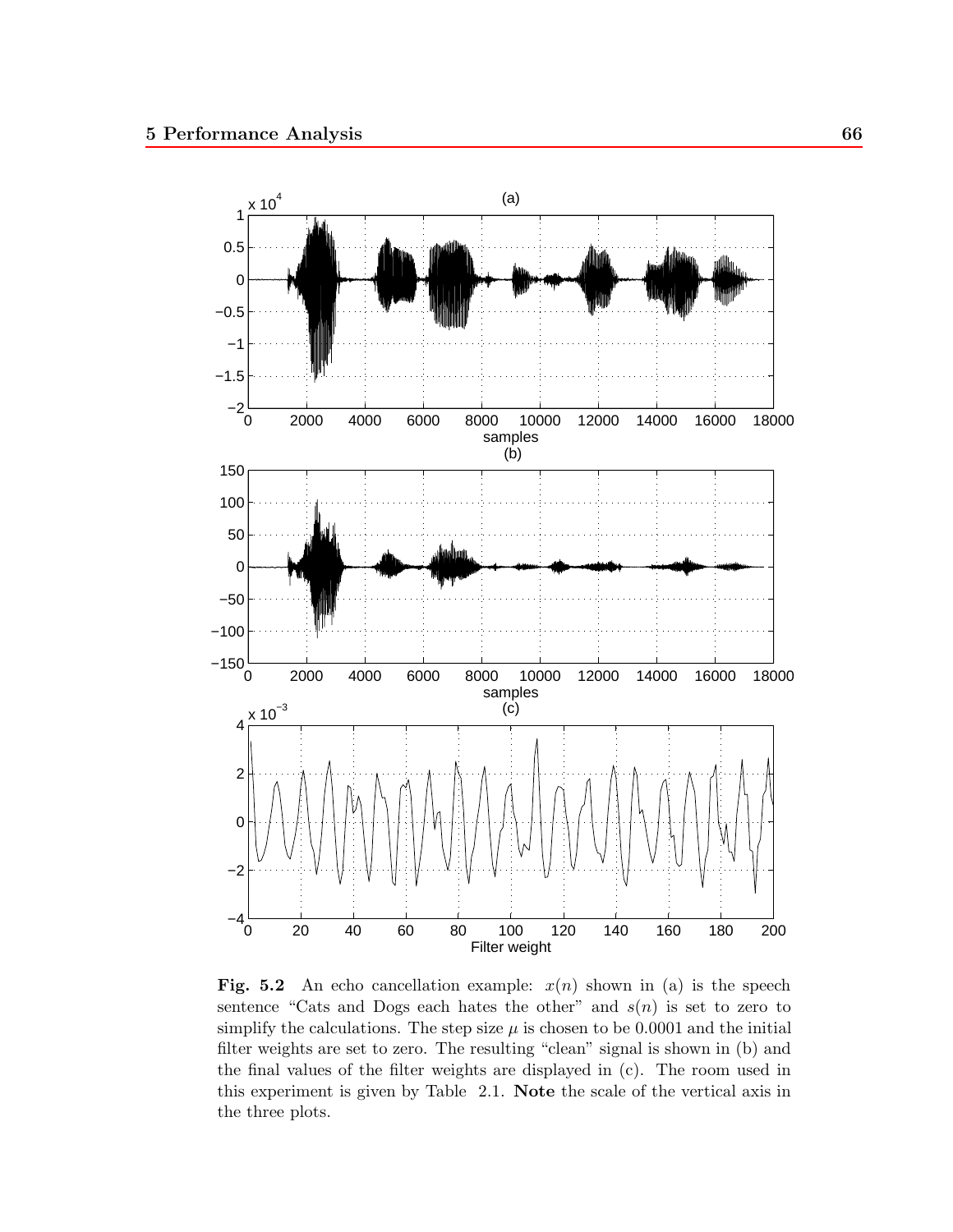#### **5.1.2 Performance measures**

Given a room impulse response DCT vector **H** and a filter weights vector **w** we are interested in knowing "how far apart" they are. Most of the distances used in speech applications are particular cases of the Minkowski distance defined as follows: Let  $H_k$  denote the  $k^{th}$ component of the N-vector **H**. Then the *Minkowski distance of order* s or  $l_s$  between vectors **H** and **w** is

$$
d_s(\mathbf{H}, \mathbf{w}) \stackrel{def}{=} \sqrt{\sum_{k=1}^{N} |\mathbf{H}_k - \mathbf{w}_k|^s}
$$
(5.1)

The particular case that we will be using is the *l<sup>2</sup>* or the *Euclidean Distance*

$$
d_2(\mathbf{H}, \mathbf{w}) = \sqrt{\sum_{k=1}^{N} |\mathbf{H}_k - \mathbf{w}_k|^2}
$$
(5.2)

The objective of Spectrum Delay Update (SDU) which replaces the frozen coefficients by a delayed version of the previous full rank impulse response DCT is to decrease the jump in the MSE when the gap vanishes again. Consequently, the average reduction in the MSE will reflect the improvement gained by SDU.

Another measure used to describe the performance of the echo canceller is the echo return loss (*ERL*), which estimates the amount of echo removed by the echo canceller [34], and is defined as

$$
ERL = 10 \log \frac{\mathbf{x}^T \mathbf{x}}{\mathbf{e}^T \mathbf{e}}
$$
 (5.3)

where  $\mathbf{x}^T \mathbf{x}$  is the far-end loudspeaker output power and  $\mathbf{e}^T \mathbf{e}$  is the power of the uncancelled echo.

## **5.2 Experimental set-up**

Consider the following assumptions:

• Room dimensions are  $5 \times 4 \times 3$  m, the receiver is located at position  $(1, 1, 1)$  and the source at position  $(3, 2, 1)$ .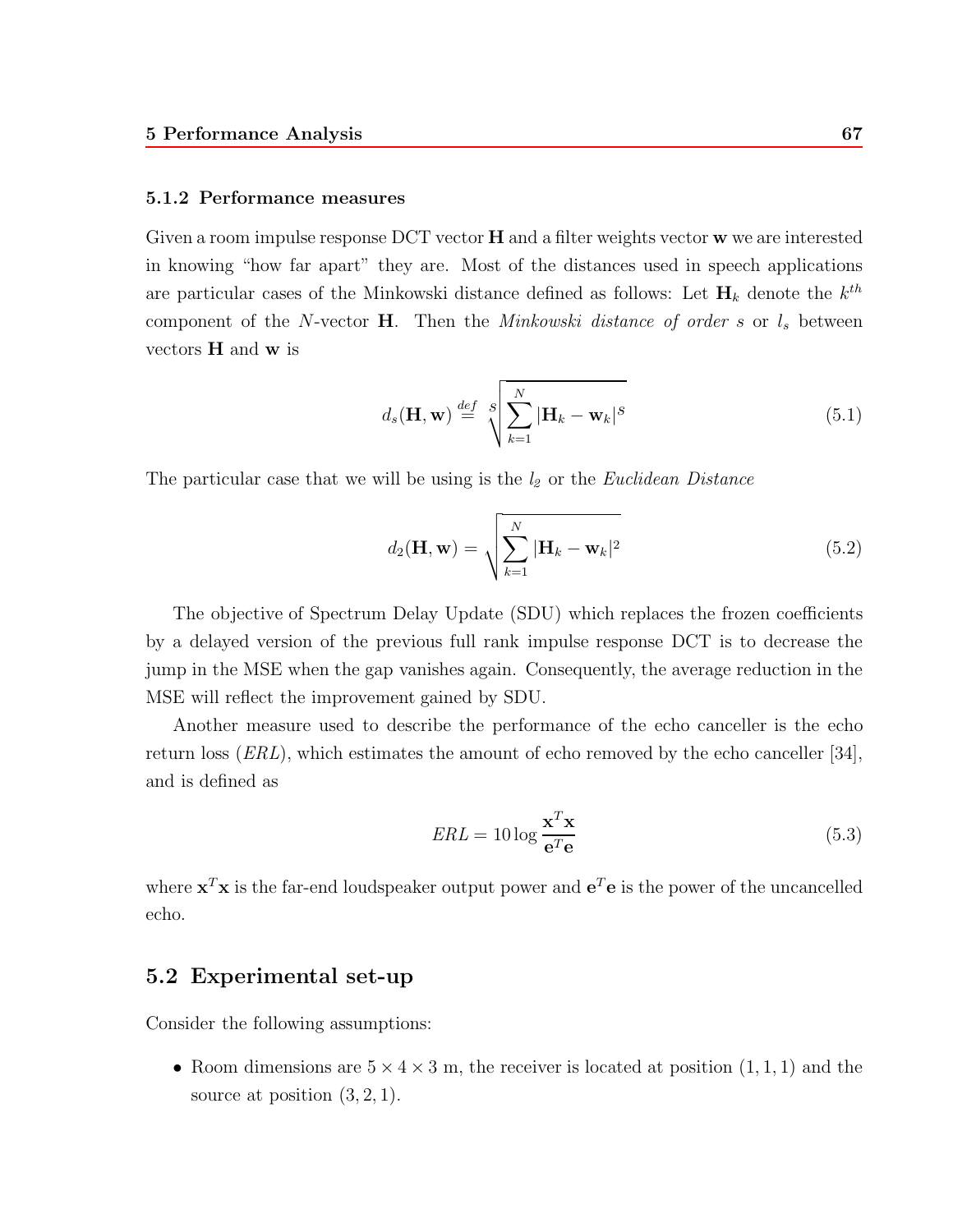- The reference signal is created by filtering a speech segment by the Chebyshev type II bandstop filter, whose frequency response is shown in Fig. 5.3. The resulting signal will contain a gap in the DCT spectrum; the size and position of this gap will depend on the the size and position of the reject band of the filter.
- All coefficients of the 256-tap DCT-LMS filter have been initialized to zero at time  $n = -\infty$ .
- The far-end talker's signal is null (the microphone signal contains only echoes).



**Fig. 5.3** Magnitude response of the  $10^{th}$  order Chebyshev type II bandstop filter, with the stopband ripple 90 dB down. For this particular example, the stopband was chosen between 0.35 and 0.45 (normalized frequency).

### **First phase**

The receiver moves to  $(1, 1, 1+\Delta x)$ , where  $\Delta x$  ranges between 0.05 m and 0.12 m. After an initial convergence period, the tracking coefficients are used to estimate the delay in the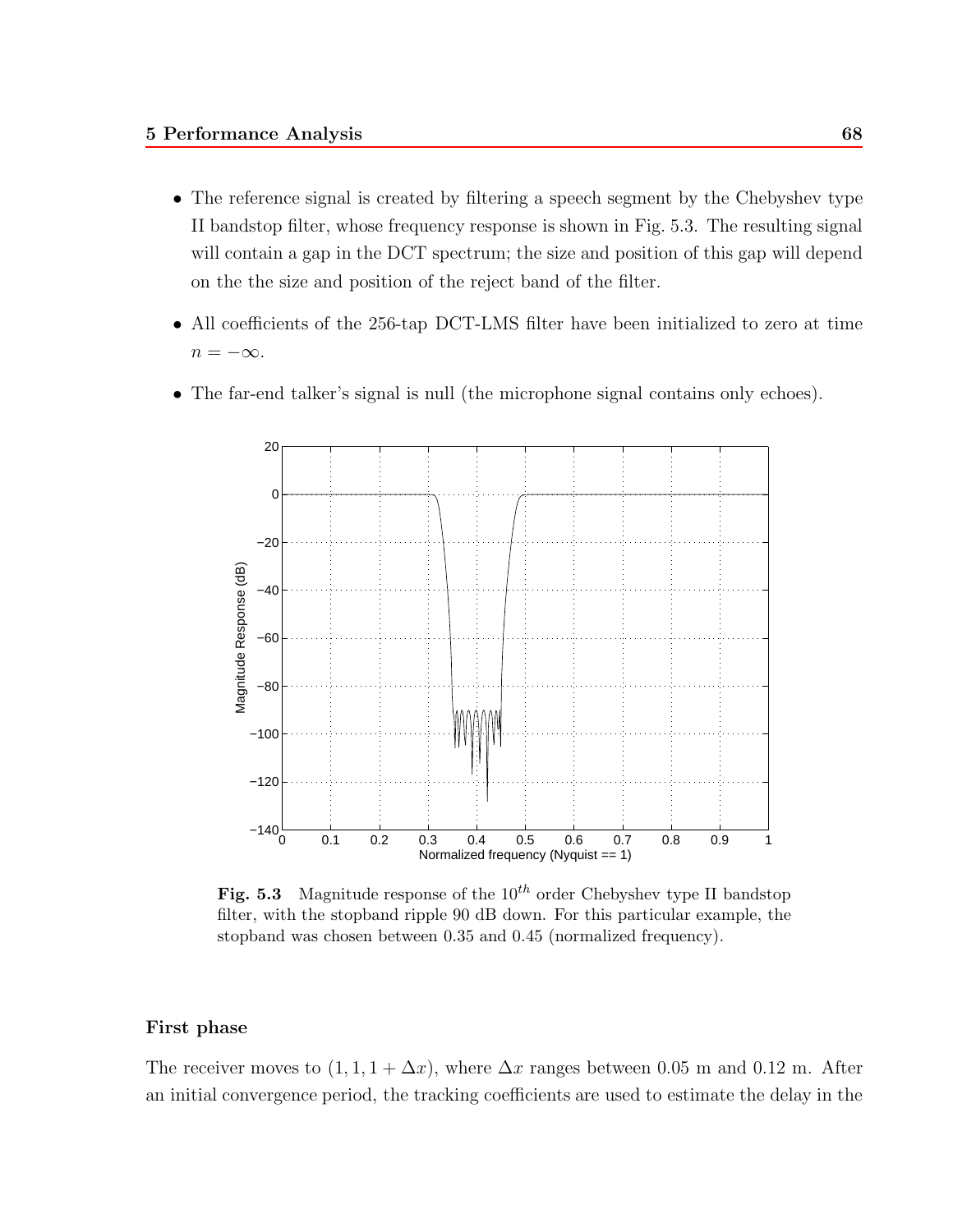impulse response. The frozen coefficients are then spectrally updated as shown in Fig. 5.4. The resulting tap vector is "closer" to the actual room impulse response DCT. On the other hand, if the coefficients had remained frozen to their initial value, the Euclidean Distance between the filter weights and the actual room impulse response DCT would have been bigger. Fig. 5.5 illustrates this difference for a particular reference signal. The mean difference (in dB) between the two distances will provide our first performance improvement measure, identified as *EDMD* (Euclidean Distance Mean Difference)

$$
EDMD = E[20 \log\{d_2(\mathbf{H}, \mathbf{w}_{su})\} - 20 \log\{d_2(\mathbf{H}, \mathbf{w})\}]
$$
  
= 
$$
E[20 \log\{\frac{d_2(\mathbf{H}, \mathbf{w}_{su})}{d_2(\mathbf{H}, \mathbf{w})}\}]
$$
(5.4)

#### **Second phase**

The reference signal autocorrelation matrix gains full rank, i.e, its transform no longer contains any gap (the reference signal is not filtered anymore). Since the DCT is computed every sample, it will take 256 samples before the gap vanishes entirely from the spectrum.

The previously frozen coefficients begin adapting from their value at the end of phase one, and a large jump in the MSE is expected. However, if the weight vector was spectrally updated in anticipation of the increase in the rank of **R**, the resulting MSE is smaller, as shown by Fig. 5.6 for a particular reference signal. The mean separation between the two MSE curves (in Fig. 5.6) reflects the improvement gained by SDU; we will refer to it as *MSEMS* (MSE Mean Separation).

Finally, the overall *ERL* is computed for the two cases (with and without SDU), the difference between the two *ERL* values or *ERLD*, will characterize the combined (two phases) performance improvement.

## 5.3 Results

#### **5.3.1 Performance vs. gap size**

Using the experimental set-up outlined in the previous section, with  $\Delta x = 0.05$  m, the gap start is fixed to position 95 but the gap end is varied to yield various gap sizes (7 to 34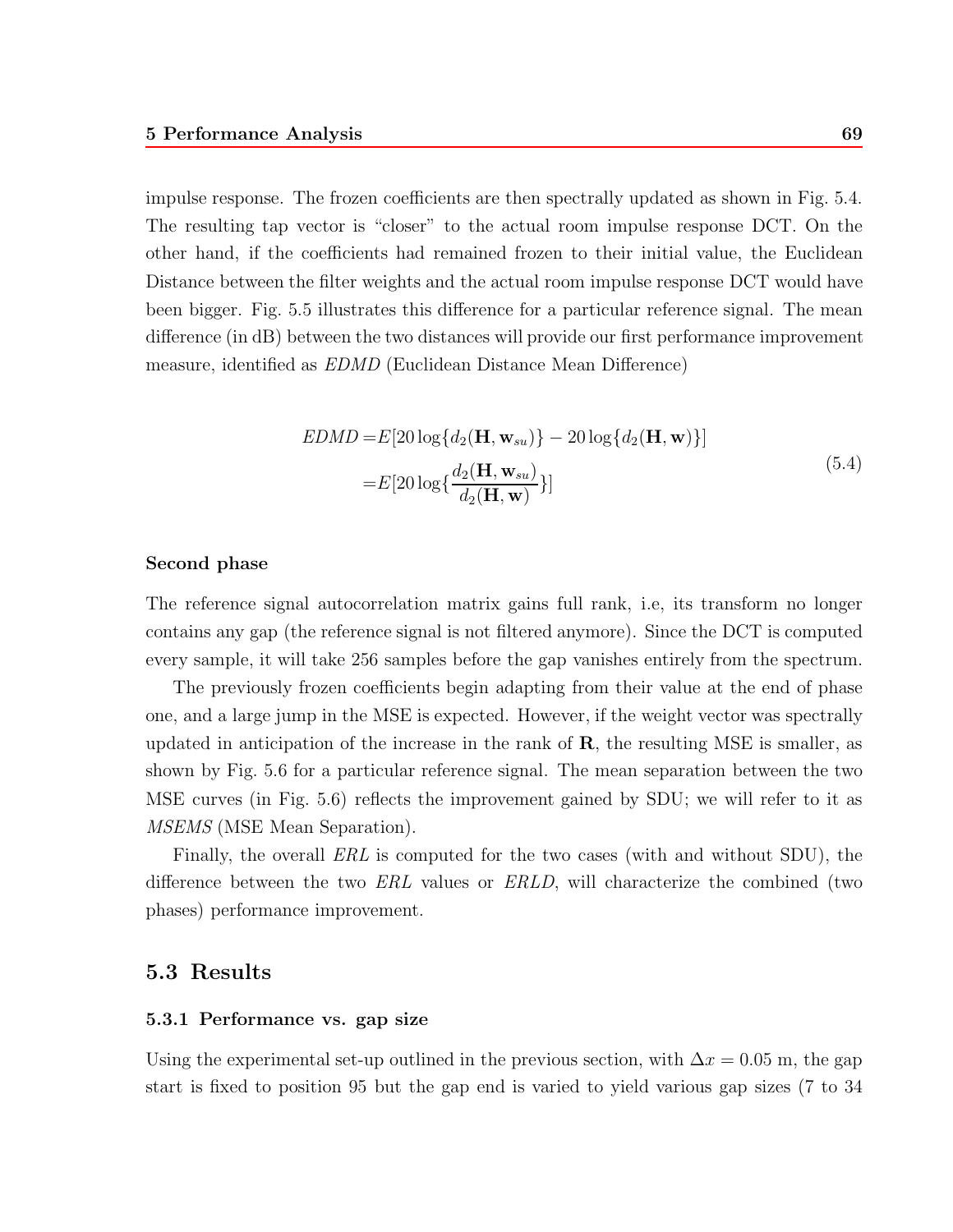

Fig. 5.4 Effect of Spectrum Delay Update on the filter coefficients. There is a gap in the DCT spectrum of the reference signal in positions 90 through 115. Equivalently, the coefficients 90 through 115 of the filter weight vector, displayed in (a), will "freeze". The spectrally updated filter weights, shown in (b), are closer to the actual room impulse response DCT, shown in (c).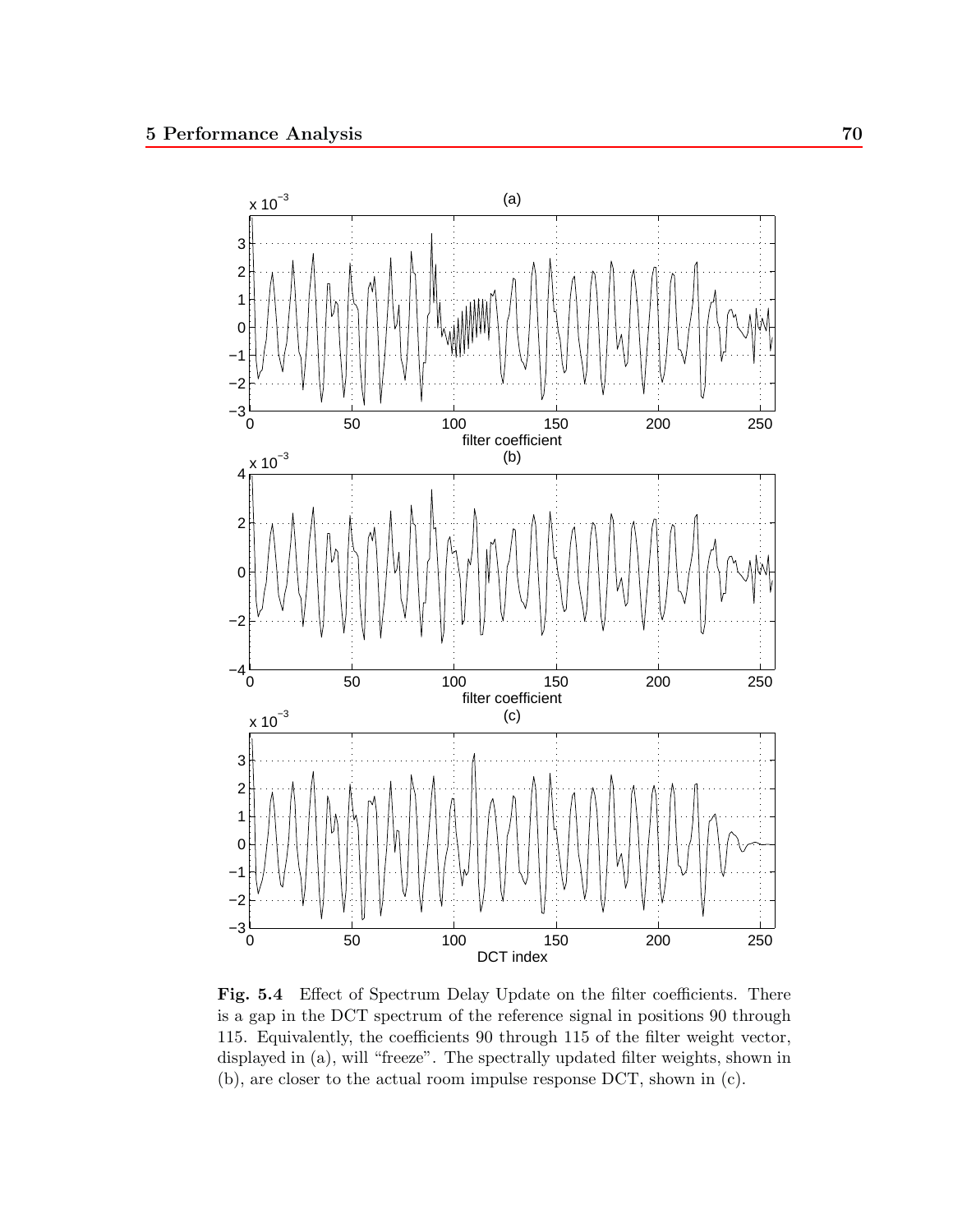

**Fig. 5.5** Euclidean Distance between the filter weights and the room impulse response DCT. Every 10 samples a snapshot of the filter weights is taken. (the reference signal DCT has a gap in positions 90 through 115)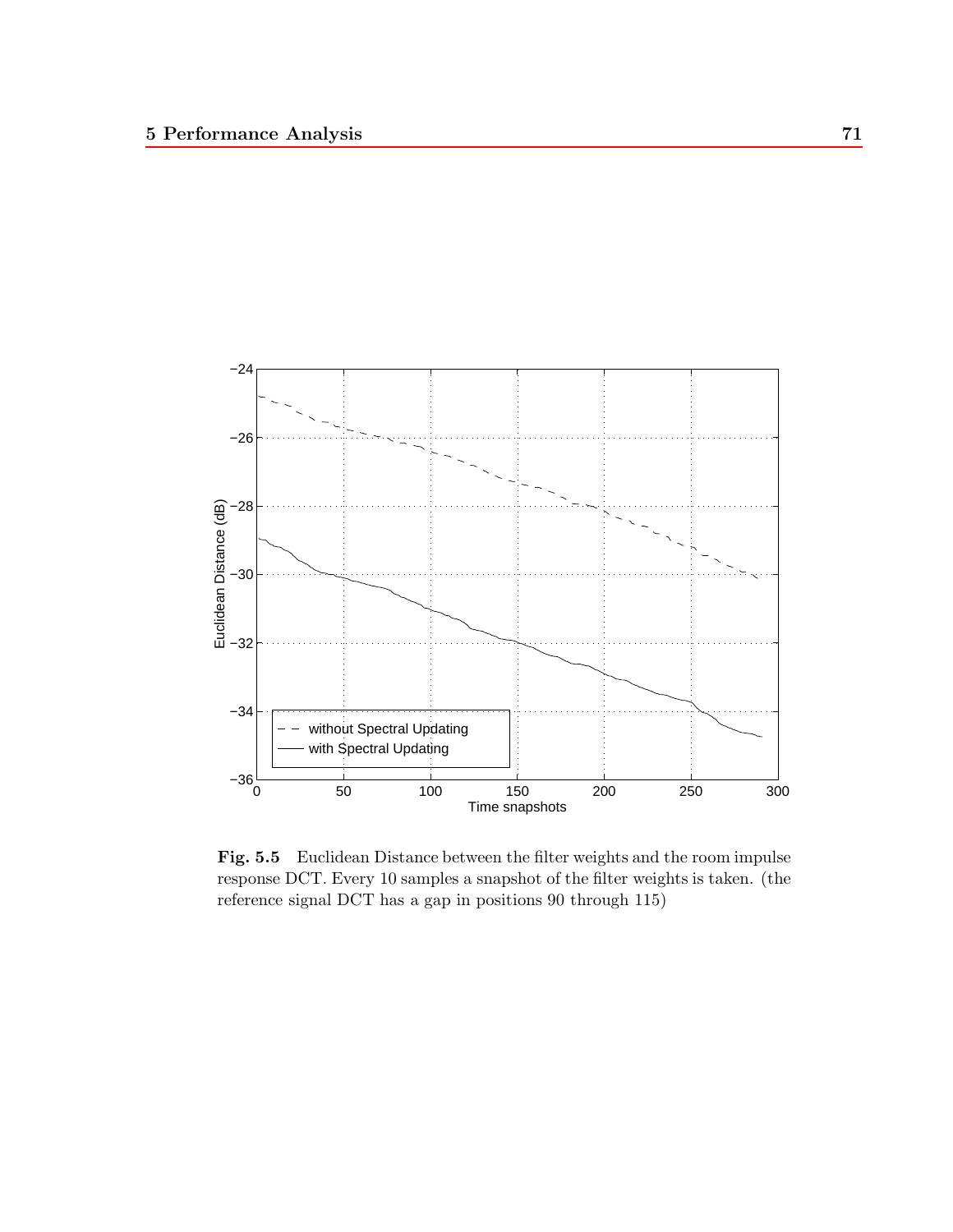

**Fig. 5.6** Evolution of the MSE with time. At  $n = 0$ , the autocorrelation matrix, **R**, of the reference signal gains full rank (but its effect is felt gradually since the DCT is taken at every sample). The dashed curve represents the MSE that results from the coefficients in the gap (positions 90 through 115) being frozen to their value at the end of phase one. The solid curve gives the MSE that results from having spectrally updated the coefficients in the gap in anticipation of the increase in rank(**R**).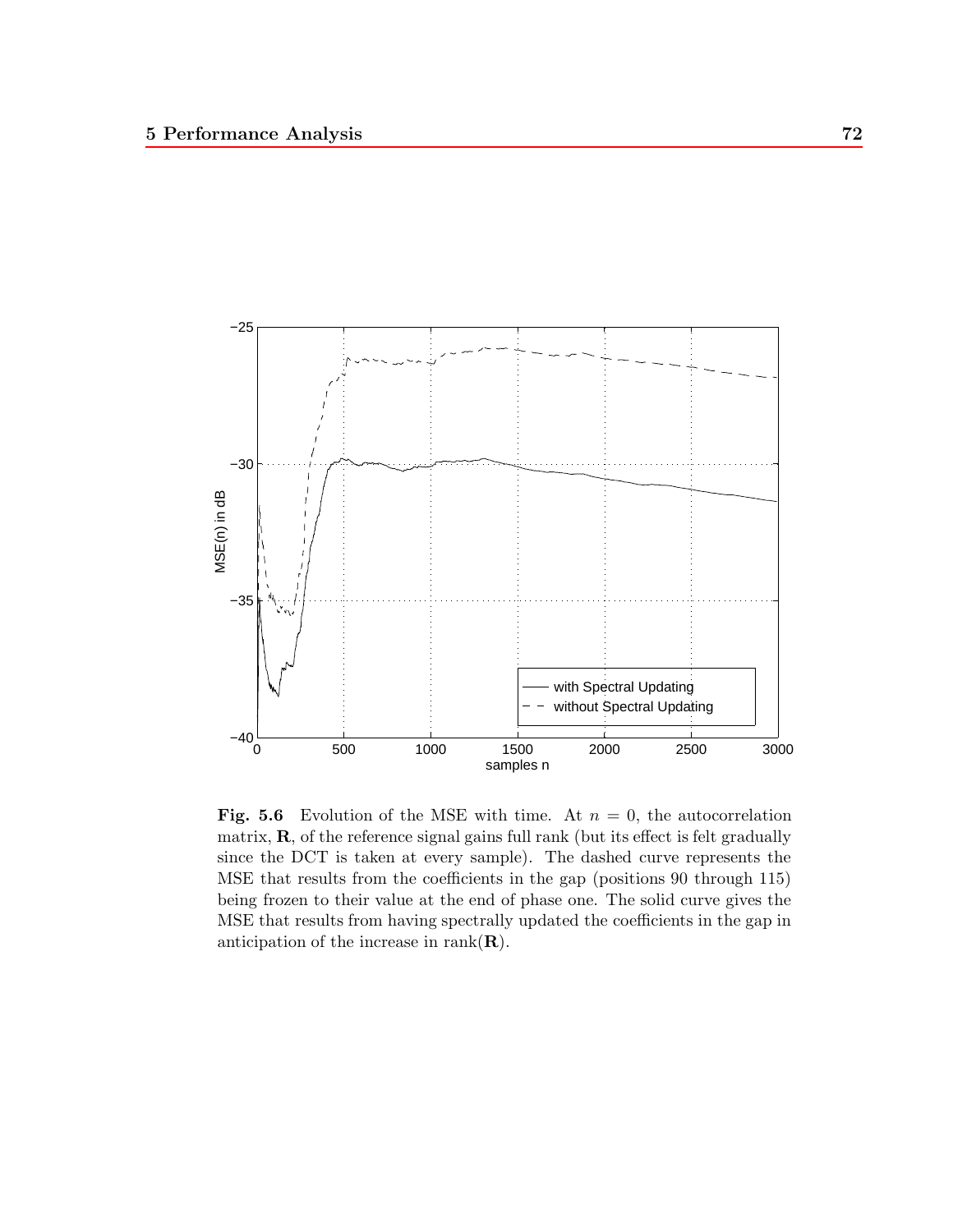samples). The three performance measures, *EDMD*, *MSEMS* and *ERLD* are obtained for the four acoustic environments described in section 4.4.2. The results are shown in Fig. 5.7, Fig. 5.8, and Fig. 5.9. At first glance, the improvement gained by Spectrum Delay Update is evident.



**Fig. 5.7** Variations of *EDMD* with respect to the gap size in four different acoustic environments. The gap start is fixed to position 95 and  $\Delta x = 0.05$  m.

It is obvious from Fig. 5.7 that SDU makes the filter weights closer to the room impulse response DCT. The acoustic environment, through its effects on the accuracy of the delay based model (representing the change in the room impulse response) and the exactness of the delay estimate, plays an important role in determining the Euclidean Distance gain. It is clear from Fig. 5.7 that the better the acoustic environment, the bigger the gain. In the perfect room, where the impulse response consists of only one lobe, the delay model reflects precisely the change in the room impulse response and the estimated delay is very accurate. Thereby, the perfect room spectrally updated weight vector is the closest (between all acoustic environments) to the actual room impulse response DCT: *EDMD*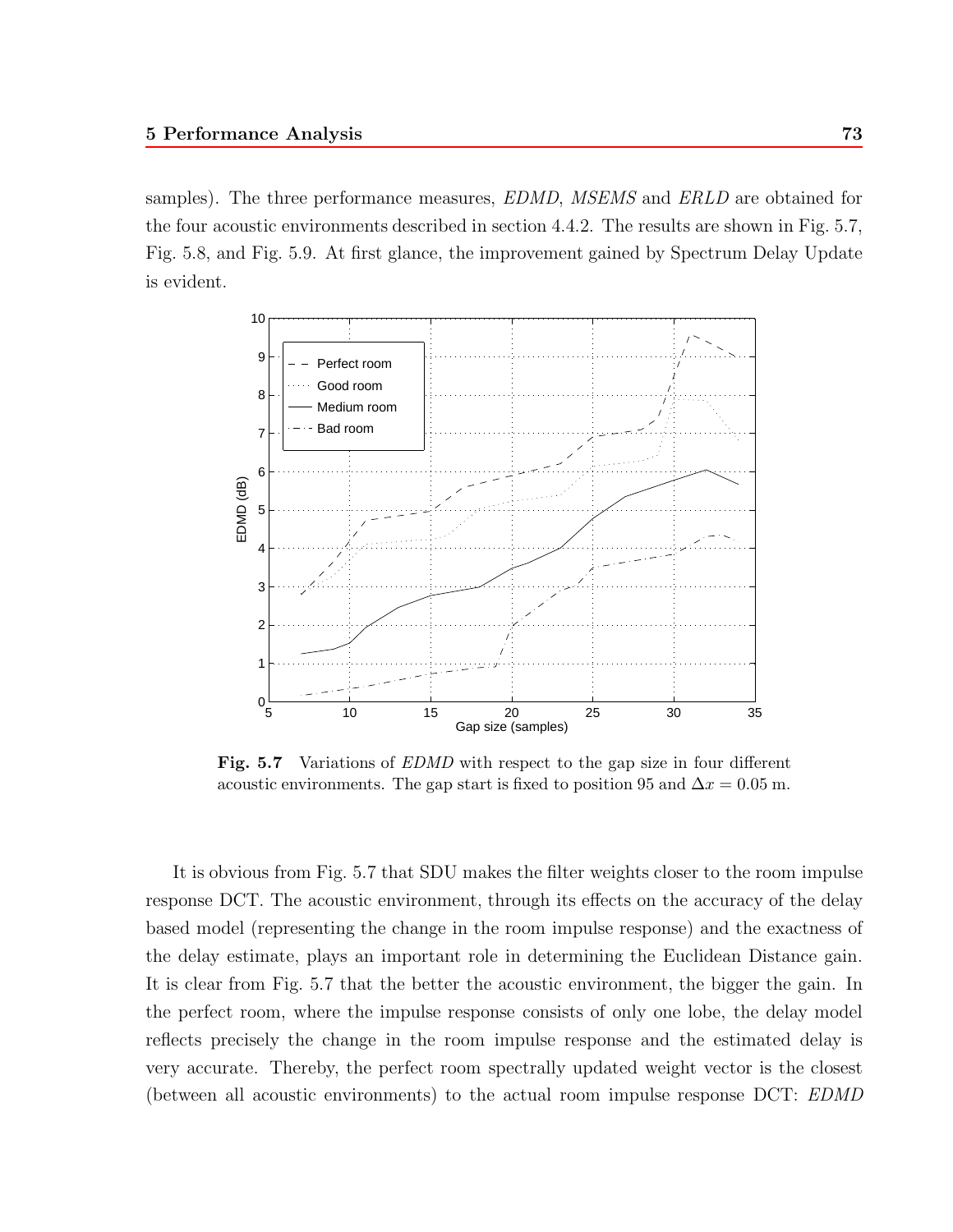

**Fig. 5.8** Variations of *MSEMS* with respect to the gap size in four different acoustic environments. The gap start is fixed to position 95 and  $\Delta x = 0.05$  m.

ranges between 3 dB for small gaps (7 samples) to more than 9 dB for large gaps (32 samples). On the other hand, the  $l_2$  gain is less dramatic (nevertheless remarkable) for medium and bad rooms; the presence of multiple lobes in the impulse response reduces noticeably the *EDMD*. For all environments, *EDMD* increases with the gap size: as the gap gets bigger, more filter coefficients freeze, and more weights are spectrally updated. The medium room, which is the most realistic one, will be taken as a reference to assess the performance improvement. For this case, *EDMD* increases almost linearly from 1.25 dB for a gap of 7 samples to 6.05 dB for a 32 sample gap.

The reduction in the MSE that results from spectrally updating the filter coefficients in anticipation of the increase in the rank of **R**, is shown in Fig. 5.8. It is clear that *MSEMS* increases with the quality of the acoustic environment (for the same reasons outlined in the previous paragraph) and the size of the gap. If more coefficients were frozen in phase one of the experiment (i.e. if the gap was bigger), the effects of SDU on the MSE become more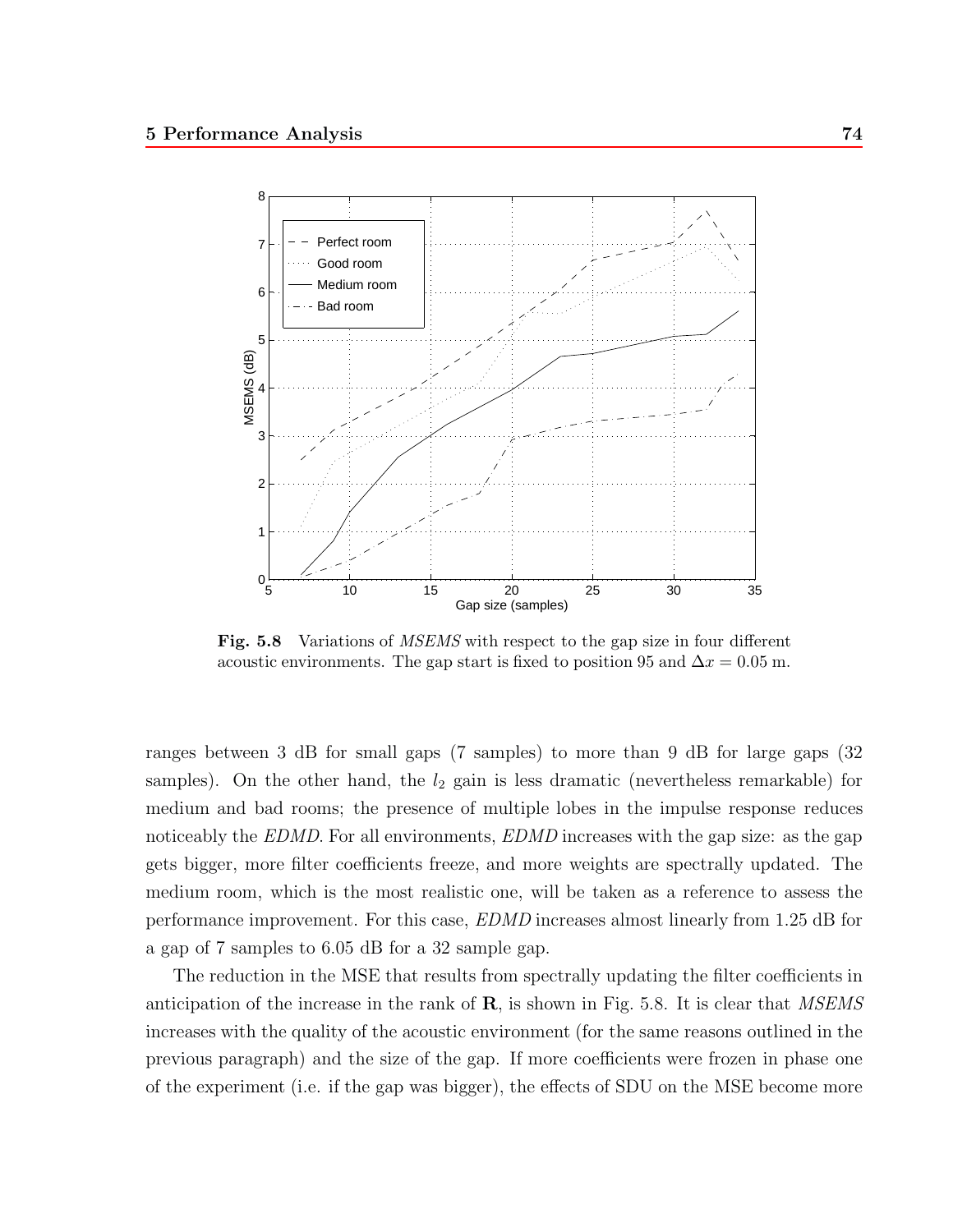

**Fig. 5.9** Variations of *ERL* gain with respect to the gap size in four different acoustic environments. The gap start is fixed to position 95 and  $\Delta x = 0.05$  m.

evident. In the medium room, the reduction in the MSE goes from a fraction of a dB in very small gaps (less than 10 samples) to more than 5 dB for gaps bigger than 30 samples.

The improvements in *ERL*, which measures the amount of echo removed by the echo canceller, are remarkable as shown in Fig. 5.9. Spectrum Delay Update boosts the *ERL* for all acoustic environments (to a different extents). The gain in *ERL* for a 20 samples gap for example, ranges between 2.1 dB and 5.5 dB. It is clear from Fig. 5.9 that the *ERL* improvement is proportional to the gap size. In the medium room, SDU increases *ERL* by 0.1 to 5.6 dB depending on the gap size.

#### **5.3.2 Performance vs. receiver movement**

It is interesting to determine the performance improvement for various receiver movements. For this purpose, the reference signal spectrum gap is fixed to positions 95 through 118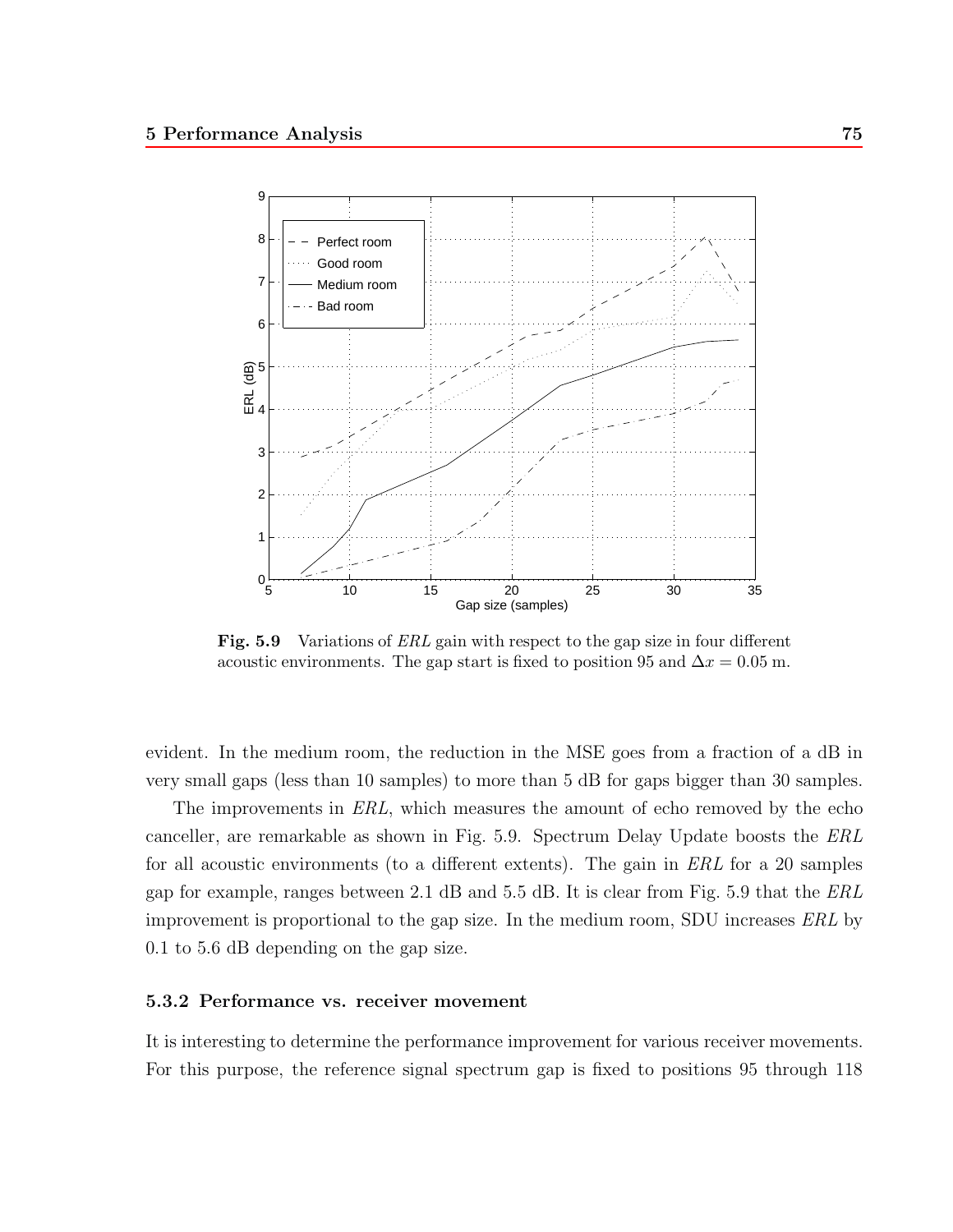in the first phase of the experimental protocol outlined in section 5.2.  $\Delta x$  is increased gradually from 0.05 m to 0.12 m. The resulting performance measures, *EDMD*, *MSEMS* and *ERLD* are then obtained for the good, medium, and bad acoustic environments described in section 4.4.2.

It is obvious from Fig. 5.10 that for all displacements, Spectrum Delay Update makes the filter weights closer to the room impulse response DCT (*EDMD* is positive). But the gain in terms of the Euclidean Distance decreases slightly when the receiver displacement increases, especially for the bad acoustic environment.



**Fig. 5.10** Variations of *EDMD* with respect to the receiver movement in three different acoustic environments. The gap start is fixed to positions 95 to 118.

When the receiver movement is large, the difference between the impulse response individual sidelobe delays becomes large (some images will arrive to the receiver before others as explained in section 3.5.2) and consequently, the accuracy of modeling the change in the impulse response by a single delay is reduced. The severeness of this phenomenon depends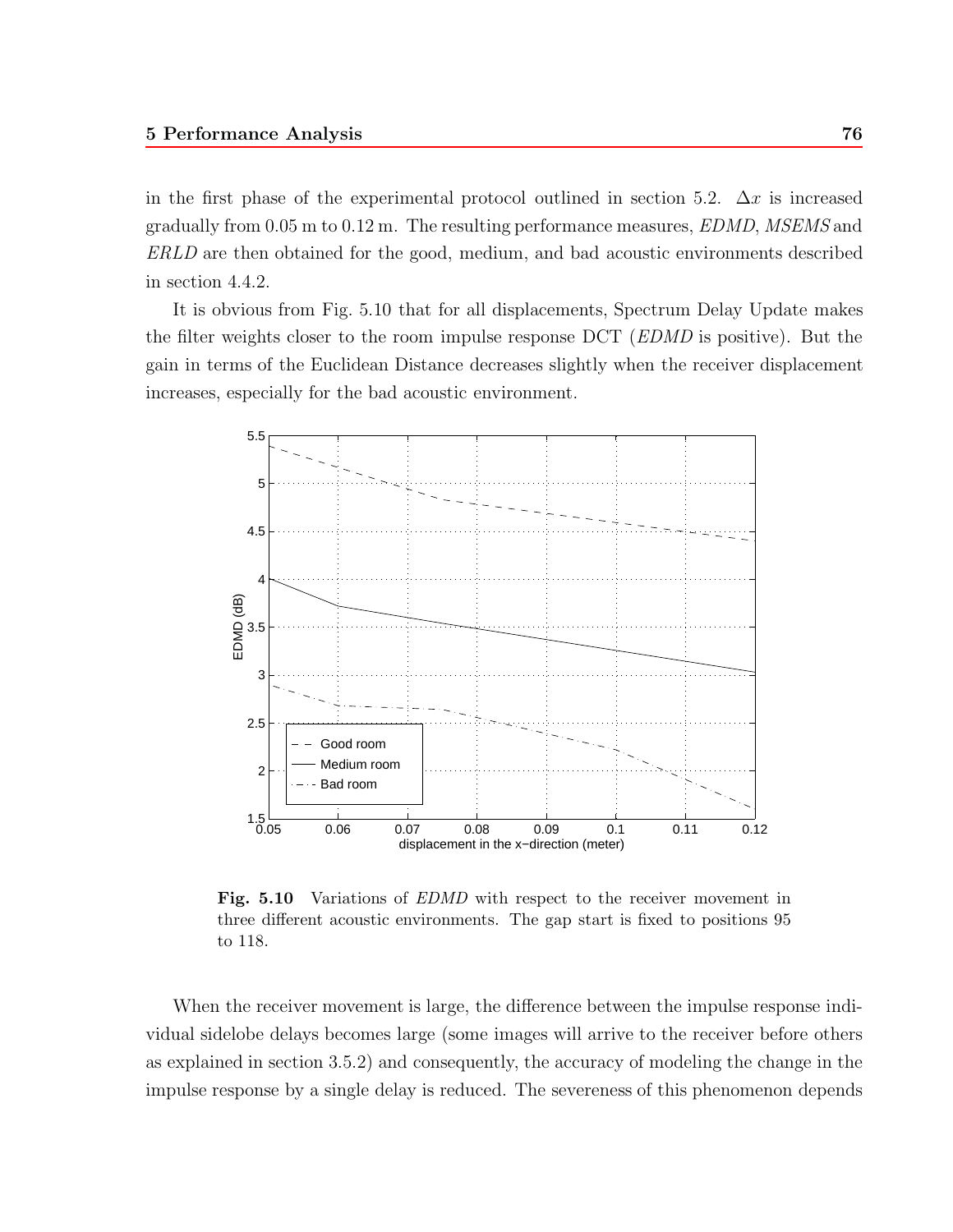on the quality of the acoustic environment. For the bad room, where the sidelobes are strong, *EDMD* varies from 2.9 dB for  $\Delta x=0.05$  m to 1.6 dB for  $\Delta x=0.12$  m. On the other hand, in the good room, *EDMD* decreases only by 0.9 dB when  $\Delta x$  spans the whole range.

The more prepared the filter weights are to begin adapting once the gap vanishes, i.e. the closer they are to the actual room impulse response DCT, the smaller the MSE jump is. This is demonstrated in Fig. 5.11 where *MSEMS* has the same pattern as *EDMD*. The biggest reduction in the MSE (due to SDU) is achieved when  $\Delta x$  is small. In the medium room, *MSEMS* decreases from 4.6 dB for  $\Delta x=0.05$  m to 2.9 dB for  $\Delta x=0.12$  m.

It should be also noticed that the accuracy of the delay estimate plays an important role in determining the performance gain. This is clearly illustrated by the large decrease in *MSEMS* when  $\Delta x$  goes from 0.1 m to 0.12 m in the bad room. The inaccurate delay estimate (as given by Table 4.4) is contributing largely to the reduction of *MSEMS*.



**Fig. 5.11** Variations of *MSEMS* with respect to the receiver movement in three different acoustic environments. The gap start is fixed to positions 95 to 118.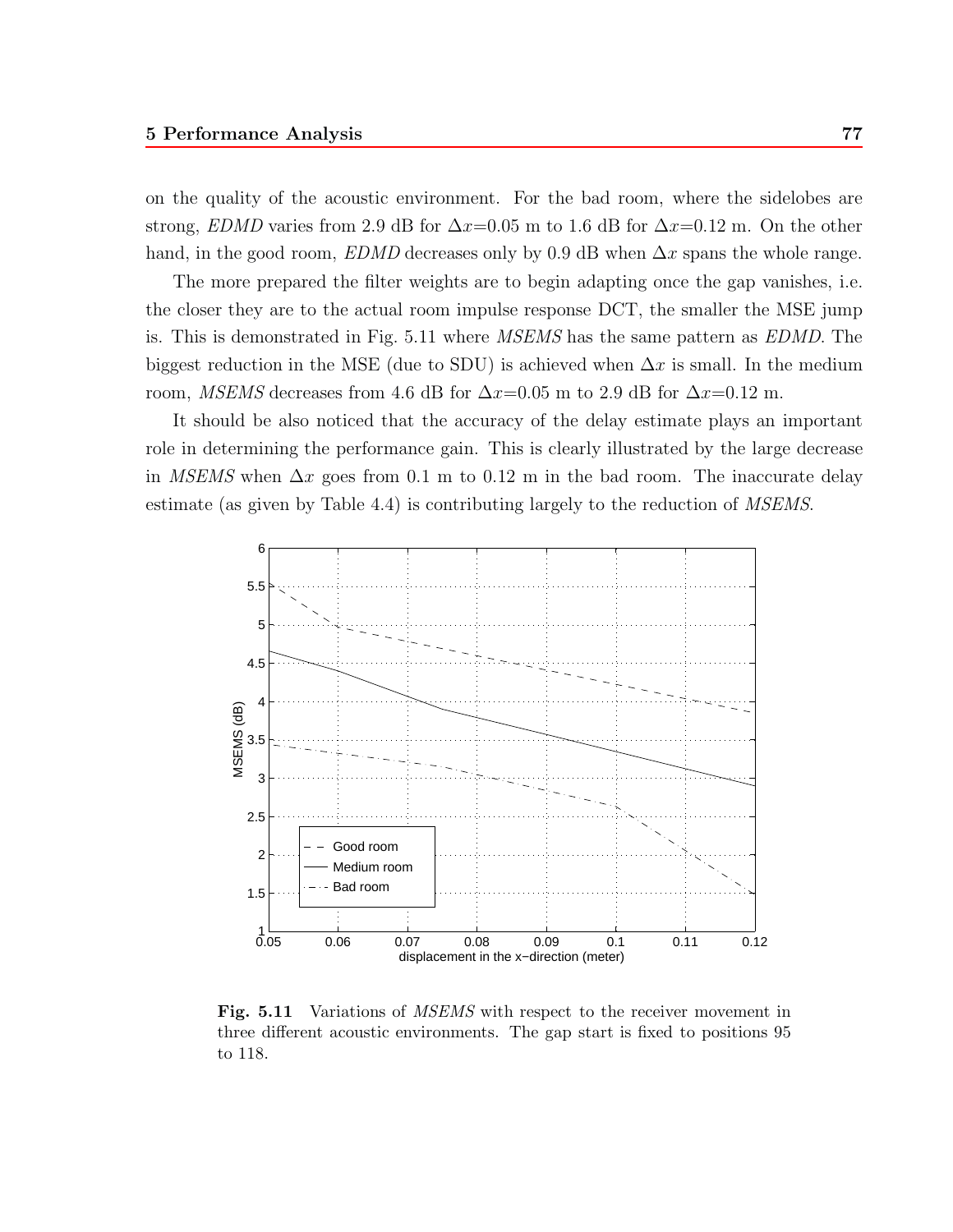Finally, the variations of the *ERLD* with respect to the receiver movement, as given by Fig. 5.12, confirm the observations already made in this section. In order to maximize the *ERL* gain, the filer weights should be updated as frequently as possible, keeping the receiver displacement small. This arises from the fact that faster update times result in shorter receiver displacement. In the medium room, *ERLD* decreases by 1 dB when  $\Delta x$ increases from 0.05 m to 0.12 m.



**Fig. 5.12** Variations of *ERLD* with respect to the receiver movement in three different acoustic environments. The gap start is fixed to positions 95 to 118.

#### **5.3.3 Observations**

As intuitively expected, Spectrum Delay Update improves the performance of the echo canceller. The experimental results, obtained in this section, prove that the objectives of SDU were achieved. The spectrally updated weight vector is closer to the actual room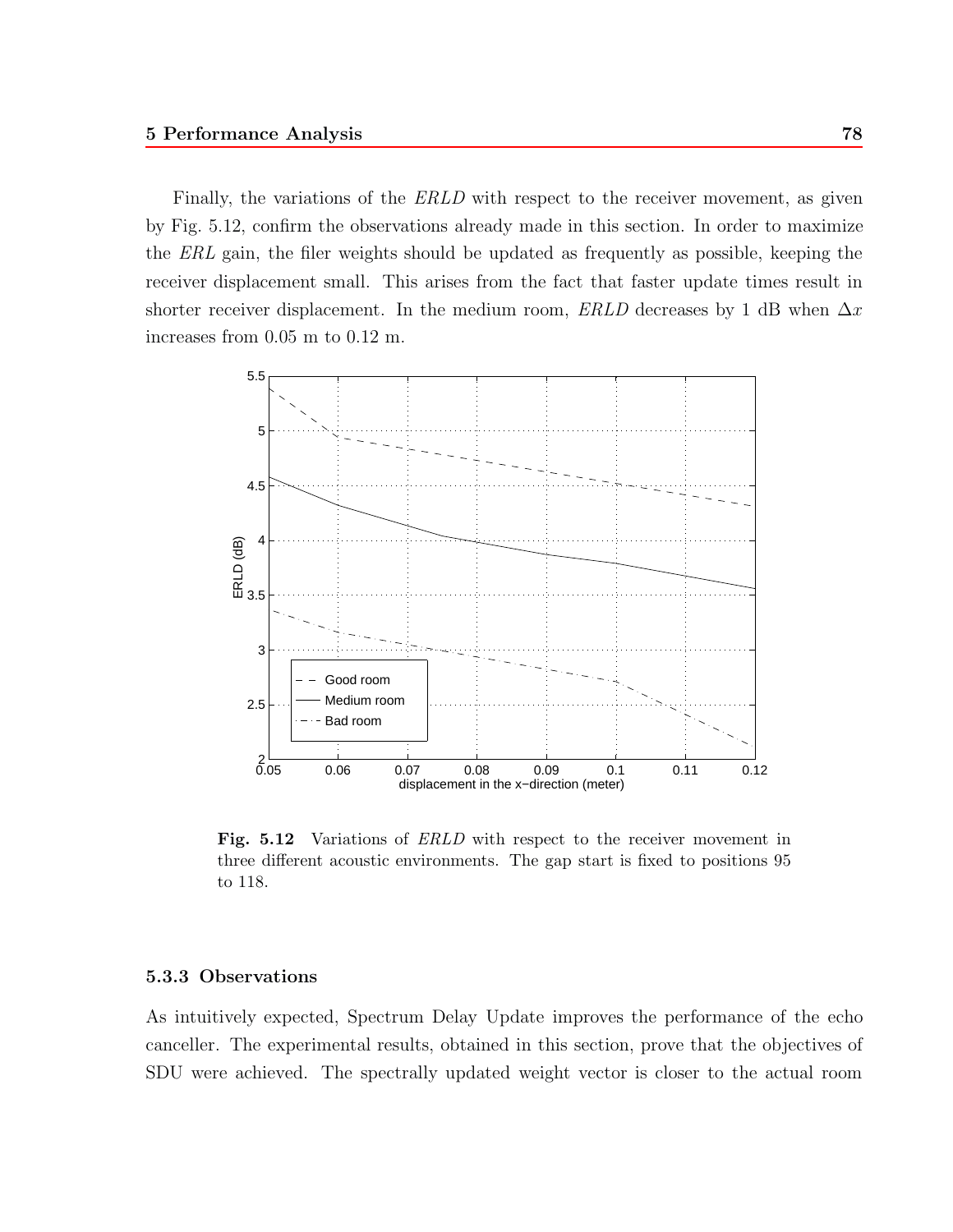impulse response DCT, and the resulting MSE is reduced. Most importantly, the Echo Return Loss is augmented.

The best improvements in performance are generally achieved when the acoustic environment is favorable, i.e. when the room impulse response does not have strong sidelobes. In this case, the delay based model, representing the change in the room impulse response, is accurate and the estimated delay is precise.

The gap (in the reference signal DCT) size plays an important role in determining the performance improvement. All performance measures introduced here indicate that the performance gain is proportional to the gap size: the bigger the gap the bigger the gain. On the other hand, the evaluation of these measures, with various receiver displacements, indicates that the faster the filter weights are updated the bigger the performance improvement is.

In all cases, Spectrum Delay Update increases the amount of echoes removed by the echo canceller, which suggests that SDU can be successfully applied to practical situations.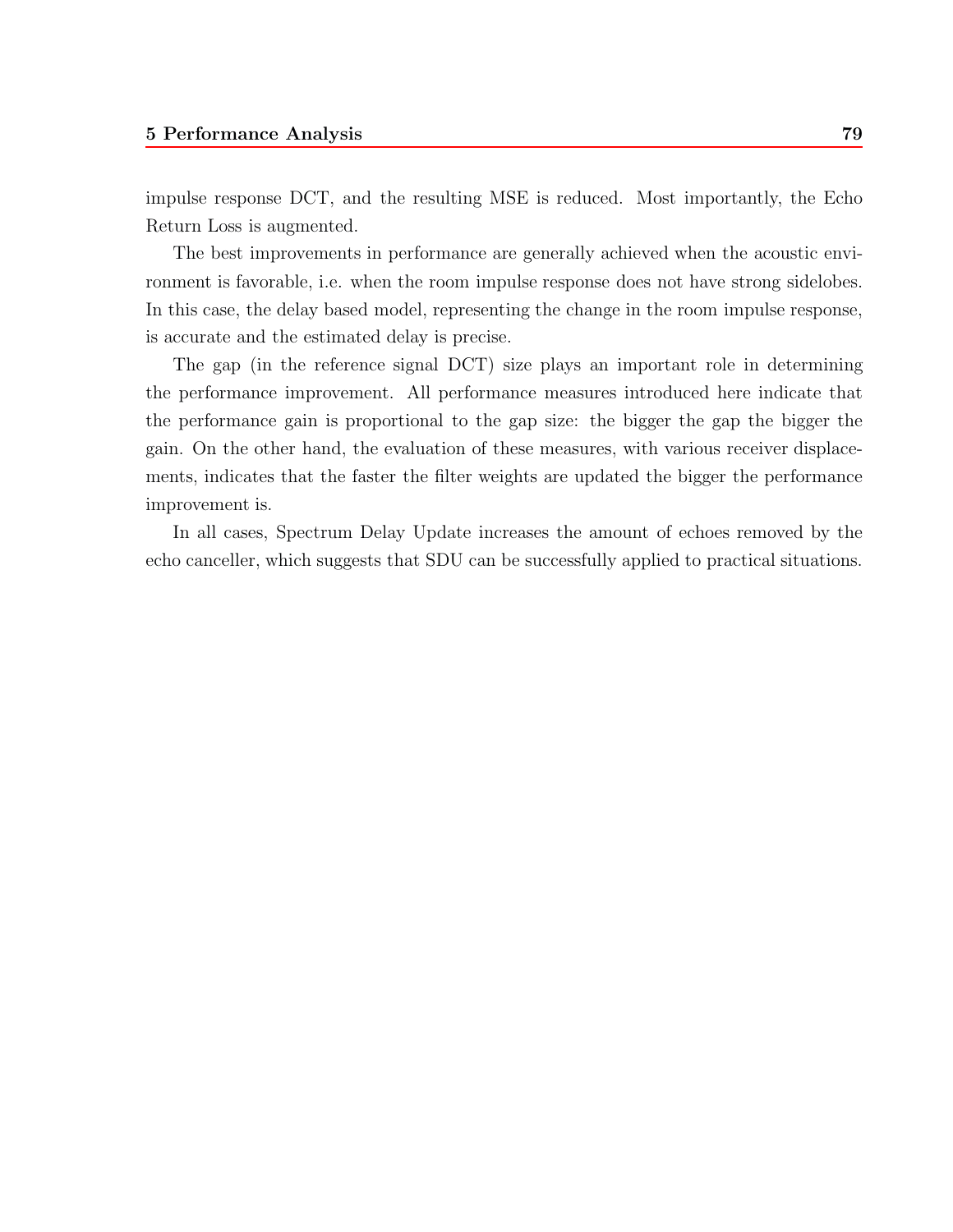## **Chapter 6**

## **Conclusion**

More and more people are getting used to the comfort and flexibility of teleconferencing. With the rising use of satellite communications, this will become the rule rather than the exception. Good speech intelligibility is vital. However, the teleconference room is now part of the audio circuit, which creates an acoustic coupling between the loudspeaker and the microphone. An acoustic echo canceller is a key technology to overcome this problem. It identifies the impulse response between the loudspeaker and the microphone and produce an echo replica which is then subtracted from the real echo.

In this work, we chose to focus on the so-called DCT-LMS algorithm whose main adaptive component is the simple LMS filter, but whose convergence properties are closer to those of the RLS algorithm. The DCT is used to preprocess the input data in order to decorrelate them and consequently reduce the input autocorrelation matrix eigenvalue spread. The resulting structure is thus a two-layer linear adaptive filter with improved convergence properties.

The intuitive justification of the DCT-LMS algorithm brought up some issues we would like to briefly summarize here. Rank deficiency of the reference signal autocorrelation matrix, which is usually accompanied with the presence of spectrum gaps, causes the "freezing" of some filter taps (corresponding to the frequencies of the gap). The remaining coefficients, on the other hand, continue to adapt and respond to the changing room dynamics. In terms of the MSE, this means that the MSE is independent of the coordinates corresponding to the frozen coefficients and consequently, its minimum is of dimensionality bigger than one.

The full rank solution, however, is unique and may be "far" (in terms of some distance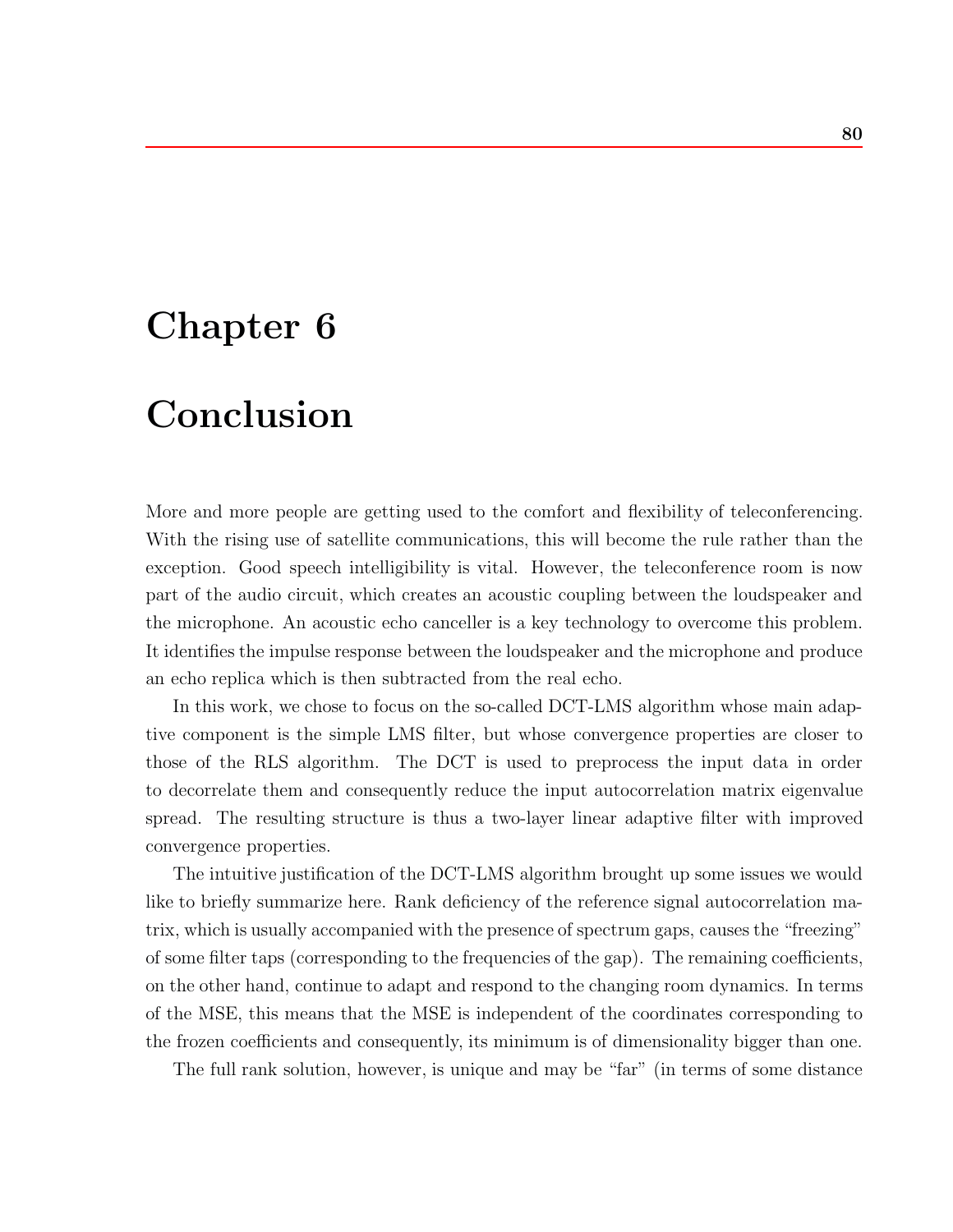#### **6 Conclusion 81**

measure) from the solution obtained with frozen taps. Noting that the speed of convergence is inversely proportional to the distance, additional convergence time is required for the frozen coefficients to converge when the reference signal autocorrelation matrix gains full rank. One can decrease this convergence time (or correspondingly the MSE jump) by better preparing the frozen coefficients to begin adapting once the gap vanishes. This is done by choosing a point on the multi-dimensional error surface which is closer to the unique full rank solution. The selection of this point, which occurs during the low rank period, is based on the values of the tracking filter coefficients. More precisely, the variations of the room impulse response are first estimated by monitoring the tracking weights fluctuations; the frozen coefficients are then updated to follow these variations.

As explained in Chapter 3, the change in the room impulse due to a variation of the spacing between the microphone and the loudspeaker can be modeled by a single delay (the term delay can mean either a time advance or a time lag). This model allowed us to develop the Spectrum Delay Update method which will replace the "obsolete" frozen coefficients by a delayed version of the most recent "full rank" tap vector. The first part of SDU consists of estimating the corresponding delay. The simplest estimation procedure consists of finding the maximum of the cross-correlation between the original and the delayed room impulse responses. However, this method for estimating the delay is impractical because it is done in the time domain: knowing that the adaptive filter tracks the DCT of the room impulse response, the filter weights have to be transformed from the DCT domain to the time domain prior to every delay estimation.

In Chapter 4, a DCT-based delay estimation algorithm was developed. For every frequency, the generalized DCT shift property—derived in this chapter—gives a multitude of possible delays. The second step in the delay estimation process consists of obtaining the best "combined" delay estimate based on the knowledge of all candidate solutions in the available frequency range (some frequencies are frozen and others are not reliable). This is done by finding the "solutions' path" with minimum variance. To illustrate the effectiveness of the new delay estimation algorithm in various room environments, a specific receiver movement example was provided. The average difference between the actual and the estimated delay ranged from 0.01 sample to 0.14 sample depending on the quality of the acoustic environment.

Once the delay value is obtained, SDU uses this delay to update the frozen weights. The resulting filter weight vector is closer, in terms of Euclidean Distance, to the actual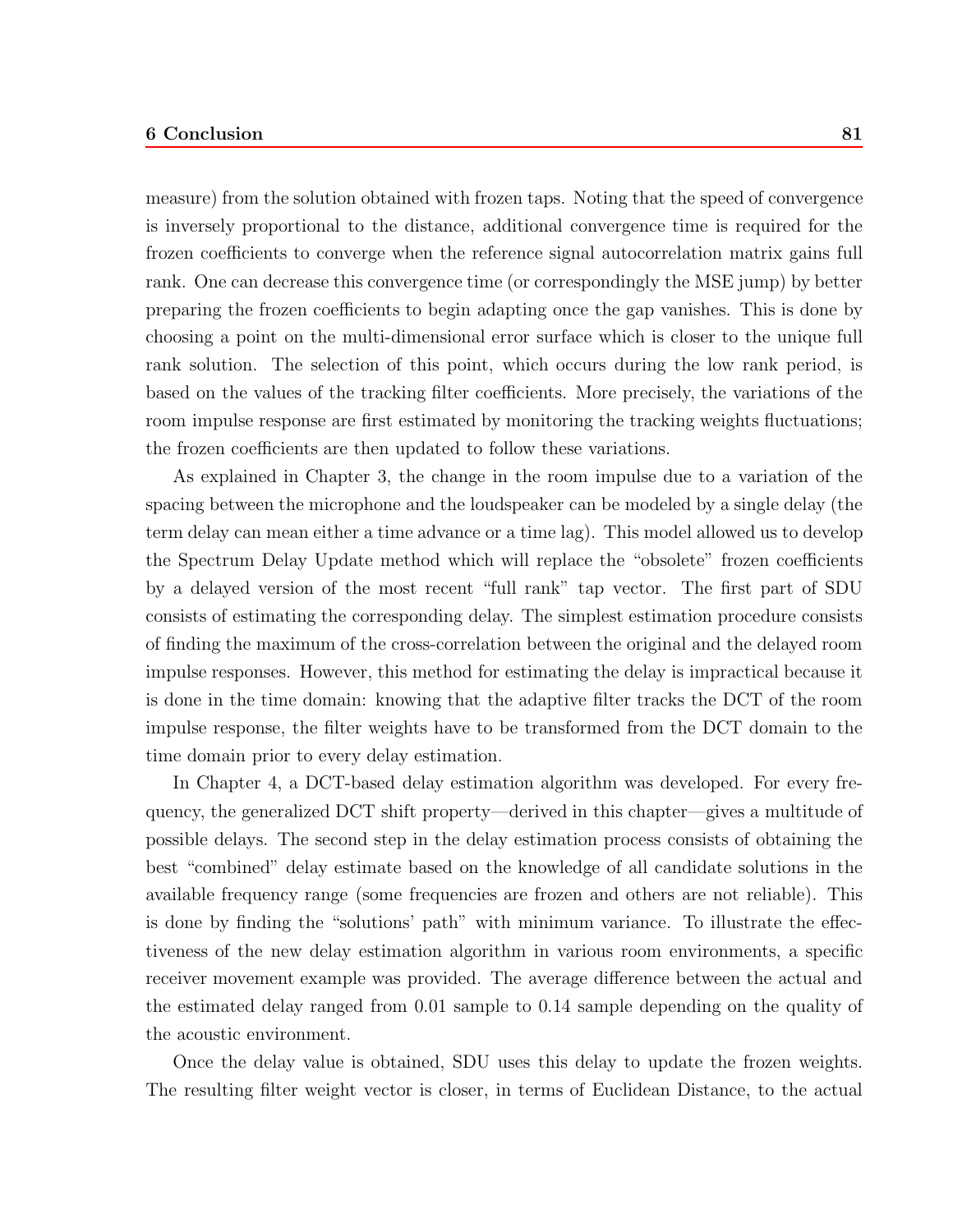#### **6 Conclusion 82**

room impulse response DCT. This was demonstrated in Chapter 5, where an experimental protocol was designed to evaluate the performance of the DCT-LMS echo canceller with Spectrum Delay Update. As intuitively expected, SDU reduced the MSE jump and increased the overall Echo Return Loss. The improvement in performance was evaluated for various (reference signal spectrum) gap sizes, receiver displacements, and acoustic environments. All the performance improvement measures introduced in Chapter 5, demonstrate that, for any acoustic environment, the gain in performance is proportional to the gap size but inversely proportional to the receiver displacement. Furthermore, the performance improvement due to SDU is more evident when the acoustic environment is favorable.

Keeping in mind that the faster we update the filter weights the shorter the receiver displacement is, one way to increase the performance gain is to update the filter weights more frequently.

The new acoustic echo canceller has overcome several limitations of previous works by taking an entirely new approach. In [12], the frozen coefficients had to be contiguous and it was necessary to have a sufficient number of consecutive coefficients available on both sides of the gap. However, with Spectrum Delay Update the freezing coefficients can be sparse. In addition, the size of the gap is not constrained to a fixed number. The only concern is that large gaps will reduce the accuracy of the estimated delay (less tracking coefficients will be available in the estimation process).

Needless to say that Spectrum Delay Update method has many limitations. It was shown in Chapter 3 that a movement of the receiver delays various lobes of the impulse response differently. Hence, representing the change in the impulse response by a single delay limits the accuracy of the model. In addition, the assumption that the delay is frequency independent makes the algorithm less general. Future work could therefore focus on relaxing these constraints. More precisely, the frequency dependence of the delays can be taken into account by not restricting the *survivor path* to a straight line. Finally, the real time implementation of the DCT-LMS echo canceller with SDU will require the design of an automatic gap detector.

The simplified cases studied here have served to promote Spectrum Delay Update as an effective method to counter the negative effects of having a reference signal with variable rank autocorrelation matrix. Other growing applications of this type of echo cancellation are the cellular and mobile phones. This new method will provide means for "comfortable" hands-free telephone conversation for speaker phones.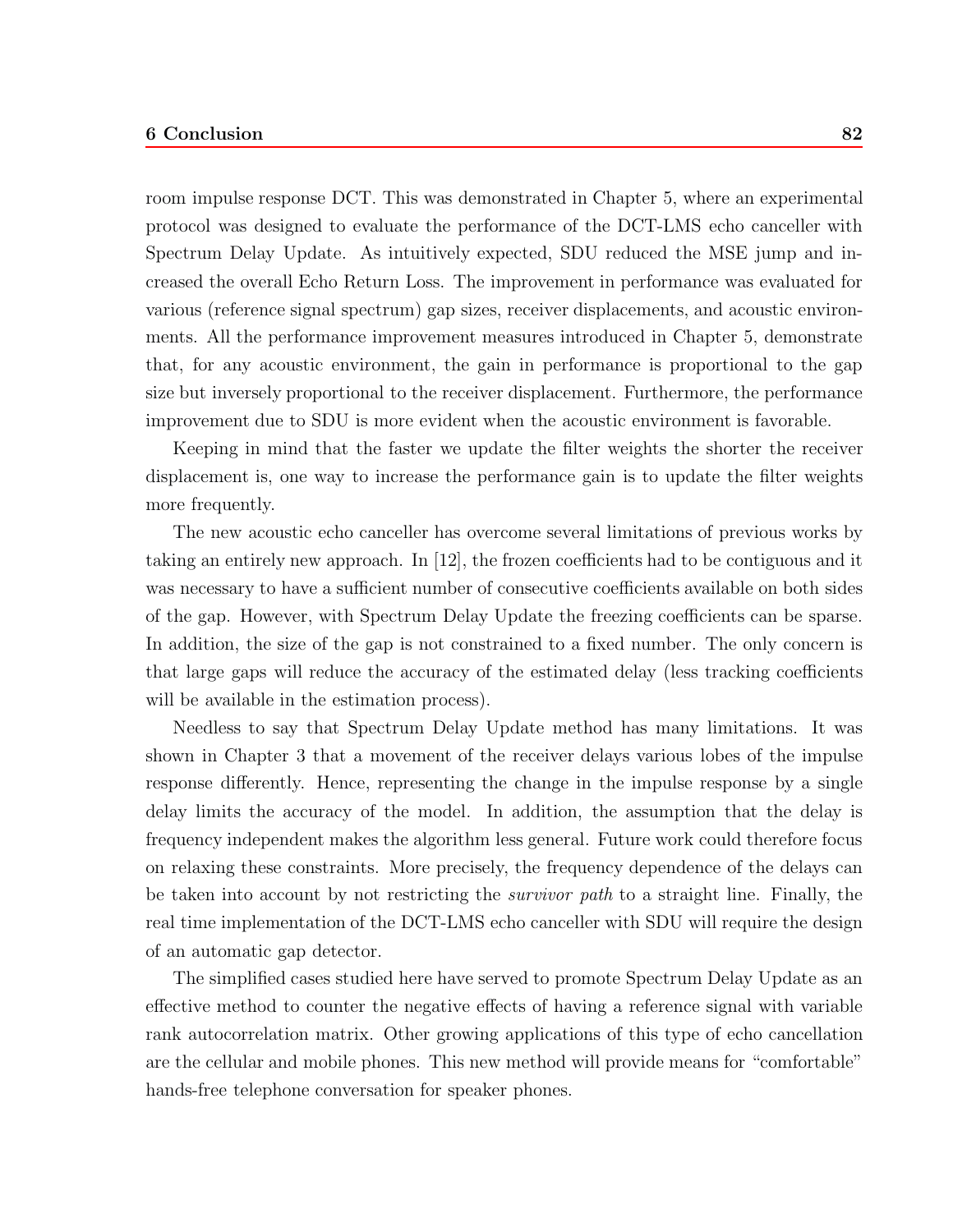# **Appendix A DCT shift property**

In this appendix the shift property for the DCT-II, presented in [32] and stating that

$$
X_{DCT}^{+}(m) = \cos(\frac{m\pi}{N})X_{DCT}(m) + \sin(\frac{m\pi}{N})X_{DST}(m) + \sqrt{\frac{2}{N}}k_m \cos(\frac{m\pi}{2N})\{(-1)^m x(N) - x(0)\} m = 0, 1, ..., N - 1
$$
 (A.1)

is proved.

Replacing n by  $n + 1 - 1$  in the DCT of a sequence  $x(n)$ , we obtain

$$
X_{DCT}(m) = \sqrt{\frac{2}{N}} k_m \sum_{n=0}^{N-1} x(n) \cos \left[ \frac{(n+1)m\pi}{N} + \frac{m\pi}{2N} - \frac{m\pi}{N} \right]
$$
(A.2)

Hence, the delayed DCT spectrum will be given by

$$
X_{DCT}^+(m) = \sqrt{\frac{2}{N}} k_m \sum_{n=0}^{N-1} x(n+1) \cos \left[ \frac{(n+1)m\pi}{N} + \frac{m\pi}{2N} - \frac{m\pi}{N} \right]
$$
(A.3)

Letting  $a = \frac{m\pi}{2N}$  and  $i = n + 1$ ,  $X_{DCT}^+(m)$  becomes

$$
X_{DCT}^+(m) = \sqrt{\frac{2}{N}} k_m \sum_{i=1}^N x(i) \{ \cos \left[ 2a(i + \frac{1}{2}) \right] \cos(2a) + \sin \left[ 2a(i + \frac{1}{2}) \right] \sin(2a) \}
$$
 (A.4)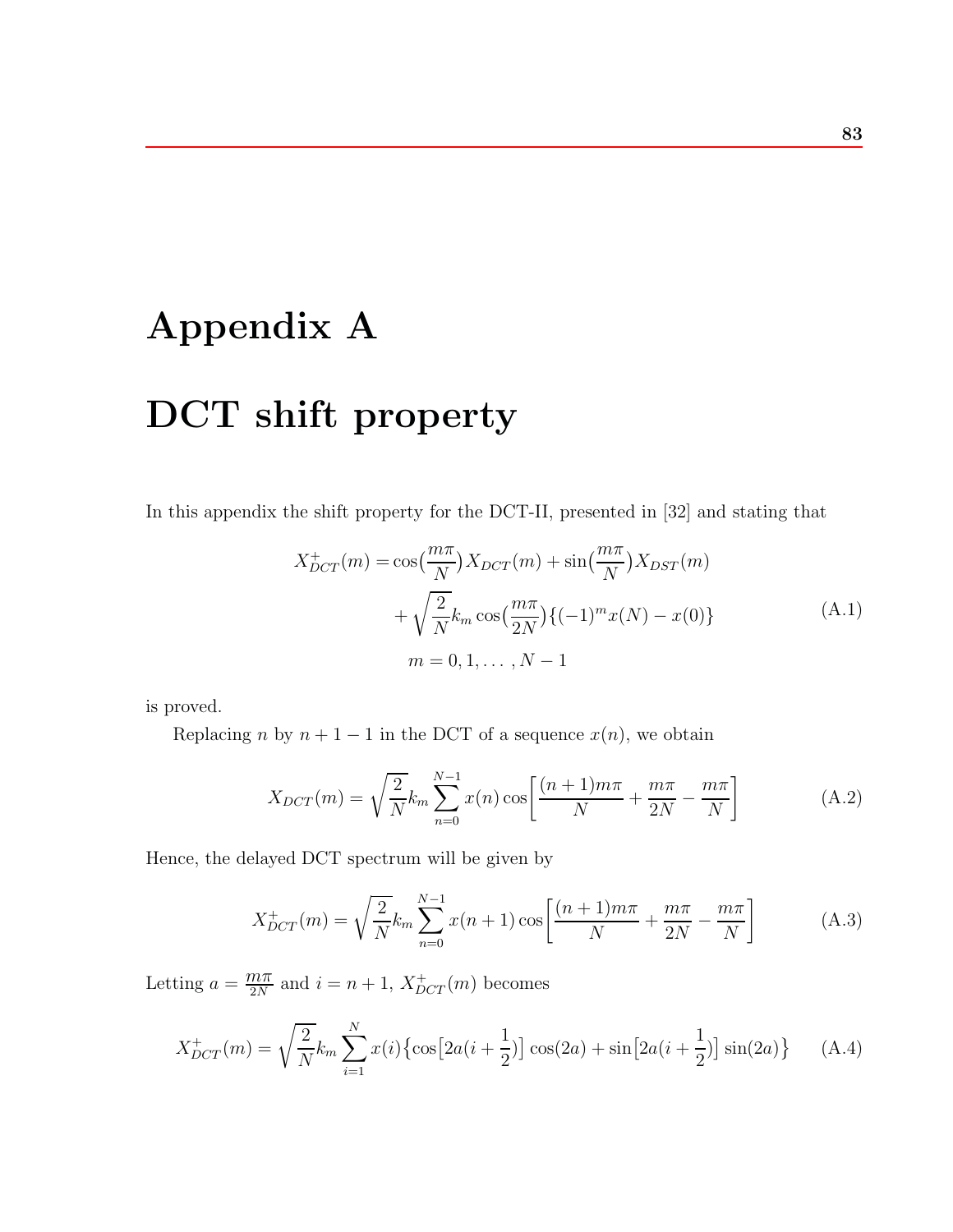Changing the limits of the sum to 0 and  $N-1$ , we obtain

$$
X_{DCT}^{+}(m) = \cos(2a)X_{DCT}(m) + \sin(a)X_{DST}(m)
$$
  

$$
-\sqrt{\frac{2}{N}}k_mx(0)\cos(a)\cos(2a) + \sqrt{\frac{2}{N}}k_mx(N)\cos(m\pi + a)\cos(2a)
$$
 (A.5)  

$$
-\sqrt{\frac{2}{N}}k_mx(0)\sin(a)\sin(2a) + \sqrt{\frac{2}{N}}k_mx(N)\sin(m\pi + a)\sin(2a)
$$

Using the trigonometric identities

$$
\cos(a)\cos(2a) = \frac{1}{2}[\cos(a) + \cos(3a)]
$$
  
\n
$$
\sin(a)\sin(2a) = \frac{1}{2}[\cos(a) - \cos(3a)]
$$
\n
$$
\cos(m\pi + a) = (-1)^m \cos(a) = \sin(m\pi + a)
$$
\n(A.6)

The delayed DCT spectrum  $X_{DCT}^+(m)$  will be finally given by

$$
X_{DCT}^{+}(m) = \cos(\frac{m\pi}{N})X_{DCT}(m) + \sin(\frac{m\pi}{N})X_{DST}(m) + \sqrt{\frac{2}{N}}k_m \cos(\frac{m\pi}{2N})\{(-1)^m x(N) - x(0)\}
$$
\n(A.7)

for all  $m \in [0,N-1].$  And the proof is complete.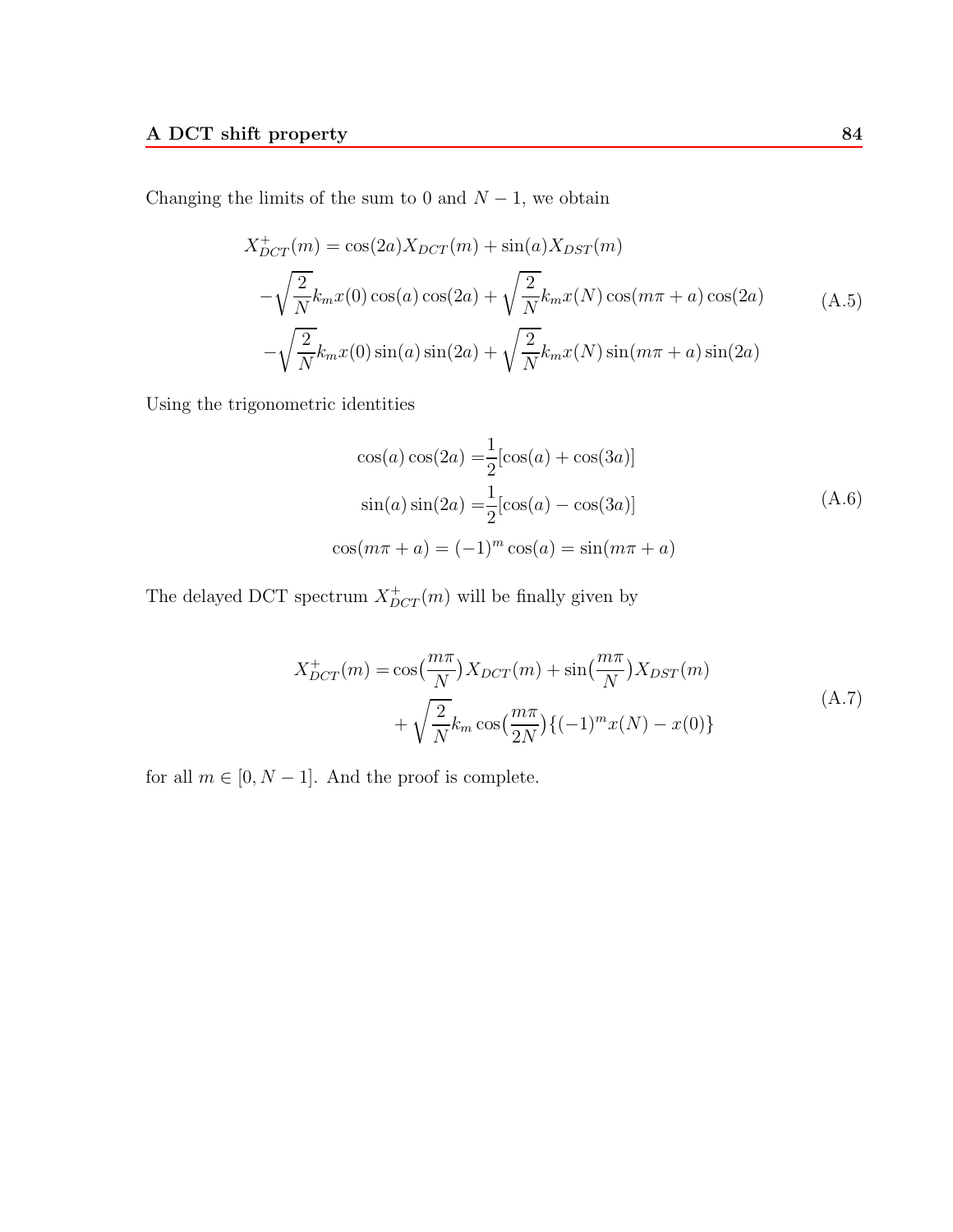# **Appendix B**

# **The generalized DCT delay formula**

In this appendix we prove the simplified general DCT shift property given in  $(4.7)$  and revisited here

$$
X_{DCT}^{k+}(m) = \cos(\frac{m\pi k}{N})X_{DCT}(m) + \sin(\frac{m\pi k}{N})X_{DST}(m)
$$
  
\n
$$
m = 0, 1, ..., N - 1
$$
\n(B.1)

Note that this property is only valid if  $x(0) = x(1) = \ldots = x(k) = 0$  and  $x(N) = x(N + 1) = \ldots = x(N + k - 1) = 0$ . The proof proceeds by induction.

*Initialization:* for  $k=1$ , it was shown that for  $x(0) = x(N) = 0$ 

$$
X_{DCT}^{+}(m) = \cos(\frac{m\pi}{N})X_{DCT}(m) + \sin(\frac{m\pi}{N})X_{DST}(m)
$$
  
\n
$$
m = 0, 1, ..., N - 1
$$
\n(B.2)

The next step is to show that the formula is valid for  $k + 1$ , given it is satisfied for k. For all  $m \in [0, N - 1]$ , we have

$$
X_{DCT}^{(k+1)+}(m) = \cos\left(\frac{m\pi}{N}\right)X_{DCT}^{k+}(m) + \sin\left(\frac{m\pi}{N}\right)X_{DST}^{k+}(m)
$$
  

$$
= \cos\left(\frac{m\pi}{N}\right)\left[\cos\left(\frac{m\pi k}{N}\right)X_{DCT}(m) + \sin\left(\frac{m\pi k}{N}\right)X_{DST}(m)\right]
$$
(B.3)  

$$
+ \sin\left(\frac{m\pi}{N}\right)\left[\cos\left(\frac{m\pi k}{N}\right)X_{DST}(m) + \sin\left(\frac{m\pi k}{N}\right)X_{DCT}(m)\right]
$$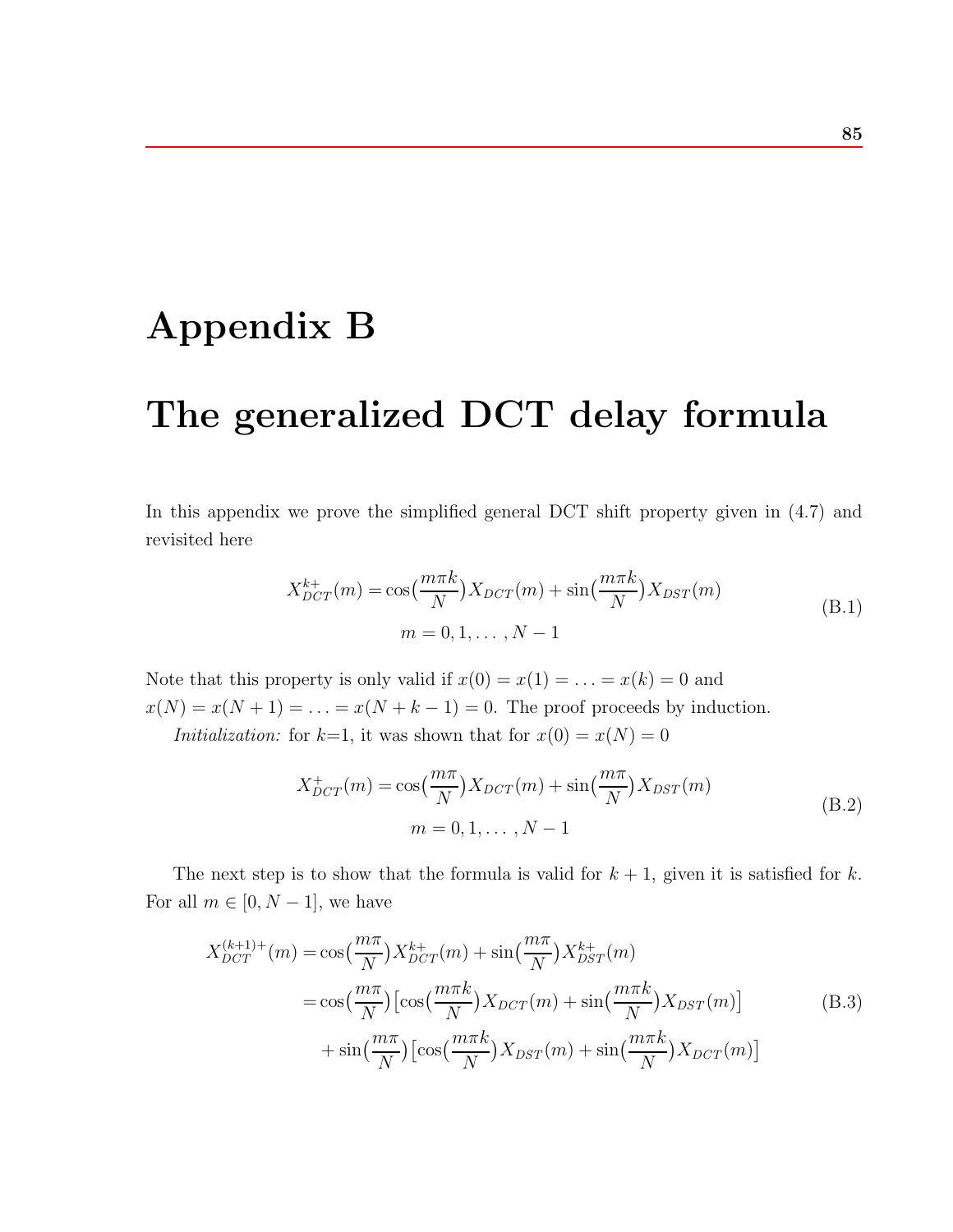Using the "product to sum" trigonometric identities  $X_{DCT}^{(k+1)+}(m)$  will become

$$
X_{DCT}^{(k+1)+}(m) = \frac{1}{2} X_{DCT}(m) \left[ \cos\left(\frac{(m+1)\pi k}{N}\right) + \cos\left(\frac{(m-1)\pi k}{N}\right) \right] + \frac{1}{2} X_{DCT}(m) \left[ \cos\left(\frac{(m+1)\pi k}{N}\right) - \cos\left(\frac{(m-1)\pi k}{N}\right) \right] + \frac{1}{2} X_{DST}(m) \left[ \sin\left(\frac{(m+1)\pi k}{N}\right) - \sin\left(\frac{(m-1)\pi k}{N}\right) \right] + \frac{1}{2} X_{DST}(m) \left[ \sin\left(\frac{(m+1)\pi k}{N}\right) + \sin\left(\frac{(m-1)\pi k}{N}\right) \right]
$$
(B.4)

Rearranging the terms we obtain

$$
X_{DCT}^{(k+1)+}(m) = \cos\left(\frac{(m+1)\pi k}{N}\right)X_{DCT}(m) + \sin\left(\frac{(m+1)\pi k}{N}\right)X_{DST}(m) \tag{B.5}
$$

Which means that the formula is valid for  $k + 1$ . And the proof is complete.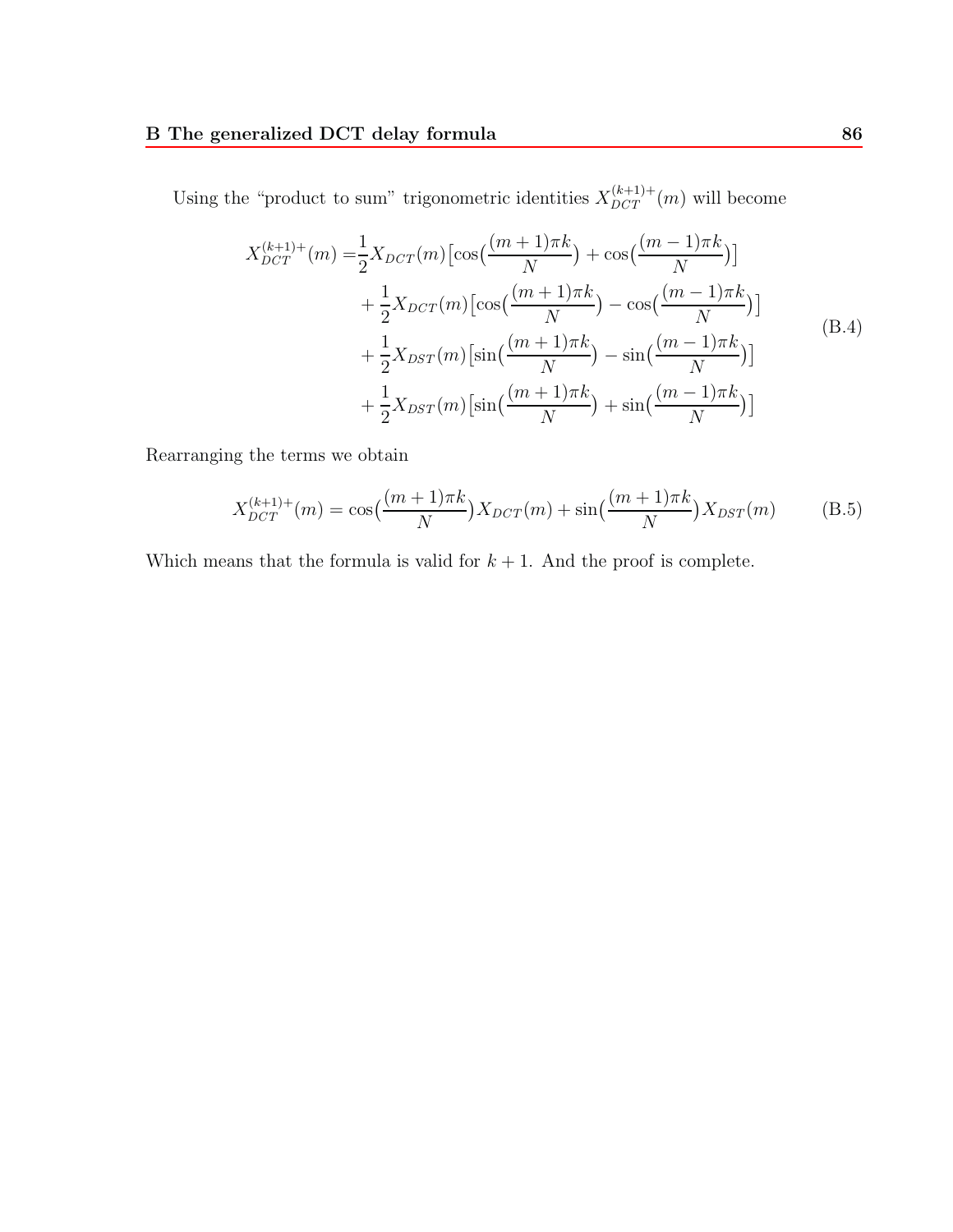# **Bibliography**

- [1] O. Muron and J. Sikorav, "Modeling of reverberators and audioconference rooms," in *Proc. Int. Conf. Acoust., Speech, Signal Proc.*, (Tokyo, Japan), pp. 921–924, 1986.
- [2] J. Chao, S. Kawabe, and S. Tsujii, "A new IIR adaptive echo canceler," *IEEE Journal on selc. areas in com.*, vol. 12, pp. 1530–1539, December 1994.
- [3] A. Birkett and R. Goubran, "Acoustic echo cancellation using NLMS-Neural network structures," in *Proc. Int. Conf. Acoust., Speech, Signal Proc.*, (Detroit MI), pp. 3035– 038, 1995.
- [4] B. Widrow and S. Stearns, *Adaptive Signal Processing*. Englewood Cliffs, NJ: Prentice-Hall, 1985.
- [5] W. Kellermann, "Analysis and design of multirate systems for cancellation of acoustical echoes," in *Proc. Int. Conf. Acoust., Speech, Signal Proc.*, (New York), pp. 2570–2573, 1988.
- [6] A. Gilloire and M. Vetterli, "Adaptive filtering in sub-bands," in *Proc. Int. Conf. Acoust., Speech, Signal Proc.*, (New York, NY), April 1988.
- [7] A. Gilloire, "Experiments with sub-band acoustic echo cancellers for teleconferencing," in *Proc. Int. Conf. Acoust., Speech, Signal Proc.*, (Dallas,Texas), pp. 2141–2144, 1987.
- [8] S. Haykin, *Adaptive Filter Theory*. Englewood Cliffs, NJ: Prentice-Hall, 3rd ed., 1996.
- [9] N. Ahmed and K. Rao, *Orthogonal Transforms for Digital Signal Processing*. New York: Springer-Verlag, 1975.
- [10] S. Narayan, A. Peterson, and M. Narasimba, "Transform domain LMS algorithm," *IEEE Trans. Acoust., Speech, Signal Proc.*, vol. 31, pp. 609–615, June 1983.
- [11] K. Rao and P. Yip, *Discrete Cosine Transform: Algorithms, Advantages, Applications*. San Diego, Calif.: Academic Press, 1990.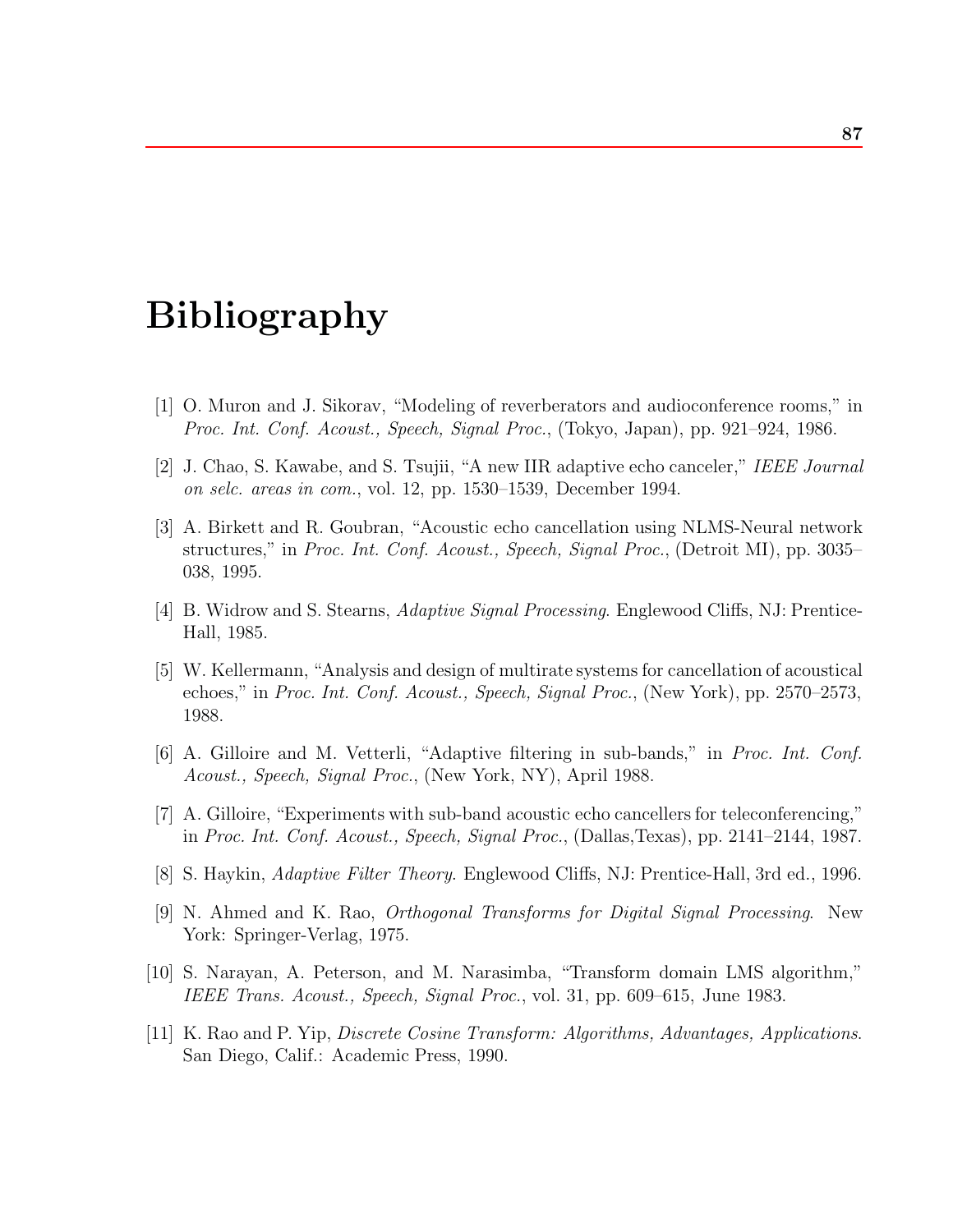- [12] S. Zlobec, "Linear predictive spectral shaping for acoustucal echo cancellation," Master's thesis, McGill University, Montreal, Canada, November 1995.
- [13] H. Kuttruf, *Room Acoustics*. London: Elsevier Applied Science, 3rd ed., 1991.
- [14] J. Allen and D. Berkley, "Image method for efficiently simulating small-room acoustics," *J. Acoust. Soc. Am.*, vol. 65, pp. 943–950, April 1979.
- [15] T. Petillon, A. Gilloire, and S. Theodoris, "The fast Newton transversal filter: An efficient scheme for acoustic echo cancellation in mobile radio," *IEEE Trans. Sig. Proc.*, vol. 42, pp. 509–518, March 1994.
- [16] F. Mortessage, O. Legrand, and D. Sornette, "Transient chaos in room acoustics," *Chaos*, vol. 3, no. 4, pp. 529–541, 1993.
- [17] C. Gritton and D. Lin, "Echo cancellation algorithms," *IEEE Trans. Acoust., Speech, Signal Proc.*, vol. 32, April 1984.
- [18] E. Hansler, "The hands-free telephone problem an annotated bibliography," *Signal Processing*, vol. 27, pp. 259–271, June 1992.
- [19] C. Cowan and P. Grant, *Adaptive Filters*. Englewood Cliffs, NJ: Prentice-Hall, 1985.
- [20] J. Deller, Jr., J. Proakis, and J. H. L. Hansen, *Discrete-Time Processing of Speech Signals*. New York: MacMillan, 1993.
- [21] R. Gray, "On the asymptotic eigenvalue distribution of Toeplitz matrices," *IEEE Trans. Inf. Th.*, vol. 18, pp. 725–730, November 1972.
- [22] R. Bracewell, *The Harley Transform*. New York, NY: Oxford University Press, 1986.
- [23] J. Walsh, "A closed set of normal orthogonal functions," *American Journal of Mathematics*, no. 1, pp. 5–24, 1923.
- [24] N. Ahmed, T. Natarajan, and K. Rao, "Discrete Cosine Transform," *IEEE Trans. Comput.*, vol. 23, pp. 90–93, January 1974.
- [25] Z. Wang, "Fast algorithms for the Discrete W Transform and for the Discrete Fourier Transform," *IEEE Trans. Acoust., Speech, Signal Proc.*, vol. 32, pp. 803–816, August 1984.
- [26] O. Ersoy, *Fourier-Related Transforms, Fast Algorithms and Applications*. Upper Saddle River, NJ: Prentice Hall, 1997.
- [27] J. Tribolet and R. E. Crochiere, "Frequency domain coding of speech," *IEEE Trans. Acoust., Speech, Signal Proc.*, vol. 27, pp. 512–530, October 1979.